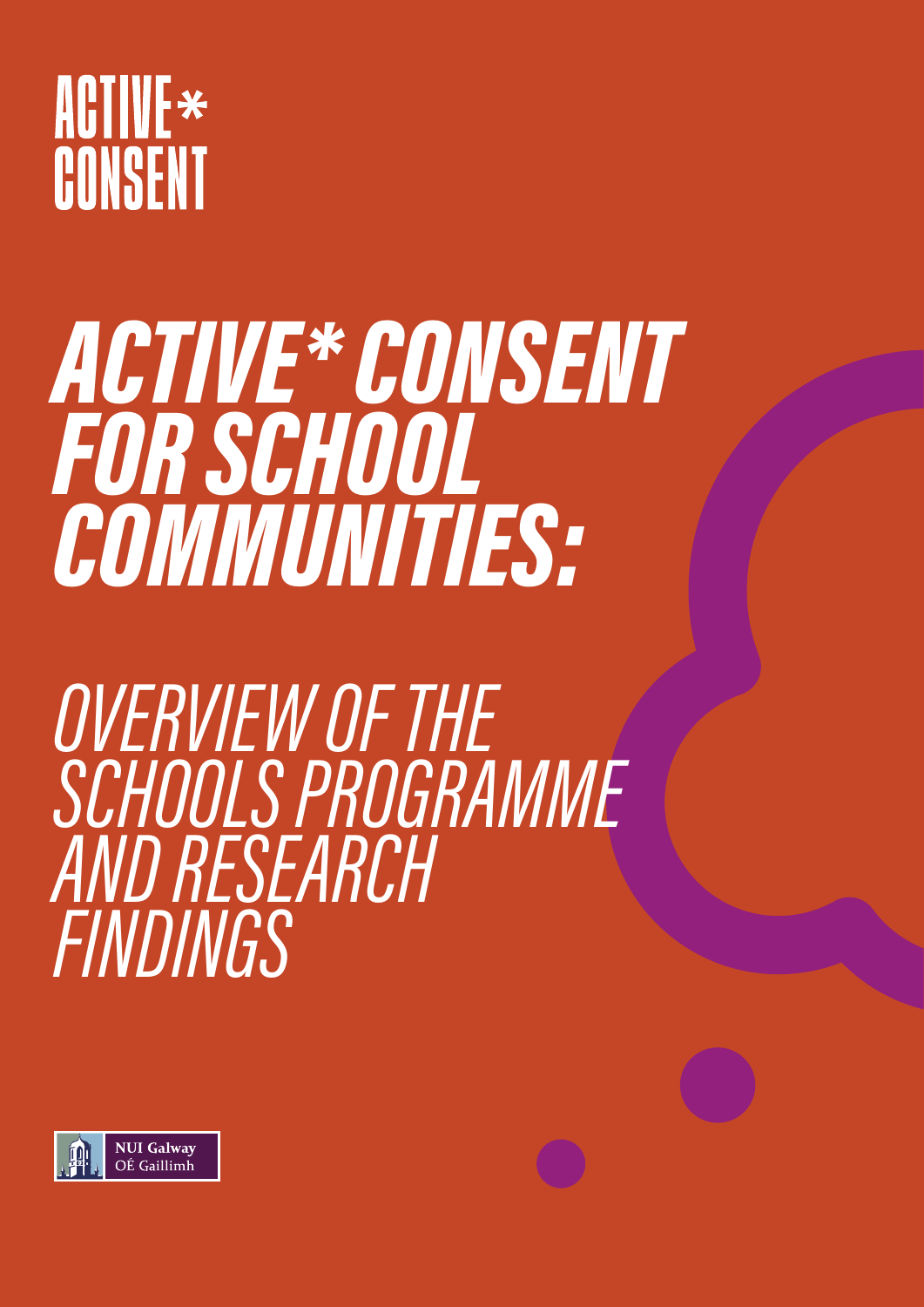#### *[Active\\* Consent Schools Workshop: Piloting and Evaluation](#page-14-0) 24*

| <b>Introduction and Schools Programme Overview</b>               | $\overline{2}$ |
|------------------------------------------------------------------|----------------|
| Aims of the report                                               | $\overline{2}$ |
| Introduction to the report                                       | $\overline{2}$ |
| Overview of the schools programme                                | 16             |
| <b>Active* Consent Schools Workshop: Piloting and Evaluation</b> | 24             |
| <b>Workshop overview and delivery</b>                            | 26             |
| Evaluation of the Active* Consent schools workshop               | 28             |
| Quantitative evaluation                                          | 30             |
| Qualitative evaluation                                           | 32             |
| Teacher feedback                                                 | 36             |
| Parent feedback                                                  | 39             |
| <b>Active* Consent Schools Survey</b>                            | 42             |
| Research methodology and survey description                      | 44             |
| <b>Summary of quantitative findings</b>                          | 46             |
| Qualitative analysis                                             | 49             |
| <b>Consent communication: Facilitators and barriers</b>          | 50             |
| <b>Aoife and Martin</b>                                          | 60             |
| <b>Jim and Claire</b>                                            | 72             |
| <b>Sam and Alex</b>                                              | 82             |
| <b>Conclusion</b>                                                | 90             |
| Summary of findings                                              | 92             |
| Next steps and supports available from Active* Consent           | 94             |
| References                                                       | 96             |

#### *[Active\\* Consent Schools Survey](#page-23-0) 42*

 $Ref$ erences

The **Active\* Consent** programme is based at **NUI Galway** and works to support young people, communities, and organisations to achieve the knowledge, skills, and practices essential to positive, assertive consent. The programme uses in-person and online strategies to reach participants, informed by extensive research activity and through multiple disciplines such as psychology, drama, and health promotion. Active\* Consent focuses on schools, colleges, and sports as key settings to support a culture of positive change.

#### FUNDERS AND PARTNERS CONTENTS

Lifes2good Foundation is the primary funder of the Active\* Consent programme. It is a Galway-based registered charity with a primary focus on women and children in situations of vulnerability. It supports preventative as well as remedial strategies. The charity subscribes to a multifaceted approach and supports projects, programmes, and initiatives that focus on attitudinal and behavioural change. Visit: www.lifes2goodfoundation.ie/

Rethink Ireland is a non-profit organisation that provides grants, supports and other development resources to charities and social enterprises that make a difference in Irish society. Active\* Consent is an awardee of Rethink Ireland's Arts to Impact fund, which has supported initiatives that use the arts and culture as a means to create positive social impact in Ireland.

Additional support from











An Roinn Breisoideachais agus Ardoideachais, Taighde, Nuálaíochta agus Eolaíochta Department of Further and Higher Education, Research, Innovation and Science



An Roinn Dlí agus Cirt agus Comhionannais Department of Justice and Equality

#### **Introduction and Schools Programm**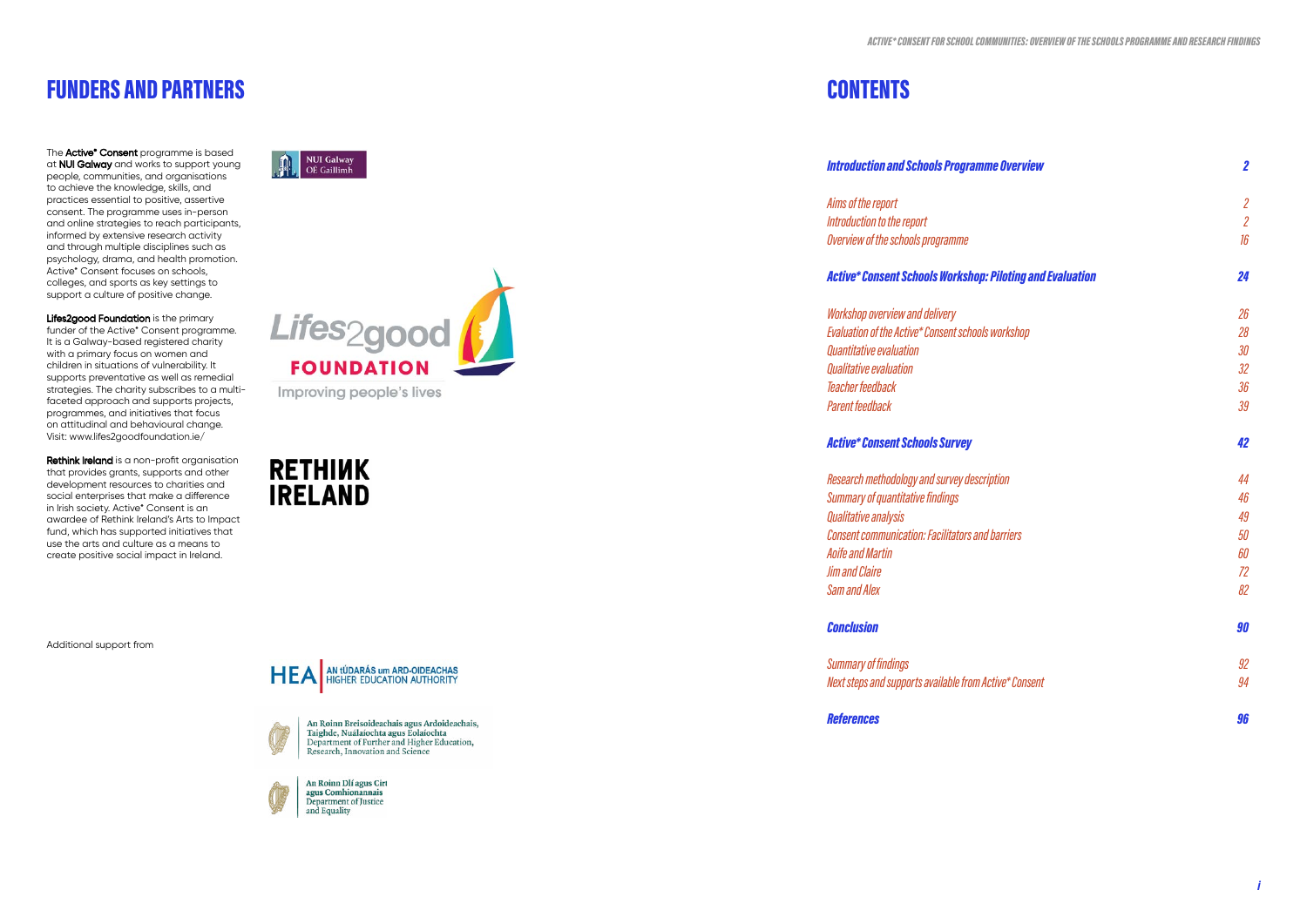

*MacNeela, P., McIvor, C., Achteresch, L., Bharath, A., Dawson, K., Burke, L., Connolly, R., D'Eath, M., Foden, E., McGrath, S., O'Rourke, T., Tierney, L., & O'Higgins, S. (2021).*

### *ACTIVE\* CONSENT FOR SCHOOL COMMUNITIES: OVERVIEW OF THE SCHOOLS PROGRAMME AND RESEARCH FINDINGS*

#### ACKNOWLEDGEMENTS

We would like to acknowledge and thank all the young people, teachers, parents, and collaborators who have worked with us since 2019 to reach this point of launching the Active\* Consent programme for school communities. These include organisations such as Sexual Health West, the Irish Second-Level Students' Union, and many individual schools or school networks.

While the impact of the Covid-19 pandemic was to disrupt the development of this programme, we managed to work in partnership with all stakeholders in the schools that took part in our surveys and workshops. We feel privileged to have been able to do so in the midst of so many other pressures experienced by the schools over this time.

We would like to acknowledge and thank our funders without whom the breadth and depth of our work would not be possible. Lifes2good Foundation have believed in our vison since 2019, as has Rethink Ireland, NUI Galway, and the Galway University Foundation. The programme team are also very grateful for the support we have received from Government agencies and departments. Finally, we want to thank all the members of the Active\* Consent team, past and present, who together have worked as a team to deliver this integrated and interdisciplinary programme with the goal of sustaining the momentum of proactive consent awareness raising, education, and training.



ACTIVE\* CONSENT OR TRAINING



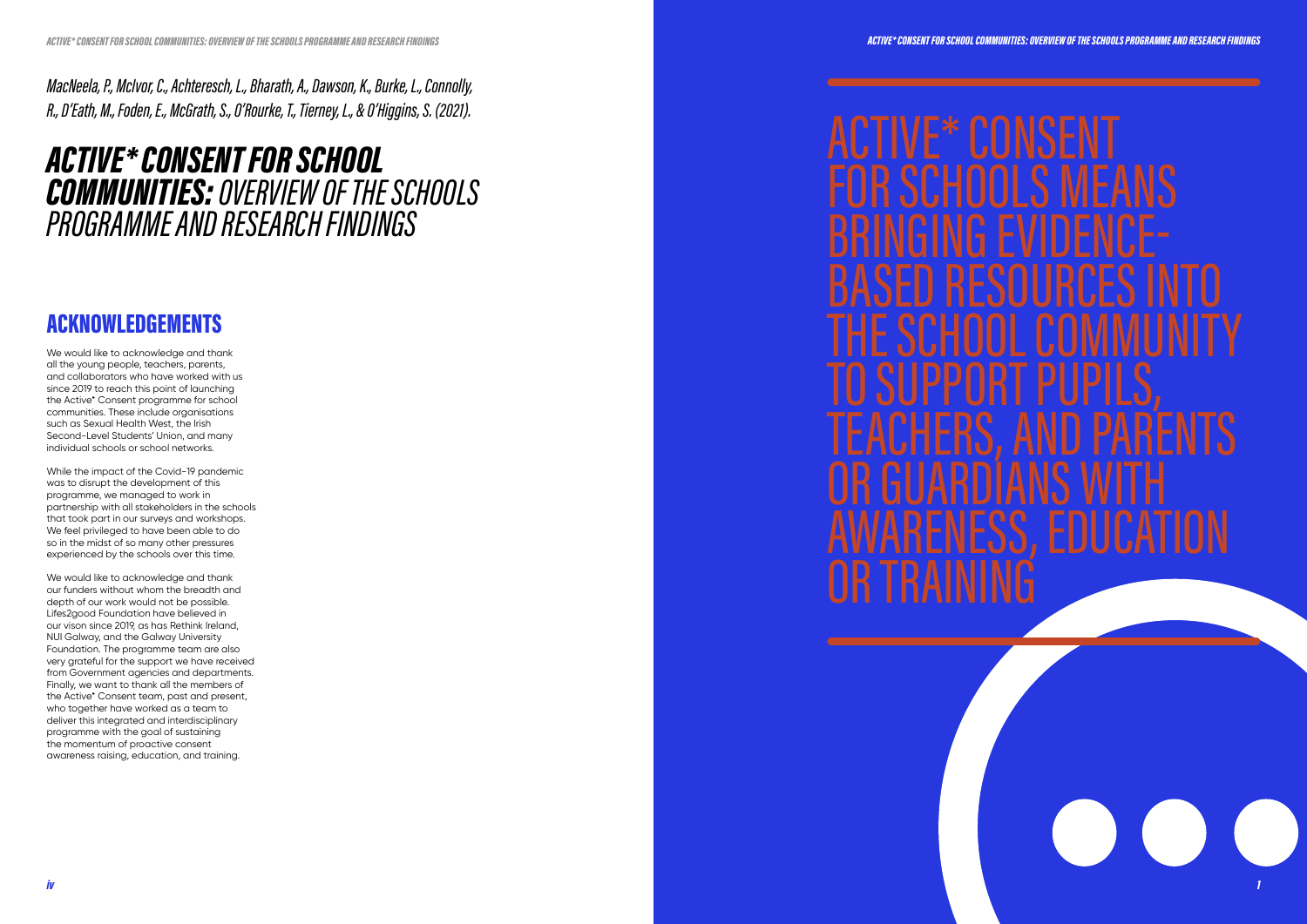# <span id="page-3-0"></span>*AIMS OF THE ACTIVE\* CONSENT SCHOOLS PROGRAMME REPORT*

This report describes a new programme to support adolescents to achieve positive, active consent if they are sexually active. It is primarily targeted at the members of school communities, such as young people, parents, and teachers, but is relevant more broadly to other community settings. The programme draws on research carried out by the Active\* Consent team to create new resources for a schools population.

- A survey of over 600 school pupils.
- A range of studies with 4,000 young adults and parents on critical thinking about pornography.
- Surveys and focus groups drawn from over 3,000 young adults who had viewed a live consent drama.
- Youth panels and consultation with the Irish Second-Level Students' Union.
- Piloting and evaluating the schools consent workshop with nearly 1,000 school pupils, 350 parents, and more than 30 teachers who took part in training.

The range of research used to devise the schools programme included:

The programme has four integrated components:

- A schools consent workshop designed for school pupils in Transition Year and Fifth Year.
- The 'Sex on Our Screens' sexual media eLearning resource for teenagers.
- The 'How I Learned About Consent' theatrical film.
- Awareness raising and training resources for parents, teachers and other professionals.

The aim of this report is to introduce the programme and describe each of the components. The report also reviews the findings of the Active\* Consent survey, which provides the first in-depth exploration of consent communication among Irish teenagers. It also highlights the consent workshop in particular and previews the launch of 'Sex on Our Screens' and 'How I Learned About Consent' later in 2021.

There is an increasing recognition internationally that adolescent sexual health education should be delivered using a holistic approach. This takes into account both positive rights to sexual development and expression as well as the right to freedom from harassment and violence (UNESCO, 2018). These developments find expression in the Irish educational system through planned initiatives and recently emerging actions:

- The National Council for Curriculum and Assessment (NCCA) has documented second level student requests for more education on consent, communication, and relationships which will roll out to inform curricular reform (NCCA, 2019).
- In the third level sector, the Consent Framework has highlighted the importance of a socio-ecological model that includes training for staff and culture change alongside direct input to students on consent topics including communication, relationships, alcohol use, and peer support (Department of Education & Skills, 2019).

These positive developments provide opportunities for innovation and systems change, which in turn will support the goals of holistic sexual health education. The opportunity for innovation will be made sustainable by appropriate training of teachers, awareness raising for other stakeholders, and the design of meaningful, research-driven educational resources for young people.

The Active\* Consent programme has been at the forefront of the national response to the challenges and opportunities of the Consent Framework in the third level sector (Burke et al., 2020; McIvor et al., 2020; MacNeela et al., 2018). Given the emerging nature of these policies and guidance at school level, a comparable programme of primary research and systematic implementation is required as a basis for action, with the goal of empowering young people and their supporters on the developmental skills that underpin active, positive consent.

The Active\* Consent schools programme responds to this need, building on a track record of research and intervention development since 2013 to make the following contributions:

- Developing for the first time a researchbased model of adolescent consent communication for Irish teenagers, which explores beliefs about consent and responses to consent scenarios.
- Designing and piloting a sexual consent workshop for teenagers in schools, incorporating a holistic approach through awareness raising for parents and by meeting teachers' training needs.
- Launching an integrated schools programme rolling out during 2021-22, including an eLearning package for teenagers on sexual media and a film theatrical drama on consent, anchored by an Online Learning Hub made available to the public with the support of the Department of Justice and the Department of Further & Higher Education, Research, Innovation & Science.

This report is based on a schools survey of 613 teenagers, pilot testing of the consent workshop with 993 Transition Year and Fifth Year students, piloting of training with 31 teachers, and parent awareness raising seminars with 353 parents. The sexual media resource for adolescents draws on research with over 4,000 college students on their exposure to pornography as teenagers and a survey with 530 parents. The consent drama 'The Kinds of Sex You Might Have at College' has provided a template to design a theatrical film for teenagers, building on the live drama that was viewed by 3,000 young adults.

This gives an indication of the breadth and scale of research and development that the Active\* Consent programme brings to designing this schools programme. Working with young people in second level education is a central part of the Active\* Consent programme of research and outreach being carried out between 2019-2022 with the support of Lifes2good Foundation, Rethink Ireland, and NUI Galway. The ethos for the programme is evidence-driven and applied, using in-person, online, and multi-media strategies to design resources that meet the needs of target groups and stakeholders.

The development process begins with research and progresses through consultation, piloting, and scaling to result in a set of resources capable of being delivered in a sustainable, monitored approach.

#### **INTRODUCTION**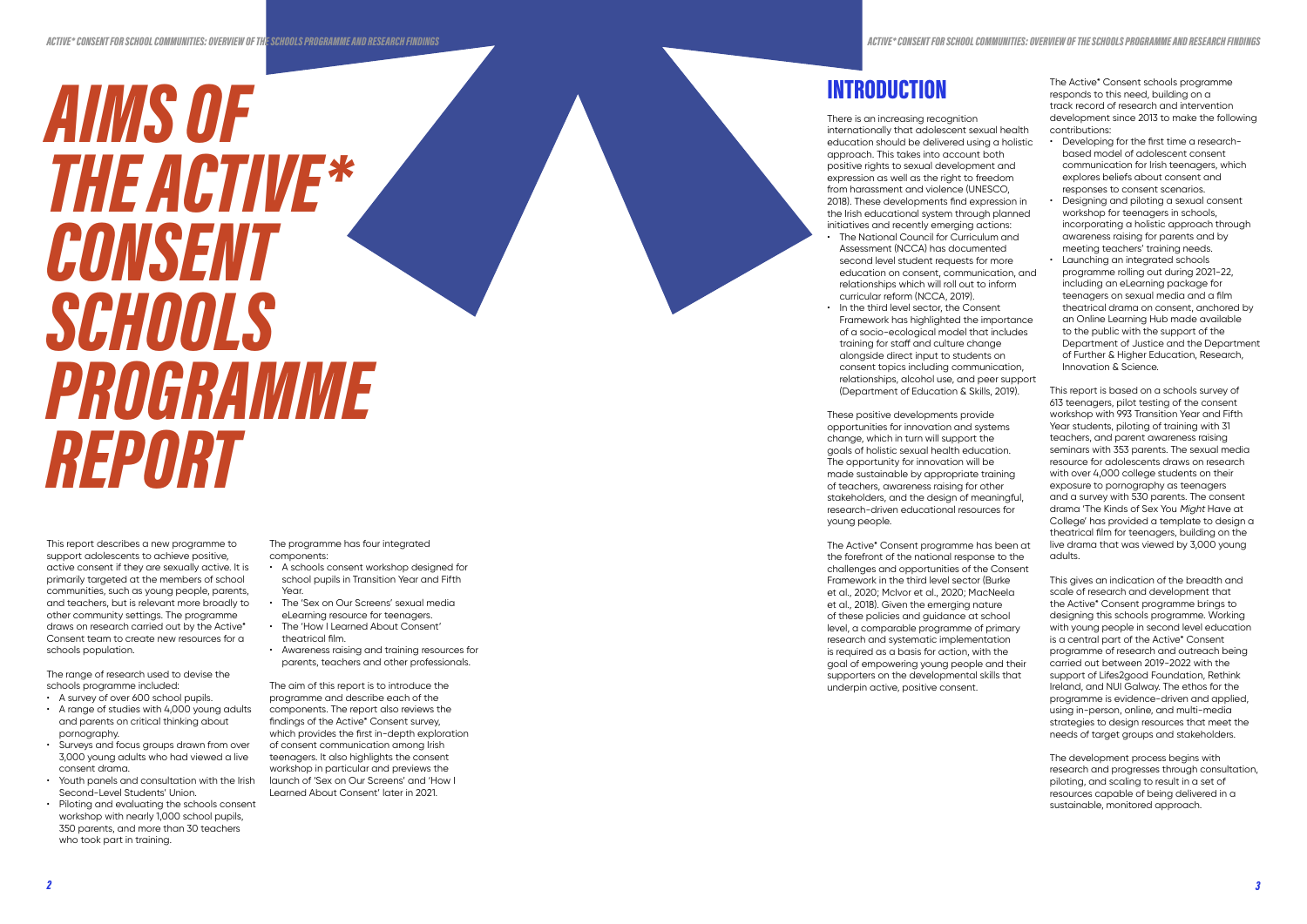

The Active\* Consent schools programme includes four components that are founded on research and that work together as an integrated experience for young people supported by awareness raising for parents and training for teachers and other professionals:

#### SCHOOL RESEARCH AND ACTION CYCLE



The schools programme is founded on the ecological approach that has been endorsed by guideline documents and expert advice on addressing the need for culture change (Willis & Jozkowski, 2018). It does this by reaching out to young people, teachers, and the wider school community through a variety of means that invite personal reflection, peer discussion, and shared group experiences.

Acknowledging that young people's social ecology is digital as well as in person, the Active\* Consent sexual media eLearning package encourages critical thinking on pornography. This recognises that teenagers may be affected directly through their own consumption of pornography or as a result of pornography use by their sexual partners and peers.

The schools programme is intended to provide research-based resources and structured learning experiences framed around the achievement of positive, active consent. The method of engagement is practical, interactive and non-judgemental, consistent with findings on the preferences that young people have for sexual health education (Allen, 2005, 2008).

The goals of consent programming for young people are to develop consent preparedness and capacity by:

- Being confident in their personal knowledge of consent as ongoing, mutual and freely given (OMFG), supported by an understanding of how issues such as gender, sexuality, relationship status, and the use of alcohol or drugs impact on consent.
- Possessing consent communication skills, including verbal and nonverbal approaches to consent that are appropriate to the types of intimacy that they are engaged in.
- Challenging negative and/or nonconsensual peer attitudes and behaviours, using safe and appropriate strategies to advocate for equality and respect.
- Supporting themselves and their peers to access appropriate supports and services if they have a negative experience.

The programme goals stem from common threads apparent in recent Irish research on adolescents (D'Eath et al., 2020; Walsh, 2021) and young adults (Burke et al., 2020; MacNeela of having high quality consent education et al., 2017, 2018, McIvor et al., 2020). This research leads the Active\* Consent programme to call for initiatives for young people that Support, Encourage, and Challenge: (a) Support for the strengths and resources that young people already possess for positive, active consent; (b) Encouragement for young people who experience embarrassment or social concerns about consent; and (c) Enable young people to challenge misperceptions of peer attitudes and behaviours, in

particular those actions that are not consistent with positive values for respect and equality endorsed by young people.

Considerable research attention has been given in recent years to studying experiences of harassment and sexual violence among adolescents (Ofsted, 2021; Walsh, 2021). In turn school-based education and skills development programmes have been designed as a response to the high level of these problems that have been identified, such as the Manuela programme from Tusla and the rape crisis centre movement (D'Eath et al., 2020).

In comparison, although sexual consent has emerged as a highly topical issue in the past decade, there is relatively little research evidence on how adolescents engage in consent communication and respond to complex, real-life consent scenarios. This reflects an international issue whereby the development of consent awareness and education programmes for teenagers is still at an early stage (The Government of the United Kingdom, 2014).

Yet sexual consent education has been advocated as essential, not only in safeguarding young people from harm but also in equipping them with the values and skills needed to ensure that sexual encounters are equitable and mutually pleasurable (The Government of the United Kingdom, 2014; International Planned Parenthood Federation [IPPF], 2010; NCCA, 2019; World Health Organization [WHO], 2010). In addition, facilitating adolescent learning on respect for one another's boundaries is encouraged to promote shared societal values on sexual autonomy without fear of shame or judgment (IPPF, 2010; UNESCO, 2018). There is a growing body of research which highlights young people's interest in learning more about the positive, relational aspects of sexual health (Bauer et al., 2020; Goldfarb & Lieberman, 2020; NCCA, 2019; Nolan, 2018; Pound et al., 2017). **ACTIVE CONSENT FOR SCHOOL COMMUNITIES:** CONSENT FOR SCHOOL COMMUNITIES: OVERVIEW OF THE SCHOOL COMMUNITIES (COMMUNITIES) and the consent and the consent and the community of the consent and the community of the community

The Active\* Consent schools programme is designed to complement existing programmes that address sexual health or sexual violence. It takes practical steps to help realise the vision resources in place to engage and interest young people, prompting group discussion as well as personal reflection. The programme is founded on ecological principles that see young people, teaching professionals, families and other supporters comprising a community, emphasising culture change to ensure that young people possess relevant knowledge, have the skills they need, and can access supports when required.

*ACTIVE\* CONSENT FOR SCHOOL COMMUNITIES: OVERVIEW OF THE SCHOOLS PROGRAMME AND RESEARCH FINDINGS*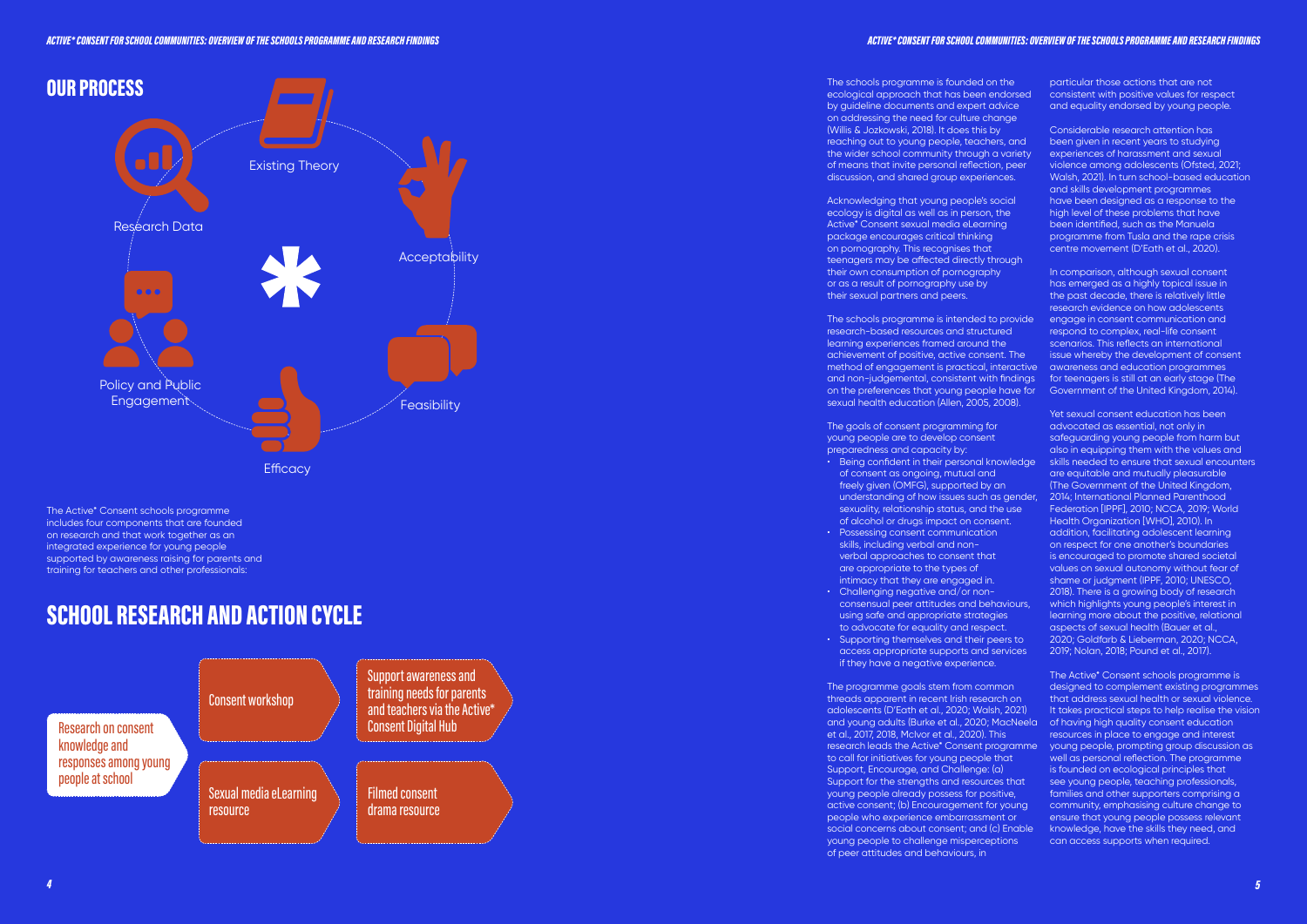#### CONSENT **COMMUNICATION**

The Active\* Consent programme works from the definition of consent given by Hickman and Muehlenhard (1999, p. 259), that it is "the freely given verbal or non-verbal communication of a feeling of willingness to engage in sexual activity." The legal definition is also incorporated in programming, that "a person consents to a sexual act if he or she freely and voluntarily agrees to engage in that act" (Criminal Law (Sexual Offences) Act, 2017, s. 48.9.1). The principle of consent in these definitions is founded on the achievement of communication – ideally going beyond giving permission or agreement to the point where communication leads to a shared, mutual understanding. While these principles have been identified in research as being endorsed by young people, the same work shows contradictions in how these principles are applied (Holmström et al., 2020; Javidi et al., 2020).

Young people communicate consent in varied ways (Muehlenhard et al., 2016; MacNeela et al., 2018; D'Eath et al., 2020). Jozkowski and Peterson (2014) included five consent strategies in a self-report measure of consent behaviours for sexual intercourse for young adults. Verbal consent strategies identified by Jozkowski and Peterson (2014) in their work with U.S. college students included: Telling the other person what you want sexually, saying that you want to engage in sex, asking the partner if they want to be intimate, talking about intimacy, giving permission, or saying it is okay to have sexual activity. Three nonverbal strategies were included in the measure, demonstrating the complex differences between behaviours in this category. The first of these, nonverbal consent, includes smiling, moving closer, foreplay, and body language. Passive consent refers to not resisting a partner's advances, not telling the person to stop, and letting the person engage in touching or sex. Initiator behaviours include starting intimacy to see how the other person reacts, to 'make a move', or to keep moving forward until the partner stops them. The final type is 'removal strategies', which vary from asking someone if they want to come back home to going somewhere private with the other person.

While these means of communication may be used interchangeably during intimacy, verbal consent may be perceived as awkward or embarrassing. This results in indirect consent being relied on as the basis for consent communication in many cases (O'Byrne, et al., 2008; Humphreys, 2004). Indirect or tacit consent is problematic since sexual activity without

- Traditional gender roles framed by expectations for male sexual initiation and female gatekeeping in heterosexual encounters (Baldwin-White, 2019; Hirsch et al., 2019). Research on LGBTQI+ youth is less developed but now emerging (Beres et al., 2004; Griner et al., 2021).
- The impact of alcohol and drug consumption on capacity alongside false beliefs about the continued ability to give consent and engage in sexual decision-making while under the influence (Drouin et al., 2018; Jozkowski & Satinsky, 2013; Orchowski et al., 2020).
- Sexual scripts that give rise to expectations for how consent is to take place in relationships or in casual encounters (Marcantonio et al., 2018; Groggel et al., 2021).

clear consent can contribute to unwanted sexual experiences and sexual violence (Jozkowski & Satinsky, 2013; Silke et al., 2017). Accordingly, the Active\* Consent programme supports the achievement of direct, verbal consent, but only in the manner in which young people are comfortable integrating it with their gender and sexual identity, personal experience, and preferences as individuals and sexual partners. The programme works to support young people to feel confident with consent, being empowered as 'sexual citizens' with awareness of their rights and responsibilities (Aggleton et al., 2018). The programme reaches beyond identifying types of consent with young people, towards a focus on consent communication. This entails a mode of engagement that does not didactically teach young people that 'no means no' and 'yes means yes'. Rather, young people are trusted, as individuals, couples and peer groups, to be capable of identifying and learning how to respond to the complexities and grey areas that can be involved in consent communication and sexual decision-making.

The wider context for a focus on consent communication is the high levels of sexual violence and harassment that have been identified among young adults in Ireland (Burke et al., 2020) and more recently among adolescents (Walsh, 2021). These findings echo research carried out internationally (Bauer et al., 2020; Javidi et al., 2020; Ofsted 2021). Although the Active\* Consent programme adopts a sex-positive approach that recognises the importance of conversations about mutual pleasure, the security of those conversations is based on addressing the risks to safety experienced by young people in Ireland.

#### CONTEXTUAL FACTORS AFFECTING CONSENT

The impact of contextual features of young people's lives and experiences of intimacy overlap across consent, sexual violence and harassment, underlining the importance of incorporating these factors into the Active\* Consent schools programme. Contextual factors were acknowledged in Walsh's (2021) recent report, concluding that the major contributing factors for sexual harassment among Irish adolescents include lack of adequate RSE within educational settings, unsupportive social norms, and gender inequality. Early research by the Active\* Consent team, supported by Rape Crisis Network Ireland, identified that young people see consent having "grey areas" (MacNeela et al., 2014). Many of the grey areas arise from the context in which consent and intimacy take place in real life encounters. These influences that arise from society and culture can act

as constraints on confidence, knowledge, and skills, and may contribute to adoption of passive or tacit consent (Bauer et al., 2020; Fantasia, 2011; Javidi et al., 2020; Jozkowski & Humphreys, 2014; NCCA, 2019, Walsh, 2021). Several contextual factors relevant to consent have been identified and discussed in the literature. These include:

Gender roles have been repeatedly explored by researchers as a core contextual factor that affects consent. Recent studies have demonstrated how interpretations of consent are influenced by sexual double standards (Jozkowski et al., 2017, 2018). Active\* Consent promotes critical reflection on gendered sexual scripts as one highly visible reflection of social and cultural conditions (Gavey et al.,

# PROGRAMME SURVEY SHOWED A POSITIVE BASE OF CONSENT ATTITUDES



2021; Hills et al 2021; Walsh 2021). Traditional heterosexual sexual scripts identify females as the gatekeepers of sex who either accept or deny the initiator's advances, with males as the initiators of sexual activity (Curtis et al., 2017; Jozkowski & Peterson, 2013, 2014). Within a culture where these social roles have connotations of power and control, 'miscommunication' may be used as a way of concealing intentional acts of violence, given that many heterosexual men have a clear awareness of normative refusal mechanisms (Beres, 2014; Kitzinger & Frith, 1999; Muehlenhard et al., 2016; O'Byrne, 2008).

Since its initiation nearly ten years ago with in-person peer group discussions, the Active\* Consent programme has devised an extensive repertoire of resources for prompting critical reflection, including social media, videos, group experiences of drama, and personal reflection through eLearning resources. This range of in-person and online resources is reflective of the blurring of boundaries taking place between digital intimacy and experiences offline (Scott et al., 2020).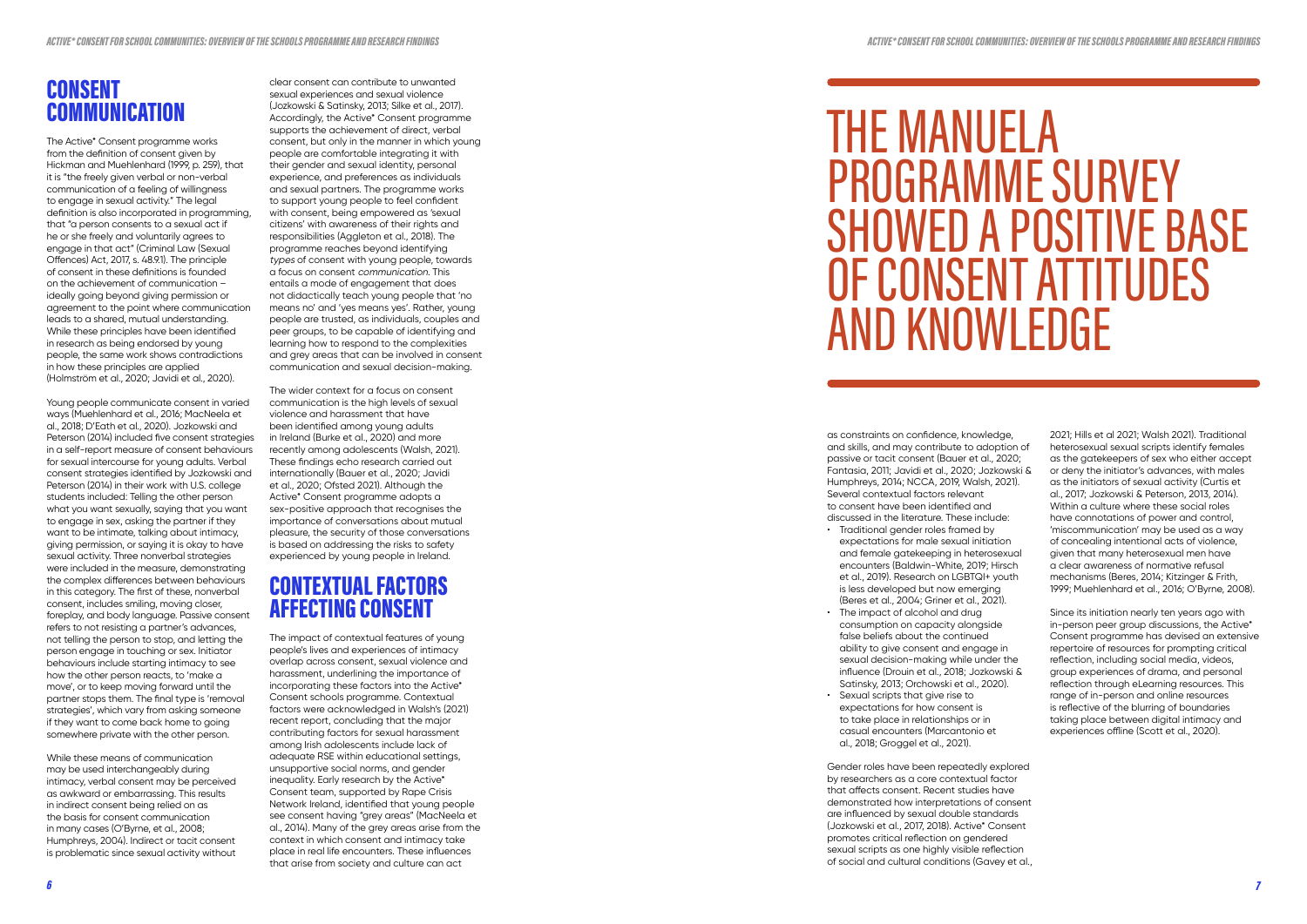- 
- 
- 
- 
- 
- 
- 

#### RESEARCH ON CONSENT ATTITUDES AMONG ADOLESCENTS

The majority of research on sexual consent has emerged in the past decade, and has been carried out in the U.S. with young adult participants. While there are some indications that consent belief and behavioural intention profiles are similar for adolescents as for young adults (D'Eath et al., 2020), there is a pressing need to assess meanings of consent, the role of contextual factors, and consent communication practices among this developmentally distinct group. Recent Irish research identifies that approximately 25% of 15-17-year olds have had sexual intercourse (Kolto et al., 2020), rising to 85% for young people entering college (Byrnes & MacNeela, 2017). While exposed to vicarious learning of sexual scripts through media and social role models, or indirectly through their peers, teenagers are posed the significant challenge of coming to a personal understanding of what consent is to them and how they will act on this understanding.

However, many of the findings arising from research on sexual consent and adolescence is encouraging (Holmström et al., 2020; Javidi et al., 2020; Righi et al., 2021). Most teenagers appear to endorse positive principles of consent, yet complexity arises through the 'grey areas' of consent in applying the principles and due to the impact of social pressures, gender norms, and the prominence of alcohol in sexual scripts (Holmström et al., 2020; Javidi et al., 2020).

Righi et al. (2021) showed a similar range of verbal and nonverbal consent strategies among this group as was described in college students (Jozkowski & Peterson, 2014). While the same study showed that adolescents identified with definitions of consent based on a verbal "yes" to intimacy, they assumed that, in practice, nonverbal consent would be used more commonly, there is an expectation that consent communication differs in relationships due to familiarity, and spoke about traditional gender roles such as males initiating intimacy until told to stop. Javidi et al. (2020) supports the idea that teenagers hold supportive attitudes toward affirmative consent, yet that teenage boys and teenagers who hold more traditional gender roles typically have less positive attitudes towards affirmative consent.

The research evaluation of the Manuela Programme on the prevention of sexual violence provides a recent insight on consent beliefs among adolescents in Ireland (D'Eath et al., 2020). The Manuela Programme content is delivered over multiple sessions, addressing issues such as sexual violence, pornography use, and consent. The research evaluation showed that the programme is both effective and a positive resource for schools.

The research evaluation provides a unique insight on attitudes to consent among Irish teenagers, as it included pre- and post-intervention surveys of 707 young people from schools across Ireland (52% male, 47% female, 1% non-binary gender identification; over 90% aged 15-16 years). The pre-intervention survey findings can be taken as a snapshot of young people's feelings of empowerment, knowledge, and social confidence with regard to consent.

Among the survey findings, the majority of young people agreed that they felt well informed about consent (66% of males, 64% of females), that they have all the skills they need for consent (62% of males, 53% of females), and that they would feel confident in talking about consent to a partner (49% of males, 55% of females). Looking in more depth, a relatively small percentage strongly agreed that they possessed knowledge and skills for consent (e.g., 26% of males, 14% of females). Almost one-third of respondents agreed that people their age would think talking about consent is odd (33% of males, 27% of females), and one-fifth agreed that they would find it hard to talk about consent to a partner (22% of males, 20% of females).

These figures support some positive conclusions about adolescents' self-efficacy concerning consent, yet viewed more critically there is substantial work remaining to ensure that all young people feel confident and wellinformed. Moreover, the survey documented significant levels of neutrality or acceptance of 'rape myths' – that is, false beliefs concerning the role that victims play in the perpetration of sexual violence against them and excuses that can be provided for perpetrators. Taken together, the Manuela Programme preintervention survey findings echo the Active\* Consent programme aims of supporting the existing positive attitudes young people hold, to encourage young people who perceive barriers to consent such as being shy or embarrassed, and to challenge negative, misinformed beliefs among their peers.

#### THE POLICY FRAMEWORK FOR SUPPORTING CONSENT EDUCATION IN SCHOOLS

Despite international expert calls for the integration of consent into holistic sexual health education for adolescents, empirical research on this form of programming continues to be lacking (The Government of the United Kingdom, 2014; IPPF, 2006; Pound et al., 2017; UNESCO, 2018; Willis et al., 2018). Yet it is clear that Irish youth and other stakeholders want to have access to school-based consent education.

The NCCA (2019) review of the Relationships and Sexuality Education programme included a comprehensive programme of research, including 650 online survey responses from youth aged from 12-18 years, focus groups with over 600 children and young people, and a consultation event with Comhairle na nÓg. The report demonstrated dissatisfaction among youth, their families and educators with school sexual health education, especially on topics like relationships, intimacy, and consent (Bauer et al 2020; Fisher et al., 2019; McNamara et al., 2020; NCCA, 2019; Walsh, 2021; MacNeela et al., 2017, 2018). Consent was suggested by youth as additional content for a revised RSE curriculum, along with topics such as LGBTQ+ sexualities and healthy relationships.

The NCCA (2019) report stated that "students feel they need to learn about sexual consent and the associated skills to negotiate consensual relationships that are respectful and enjoyable, not just the legal basis of consent" (p. 16). It recommended that the RSE programme moves beyond a deficit danger/ disease approach to sexual health education, which students repeatedly cited as being a limited reflection of their lived experience. Reform of the RSE for Irish Primary and Post-Primary schools is underway, supported by research on the topic in Ireland (Keating et al., 2018; Nolan, 2018; NCCA, 2019). Drawing on all stakeholders' perspectives, the NCCA (2019) recommended moving to a sex-positive approach to sexual health education, underpinned by the following core principles:

The Active\* Consent programme aims are consistent with these principles. For example, this report will demonstrate that the schools programme uses youth participation in resource development, contains inclusive content that supports all young people, takes an ecological approach to including teacher training and parental involvement as critical to sustainability, and carefully judges age-appropriate content and messaging. One of the important learnings from the experience of working with colleges has been the importance of engaging staff members through awareness raising and training. Given the practical requirement to involve secondary school teachers at all levels in implementing consent education, there will be an ongoing need for several tiers of training and professional preparation.





A wholeschool approach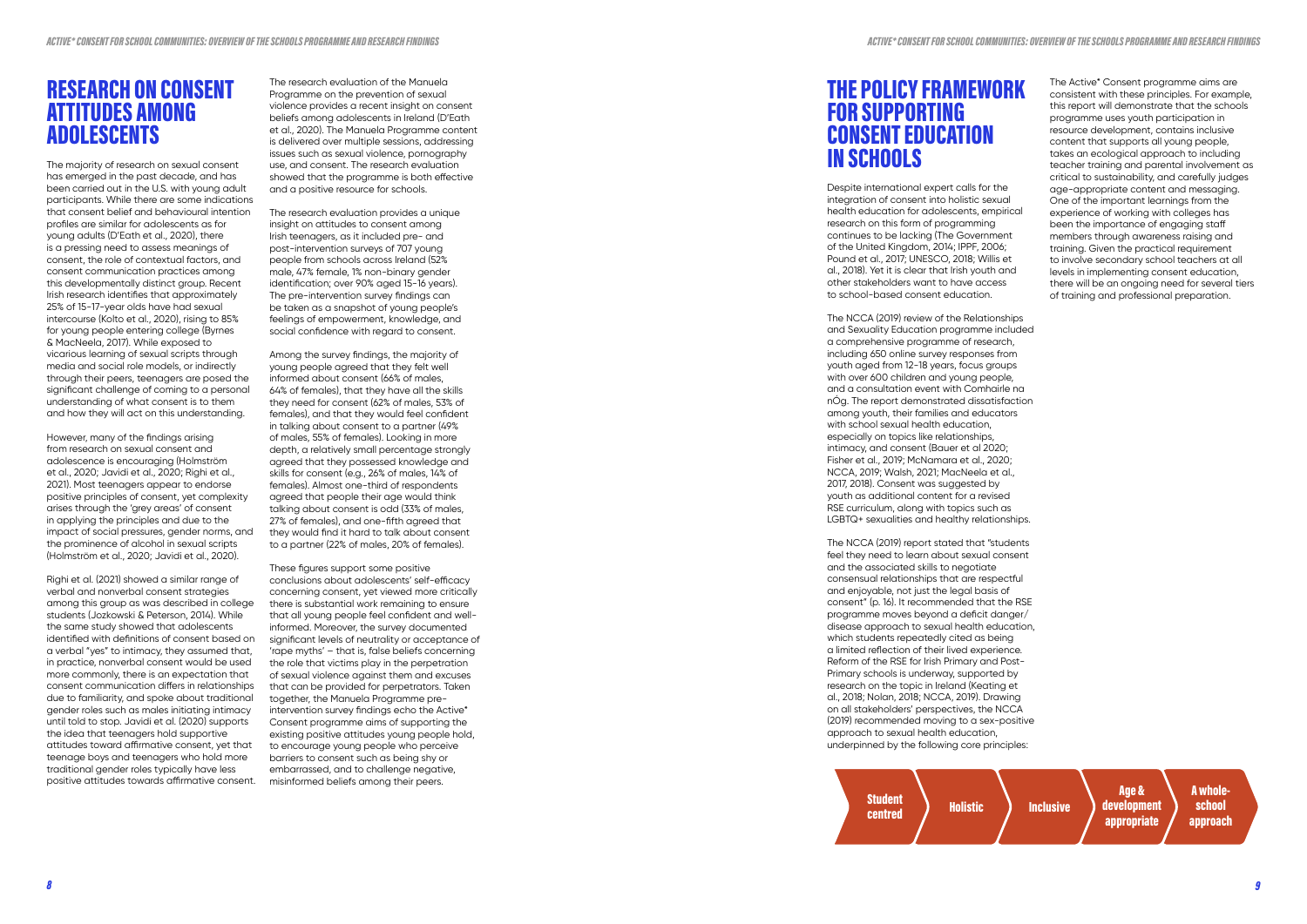#### ACTIVE\* CONSENT SCHOOLS SURVEY: SUMMARY OF FINDINGS

A survey of consent attitudes, perceptions of peer attitudes, and responses to consent stories was carried out with 613 teenagers in Transition Year and Fifth Year in Autumn 2019 in consent for all these activities were more five schools across Ireland. The survey content drew on the research team's experience over the past decade conducting quantitative and qualitative research with young people (Byrnes & MacNeela, 2017; D'eath et al., 2020; MacNeela et al., 2014, 2017, 2018).

The goals of the survey were to:

- Provide an evidence base of consent attitudes and consent communication among Irish teenagers.
- Support the development of the Active\* Consent schools programme, in particular the consent workshop.

Survey content was informed by young people who advised on the wording and inclusion of questions and stories. The age range of survey participants was from 14-18 years-old, with 52% aged 16. Just over half of the respondents were male (51%), 47% were female, and 2% had a different gender identity or chose not to state their gender. Given the limited number of non-binary identifying students in the survey, it is not appropriate to generalise findings to this group. A majority of the pupils (57%) attended a mixed gender school, while 19% were in an all-boys' school and 24% in an all-girls' school.

#### CONSENT ATTITUDES AND PERSONAL COMFORT WITH INTIMACY

#### You always need to get consent before the start of activity like touching a breast, genitals (penis or vul or sexual intercourse.

There should be verbal consent for any of those sexual activities.

THE QUANTITATIVE SECTION OF THE SURVEY ASKED YOUNG PEOPLE TO RESPOND TO STATEMENTS ON CONSENT-RELATED ATTITUDES AND PERSONAL COMFORT LEVELS WITH DIFFERENT FORMS OF INTIMACY IN THE CONTEXT OF MEETING SOMEONE ON A NIGHT OUT.

#### Non-verbal consent for any of those sexual activities sometimes OK.

THE SURVEY PARTICIPANTS RATED THE SAME ITEMS PERSONALLY AND FROM THE PERSPECTIVE OF THEIR PEERS, INDICATING THEIR BELIEFS ABOUT HOW SUPPORTIVE PEERS ARE OF POSITIVE CONSENT AND THEIR COMFORT LEVELS ENGAGING IN INTIMACY BEHAVIOURS.

Most other teenagers think there should be verbal any of those sexual activities.

Most other teenagers think non-verbal consent for sexual activities is sometimes OK.

THE COMPARISON OF AGREEMENT LEVELS BY GENDER ENABLED GENDER-BASED EXPECTATIONS FOR CONSENT AND INTIMACY TO BE EXPLORED. THE COMPARISON OF PERSONAL VIEWS WITH PERCEPTIONS OF PEERS ALLOWED FOR EXAMINATION OF THE 'SOCIAL NORMS GAP' THAT HELPS TO EXPLAIN INTERNALISED SOCIAL NORMS AND PEER PRESSURE.

Positive findings emerged regarding the school pupils' views on the importance of having consent for a sexual activity – including touching a breast or genitals, oral sex or sexual intercourse. Nevertheless, there was a gender gap, with more females (93%) than males (79%) agreeing that consent is always needed for all of these activities.

Views as to whether there should be verbal mixed. There was a smaller gender gap but overall just over 60% felt that consent should be verbal. In addition, 60% of the group agreed that non-verbal consent for any of these activities is sometimes OK.

> The gender agp was larger again in response to the next form of intimacy. Half of the males (51%) said they were comfortable touching the other person's genitals (e.g., fingering, hand job) compared with 7% of females. Finally, the gap between male and female comfort levels remained substantial on the final type of intimacy. Just over one-third of males (35%) reported that they would be comfortable with sexual intercourse in this context, compared with 5% of females.

|                              | <b>All participants</b> | <b>Males</b> | <b>Females</b> | <b>Other gender</b> |
|------------------------------|-------------------------|--------------|----------------|---------------------|
| a sexual<br>ulva), oral sex, | 86                      | 79           | 93             | 82                  |
| kual activities.             | 62                      | 58           | 67             | 55                  |
| es is                        | 60                      | 59           | 61             | 40                  |

|                              | <b>All participants</b> | <b>Males</b> | <b>Females</b> | <b>Other gender</b> |
|------------------------------|-------------------------|--------------|----------------|---------------------|
| consent<br>breast,<br>ourse. | 51                      | 50           | 54             | 27                  |
| consent for                  | 37                      | 42           | 32             | 27                  |
| any of those                 | 61                      | 57           | 67             | 46                  |

*Table 1. Percentage of survey respondents who agreed with statements about the need for consent.*

*Table 2. Percentage of survey respondents who agreed with statements about what 'most other teenagers' believe about the need for consent.*

#### Most other teenagers think you always need to get before the start of a sexual activity like touching a genitals (penis or vulva), oral sex, or sexual intercourse.

There was evidence of a large social norms gap in responses to two of the items. Many survey respondents believed that other teenagers were less supportive than they were themselves of consent for sexual activity and for verbal consent in particular. This was particularly the case for females. While 93% personally agreed that consent is needed for all sexual activities, only 54% agreed that other teenagers felt this way.

The gap between personal and social beliefs is an important finding as it may explain how young people internalise social pressure to engage in actions that they may not actually want to do. There was no difference between personal beliefs and views of other teenagers on the item concerning non-verbal consent.

Gender differences in consent attitudes among survey respondents extended to comfort levels with taking part in intimacy with someone that they just met. Comfort with these forms of intimacy help to explore attitudes to 'hook-ups' or casual encounters that may take place at a party or social gathering. Four types of intimacy were explored, from kissing to sexual intercourse.

A majority of males and females were personally comfortable with kissing, with a relatively small gender gap in personal comfort levels (86% of males comfortable with this, compared with 72% of females). The gap grew to over 30% on the next item. Threequarters of males reported that they were comfortable touching the other person over their clothes (75%), while a minority of females said they were comfortable with this (41%).

There was a relatively small 'social norms gap' when males' personal comfort levels were compared with their perceptions of what other teenagers were comfortable with. There was a difference of 5% at most across the four types of intimacy. There was stronger evidence of a social norms gap among female survey respondents. Depending on the type of intimacy, there was a gap of between 17-38% in the percentages of females who said they were personally comfortable with a particular activity and how many thought that other teenagers were comfortable with it. For instance, while 7% said they were personally comfortable with genital touching such as fingering or masturbation, 42% felt that their peers were comfortable with this activity.

The contrasting findings on personal comfort with sexual activity and perceptions of peers' comfort levels underline the potential for female school pupils to have a strong internalised image of what is expected of them when they are asked to engage in sexual activity. Such expectations may also inform young people's actions when they are initiating or asking for intimacy.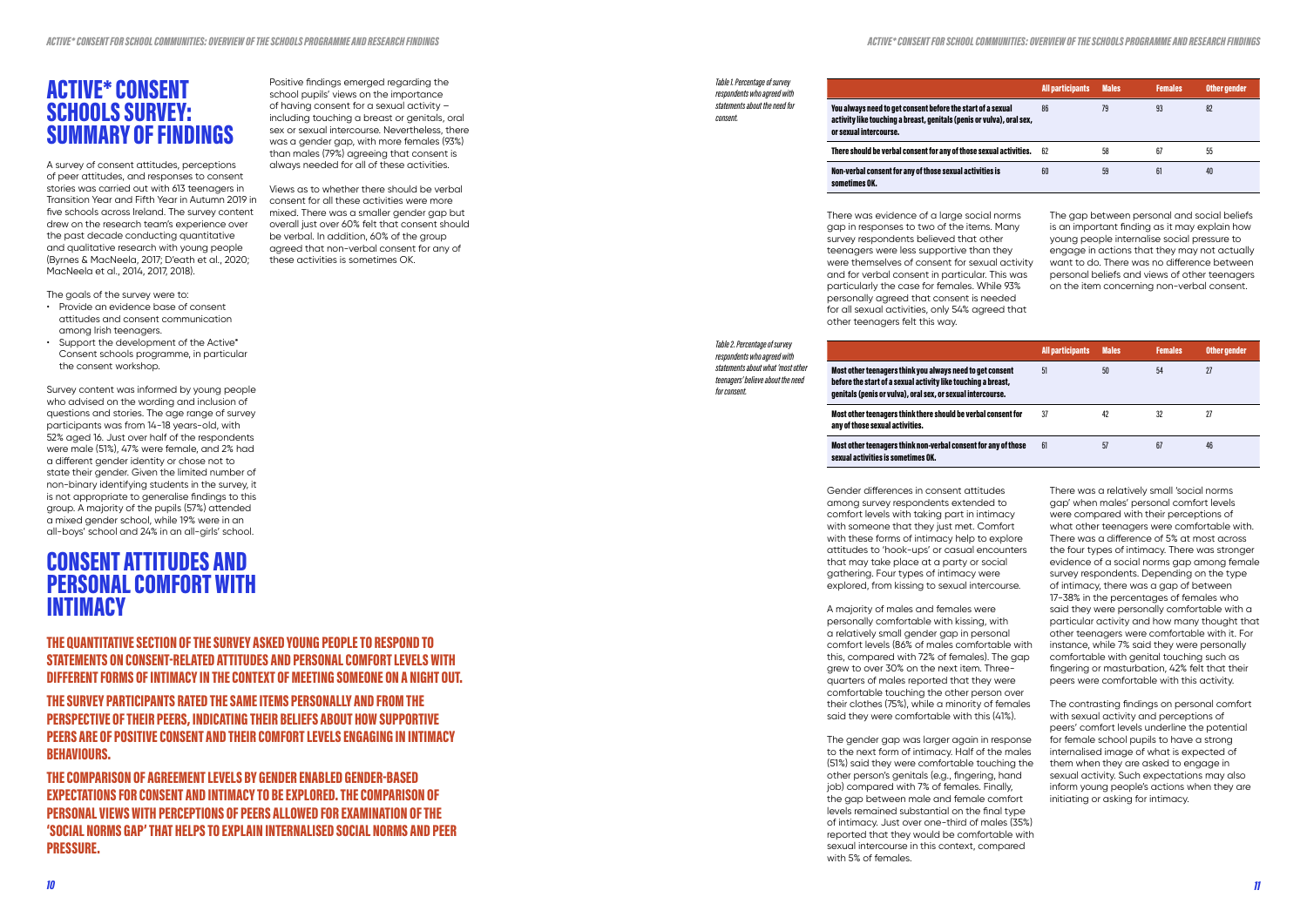#### **CONSENT** COMMUNICATION STORIES

Each story presented a person initiating or seeking sexual intimacy and described how the other person reacted. The stories presented a distinct scenario in which consent communication was a critical issue:

Each story had at least one quantitative rating item and qualitative response box that the students could use to write in their views and provide any relevant information about their reactions to the stories. The stories included references to contextual factors previously identified as relevant to consent communication, including:<br>• Alcohol use.

- 1. 'Aoife and Martin': Oral sex in a hook-up between two cisgendered adolescents on a night out where the male initiates intimacy. Three versions of this story were used to assess the impact of varying consent-related actions.
- 2. 'Jim and Claire': Sexual intercourse between two young adults not in a relationship where intimacy was initiated by the female.
- 3. 'Sam and Alex': Turning down a partner looking for sex in a relationship context featuring two non-gendered adolescents.

- 
- Verbal or physical pressure.
- Peer expectations.
- Consent to other forms of intimacy earlier in the evening.
- Gendered roles within sexual scripts.
- Relationship status.

#### Quantitative Ratings of the Stories

The quantitative rating questions that followed the consent stories provided insights on how the pupils interpreted the stories from a consent communications perspective. The story characters 'Aoife' and 'Martin' were distinct in that the pupils read one of three versions of the same story. The different versions were included to explore potential differences in the importance attributed to

Aoife smiling or not smiling and to the degree of force Martin used to get oral sex.

- Three-quarters (75%) of the pupils agreed that Aoife gave her consent following Story 1, where Aoife smiled when Martin pushed her head down to give him oral sex.
- A total of 62% of pupils agreed that she gave her consent following Story 2, where she smiled when Martin pushed her head down 'firmly'.
- One-fifth of pupils (21%) agreed that she gave consent following Story 3, when Martin pushed her head down and Aoife's response was not indicated.

There was a gender difference in ratings, with more male students agreeing that Aoife gave consent. Besides those students who agreed that Aoife gave her consent, up to onequarter of students gave a 'neutral' rating as to whether she consented.

A larger number of quantitative rating questions were presented following the story about 'Jim' and 'Claire'. In this story Claire was the initiator of intimacy and was persistent in trying to have sex with Jim.

The positive finding following this story was that a majority of the pupils (61%) felt that Jim did not give his consent when he and Claire had sex. An even greater majority disagreed that he wanted to have sex (68%). Two-thirds of the pupils said that Claire's behaviour was unacceptable (65%).

However, 71% of the pupils said that Jim's friends might not have understood if he did not want to have sex, indicating a neaative social norm about men lacking the freedom to walk away from a situation they are uncomfortable with. More than four in ten (43%) said that Jim was willing to have sex. This highlights a grey area regarding how men's behaviour is understood by these students, and reflects broader societal understandings that men will always be 'up for it'. In addition, up to 25% of students gave a neutral rating on the 'Jim and

Claire' statements. There was also evidence of a gender gap, with more male survey respondents in agreement that Jim gave consent (19%) and fewer males who said that Claire's behaviour was unacceptable (50%).

A number of positive findings emerged from ratings of the story about Sam and Alex, which explores Sam's negative reaction to Alex who did not want to have sex. They had sex for the first time a week previously.

Nearly all the survey respondents (98%) agreed that it was OK for Alex to say "No, I don't want to" in response to Sam wanting sex. There was also nearly complete agreement (92%) that people need to talk about consent even when in a relationship. However there was less agreement about Sam assuming that Alex would be into sex just because they had done it before – while 83% of females agreed that this assumption of ongoing sex was 'not OK', fewer males (57%) agreed that it was not OK to assume and 31% were neutral on this point. Nearly half of the male students (47%) agreed that 'Sam is right to be worried' about why Alex did not want to have sex again given that they did it before, while the comparable figure for females was considerably lower (25%).

#### Key Trends and Observations in the Qualitative Analysis of Responses to Stories

The school pupils' written responses to the stories were analysed to identify the key points that arose in reaction to each story. These are described in detail in a later section of the report. The findings below represent key trends and observations from the qualitative content analysis of story responses. These boxes show common trends identified across many of the survey respondents as well as more specific findings that were limited to smaller numbers of responses. They are highlighted to present an overall landscape of consent communication across teenagers in Ireland.

The key trends and observations refer to:

- What helps and what stops consent communication.
- Capabilities and challenges for teenagers.
- Threats to positive and mutual consent.
- Gender differences and expectations.
- Context of consent: Relationships and alcohol.



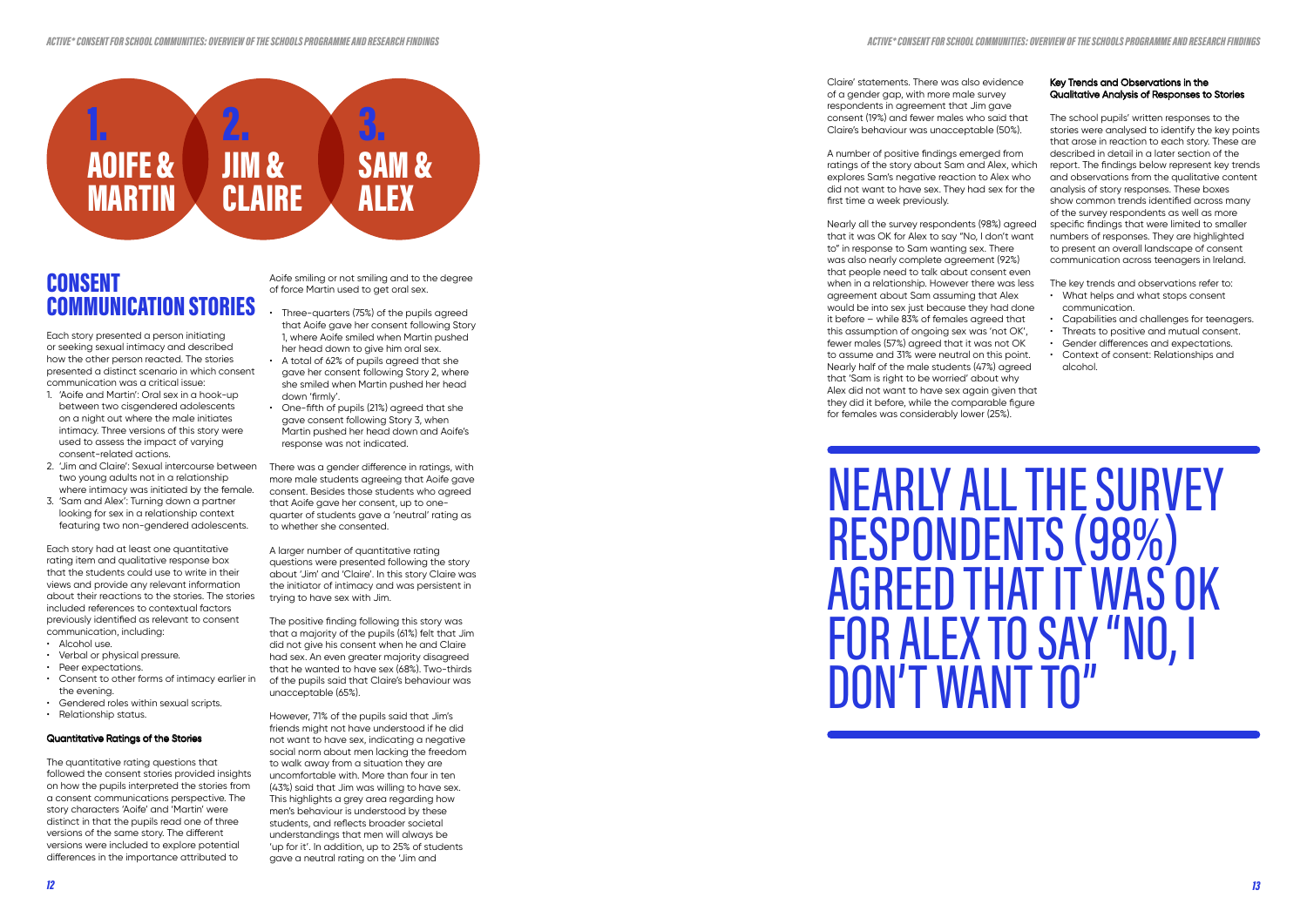| <b>Capabilities and Challenges for Teenagers</b>                                                                             |                                                                                                                                 |  |  |
|------------------------------------------------------------------------------------------------------------------------------|---------------------------------------------------------------------------------------------------------------------------------|--|--|
| <b>Capabilities</b>                                                                                                          | <b>Challenges</b>                                                                                                               |  |  |
| Strong support for the principle of getting consent.                                                                         | Verbal consent not being seen as required in all cases.                                                                         |  |  |
| The ability to recognise non-consenting behaviour, including<br>the capacity to take into account multiple information cues. | Less support for the principle of consent in the real-life stories<br>than in the general rating questions.                     |  |  |
| Clear refusal to accept initiator behaviour when there is<br>considerable aggression.                                        | Lacking a standard perspective on consent, reflected in varied<br>interpretations made of the same story by different students. |  |  |
| Referencing clear standards for consent such as legal<br>requirements (e.g., definition of rape, age of consent).            | High levels of neutral and non-committal comments.                                                                              |  |  |
| Acknowledging the negative impact of social pressure on<br>consent.                                                          | Consent explanations that focus on the motives and intentions<br>of the person affected rather than the initiator.              |  |  |
| It is ok to say 'no' to sex or other forms of intimacy.                                                                      | If someone engages in intimacy then this behaviour is taken as<br>visible agreement or passive consent.                         |  |  |
| Talking about consent is the main strategy for managing<br>consent in a relationship.                                        | Consent not seen as ongoing at all time - If intimacy is agreed to<br>earlier it is thought to carry forward later.             |  |  |

#### Gender Differences and Expectations

Gender differences in how consent stories are interpreted and responded to, with males less likely to endorse positive, active consent.

Gendered expectations applied to making sense of consent stories. For example, a man should be able to assert themselves if he does not want sex.

Traditional gender expectations feeding into social pressure to perform. For example, male peers assumed to expect their friends to have sex if possible and 'slag' friends who do not do so.

#### Context of Consent: Alcohol and Relationships

Alcohol is looked to as an explanation for incidences of nonconsent. However, it is sometimes used as an excuse – For example, "it is not assault if both people were drunk".

The belief that it is OK to have sex in a relationship, but not for one partner to assume sex is available in a relationship.

#### WHAT OUR FINDINGS SAY ABOUT GENDER AND **CONSENT**

#### Gender Differences and Expectations

Non-verbal behaviour was emphasised as a key signal of consent.

'Should', 'could' or 'would have' – This explanation was extensively applied to the person whose consent is in doubt, but not to the initiator.

Negative standards – If someone does not stop something from happening, this could mean they wanted to do it or were passively accepting.

Willingness as a grey area of consent – If someone does not want to have sex but is willing to do so this scenario may not be seen as overly serious.

Saying no indirectly (e.g., saying they want to leave) may not be registered as verbal non-consent.

Acceptance of initiator behaviour so that the initiator's behaviour could be viewed as wrong without identifying the scenario as non-consenting or assault.

Informal descriptions of the initiator's behaviour that can minimise their impact, for example using general everyday language or hesitant language (e.g., he 'kind of' forced her).

Clarity in definitions of sexual violence – Describing some acts as rape when they are assault, seeing other actions as acceptable when they are assault.

Lack of sensitivity to initiator behaviour (e.g., acceptance of someone pushing or even firmly pushing someone's head down for oral sex).

Acceptance of behaviour if it fits with a social expectation or sexual script – For example, sexual behaviour is seen as consenting if someone had agreed to go into a bedroom.

| <b>What Helps and What Stops Consent Communication</b>                         |  |                                                                                                                       |  |
|--------------------------------------------------------------------------------|--|-----------------------------------------------------------------------------------------------------------------------|--|
| <b>Facilitators</b>                                                            |  | <b>Barriers</b>                                                                                                       |  |
| Good relationship (e.g., openness, knowing the person,<br>feeling comfortable) |  | Being uncomfortable (e.g., awkwardness, embarrassment)<br>Afraid (e.g., of being judged, ruining the mood, rejection) |  |
| Confidence                                                                     |  | Being insecure, shy or nervous                                                                                        |  |
| Communication                                                                  |  | Lack of knowledge or skills                                                                                           |  |
| Awareness and education                                                        |  | Pressure                                                                                                              |  |
| <b>Talking</b>                                                                 |  | Getting caught up in the moment                                                                                       |  |
| Talking to others                                                              |  | Social norms                                                                                                          |  |

#### WHAT OUR FINDINGS SAY ABOUT YOUTH CAPABILITIES AND CHALLENGES WHEN NEGOTIATING CONSENT

#### WHAT OUR FINDINGS SAY ABOUT FACILITATORS AND BARRIERS TO NEGOTIATING CONSENT

#### WHAT OUR FINDINGS SAY ABOUT THREATS TO POSITIVE AND MUTUAL CONSENT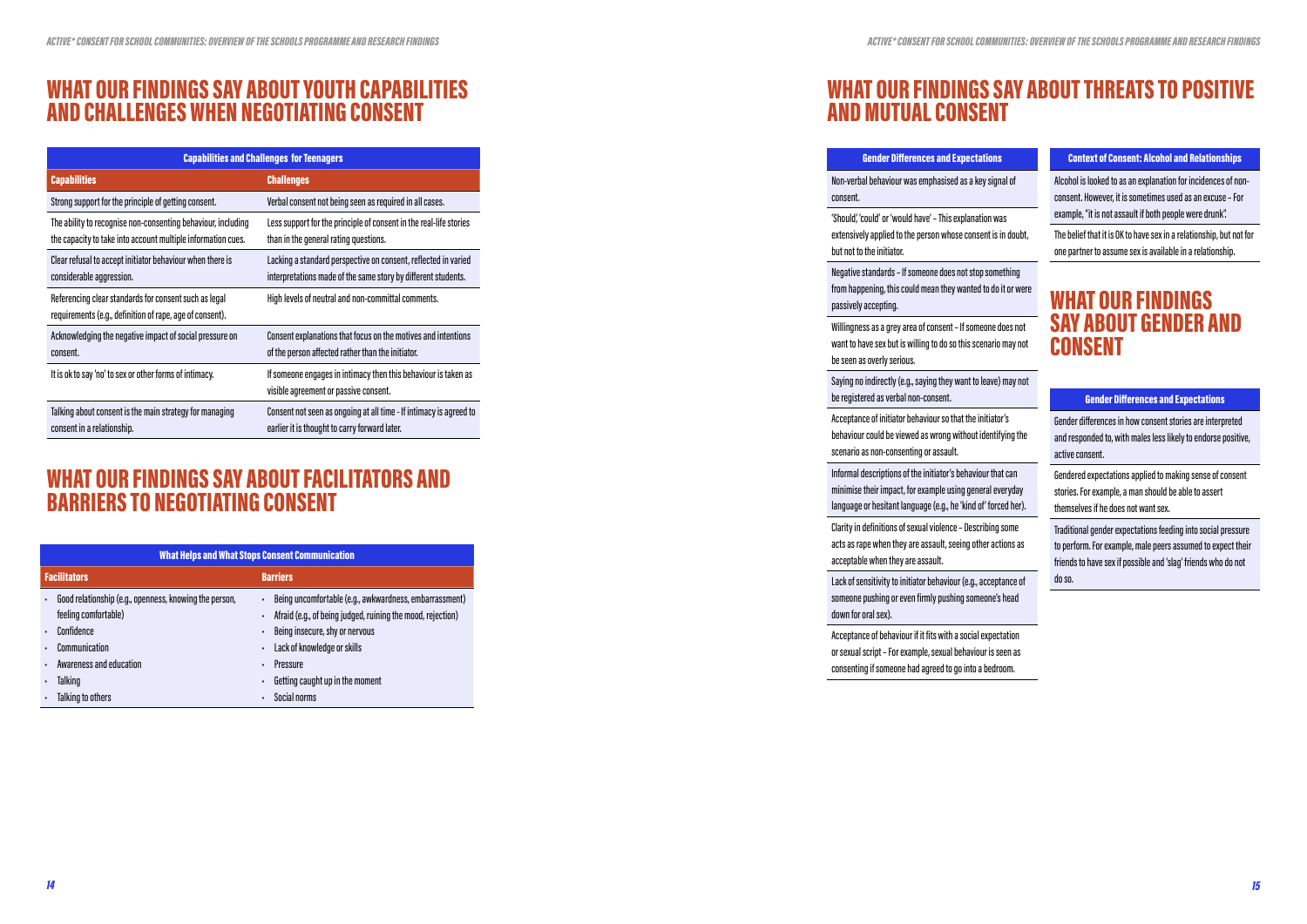#### <span id="page-10-0"></span>ACTIVE\* CONSENT SEXUAL CONSENT WORKSHOP FOR SCHOOLS

The consent workshop is based on theories of sexual scripts, social norms, and the consent research literature. It draws on sexual health promotion principles in engaging young people as participants with valued existing knowledge and skills. The workshop is research-driven, drawing on the Active\* Consent schools survey with 613 Transition Year the influences on their sexual decisionand Fifth Year pupils.

- Be knowledgeable and confident about consent.
- Be able to describe consent as ongoing, mutual, and freely given (OMFG), and recognise when these are present.
- Understand that consent applies in all relationships, for all sexual orientations and gender identities.
- Discriminate consent from non-consent.
- Have the language to convey consent and non-consent.
- Recognise the impact of factors such as gender norms, alcohol and drug use on consent.
- Understand the legal meaning of consent.

#### Learning Outcomes

The workshop learning outcomes are for participants to:



THE WORKSHOP LASTS FOR ONE HOUR. IT WAS DEVELOPED USING THE TEMPLATE OF THE ACTIVE\* CONSENT COLLEGE CONSENT WORKSHOP, AND ADAPTED WITH THE HELP OF YOUTH PANELS INCLUDING MEMBERS OF THE EXECUTIVE OF THE IRISH SECOND-LEVEL STUDENTS UNION. IT WAS PILOTED WITH 993 SCHOOL PUPILS IN 10 SCHOOLS DURING 2020 AND 2021. A RESEARCH EVALUATION FOUND IT TO BE EFFECTIVE FOR YOUNG PEOPLE AND WELL SUPPORTED BY TEACHERS AND PARENTS OR GUARDIANS.

The workshop is grounded in an ecological perspective that links to the wider school community. It can be delivered by teachers and other professionals using a standardised manual and workshop resources. Teachers are offered training that includes: Learning about school pupils' sexual behaviour and making, how to respond to disclosures, as well as training to deliver the school consent workshop. Delivery of the workshop is supported by a manual and PowerPoint presentation.



ONGOING, MUTUAL AND FN - AI ALL RELATIONSHIPS AND

#### *ACTIVE\* CONSENT FOR SCHOOL COMMUNITIES: OVERVIEW OF THE SCHOOLS PROGRAMME AND RESEARCH FINDINGS*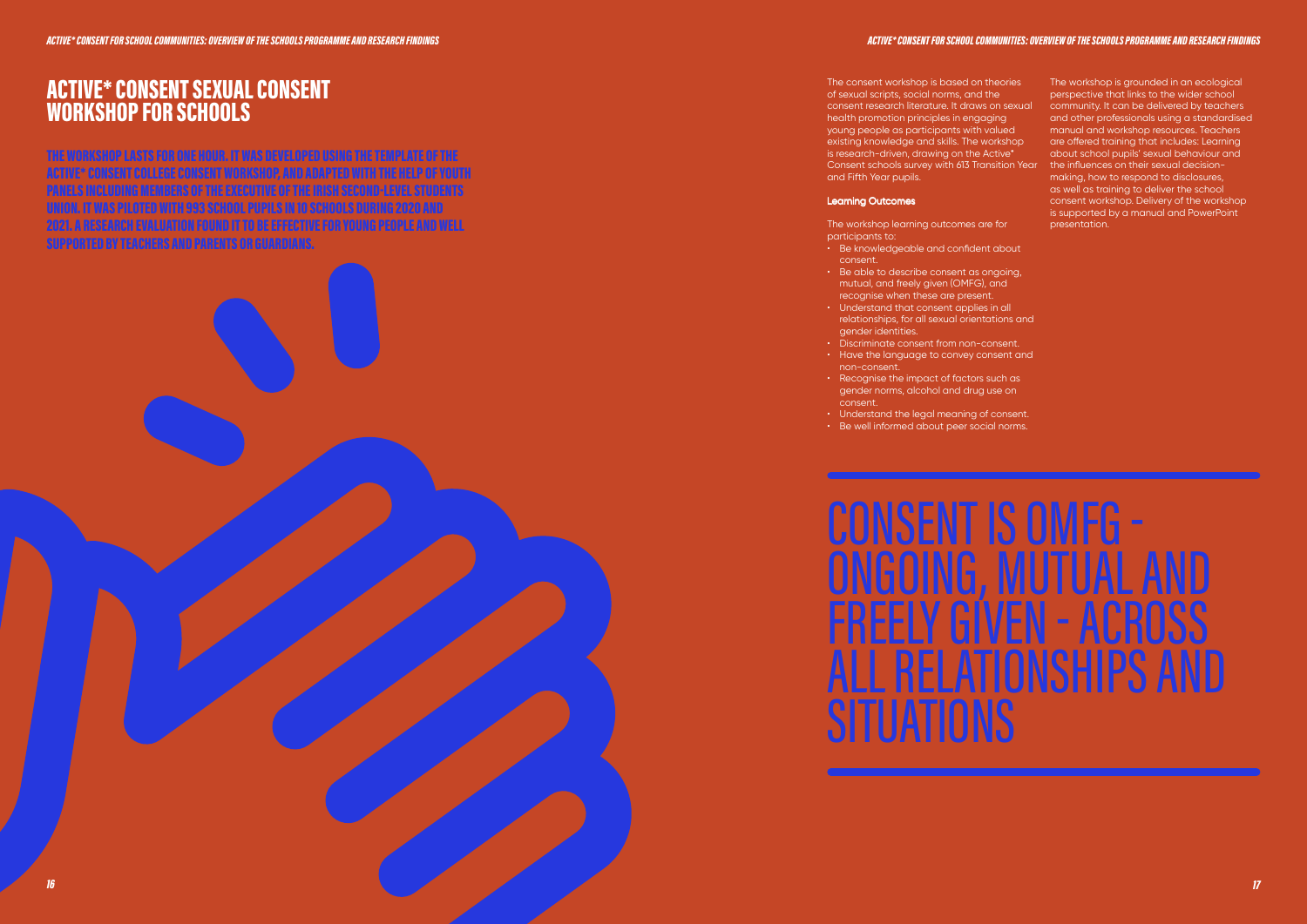| <b>Workshop activity</b>                       | <b>Brief description</b>                                                                                                                                                                                                 | Table 3. Overview of the Active*<br>Consent schools consent workshop. |
|------------------------------------------------|--------------------------------------------------------------------------------------------------------------------------------------------------------------------------------------------------------------------------|-----------------------------------------------------------------------|
| <b>Group contract</b>                          | Creates a safe space to explore a sensitive topic.                                                                                                                                                                       |                                                                       |
| Pre- and post-workshop survey                  | A pre- and post-workshop survey measures the impact of the workshop and pupil feedback after the<br>workshop.                                                                                                            |                                                                       |
| <b>Exploring the meaning of consent</b>        | Pupils share their ideas on what consent is, what stops or helps communication about consent.                                                                                                                            |                                                                       |
| <b>Definitions and legal basis for consent</b> | - Legal definitions and how these apply to their age group. Introducing the idea that consent is OMFG<br>ongoing, mutual, and freely given.                                                                              |                                                                       |
| Defining gender, sex, and orientation          | The components of human sexuality are discussed, including gender, sex, and orientation.                                                                                                                                 |                                                                       |
| Applying consent knowledge to stories          | Three consent stories with different forms of intimacy, relationship status, and sexual orientation.<br>Used to explore perceptions of consent in realistic scenarios, including how the situation could be<br>improved. |                                                                       |
| <b>Language of consent</b>                     | An animation on consent in everyday situations.                                                                                                                                                                          |                                                                       |
| Social norms and gaps                          | Peer norm misperceptions are described to enhance understanding of internalised peer pressure.                                                                                                                           |                                                                       |
| The grey area of consent                       | Information on how contextual factors such as gender roles or alcohol use affects capacity and<br>choice about intimacy.                                                                                                 |                                                                       |
| Key take home message                          | A short video to review the consent is OMFG message.                                                                                                                                                                     |                                                                       |

#### EVALUATION OF THE SCHOOL CONSENT WORKSHOP

THE WORKSHOP WAS PILOTED WITH 993 SCHOOL PUPILS IN 10 SCHOOLS ACROSS THE COUNTRY DURING 2020-21, WITH AN INTERRUPTION DUE TO COVID-19 PUBLIC HEALTH RESTRICTIONS. A TOTAL OF 31 TEACHERS TOOK PART IN TRAINING ON WORKSHOP DELIVERY AND 353 PARENTS ENGAGED IN ZOOM-BASED SEMINARS.

Comparing pre- and post-workshop survey responses, there was a statistically significant increase in pupils agreeing that consent needs to be agreed before the start of any sexual activity and the belief that this consent should be verbal. In addition, there was a significant positive change in self-ratings of being well prepared with knowledge, skills and in views of peer support for consent. For example, the percentage of students who agreed with the item 'I have all the skills I need to deal with sexual consent' went from 61% to 92%. The findings also included a significant change in beliefs about how alcohol affects capacity to consent.

Nearly all of the parents who took in the seminar rated it positively. Written feedback showed that it provided relevant information in an accessible manner. Parents emphasised the research and knowledge base of the programme as a key strength. Talking openly about consent was remarked on as an important responsibility for parents to engage with. A number of parents said they planned to use their learning to support conversations with their teenagers.

Almost all the pupils agreed that the workshop was relevant to them (99% of females, 95% of males, and 100% of non-binary pupils) and would recommend it to their peers (97% of females, 86% of males, 84% of non-binary pupils).

"PILOTED WITH 993 SCHOOL PUPILS IN **0 SCHOO ACROSST** COUNTRY"

### "THE CONTENT WAS<sub>.</sub> EXCELLENT, **ING** THE RESFAR **STATISTICS** 'H FFR INRMS AND THE IISE OF CONSENT STORIES"

In their written feedback, the pupils expressed satisfaction that their schools provided the Active\* Consent workshop. They stated that the content was excellent, including the research statistics such as peer norms and the use of consent stories. The workshop delivery was described as open and inclusive, both of sexual and gender minorities and males.

Focus groups and interviews with teachers following the consent workshop showed that it was appraised to be a high quality resource. The content was described as realistic and relatable. The workshop gave the structure needed to address a topic recognised to be important. It was viewed as effective and was credible given its grounding in research.

The teachers were committed to incorporating the workshop into the school programme on Relationship and Sexuality Education. Several teachers remarked that the parent seminar was important for gaining support for the workshop and that there were no issues with parents subsequently approving their child's participation in the workshop.

Parent seminars took place in all of the schools. The seminar was designed to introduce the Active\* Consent programme, to address any uncertainty or concerns, and to raise awareness about consent and strategies for talking to their children about intimacy.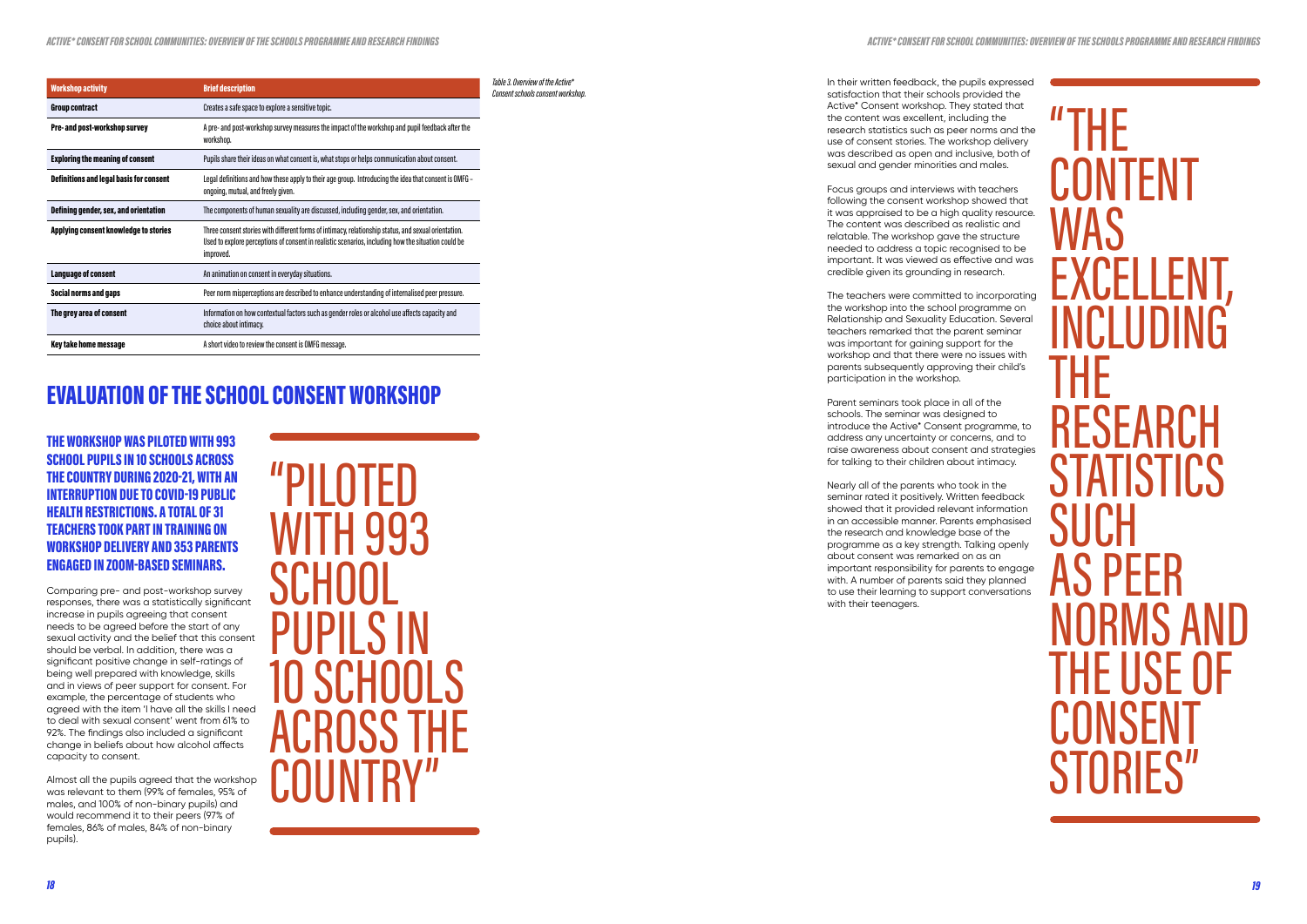#### 'HOW I LEARNED ABOUT CONSENT': THE ACTIVE\* CONSENT THEATRICAL FILM FOR SECONDARY **SCHOOLS**

Tackling both light and dark dimensions of consent, How I Learned About Consent addresses issues that impact on consent, shape how we communicate about it, and can arise from our experiences of consent and non-consent, such as:<br>• Sex education.<br>• Gender norms.<br>• Differences in sexual experiences for

Drawing on experiences across all genders, all relationships and different sexualities, the theatrical film How I Learned About Consent combines drama, humour and satire to share these diverse experiences in a way that speaks to all young people. It contributes to the messaging in the Active\* Consent schools programme through sketches that dramatise assumptions young people may have about consent, how we learn about consent, and what can change for ourselves and our partners when we practice active, positive consent. The theatrical film also encourages audience members to take mutual responsibility for shared culture around consent using active bystander principles – whether or not they are sexually active themselves. The film will be available to schools from Autumn 2021 to incorporate in consent programming.

After watching this theatrical film adaptation, students will be able to:<br>• Define and describe consent as ongoing,

- 
- 
- straight and LGBTIQ+ young people.
- Sexual violence and harassment.
- Nudes and image-based sexual abuse.
- The role of active bystanders in confronting and intervening in problematic situations if it is safe to do so.

#### • Healing from trauma. LEARNING OUTCOMES

- mutual and freely given (OMFG).
- Identify the role of peer pressure and sex education in shaping individual and group norms regarding consent.
- Analyse how equality and inclusion can contribute to our understanding of gender, sexual orientation and consent.
- Discuss how to define and identify sexual violence and harassment in everyday life.
- Exchange views on how individuals or groups might positively intervene in calling out sexual violence or harassment or assisting those affected by it in their peer groups.
- Describe and recognise skills associated with practicing active, positive consent, including but not limited to verbal communication.
- Reflect on what they want for themselves from their own sexual journey in their individual preferences, sexual orientation, and readiness to be sexually active.

| <b>Content</b>                              | <b>Brief description</b>                                                                                                                                                           |
|---------------------------------------------|------------------------------------------------------------------------------------------------------------------------------------------------------------------------------------|
| <b>Principles of consent</b>                | Exploring consent as a dynamic process that we use to ensure that agreement is ongoing, mutual and<br>freely given (OMFG).                                                         |
| <b>How consent is shown</b>                 | The skills of active, positive consent, including but not limited to verbal communication.                                                                                         |
| When consent is not given                   | The meaning, experience and impact of sexual violence and harassment.                                                                                                              |
| Individuals and groups as active bystanders | How individuals or groups can be active bystanders who intervene in calling out sexual violence or<br>harassment in their peer groups or assisting those affected by these issues. |
| <b>Consent and cultural norms</b>           | The impact of norms for gender and sexual orientation that shape how consent is understood and<br>experienced.                                                                     |
| <b>How other people influence consent</b>   | The role of peer pressure and sex education on individuals and groups.                                                                                                             |

*Table 4. Overview of the Active\* Consent filmed theatrical drama.*

#### RESEARCH BACKGROUND

After engaging with the sexual media resource, students will be able to:<br>• Understand what is meant by 'sexual media'

The theatrical film is adapted from a play for college audiences delivered as part of the Active\* Consent programme, The Kinds of Sex You Might Have in College, which toured Irish colleges in 2019-2020. In turn, that play was rooted in evidence from Active\* Consent programme research, created using devised and applied theatre techniques from 2014 onwards with students and researchers. The premise of the use of drama in this context is that cultural engagement provides 'rehearsal type' opportunities where moral responses can be explored (Kaszynska & Crossick, 2016). How I Learned About Consent gives audience members the chance to work through a nuanced and thought-provoking discussion about sex and consent, without the anxiety or personal exposure that may arise from actively participating in it themselves.

The use of theatre in sex education can increase knowledge and skills among young people, enabling them to exercise greater selfefficacy in sexual decision-making (Munro et al., 2007). More than 3,000 third level students watched The Kinds of Sex You Might Have at College in 12 colleges in Ireland during 2019-20. In How I Learned About Consent, the aim is to engage adolescents with the same impact as college students, for example, one college student commented that: "Using a medium like a play or performance about a taboo subject was very effective as the taboos fly out the window. From start to finish the performance had a perfect balance between entertaining and informative".

Students who attended the college version of drama agreed that it provided relevant and useful learning: 96% agreed that the drama performance represented the sexual issues/ situations college students might encounter, 93% agreed that the performance showed ways for good mutual communication, 87% agreed that the drama performance increased their knowledge and understanding of sexual assault, 89% agreed that the performance will inform how they deal with sexual consent, and 88% agreed that the performance would help them be a positive influence on peers.

#### 'SEX ON OUR SCREENS': THE ACTIVE\* CONSENT ELEARNING SEXUAL MEDIA RESOURCE FOR SCHOOLS

Based on extensive research with young people and parents in Ireland by the Active\* Consent research team, Sex on Our Screens is a resource to support critical thinking and decision-making on the use of sexual media such as pornography and how sexual media can affect consent and body image. The impact of sexual media on body image and on sexual script expectations is explored in detail from a consent perspective. Sexual scripts are common ways of representing and talking about sex and intimacy that draw on stereotypes and fixed expectations. Sex on Our Screens addresses how sexual media have come to be a major influence on how young people learn about sexual scripts.

A non-judgemental and inclusive approach is taken in the resource materials so that all young people who engage with it can feel supported and encouraged to explore how sexual media may impact them. The resource consists of a 1-hour learning package delivered through an interactive eLearning platform and related in-class activities that teachers can use with their students. The eLearning package is designed to facilitate engagement through interactive activities and quizzes. The resource contains three main sections:

- What is 'sexual media'.
- Sexual media and body image.
- Sexual media and consent.

#### LEARNING OUTCOMES

- and have a critical understanding of how and why it is produced.
- Identify that consent is ongoing, mutual, and freely given (OMFG).
- Discuss what is meant by sexual scripts and how they shape our expectations and behaviour.
- Describe the laws, rights and responsibilities that relate to sexual media.
- Be able to navigate sexual media from an informed perspective on how media developers create a false representation of sex.
- Apply critical thinking to how sexual media can impact on body image and expectations for sexual behaviour.
- Critically reflect on how sexual media can impact on beliefs about consent that are shared with peers.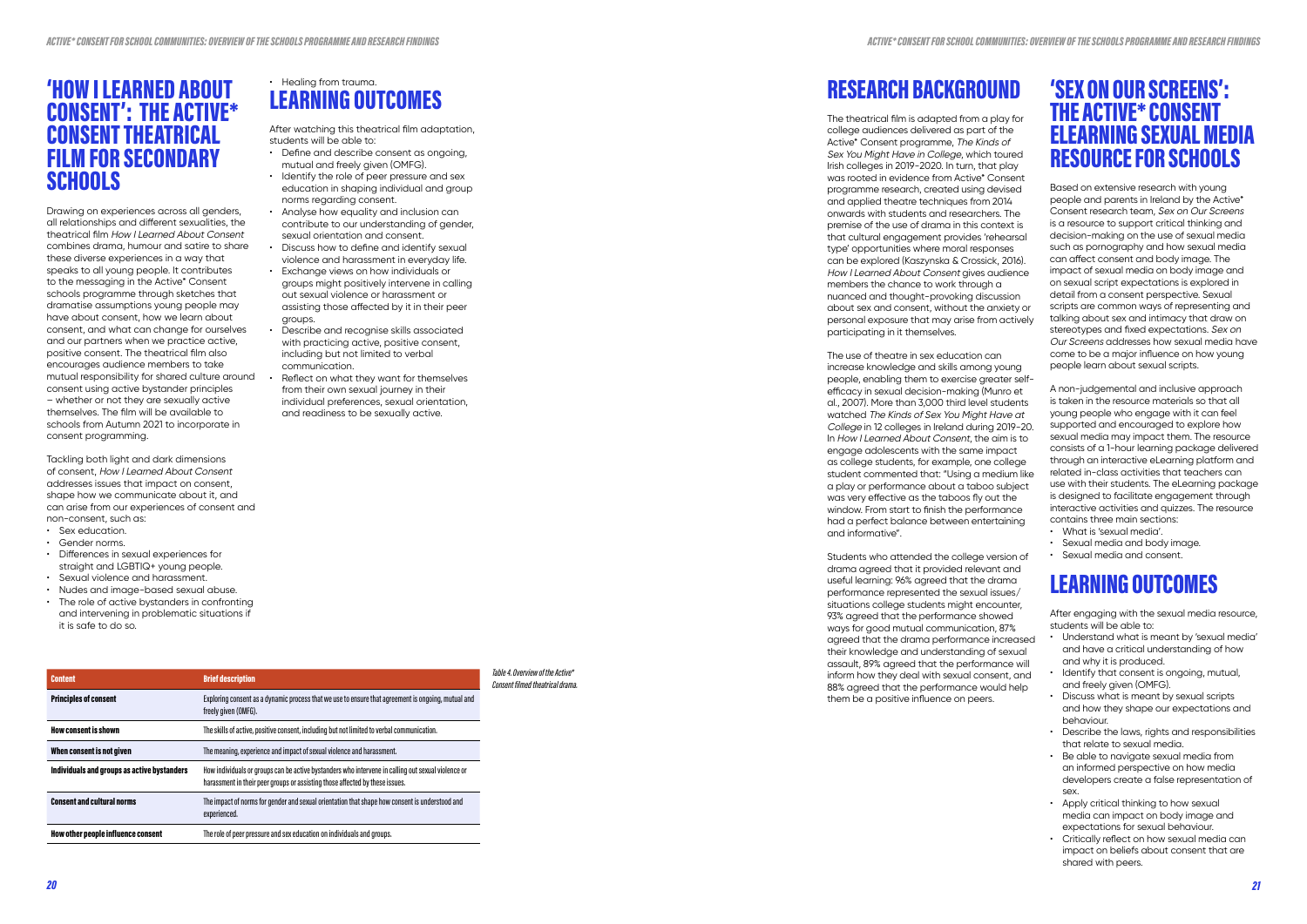| <b>Workshop activity</b>                                   | Table 5. Overview of the Active*<br>Consent sexual media eLearning                                                                                                                                                                                                                                                             |           |
|------------------------------------------------------------|--------------------------------------------------------------------------------------------------------------------------------------------------------------------------------------------------------------------------------------------------------------------------------------------------------------------------------|-----------|
| Introductory video, content warning and<br><b>supports</b> | Short video introducing young people to the resource and how it intends to help you develop critical<br>and questioning media engagement skills. Content warning on the topics covered in the resource and<br>information on support services.                                                                                 | resource. |
| What is sexual media                                       | Video that introduces sexual media and how these media can shape our understanding of what is<br>normal and acceptable when it comes to sex.                                                                                                                                                                                   |           |
| Sexual media and the law                                   | Information on Irish laws around sexual media production, use, and image sharing.                                                                                                                                                                                                                                              |           |
| <b>Consent and communication</b>                           | Animation and interactive activities are used to describe the OMFG components of consent and the<br>importance of consent communication. The consent process used to ensure the safety of performers<br>in the pornography industry is described. An intimacy coordinator talks about how safety is ensured<br>in film and TV. |           |
| <b>Sexual violence in the media</b>                        | Examples of common media scenarios that can glamourise sexual violence.                                                                                                                                                                                                                                                        |           |
| Sexual scripts in peer conversations and<br>media          | Animation is used to provide a critical perspective on how traditional sexual scripts can negatively<br>inform advice from friends on sexual relationships, and how consent is depicted in sexual media.                                                                                                                       |           |
| <b>Research findings and quiz on pornography</b>           | Research findings used to explore pornography attitudes and use among young people in Ireland,<br>including research on the use of pornography to learn about how bodies should look and function<br>during sexual encounters.                                                                                                 |           |
| Is my body normal?                                         | Animation characters illustrate body-related concerns about first time sex and expectations that arise<br>from friends or the media.                                                                                                                                                                                           |           |
| Genital image expectations and quiz                        | Idealised genital norms are pervasive, not only in pornography but in scientific and medical<br>textbooks, omitting the diversity of real genitals. A quiz is used to provide facts about male, female,<br>transgender, and intersex genitals.                                                                                 |           |
| How does porn influence our body image?                    | Video on how pornography is manufactured and marketed, including selection and hiring biases that<br>shape pornography content and impact on viewer body image.                                                                                                                                                                |           |
| Photoshop                                                  | Editing processes illustrate how genitals and naked bodies are altered in popular media and<br>pornography. An interactive activity enables young people to assess the impact of editing techniques.                                                                                                                           |           |
| <b>Conclusion</b>                                          | Presenting a summary of the learning and take home messages along with information on support<br>services.                                                                                                                                                                                                                     |           |

# RESEARCH TEAM WITH THE INPUT OF OVER 4,000 STUDENTS AND

#### RESEARCH BACKGROUND

Apart from drawing on international research, the research base for development of Sex on Our Screens was created by the Active\* Consent research team with a combined sample of over 4,000 students and 530 parents. Participatory groups, individual interviews, large scale surveys, and input from adolescent and sexual health experts were used to generate findings to shape the content included in the eLearning resource (Dawson et al., 2019a, b; Dawson et al., 2020; Dawson et al., 2021, a, b).

The research findings provide a unique insight on how sexual media are used in Ireland. The findings demonstrate that young people in Ireland see pornography at an early age and report that pornography is commonly used to learn about sex. Most young people believe that pornography does not provide reliable information about sex but also report not having access to the types of information that they need. Both young adults and parents of teenagers recommend that

critical pornography literacy education is needed to support teenagers to navigate the sexual media that they may be exposed to or affected by indirectly in their sexual relationships.

SEX ON OUR SCREENS WAS CREATED BY TIVE\* 530 PARENTS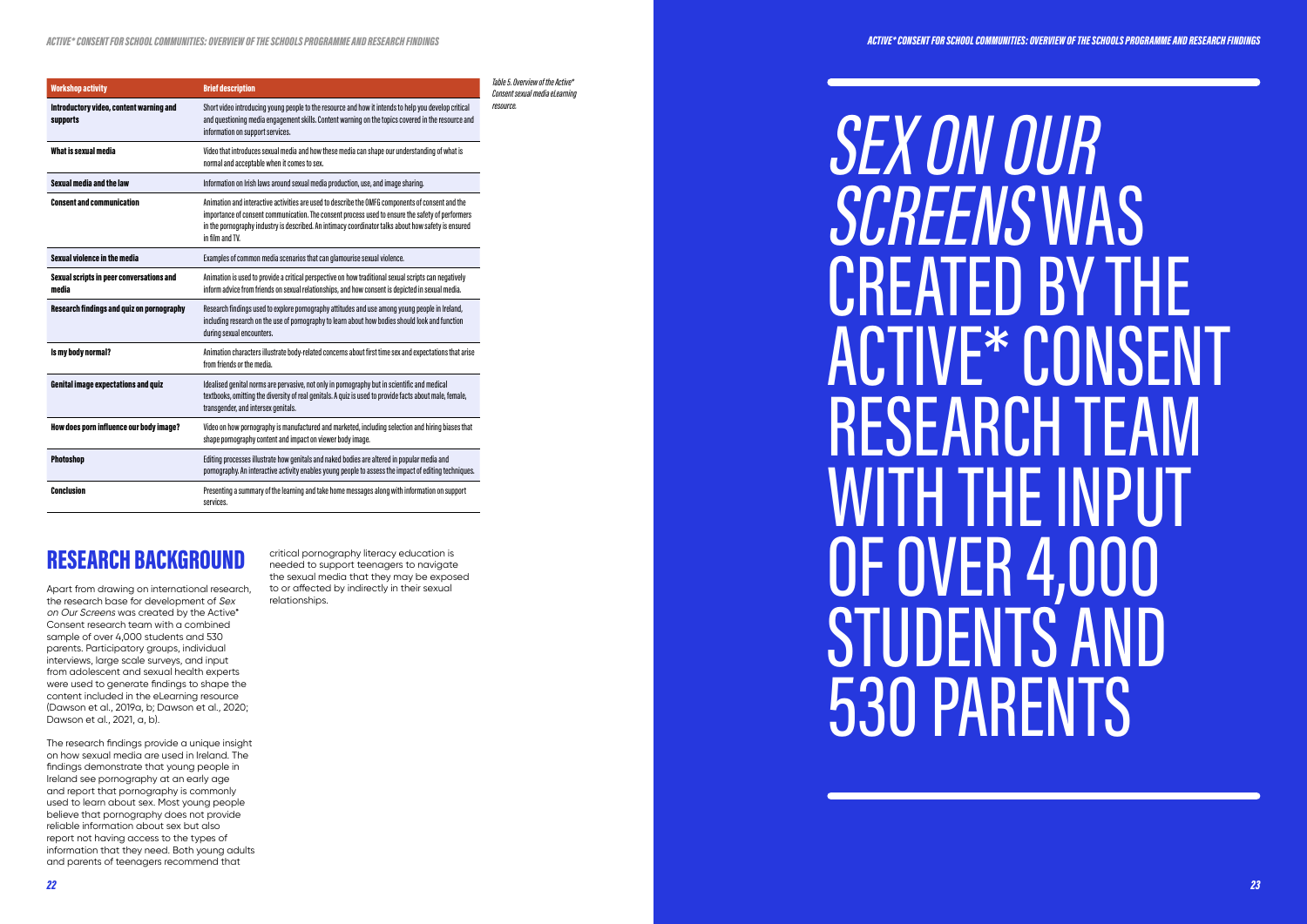# <span id="page-14-0"></span>*ACTIVE\* CONSENT SCHOOLS WORKSHOP: PILOTING AND EVALUATION*

GUIDED BY THE ACTIVE\* CONSENT DEVELOPMENT PROCESS, A PRACTICAL CONSENT WORKSHOP FOR SCHOOL PUPILS IN TRANSITION YEAR, FIFTH YEAR OR SIXTH YEAR WAS DESIGNED TO ADDRESS THE OPPORTUNITIES AND CHALLENGES THAT AROSE FROM THE SURVEY OF SCHOOL PUPILS. WORKSHOP IMPLEMENTATION INCLUDES ALL MEMBERS OF THE SCHOOL COMMUNITY AS STAKEHOLDERS, INCLUDING TEACHERS AND PARENTS OR GUARDIANS. BOTH TEACHER TRAINING SUPPORTS AND AWARENESS RAISING WITH PARENTS ARE CORE TO THE DELIVERY OF THE WORKSHOPS ON A SUSTAINABLE BASIS. DELIVERY OF THE WORKSHOP BY TEACHERS, OTHER PROFESSIONALS OR THE ACTIVE\* CONSENT TEAM IS GUIDED BY A TRAINING SESSION, A WORKSHOP MANUAL AND POWERPOINT PRESENTATION. A WEBINAR FOR PARENTS IS MADE AVAILABLE THROUGH THE SCHOOL.

The template of how to engage effectively with young people on consent was taken from the Active\* Consent college consent workshop, which has been taken by over 30,000 students since 2015 (MacNeela et al., 2017, 2018). Teenagers helped the development team to adapt and extend this approach to schools. Two youth panels were convened for this purpose and took part in day-long participatory sessions. The involvement and advice of panel members was key to ensure that the language, tone and learning outcomes were relevant, engaging and effective. Panelists enjoyed their role in the workshop development, giving comments afterwards such as: "You treated us with respect and didn't shy away from talking about sexual activity and gave us an opportunity to learn and ask questions and opened a discussion". The workshop was first piloted in March 2020 with 133 pupils in one school in collaboration with Sexual Health West outreach team members.

*ACTIVE\* CONSENT FOR SCHOOL COMMUNITIES: OVERVIEW OF THE SCHOOLS PROGRAMME AND RESEARCH FINDINGS*

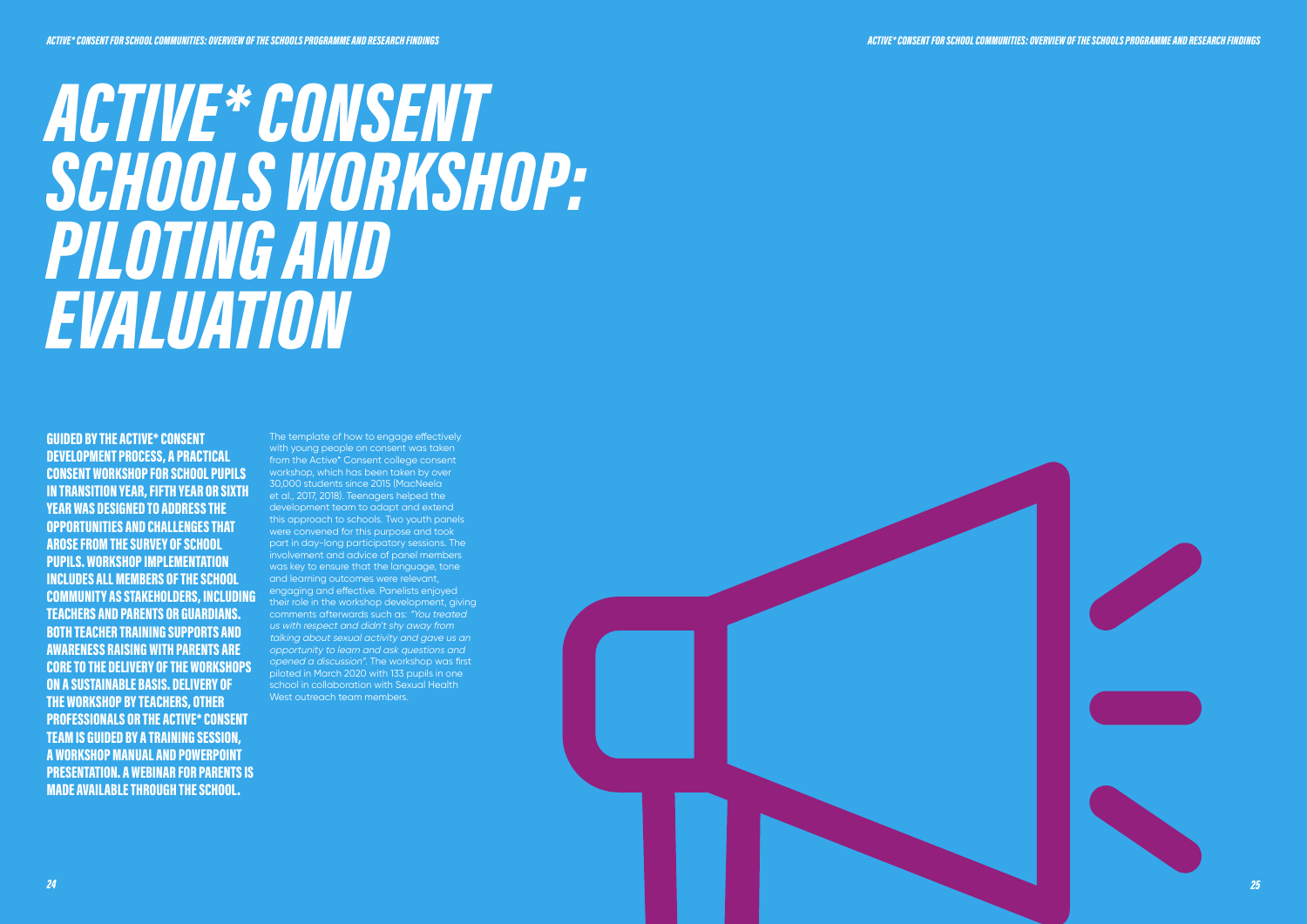<span id="page-15-0"></span>

Figure 2 and the Covid-19 public health restrictions led to the Figure 1. Initial workshop active and the consent of further wild in a development certicial workshop active and the consent workshop activity and the consent postponement of further piloting until Spring 2021, when 860 students took part across nine schools nationally. The flexibility required to provide the workshop in the changing context of the pandemic resulted in the consent workshop being designed for in-person delivery in the class or online in real time.

- A. Fully remote
- B. Teacher-led
- -

#### WORKSHOP OVERVIEW **AND DELIVERY**

*Figure 1. Initial workshop* 

*development carried out in 2020. Figure 2. Process of workshop adaptation to Covid-19 public health* 

*restrictions.*

*Table 6. Active\* Consent sexual consent workshop overview.*

*Figure 3. Mode of consent workshop delivery.*

In 2021, the development team worked with the Union of School Students in Ireland (USSI) through two new youth panels to adapt the workshop to be suitable for remote delivery. The workshop was also revised to be compliant with Covid-19 guidelines during inclass facilitation. Both in-class and remotely delivered workshops use an online opinion and voting system (Slido.com) to engage pupils in real time voting. In addition, participants are asked to complete an anonymous and confidential pre- and post-workshop survey and feedback questionnaire.

The workshop is delivered over one hour. The learning outcomes are for participants to:

- Be knowledgeable and confident about consent.
- Be able to describe consent as ongoing, mutual, and freely given (OMFG), and recognise when these are present.
- Understand that consent applies in all relationships, for all sexual orientations and gender identities.
- Discriminate consent from non-consent.
- Have the language to convey consent and non-consent.
- Recognise the impact of factors such as gender norms, alcohol and drug use on consent.
- Understand the legal meaning of consent. • Be well informed about peer social norms.

Group contract Used to agree a safe space to explore a sensitive topic and clarify that no one shares personal experiences in the workshop. The principles are to respect the opinion of others and listen to each other so everyone feels comfortable, and that each person can choose their own level of engagement. Time keeping and the use of mobile phones are discussed. Pre- and post-workshop survey A pre- and post-workshop survey measures the impact of the workshop and is administered via Slido. com or on hard copy. The survey includes items adapted from the consent preparedness measure used in previous Active\* Consent research, the positive attitudes to sexual consent sub-scale from Humphreys and Brousseau's (2010) attitudes measure, and one item from Ward et al.'s (2021) alcohol and sexual consent scale. Participants are also asked for their views on the workshop itself. Exploring the meaning of consent Three questions are used to explore pupils' perceptions about what consent is, what it might look like, and what stops or helps communication about consent. Definitions and legal basis for consent Definitions are introduced that build on pupils' responses. These include research and legal definitions grounded in practical examples, and include the legal age of consent and reference to image-based sexual abuse (IBSA). Consent is introduced as OMFG – ongoing, mutual, and freely given. Defining gender, sex, and orientation The components of human sexuality are discussed, including gender, sex, and sexual orientation. Applying consent knowledge to stories Three consent stories are used to explore different ways in which people act as initiators and the responses that people give to someone who initiates intimacy or attempts to keep moving forward. The stories allow forms of consent to be discussed (e.g., active and passive consent, verbal and nonverbal consent). Contextual factors embedded in the stories allow for relationships, alcohol use, and gendered scripts to be explored. The stories enable consent to be distinguished from sexual assault and rape. Practical strategies are introduced (e.g., how to ask and say 'yes', 'maybe', and 'no'). Language of consent **An animation is used to illustrate consent and agreement in everyday situations, including examples** of language to use in intimate contexts regardless of relationship status, gender, or sexual orientation. Social norms and gaps Social norms are described and explored through practical examples. The difference between what young people feel or think on a personal level is distinguished from expectations for what their peers think or feel. Peer norm misperceptions are used to describe internalised social pressure. The grey area of consent Moving to the conclusion phase, a summary is provided of factors that affect people's capacity and consent communication.

Reviewing OMFG key home message A short video is presented to review the message that consent is OMFG.



During the piloting phase in 2021, the workshop was facilitated by Active\* Consent team members via Zoom or in-person, working with teachers in each school, or by teachers trained to deliver the workshop independently.

A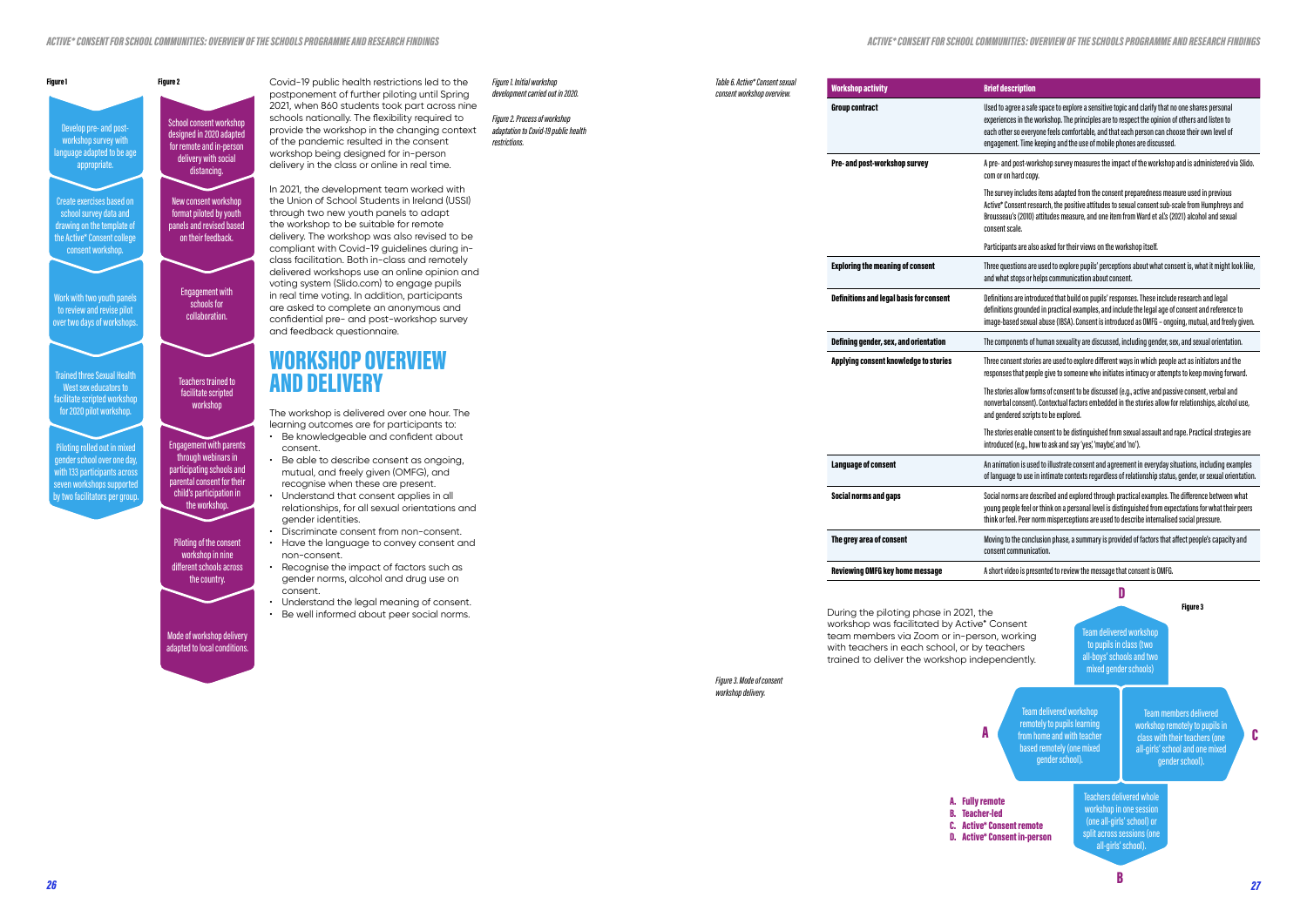#### <span id="page-16-0"></span>EVALUATION OF THE ACTIVE\* CONSENT SCHOOLS WORKSHOP

A total of 993 school students took part in piloting of the Active\* Consent schools workshop. The first phase of piloting took place in 2020 with 133 Fifth Year students in 7 workshops delivered in one school, facilitated by a team from Active\* Consent and Sexual Health West. Nine secondary schools participated in the 2021 pilot of the Active\* Consent schools workshop, with 860 young people taking part across 29 workshops. A total of 717 of these students completed the post-workshop evaluation survey. The survey form for the 2020 workshop was later amended, and the evaluation presented here focuses on the piloting carried out as Covid-19 restrictions eased in 2021. A broadly similar pattern of findings emerged from the original pilot workshops held in 2020.

The impact of the Active\* Consent secondary school workshop was assessed by comparing pre- and post-workshop survey responses on measures of attitudes and intentions concerning consent, using: (a) The consent preparedness scale (MacNeela et al., 2018), (b) the positive attitudes to consent sub-scale (Humphreys & Brousseau, 2010), and (c) one item from the alcohol and sexual consent scale (Ward et al., 2012). The suitability of the workshop was assessed through quantitative and qualitative evaluation questions presented on the post-workshop survey form. The data were inputted into SPSS and analysed, using IBM SPSS Statistics for Windows, Version 26.0. (IBM Corp, 2019).

#### **Demographics**

Students were asked to rate the Relationship, Sexuality Education (RSE) they received so far in school. The findings showed a mean rating of 5.16 out of 10 (SD = 2.1), with a range of 1-10. One-fifth of the students (21.6%) gave a rating between 1-3 indicating a high level of dissatisfaction. Half of the students (51.3%) rated their RSE as between 4-6 suggesting a neutral evaluation. The remaining 27.1% of students gave a rating between 7-10, indicating satisfaction with their RSE experience to date.

The majority of students who reported their age were 16 years old (64%; n=465), followed by 17-year-old students (14%; 104) and 18-year-old students (12.4%; n=90). One 14-year-old and 5 19-year-old students responded.

|                                        | <b>Number</b> | <b>Percentage</b> |
|----------------------------------------|---------------|-------------------|
| <b>Male</b>                            | 295           | 37.1              |
| <b>Female</b>                          | 479           | 60.2              |
| <b>Transgender female</b>              |               | 0.1               |
| <b>Transgender male</b>                | 4             | 0.5               |
| <b>Gender variant / Non-conforming</b> | 13            | 1.6               |
| <b>Gender not listed</b>               |               | 0.1               |
| Prefer not to say                      | 3             | 0.4               |

|                          | Pre-Work-<br>shop | <b>Post-Work-</b><br>shop |
|--------------------------|-------------------|---------------------------|
| <b>Strongly Disagree</b> | 1.0               | 0.4                       |
| Disagree                 | 7.8               | 1.0                       |
| <b>Neutral</b>           | 30.3              | 6.3                       |
| Agree                    | 45.6              | 49.2                      |
| <b>Strongly Agree</b>    | 15.3              | 43.2                      |
|                          |                   |                           |

| <b>Post-Work-</b><br>shop |
|---------------------------|
| 0.8                       |
| 0.8                       |
| 6.4                       |
| 47.5                      |
| 44.4                      |

|                          | Pre-Work-<br>shop | Pos<br>sho |
|--------------------------|-------------------|------------|
| <b>Strongly Disagree</b> | 1.3               | 0.8        |
| Disagree                 | 3.6               | 0.8        |
| Neutral                  | 19.2              | 6.4        |
| Agree                    | 43.3              | 47.5       |
| <b>Strongly Agree</b>    | 32.5              | 44.4       |

|               | <b>Mean</b> |     | <b>Std. Deviation</b> | <b>Male Mean</b> | <b>Female Mean</b> | <b>Other</b><br><b>Mean</b> |
|---------------|-------------|-----|-----------------------|------------------|--------------------|-----------------------------|
| Pre-workshop  | 22.24       | 647 | 3.20                  | 22,50            | 22,05              | 22,37                       |
| Post-workshop | 24.68***    | 647 | 3.08                  | 23,88***         | $25.26***$         | $25.11***$                  |

*Table 7. Percentage of students in each gender category.* 

*Table 8. Consent preparedness mean total scores, pre- and postworkshop.*

*Table 9. Percentage of students who selected each response option to the statement 'I have all the skills I need to deal with sexual consent'.*

*Table 10. Percentage of students who selected each response option to the statement 'My peers think that sexual consent is an* 

*important issue'.*

The majority of participants were female (60.2%; n=479), 37% (n=295) were male, and the remaining 2.7% of participants did not use a binary gender identification. Most students were not in a relationship (82%, n=47) and 18% were in a relationship. Over three-quarters were in Transition Year (77.1%), with 2.9% in Fifth Year and 20% in Sixth Year.

#### Consent Preparedness

Consent preparedness was measured using six questions scored on a 1-5 scale pre- and post-workshop. When compiled, the items have a minimum score 6 and maximum score of 30. Two items evaluate personal feelings of self-efficacy, two items refer to confidence in talking about consent with peers, and two items describe talking about consent with a partner. Statements included 'I have all the skills I need to deal with sexual consent' and 'I feel well informed about sexual consent'. Reverse coding was applied to the statement 'People my age would think that talking about sexual consent with a partner is odd' and to 'I'd find it difficult to talk about sexual consent with a romantic partner'. As a result, all items are scored in the same direction, with higher numbers indicating more positive attitudes.

A paired samples t-test showed a significant positive change (p<.001) in mean total scores on consent preparedness. Mean scores went from 22.24 (pre-workshop) to 24.68 (post-workshop). A significant change at the p.05 level from pre- to postworkshop is indicated by one asterisk, significant changes at the p.01 level by two asterisks, and significant change at the p.001 level is identified with three asterisks.

There was a significant positive change in consent preparedness scores for males, females, and non-binary participants. The size of the change was larger on average for females than for males. The next two Tables illustrate responses to two consent preparedness items. For the item 'I have all the skills I need to deal with sexual consent', the percentage of participants that 'strongly agreed' went from 15.3% pre-workshop to 43.2% post-workshop. There was also a large increase in the percentage of participants 'strongly agreeing' with 'My peers think that sexual consent is an important issue', increasing from 32.5% pre-workshop to 44.4% post-workshop. There was a decrease in the percentage of respondents who selected the 'neutral' response option for both items at post-workshop evaluation.

#### Positive Attitudes to Consent

Students answered two items from the positive attitudes to sexual consent sub-scale on Humphreys and Brousseau's (2010) sexual consent scale. The items refer to attitudes towards verbalising sexual consent ('You always need to talk about consent before the start of sexual activity') and obtaining consent before any sexual activity or intimacy ('Getting consent is important before any kind of sexual behaviour happens, including kissing/ petting, etc.'). A 1-5 scale of agreement was used from 'Strongly Disagree' to 'Strongly Agree'. The items are phrased so agreement indicates a positive attitude.

A paired samples t-test on the responses to each item found that the mean score for 'You always need to talk about consent before the start of sexual activity' item improved significantly from pre-workshop (4.10) to postworkshop (4.31, p < 0.001). The mean score for 'Getting consent is important before any kind of sexual behaviour happens, including kissing/petting, etc.' increased from preworkshop (4.00) to post-workshop (4.17), which was also a significant change (p < 0.001).

### CONSENT **EMPOWERMENT** INCREASED **SIGNIFICANTLY** FOLLOWING THE WORKSHOP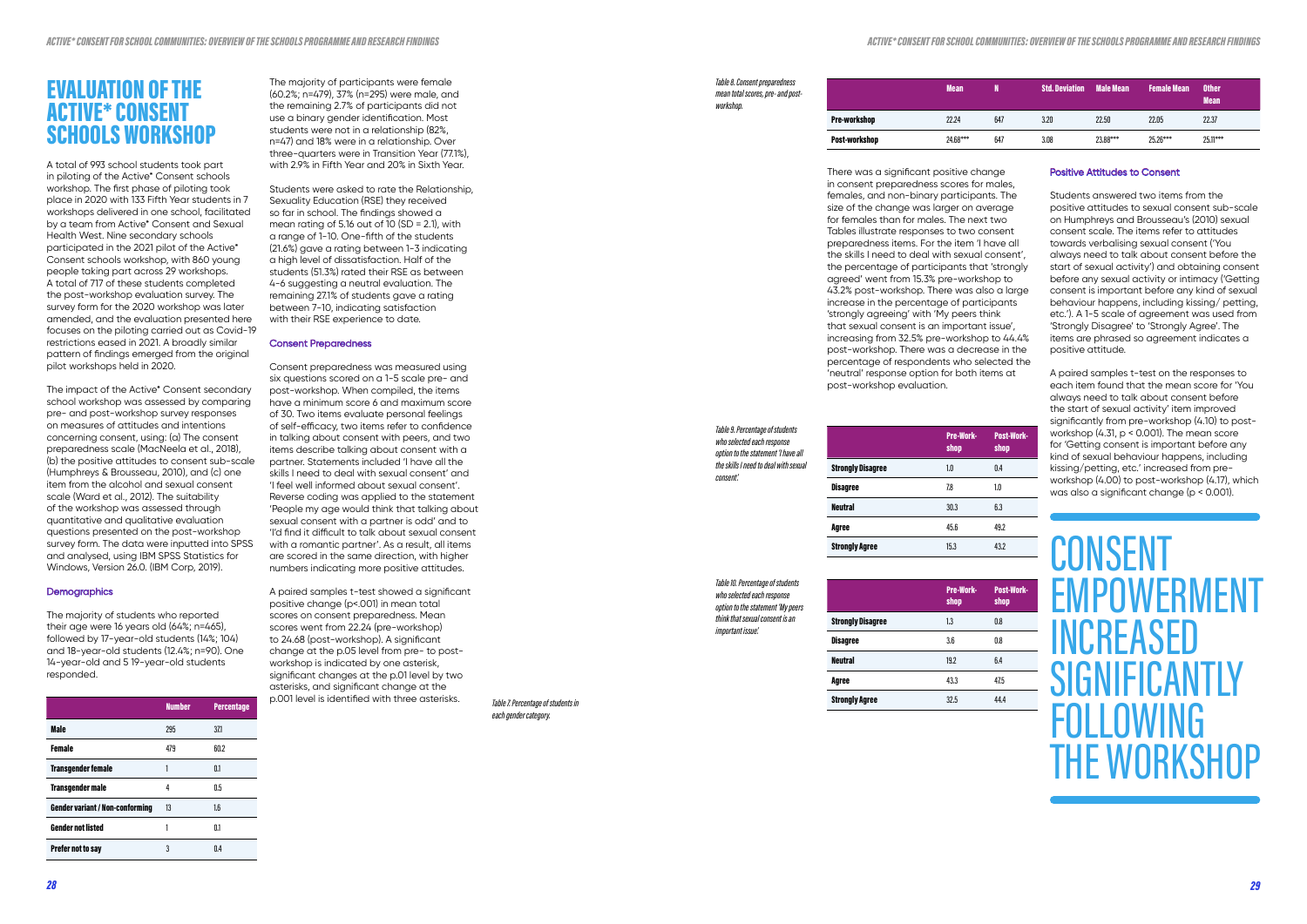

<span id="page-17-0"></span>

|               | <b>Mean</b> |     | <b>Std. Deviation</b> | <b>Males</b> | <b>Females</b> | <b>Others</b> |
|---------------|-------------|-----|-----------------------|--------------|----------------|---------------|
| Pre-workshop  | 4.10        | 646 | .951                  | 3.86         | 4.27           | 3.95          |
| Post-workshop | $4.31***$   | 646 | .892                  | $4.05***$    | $4.49***$      | 4.37          |

|               | <b>Mean</b> |     | <b>Std. Deviation Males</b> |      | <b>Females</b> | <b>Others</b> |
|---------------|-------------|-----|-----------------------------|------|----------------|---------------|
| Pre-workshop  | 1.98        | 646 | 1.08                        | 2.22 | 1.78           | 2.40          |
| Post-workshop | $1.80***$   | 646 | 1.04                        | 2.13 | $1.59***$      | 1.40*         |

|               | <b>Mean</b> |     | <b>Std. Deviation Males</b> |         | <b>Females</b> | <b>Others</b> |
|---------------|-------------|-----|-----------------------------|---------|----------------|---------------|
| Pre-workshop  | 4.00        | 645 | .945                        | 3.85    | 4.11           | 4.05          |
| Post-workshop | $4.17***$   | 645 | .990                        | $3.98*$ | $4.32***$      | 4.00          |

*Table 11. Mean scores for the statement 'You always need to talk about consent before the start of sexual activity', pre- and* 

*post-workshop.*

*Table 12. Mean scores for the statement 'Getting consent is important before any kind of sexual behaviour happens, including kissing/petting, etc.', pre-*

*and post-workshop.*

A breakdown of the response options chosen by participants for each item is presented below. The percentage of participants that 'strongly agreed' with 'Getting consent is important before any kind of sexual behaviour happens, including kissing/petting, etc.' went from 31.2% pre-workshop to 41.6% postworkshop. The percentage who strongly agreed with 'You always need to talk about consent before the start of sexual activity' went from 40.1% to 51.7%. Furthermore, there was a decrease in the percentage of respondents selecting the 'neutral' response option for items at post-workshop evaluation.

#### Alcohol and Sexual Consent

Students responded to one item from Ward et al.'s (2012) alcohol and sexual consent scale. This item refers to perceptions of capacity to consent when under the influence of alcohol (i.e., 'A person who is drinking heavily can still give legal consent to sexual activity'). For consistency with the other scales, a 1-5 scale of agreement was used for this item (from 'strongly disagree' to 'strongly agree'). For this item, a lower score indicates a more positive attitude (i.e., rejecting the idea that someone drinking heavily can give consent). Using a paired samples t-test it was found that the mean score for the alcohol and sexual consent item decreased from pre-workshop (1.98) to post-workshop (1.80). This decrease was significant (p <0.001).

Examining the distribution of responses across the five categories of agreement, the percentage of participants who strongly disagreed that a person who is drinking heavily can still give legal consent to sexual activity increased from 43.4% (pre-workshop) to 49.4% (post-workshop).

|                          | <b>Pre-Work-</b><br>shop | <b>Post-Work-</b><br>shop |
|--------------------------|--------------------------|---------------------------|
| <b>Strongly Disagree</b> | 1.7                      | 1.0                       |
| <b>Disagree</b>          | 5.8                      | 4.0                       |
| <b>Neutral</b>           | 15.7                     | 9.0                       |
| Agree                    | 36.7                     | 34.3                      |
| <b>Strongly Agree</b>    | 40.1                     | 51.7                      |

|                          | Pre-Work-<br>shop | <b>Post-Work-</b><br>shop |
|--------------------------|-------------------|---------------------------|
| <b>Strongly Disagree</b> | 43.4              | 49.4                      |
| <b>Disagree</b>          | 29.2              | 31.0                      |
| <b>Neutral</b>           | 16.5              | 10.2                      |
| Agree                    | 8.1               | 6.0                       |
| <b>Strongly Agree</b>    | 2.7               | 3.5                       |

|                          | Pre-Work-<br>shop | <b>Post-Work-</b><br>shop |
|--------------------------|-------------------|---------------------------|
| <b>Strongly Disagree</b> | $1.3\phantom{0}$  | 1.4                       |
| <b>Disagree</b>          | 6.2               | 4.7                       |
| <b>Neutral</b>           | 18.0              | 10.7                      |
| Agree                    | 43.2              | 41.6                      |
| <b>Strongly Agree</b>    | 31.2              | 41.6                      |

*Table 13. Percentage of students who selected each response option to the statement 'You always need to talk about consent before the start of sexual activity'.*

*Table 16. Percentage of students who selected each response option to the statement 'A person who is drinking heavily can still give legal consent to sexual activity', pre- and post-workshop'.*

*Table 14. Percentage of students who selected each response option to the statement 'Getting consent is important before any kind of sexual behaviour happens, including kissing/petting, etc.'*

*Table 15. Mean scores for the statement 'A person who is drinking heavily can still give legal consent to sexual activity', pre- and post-workshop', pre- and post-workshop.*

#### STUDENT FEEDBACK ON THE WORKSHOP: RELEVANCE AND RECOMMENDATIONS

The vast majority of students found the workshop relevant, including 99.0% (n=380) of females, 94.7% (n=265) of males, and 100% of non-binary identifying students. Nearly all females reported that they would recommend the workshop to a friend (96.6%, n=358), alongside 86.2% (n=260) of males, and 84.2% of non-binary students.

Similar ratings of relevance and recommendation to a friend were noted among young people in a relationship and those not in a relationship. There was little difference in ratings by year of school, although Transition Year students were more likely to report the workshop was relevant to them (97.8%, n=551), compared with Sixth Year students (93.7%, n=142), and were more likely to say they would recommend the workshop to a friend (92.8%, n=505) compared with Sixth Year students (86.3%, n=139).

#### SCHOOL TYPE: MIXED GENDER AND SINGLE GENDER SCHOOLS

Follow-up analysis was carried out to assess whether perceptions of the workshop or its impact varied by the type of school where it was delivered. There is some caution in drawing inferences of this kind across four sub-sets of the workshop participants. The number of female pupils in each type of school ranged from 126 (females in mixed gender schools) to 328 (females in allgirls' schools), while the number of males ranged from 133 (males in mixed gender schools) to 159 (males in all-boys' schools).

Reviewing baseline pre-workshop attitudes, there is some evidence that positive attitudes to consent varied across the school types. For instance, the mean score on the item 'You always need to talk about consent before the start of sexual activity' was 3.62 out of 5.00 among pupils in all-boys' schools, lower than the mean score for the other school types (boys in mixed gender schools: 4.18; girls in all-girls' schools: 4.20; girls in mixed gender schools: 4.42).

On the alcohol and sexual consent item, 'A person who is drinking heavily can still give legal consent to sexual activity', the mean agreement score among pupils in all-boys' schools was 2.35, which was higher than the equivalent score among boys in mixed gender schools (2.12), all-girls' schools (1.82), and girls in mixed gender schools (1.66). However, the baseline consent preparedness mean total score was lowest among girls in mixed gender schools (21.70), followed by all-girls' schools (22.22), all-boys' schools (22.36), and boys in mixed gender schools (22.68).

In terms of the scale of change from pre- to post-workshop scores on attitude ratings, there was evidence to suggest that females reported the greatest change – for instance a change of approximately 3.00 points in the mean consent preparedness score among girls in single gender and mixed gender schools compared with a change of approximately 1.00 in all-boys' schools and 2.00 among boys in mixed gender schools. The largest difference in mean scores for the item on alcohol and consent from preto post-workshop was in all-girls' schools and lowest in all-boys' schools. Changes in positive attitude to consent scores were comparable across school type.

There was little difference by school type as to whether the workshop was viewed as relevant, but the percentage of boys in allboys' schools who would recommend it to a friend (83.4%) was lower than the comparable figure from boys in mixed gender schools (89.9%). Females in all-girls' schools (96.2%) and in mixed gender schools (97.4%) were most likely to recommend the workshop to a friend.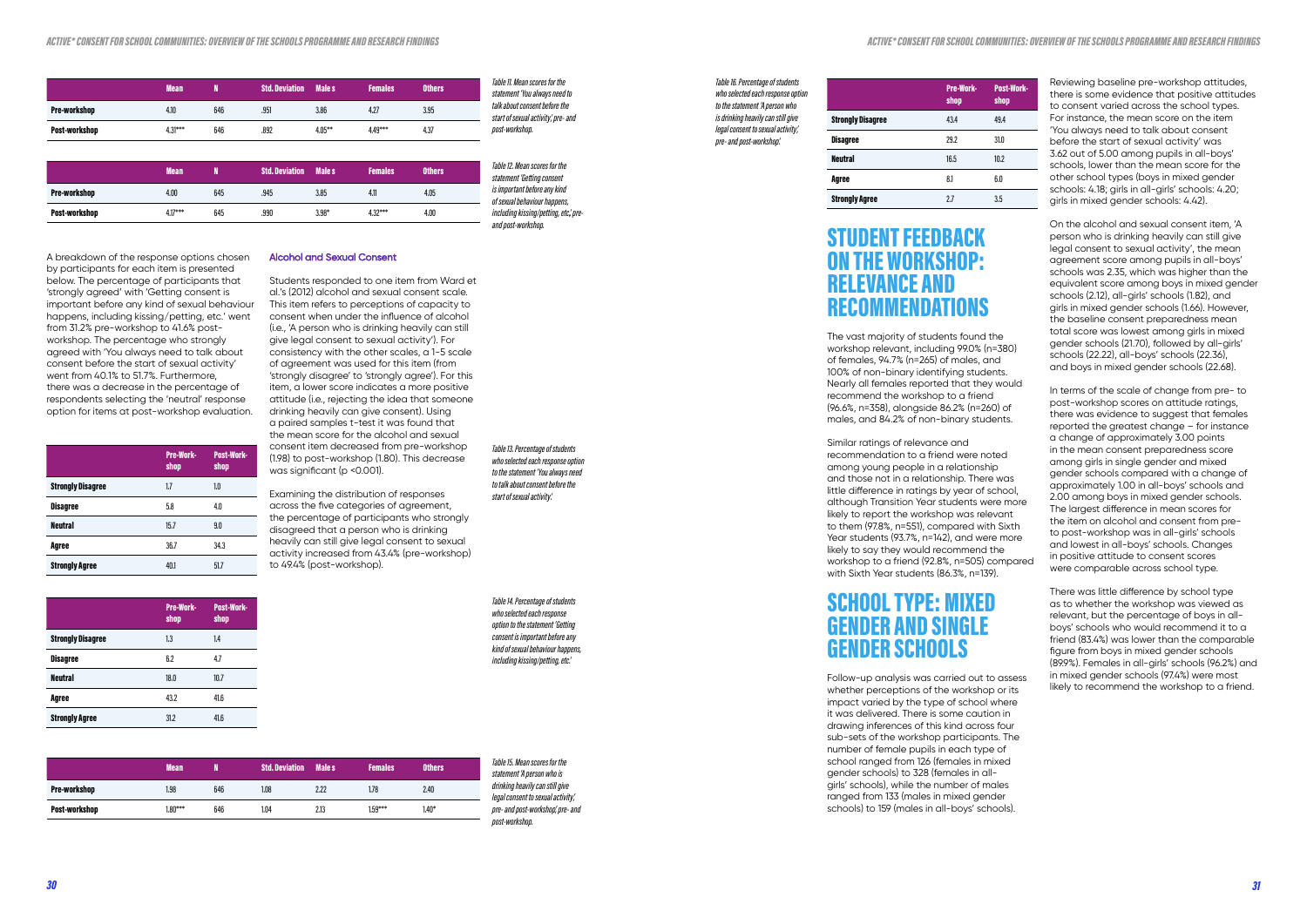#### <span id="page-18-0"></span>DELIVERY TYPE: REMOTE AND IN-PERSON DELIVERY, TEACHER AND ACTIVE\* CONSENT TEAM DELIVERY

A total of 545 young people took part in workshops that were delivered in-person by teachers or Active\* Consent team members, while 319 took part in workshops delivered remotely. The baseline attitude scores were comparable across the two modes of delivery. There was no evidence of a different level of change in the pre- and post-workshop ratings linked to the mode of delivery of the workshop. Changes in scores on consent preparedness, positive attitudes to consent, and beliefs about alcohol and consent did not differ according to whether the workshop was in-person or delivered remotely. Nor was there any evidence of differences in the percentage of students who rated the workshop as relevant to themselves or who would recommend the workshop to a friend.

Two schools delivered the Active\* Consent schools workshop through trained secondary school teachers (without any Active\* Consent team member present). This comprised 24.7% of the young people (n=213). The Active\* Consent team delivered the workshop to seven secondary schools (in-person and remotely) and reached 651 students (75.3%

of the students). Given that not all of the students provided feedback, 129 students reported on workshops delivered by teachers only and 588 students on workshops delivered by Active\* Consent team members. These figures were compared to assess whether the facilitator type had an impact on satisfaction with the workshop and changes in pre- and post-workshop attitude scores.

There was no difference by facilitator type in the percentage of students who rated the workshop as relevant or who would recommend it to a friend. Teachers were able to get the same results when delivering the workshop as Active\* Consent facilitators. The same trend applied when scores on attitude items were reviewed, with similar levels of changes in scores identified pre- and post-workshop irrespective of whether teachers or Active\* Consent team members had delivered the workshop.

#### QUALITATIVE FEEDBACK FROM SCHOOL STUDENTS

Students responded to three openended questions after participating in an Active\* Consent workshop:

- What did you respond to in this workshop?
- Did anything surprise you in the workshop? • Was there anything you wish you
- had covered in the workshop?

- I thought maybe I was just behind everyone else's level of what they like doing but I guess I'm not (Female, 16).
- I was surprised to see the opinions or views of my peers and how similar they were to my own (Male, 16).

"I'M REALLY HAPPY THAT SCHOOLS ARE TEACHING THIS TO STUDENTS ... IT'S AN EXCELLENT OPPORTUNITY AND PROGRAMME TO TEACH"

The written replies from students are summarised below to explore reactions to the content of the workshop, levels of engagement, comments on the workshop process, and relevance to the students' concerns and daily lives.

#### Workshop Content

Some students remarked that the workshop was welcome because they typically did not receive consent education and yet wanted to know more about the topic ("how educational it was because, many young people nowadays don't get the required education", Male, 16). The workshop was seen as highly informative and useful ("all exercises were very useful and explanatory", Female, 18), and "should definitely be done everywhere" (Female, 18).

- The example stories really helped me to understand consent in normal day to day life (Male, 15).
- There were different ages/genders. It was realistic because people will say they're fine with the whole consent thing but wouldn't actually know how/ when to ask for sex (Female, 16).

Students were very positive about their school's decision to provide the workshop, given that consent was an important issue that had to be addressed:

- This is a very important subject that should be taught in depth in both the home and an educational setting so I was grateful (Female, 16).
- I loved it, I'm really happy that schools are teaching this to students and young people because this is so important to learn about. It's an excellent opportunity and programme to teach (Gender non-conforming, 16).

The Active\* Consent workshop was described as empowering the students to communicate about consent and to feel more confident in doing so. Comments included feedback that all aspects of the workshop were beneficial:

- I thought this workshop was very beneficial and useful. Everything covered in this consent workshop is very relevant to teenager's lives, making it helpful (Female, 15).
- I honestly think it covers consent good so I can't think of something to add about that" (Male, 16).

The workshop was described as having a positive effect in educating students on what constitutes a consensual experience and also helped students learn about what their peers thought. The workshop surprised some students as it reassured them about other people's experiences:

The Active\* Consent research statistics from other Irish secondary school students

- 
- 
- 
- 
- 
- 
- 
- 
- 
- 
- 
- 

surprised the students, particularly the social norms gap: "All the graphs and research results especially the one where what we think other people are comfortable with vs what we personally comfortable with" (Female, 17). Students appreciated the use of information such as statistics on peer attitudes ("[they] helped put things into perspective", Female, 18). The interactive questions used in the workshop were "useful + interesting" (Female, 17) and the use of Slido was beneficial "to give our own opinion anonymously" (Female, 16).

Students remarked that the use of consent stories "enhanced the effectiveness of the workshop and made it easier to relate to" (Female, 16). Some students discussed the stories in groups in class and enjoyed exploring these scenarios with their peers: • I enjoyed talking in the small groups

- and discussing the stories. It was really informative and useful (Female, 16).
- I enjoyed analysing different situations and discussing them to understand consent better (Male, 17).

The use of realistic stories in the workshop was a positive feature as it furthered the understanding of consent in realistic situations:

The stories also illustrated that consent can be nuanced and complex in some situations, requiring attention and reflection. Som e students were surprised that it was difficult to assess the behaviour described in the workshop stories ("how difficult it is determine if a situation truly is consensual or not", Male, 16).

The workshop provided new information to students in a number of areas. Students commented that the workshop's coverage of LGBTQ+ identity and gender roles was important: "That they talked about sexual orientation and gender, that's highly important for people to understand. And the difference in ideas of how males and female views on sex" (Gender non-conforming, 16). Students appreciated that the workshop did not just focus on males being perpetrators and felt inclusive ("There wasn't a focus of male to female sexual misconduct, which is good because sometimes as a man that can be alienating", No gender or age stated).

Some girls were surprised that boys in their class were "on the same page in regard to

(GENDER NON-CONFORMING, 16)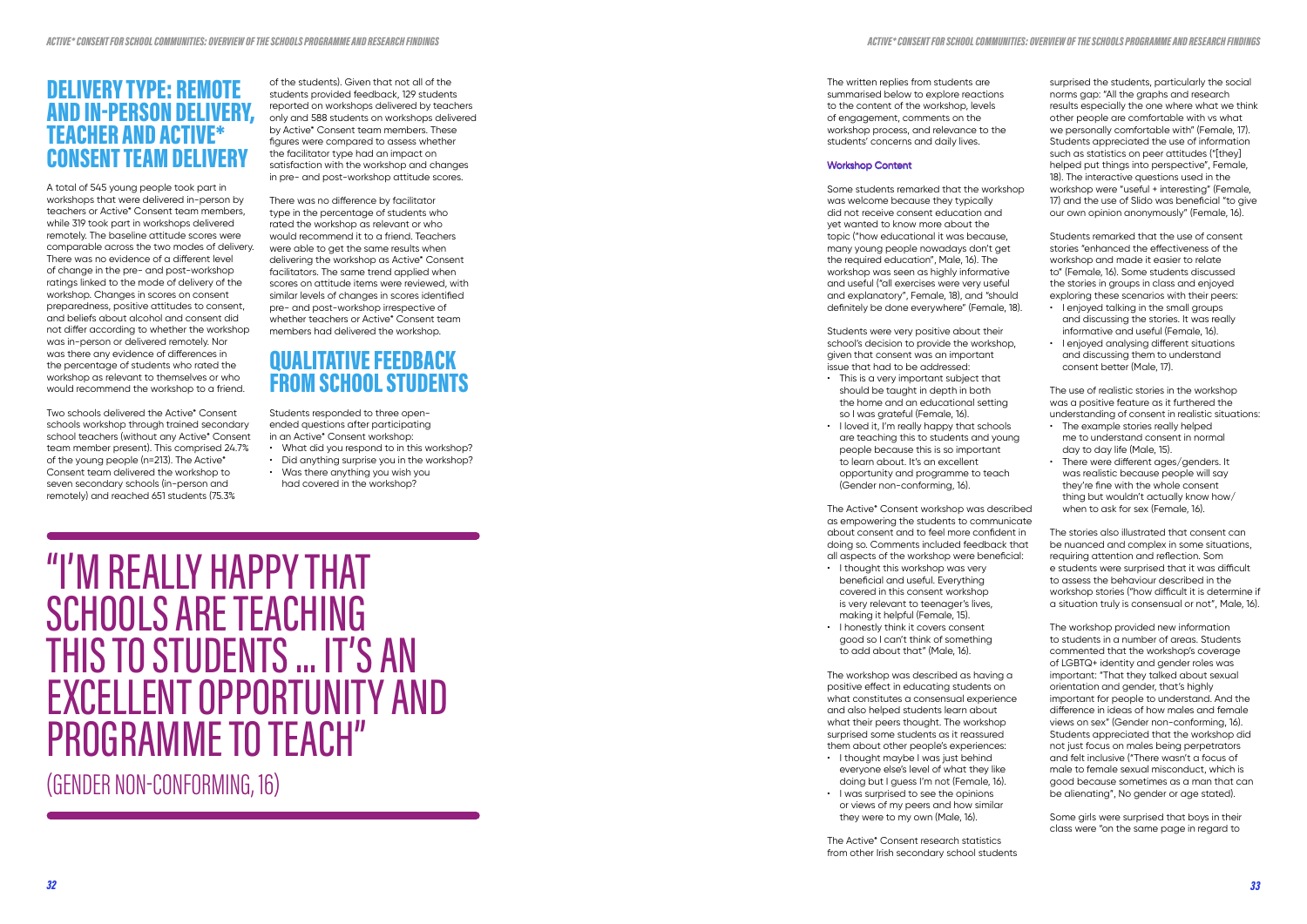consent" (Female, 18). One female (No age stated) wrote that "[the boys] all seemed to think it was a really important thing and they knew more than I expected. The workshop also challenged the gender script that boys are always up for sex", while another noted "that boys feel pressure too" (Female, 18).

Some of the new information on consent surprised the students (e.g., "that getting guilted into it isn't giving consent", Female, 16). Prior to participating in the workshop some students did not know about having the capacity to consent: "I did not know that someone under the influence could not give consent" (Female, 17).

Information on Irish laws surrounding sexual consent and rape was novel for some of the students:

• The legality of consent when both people are drunk. The legal definition of rape, the law of someone having sex with someone under 17 if they're two years older than them (Male, 16).

Some students commented on the point that consent is needed in all relationships and that body language is not synonymous with consent:

- That consent had to mean you wanted to do it I thought as long as you agreed it was consent even if you didn't want to" (Male, 16).
- Small signs of body language isn't consent and consent still is needed in relationships (Female, no age stated).

"GETTING **GUILTED INTO** IT ISN'T GIVING CONSENT" (FEMALE, 16)



#### WORKSHOP DELIVERY

Students appreciated that the workshop was not too serious. It included humour and informal language ("how relaxed it was, not too serious but it was serious enough to understand consent", Female, 18; "the use of informal language really resonated with me as a young person", Female, 17). This approach appeared to balance well with coverage of sensitive topics in other parts of the workshop:

- How nothing was brushed over just because it's an uncomfortable topic (Male, 16).
- I liked that it was casual and lighthearted while still keeping it serious. It gave perspective (Female, 16).

Some students had a preconceived idea that a consent workshop would be formal or boring, and were surprised with the experience they had:

- That it was relevant. A lot of other workshops are so unrealistic but this one was really helpful (Female, 16).
- I thought it would be very boring, it wasn't (Male, 16).
- I was surprised on how interested I was (Male, 16).

Students found the open and informal tone surprising but useful as it helped create an open discussion on consent:

- Very open and blunt which was good. Help me feel comfortable (Male, 18 years).
- How easy and chill it was to talk about this topic (Female, 16).

#### Recommendations for Additional Topics

References were made to the workshop covering "everything that was important to know" (Female, 15). However, there were also suggestions made about other topics that the students wanted to know about. These suggestions ranged across positive sexual health, sexual violence, and harassment. Some students wanted to know more about what to do if an assault or rape happens. Students would have liked to understand the "effect of sexual assault/rape on the victim" (Male, 17) and who else they can go to for support: "Possibly how to handle a bad situation or the impact afterwards or options when you're in trouble and don't want to talk to a parent" (Female, 15). More stories were also suggested by students so they "can understand the grey areas" (Female, 16), and to learn about how to respond to assault or harassment:

• Situations that are more confusing and difficult regarding sexual assault/ harassment/rape and what to do if you are ever in that situation or position (Female, 16).

References were also made to wider sexual health information, with some students requesting information like "handouts with names of crisis centres, health clinics, abortion clinics" (Female, 18). Students wanted the workshop to include on other aspects of RSE including STIs, contraception, and "how to put on a condom" (Male, 16 years). Furthermore, some students wanted "more LGBTQ content" to be covered in the workshop, for example: • Possible talk more about sex between same sex couples, LGBTQI+ couples, transgender people. But regardless good job :) (Gender

non-conforming, 16).

#### TEACHER PREPARATION AND SUPPORT

Given the goal of providing the Active\* Consent schools workshop as part of a wider programme of engagement, it is critical to prepare teachers directly involved as supporters or facilitators. The long-term aim is to ensure that all stakeholders in the school community have access to awareness raising, education, and training, so that culture change and a whole of school approach can receive comprehensive and practical support. These ambitions will be challenging to achieve, and so a teacher support initiative was devised and piloted in 2021 alongside the piloting of the consent workshop for teenagers in schools.

While it is challenging to work towards the objective of sustainable culture change in how schools address consent education, it is clear that the second-level educational system is becoming more receptive to supporting work of this kind. As part of the strategic approach taken by the National Council for Curriculum and Assessment, Nolan's (2018) report

highlighted the potential for teachers to have a central role in the delivery of effective RSE in Irish schools. In that report, school pupils expressed support for their teachers having specialist knowledge and training to perform this role, placing particular value on teacher openness, non-judgmental attitudes, and confidence in the role. A background report of current RSE standards conducted by Keating et al. (2018) identified teacher confidence and competence as central challenges in the existing provision of quality RSE.

These challenges are understandable given the traditional lack of emphasis on systemwide resourcing and support for sexual health education, for example in offering a specialised focus on RSE and sexual health education in teaching training and ongoing professional development. Variations in the quality and delivery of RSE have been noted in earlier reports (Department of Education & Skills, 2009, 2013). These have been attributed to the flexibility of the RSE curriculum and an associated tendency for teachers to avoid highly sensitive subject areas. Teachers of RSE and SPHE are not required to have a specialist knowledge of the subject matter and there is currently no standard route to a professional qualification in sexuality education for teachers (Duffy, 2020). A systematic review concluded that school-based RSE is best supported by teachers having access to training, a school culture that prioritises the subject and promotes the importance of RSE in schools and in society (Walker et al., 2020).

This was the background for teachers who took part in training to deliver the schools workshop and to support the Active\* Consent research team to engage directly with their pupils. A teachers' manual was created as the script for the workshop, to be used in conjunction with a PowerPoint presentation. A training session for teachers was designed alongside an awareness-raising webinar for parents. Preparation for teachers was intended to enable them to acquire the knowledge, skills and confidence to facilitate the Active\* Consent workshop and to identify how to integrate the workshop within the RSE curriculum. Training for teachers delivering the workshop is also relevant to other teachers, administrative staff, school leadership and management.

The training used in the pilot research on the schools workshop provided participants with:

- Information on the aims, ethos, and actions of the Active\* Consent programme.
- An understanding of the context within which school pupils explore their sexuality and the influences that inform their sexual decision-making.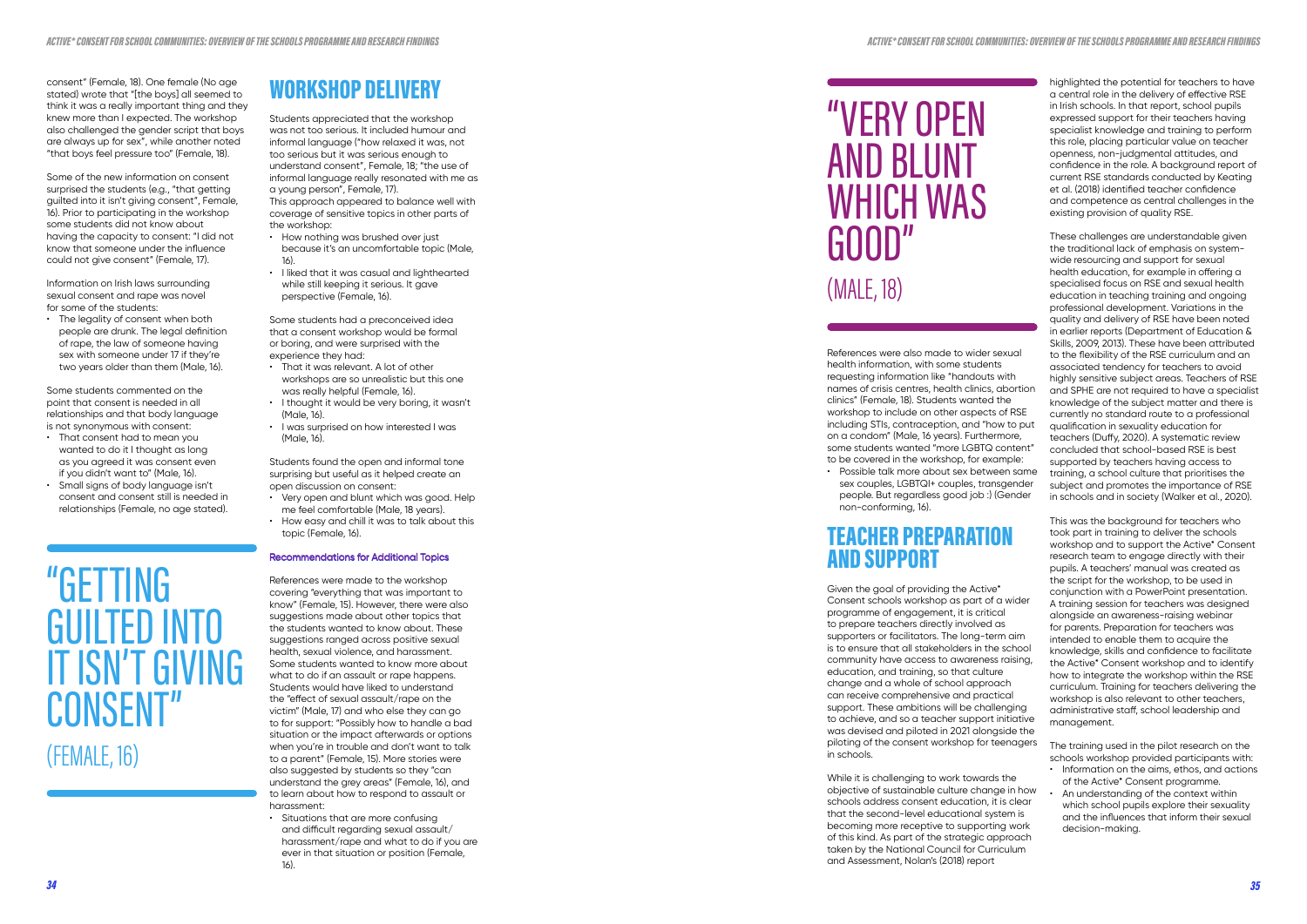

#### FEEDBACK FROM **TEACHERS**

- <span id="page-20-0"></span>appropriately to disclosures, as well as help-seeking options and supports.
- The opportunity to participate in the school consent workshop to gain insights into the content and process underpinning the student experience.
- The confidence to facilitate the school Active\* Consent workshop using the teachers' manual and PowerPoint presentation.

A total of 31 teachers took part in the piloting of the schools consent workshop, supporting workshop implementation or being directly involved in workshop delivery. Nine teachers took part in interviews and focus groups on the pilot workshops. Two teachers were interviewed individually, and seven teachers took part in one of two focus groups. The participants included a school principal, a deputy principal, and two Transition Year coordinators, which contributed a management and coordination perspective.

The teachers spoke about having decided to pilot the workshop because of previous positive engagement with the Active\* Consent team and due to the need they saw for students to receive appropriate education on consent. In this example, the requirement for consent education arose because of issues of non-consent and a realisation that the topic was "rearing its head":

- I really just wanted to get involved in giving them the correct, positive information (S3).
- I think they need to know but they might not understand what they need to know. There's like a gap in their mind, … [they] might hear the word consent, but the gap is there, what does that really mean. It's kind of like filling in the blanks (S1).

• You touched on the LGBTQ+ community with one of the scenarios [Sam and Alex], you had the gender issue in another scenario where you were flipping it a little bit [Jim and Claire], and then you, we had the younger group where alcohol was involved [Aoife and Martin]. … they all could relate to, something every type of student that you'd come across. … I thought that all types of student were being catered for  $(S4)$ .

• We had too many stories of students who have found themselves in situations whereby they retrospectively realised that they partook in something that didn't involve their consent … we are always asking ourselves what we can do differently. Being an all-girls school, I suppose we are particularly attuned to what needs are changing over time and it just seems over time that this area is rearing its head (S3).

Teachers were concerned about pupils being exposed to misinformation, and looked to the Active\* Consent workshop to empower the young people through knowledge and information:

The teachers were overwhelmingly positive about the content of the workshop. They saw it as having comprehensive content ("all the teachers that came back … they found it really profound and, you know, so relevant to what's going on," S1). The consent stories were highlighted as particularly effective ("they got them really thinking," S2), and credible to the student demographic:

• It's the first RSE based resource that I have, that I haven't had to change the stories for, you know to make them more realistic, to make them more appropriate to their age level (S3).

The inclusivity of the consent stories was identified as a strength as it meant that all student interests were referred to and engaged with:

One focus group described how the workshop gave them access to high quality resources that they would struggle to find on their own:

• It takes time to find videos online and find stuff that's free to have. The videos, they found them really engaging. And for us to go and try to find, we have our own exam subjects as well, so we just don't have time to give to SPHE and find all those videos, trawling through the Internet. So, it's brilliant to have ones that work. And they were really good, and they really engaged them (S4).

Teachers felt very supported by the workshop manual. They were reassured that they were covering all of the material properly and that there was a standardised approach to preparation and delivery:

• Having the script was really good … it's nice to have a script to go by that you're making sure that you are hitting everything … you knew that you weren't missing out on anything, you're covering absolutely everything (S4).

The teachers were impressed with the feedback from the pupils:

- Trying to get feedback out of young fellas is like pulling teeth. But in fairness, they kind of commented on it saying it was a good workshop (S2).
- What the students said was all very positive. They were like 'that was great', I don't know what your role is in life, but this is my second-year teaching boys so if there's any sort of response, I'll absolutely grab it and go. So, they said 'thank you very much, that was really great, I'm glad I was part of that' (S1).

The realism of the consent stories and the relatability of the language used in the workshops contributed to pupil engagement. The material was seen as authentic and impactful, enabling it to 'hit home' with the students:

• Well, we had a wonderful reaction throughout, but particularly when it came into the scenarios. I think they themselves were taken aback by how realistic they found each of the scenarios and even the really intense discussion that was taking place afterwards … I thought that that was where they really gain something from it. I think they were surprised by how these were hitting home (S3).

All the teachers were highly positive about their experience of piloting the Active\* Consent school workshop. They were committed to incorporating it into their school Relationship and Sexuality Education programme. Teacher feedback on awareness raising for parents indicated how important they felt the parent seminar had been to support workshop implementation in their schools.

The seminar was an opportunity for parents to learn about the consent programme so they can make an informed choice:

• You can't assume that they're ok, you know. [The seminar] will give them time and space to think about 'well, do I want my son hearing this, at this point?' They are the guardians of the students that we teach and we're not there to make that decision on their behalf (S1).

The Active\* Consent programme was viewed as being based on a solid foundation. Coming from a university base of research the team was seen as credible, well informed, and on top of current developments:

• It's really important that all of this comes from research, and I think the parents were very interested in being involved in something that is evolving to very immediate and contemporary needs. I guess so much of the school curriculum gets outdated quite quickly and quite stale and I mean of all areas, this needs to be really personal and up to date, so there was a real sense that this was fresh off the press and still evolving (S3).

The experience of the seminar was positive, and despite the sensitive nature of the topic, the mode of engagement and care taken to work with the parents was successful in securing their support:

• I was shocked and surprised [that there was no negative feedback from the parents' evening] … we would have a certain element of conservative tradition and certainly in the past we would have had queries to do with content, be it to do with RSE or areas like that. And I was actually really surprised that it was entirely positive which was fantastic (S3).

## "YOU KNEW THAT YOU WEREN'T MISSING OUT ON ANYTHING, YOU'RE COVERING ABSOLUTELY

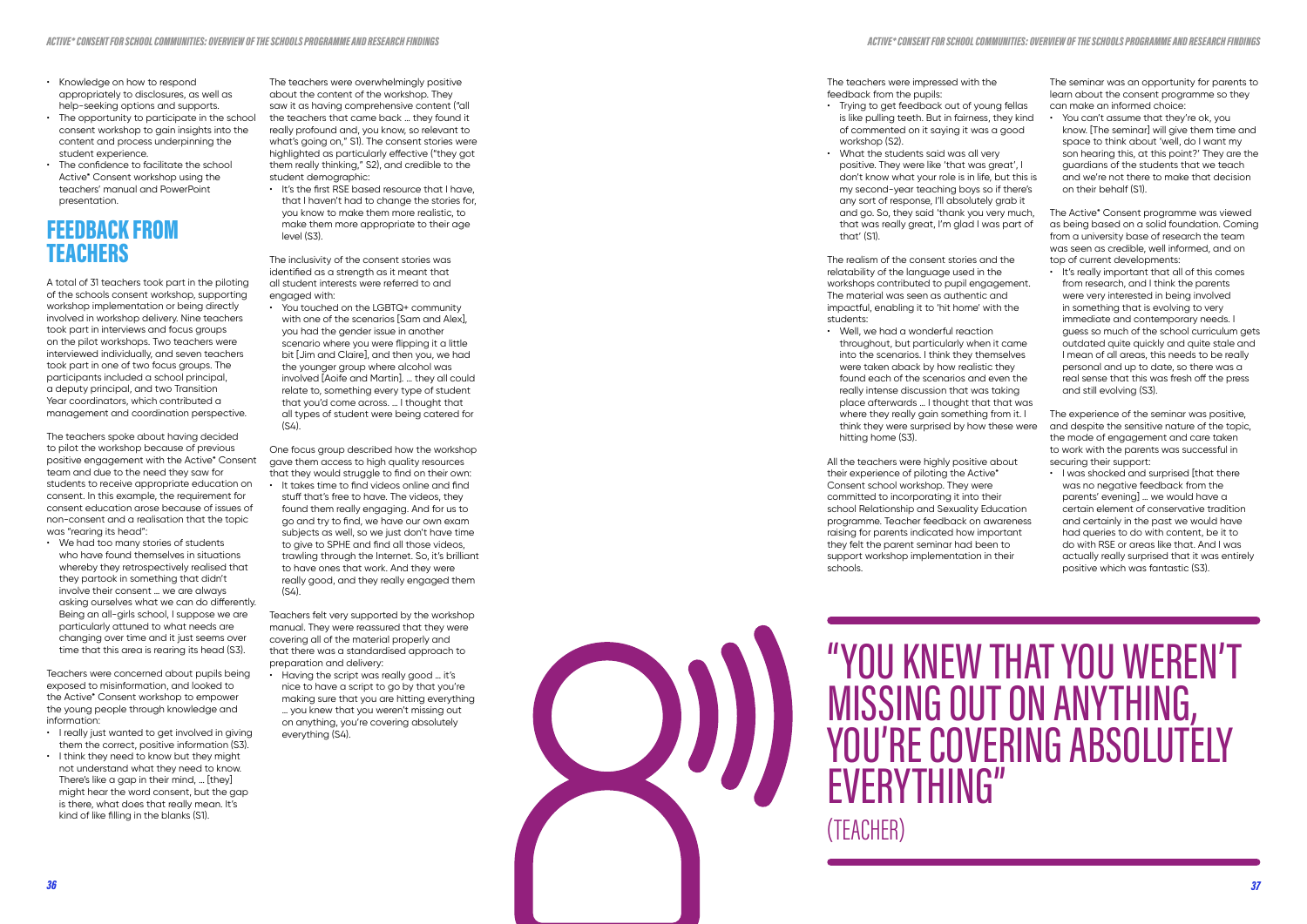#### <span id="page-21-0"></span>PARENTAL ENGAGEMENT

Parents, guardians, and other caregivers are an important influence on the sexuality education of their children. Yet many parents underestimate their impact on their adolescents' decisions about sex, especially as their children start to become more independent and involved with their peers (Ashcroft & Murray, 2017).

For many parents and children, the prospect of talking about topics related to sexuality is daunting. It can be challenging to discuss issues when parents feel that they lack information or skills for communication and dialogue. Research on parents' perspectives has revealed barriers to communication including the wish to protect "childhood innocence", suitable timing and age appropriateness of explanations, personal discomfort, and fear of criticism or judgement (Stone & Ingham, 2012).

A community process can contribute to a sexual citizenship approach to promoting sexual decision-making and awareness raising on ethical intimate relationships (Robinson, Smith, & Davis, 2017).

Accordingly, an information session for parents was developed as part of the Active\* Consent schools workshop implementation plan to address parental anxieties about consent, to inform them about the workshop, and to promote conversations at home.

The seminar was delivered via Zoom using a webinar format. Invitations to attend were made through the school. The aims of the webinar were to support parents and guardians to:

- Gain an understanding of the aims, ethos, and actions of the Active\* Consent programme.
- Be aware of the language and tone used in the consent workshop, so as to gain their support for its roll out within the school.
- Better understand the context in which school pupils may be starting to explore their sexuality and the influences informing their decisions to do so.
- Share resources supportive of conversations to enable their children to safely navigate and explore sexual experiences.

#### FEEDBACK FROM PARENTS

Parents' seminars took place with each school prior to the delivery of the Active\* Consent workshops. A total of 353 parents attended an Active\* Consent parents' seminar, with 181 parents providing feedback using Slido.com and 147 completing an online feedback survey.

The parents ranged in age from 31-60 years old. The majority (55%) were between 41-50 years old, with 37% aged 51-60. The majority (87%) were female. Their children ranged in age from 3 to 25 years old. The majority had children aged 16 years.

The parents shared their view of the seminar through responses to quantitative items:

- schools:<br>
Delighted to know our girls will be participating in this programme. A really informative session. Many thanks (Zoom chat).
- An excellent programme, to discuss everything before sexual experiences begin (Female, 51-60).
- I found it very interesting and am fully behind kids having these discussions (Male, 51-60).
- Very enjoyable and very happy my child will have access to this workshop. Well done (Female, 51-60).
- 97% of parents found the seminar to be informative.
- 88% agreed that their confidence to communicate with their child about sexual consent had increased.
- 90% stated their confidence had increased in terms of communicating about sexual media, in particular pornography.
- 99% of parents felt that the Active\* Consent workshop would provide children aged 15- 17 years with important learning.
- 100% felt that Active\* Consent sexual media resource would provide children aged 15-17 years old with important learning. • 100% of the respondents would recommend
- the seminar to other parents.

Qualitative feedback made through the feedback survey and Zoom chat provided additional insight on how the parents experienced the seminar, the context in which they approach the topic of consent, the aspects of the Active\* Consent programme that resonated most with them, and their support for the workshop to take place in their children's school.

PARENTS WERE INCLUDED AS A KEY PART OF THE SCHOOL COMMUNITY THROUGH A WEBINAR DELIVERED AT EACH SCHOOL

Several parents commented on having minimal information to begin with through their own education or preparation for communicating about sex with their teenagers:

- We never received anything (Female, aged  $51 - 60$
- How little I was equipped! (Female, 41-50).<br>• I felt like the only parent I knew that wanted
- this kind of resource for my kids (Female, 41- 50).
- It's the information and seminar I would've hoped for when I was young and at school (Female, 31-40).

In that context, the seminar was very helpful for parents to provide them with relevant information in an accessible manner:

### "I FOUND IT VERY INTERESTING AND AM FULLY BEHIND KIDS HAVING THESE DISCUSSIONS" (MALE PARENT, AGED 51-60)

- Informative and easy to understand (Female, 51-60).
- I've benefited from listening to you and look forward to my daughter participating in your workshop. Invaluable stuff (Zoom chat).
- Thank you very much for providing support on these absolutely vital topics for our teenagers (Female, 41-50).

This positive evaluation carried forward into support for the workshop to take place in the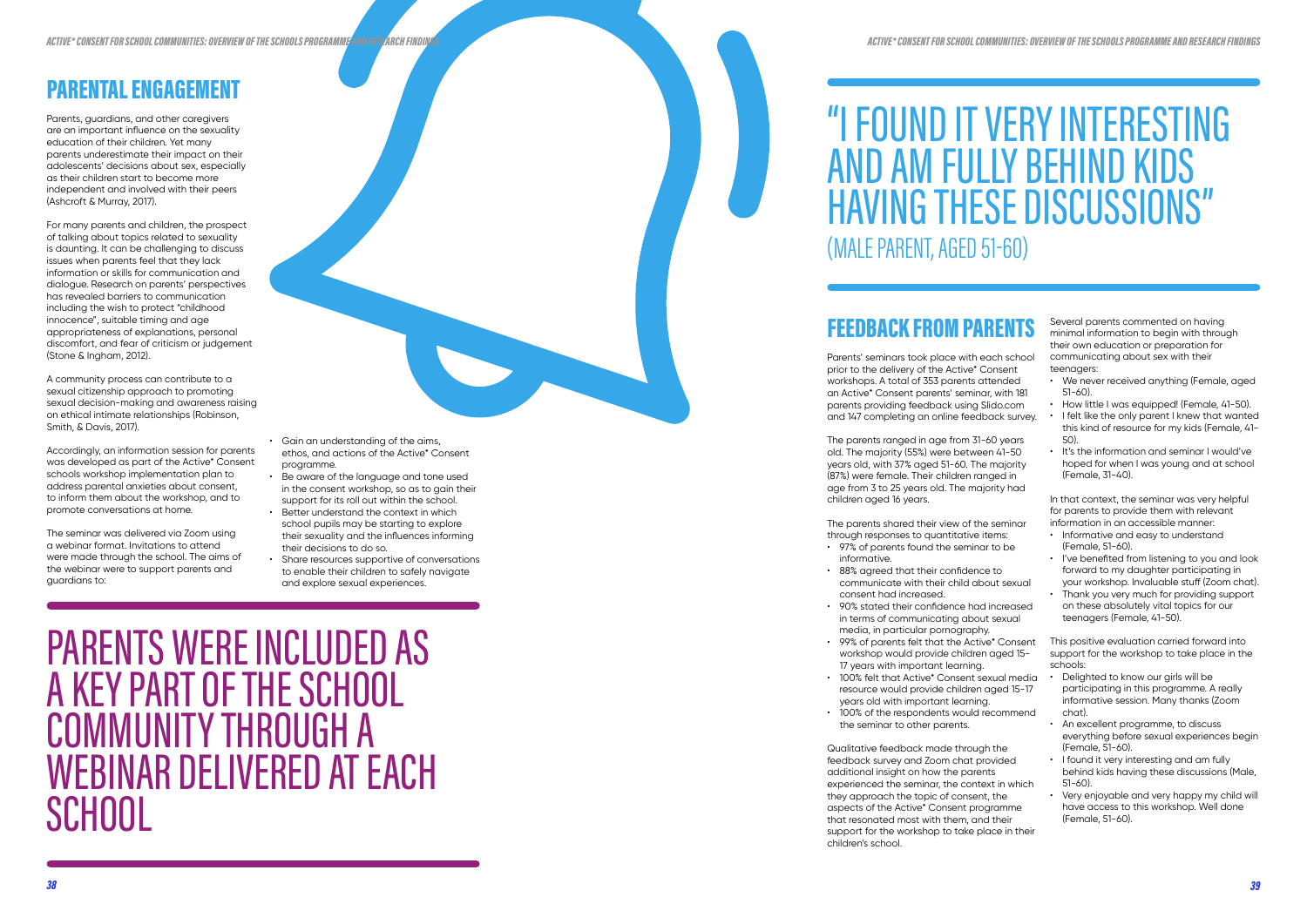There was praise for the school's decision to take part in the programme:

• Good to hear (school) is still piloting programmes that benefit their students and will do so for generations to come. Well done (Zoom chat).

Parents commented on the positive and proactive approach taken to consent in the Active\* Consent programme:

- I love the way you show sex in such a positive way to young people, when it occurs in a loving consensual manner (Female, 41-50).
- Very pleased with the language used and the no nonsense attitude towards such an important but often 'skirted' around topic (Female, 41-50).
- Really found this useful. The nonjudgemental, realistic attitude towards teenagers is exactly what is needed (Zoom chat).
- They are being treated like adults as this is an adult matter and that's important so well done (Female, 41-50).

- Great information, thank you. The more knowledge the children get the better. The internalised peer pressure can be so dangerous, so it's very beneficial to let them know the true situation. Thanks again (Zoom chat).
- Teenagers realising that their perception of what everyone else is doing is not correct. I think that will be so helpful to them (Female,  $41 - 50$

The research and knowledge base of the programme was emphasised by parents as a strength that was distinctive and impressive. It was important that the programme was based on "actual research from young people" (Female, 41-50). It was clear that the programme was based on considerable primary research and reflection:

• The great extent of your research and enlightenment on the boys' attitudes to sex and consent (Female, 51-60).

The research findings on social norms and perceptions of peers were remarked on in particular:

- What children thought about what their peers were thinking (Female, 51-60).
- Information about communication … the gender norms … the surveys were very interesting (Female, 51-60).
- The research results and statistics especially about what people are comfortable doing. Really informative and makes me feel supportive. I wish I had known this when I was younger (Female, 41- 50).

This topic registered with parents as they could visualise its importance in how their children make decisions:

"VERY PLEASED WITH THE LANGUAGE USED AND THE NO NONSENSE ATTITUDE TOWARDS SUCH AN IMPORTANT BUT OFTEN 'SK AROUND TOPIC"

A number of comments were made about the take home messages parents were taking from the seminar, and how they planned to use them in conversations with their teenagers. In relation to points that resonated, parents referred to:

- Understanding sexual competence and OMFG (Female, 41-50).
- Very happy to have complete clarity on definition of consent - very good to have (Female, 51-60).
- Importance of communication. Insight to how young people's understand consent (Male, 51-60).

References were made to the relevance of attending a seminar of this kind in order to inform how parents approach talking about consent with their children ("great information to support conversations at home", Zoom chat). Of particular note was the reference to 'my child', showing a strong personal resonance among the parents and a commitment to supporting their children after the seminar. These parents used phrases such as "acutely aware" and "owe it to my son" when describing the importance they attributed to talking openly about consent:

- This talk really made me more acutely aware of the issue of consent and my son (Female, 51-60).
- Knowing that I owe it to my son (for his safety and happiness) to have this conversation with him (Female, 41-50).

In these examples, parents refer to being more comfortable and confident following the seminar. This response from parents highlights the priority of breaking down barriers that parents themselves experience when approaching consent communication with their children:

- What I learned about framing the conversation to make myself less uncomfortable about having the discussions with my daughters (Female, 41- 50).
- It's given me more confidence to approach this topic with my son! (Female, 31-40).

Finally, these parents refer to the importance of the seminar in prompting discussions about consent to be ongoing and a continuing dialogue between parents and children:

- The fact that I had forgotten this should be an ongoing conversation with my daughter not a once off imparting of facts (Female, 41-50).
- Reminding me to keep in contact with my children about sex/sexual activity/sexual consent etc. Can be easy to forget to stay in communication because they are getting older (Female, 41-50).

(FEMALE PARENT, AGED 41-50)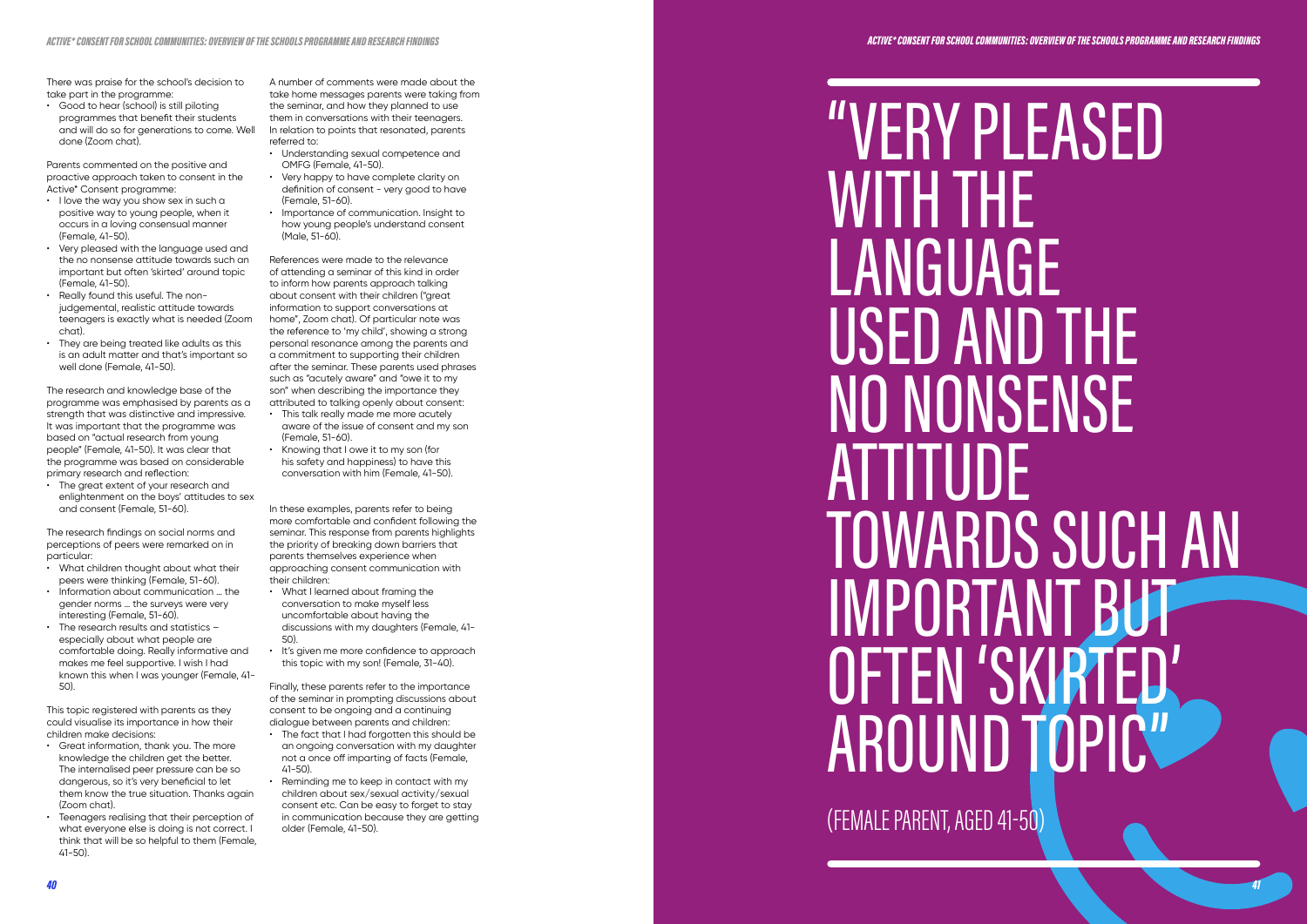# <span id="page-23-0"></span>*ACTIVE\* CONSE SCHOOLS SURVEY: QUANTITATIVE AND QUALITATIVE RESEARCH FINDINGS*

THE DEVELOPMENT PROCESS USED IN THE ACTIVE\* CONSENT PROGRAMME BEGINS WITH PRIMARY RESEARCH TO IDENTIFY RELEVANT ISSUES AND TRENDS WITH HE KEY GROUP BEING TARGETED. TH DN IS THEN USED TO INFORM THE EVELOPMENT OF PRACTICAL AWAI **AISING, EDUCATION AND TRAININ** INITIATIVES FOR YOUNG PEOPLE AND ADULTS.

In the case of the schools programme, the knowledge generation for the consent workshop took the form of a survey of 613 teenagers in five schools across Ireland. The survey was designed to assess attitudes to consent and consent communication, including how beliefs of consent communication are applied in realistic scenarios. The goals of the survey were to:

- Provide an evidence base of consent attitudes and consent communication among Irish teenagers.
- Support the development of the schools programme, in particular the consent workshop.

During the summer of 2019, seven Transition Year (TY) pupils (6 female, one male) worked with the research team to design an ageappropriate pen and paper survey on consent. The students provided feedback on consent attitude and peer perception questions taken from the academic literature and previous Active\* Consent surveys. They also gave their views on three stories that featured consent communication to ensure the stories were realistic. The stories were designed to elicit Transition Year and Fifth Year school pupils' views on consent communication, foregrounding verbal and non-verbal consent, gender and relationship status, and communication of non-consent.

*ACTIVE\* CONSENT FOR SCHOOL COMMUNITIES: OVERVIEW OF THE SCHOOLS PROGRAMME AND RESEARCH FINDINGS*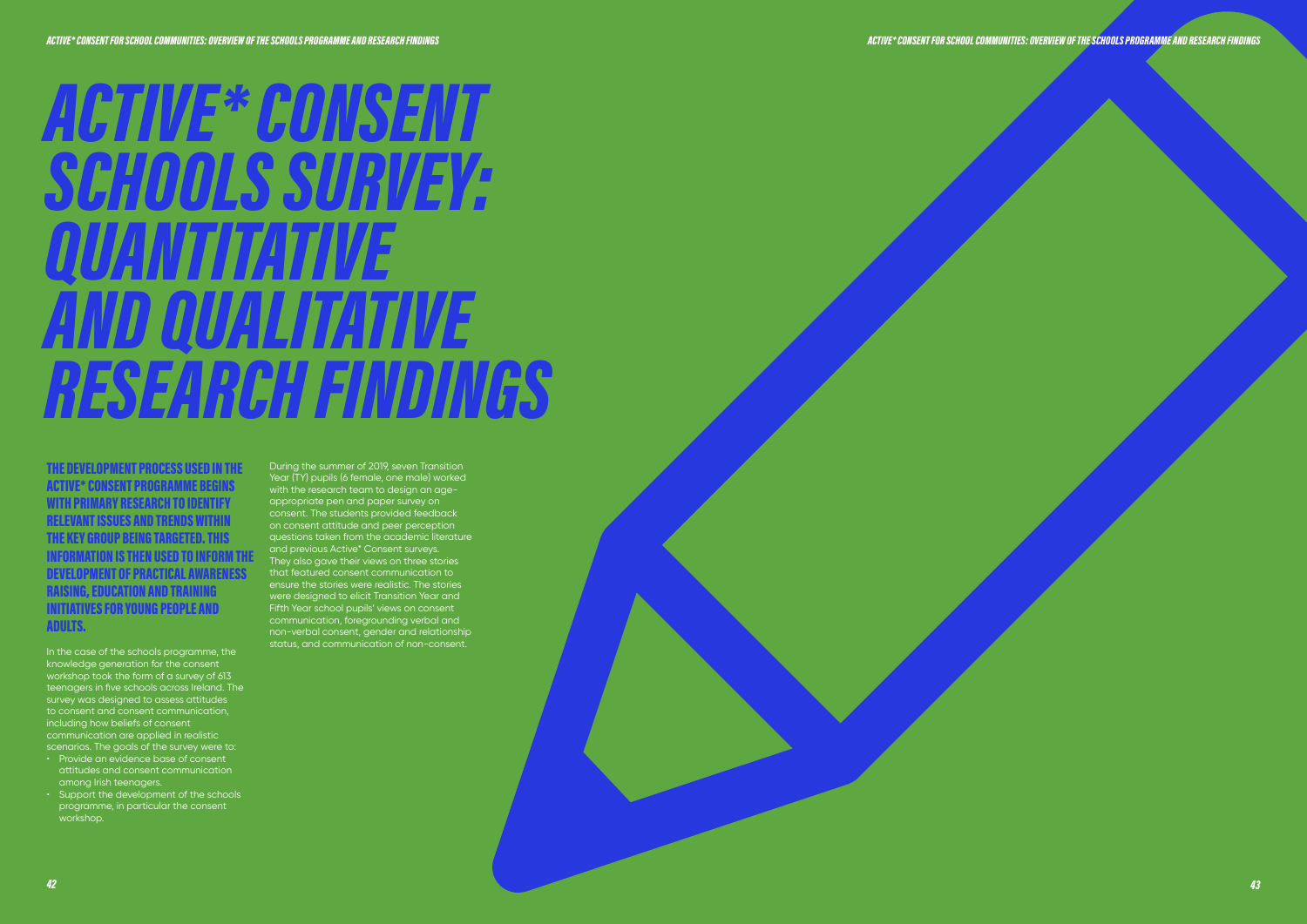#### <span id="page-24-0"></span>SURVEY CONTENT

#### Consent Attitudes

Three items were adapted from the positive attitudes toward consent subscale of the sexual consent scale – revised (Humphreys & Brousseau, 2010):

- You always need to get consent before the start of a sexual activity like touching breasts, genitals (penis or vulva), oral sex, or sexual intercourse.
- There should be verbal consent for any of those sexual activities.
- Non-verbal consent for any of those sexual activities is sometimes OK.

Respondents give their level of agreement to each item on a 5-point Likert scale from 'Strongly Disagree' to 'Strongly Agree', with higher scores indicating more positive attitudes toward affirmative sexual consent (α = .579). The item 'Non-verbal consent for any of those sexual activities is sometimes OK' was reversed coded (1 = 'Strongly Agree', 5 = 'Strongly Disagree').

#### Consent Attitudes: Social Norms

indicating agreement that peers would be comfortable engaging in sexual activities with someone they met a disco or house party  $(α = .643)$ .

The same three items from positive attitudes toward consent subscale of the sexual consent scale – revised (Humphreys & Brousseau, 2010) were used to assess perceptions of peer social norms about consent. Each of the items was prefaced with the statement 'Most other teenagers think …'. The participants registered their agreement on a 5-point Likert scale (1 = 'Strongly Disagree' to 5 = 'Strongly Agree'), with higher scores indicating that they considered their peers to have a positive attitude toward affirmative sexual consent ( $\alpha$  = .572). The item 'Most other teenagers think non-verbal consent for any of those sexual activities is sometimes OK' was reverse coded.

The stories included references to contextual factors previously identified as relevant to consent communication, including:<br>• Alcohol use.

- 
- Verbal or physical pressure.
- Peer expectations.
- Consent to other forms of intimacy earlier in the evening.
- Gendered roles within sexual scripts.
- Relationship status.

#### Comfort with Intimacy

Pupils were asked how comfortable they were personally with engaging in four types of intimacy with someone they met at a disco or house party ( $\alpha$  = .882). Pupils responded to items on a 5-point Likert scale (1 = 'Strongly Disagree', 5 = 'Strongly Agree'), with higher scores indicating more personal comfort with the activities.

#### Perceptions of Peer Comfort with Social Norms

The survey was piloted in one school and then administered in four more schools across the country in the Autumn term of 2019 (two mixed gender schools, one all-girls' school, two all-boys' schools). Research ethics approval was given by the NUI Galway Research Ethics Committee. School principals were provided with information on the backaround of the Active\* Consent programme, the survey and what involvement with the pilot would entail. With agreement of the principal and teachers, members of the Active\* Consent team visited each class group to:<br>• Invite pupils to participate in the survey.<br>• Tell them what involvement would entail.

The students were presented with the same four items and asked how comfortable they thought other teenagers would be with the same activities. Pupils responded to items on a 5-point Likert scale (1 = 'Strongly Disagree' to 5 = 'Strongly Agree'), with higher scores

#### Consent Communication Stories

Three stories presented a person initiating or seeking sexual intimacy and described how the other person reacted. Each story presented a distinct scenario in which consent communication was a critical issue.

Each story was adapted from stories that have been used in surveys or workshops with college students by the Active\* Consent programme. Each story had at least one quantitative rating item and qualitative response box that the students could use to write in their views and provide any relevant information about their reactions to the stories. The language and tone of the quantitative items and the stories used in the schools survey were checked for acceptability and comprehension by young people of the same age as the potential participants.

1. 'Aoife and Martin': Oral sex in a hook-up between two cisgendered adolescents on a night out when the male initiates intimacy. Three versions of this story were used to assess the impact of varying consent-related actions.

- 2. 'Jim and Claire': Sexual intercourse between two young adults not in a relationship where intimacy was initiated by the female.
- 3. 'Sam and Alex': Turning down a partner looking for sex in a relationship context featuring two non-gendered adolescents.

#### SURVEY ROLL OUT

- 
- Provide an information sheet and parental consent form to be returned prior to the survey.

The consent rate of parents ranged from 75% and 98% across the five schools. Prior to survey completion, the research team spoke to pupils about the importance of their views and how the data would be used. The students were advised that they could fill in as much or as little of the survey as they chose and could stop at any time. Pupils indicated their assent to participate by ticking a box on the first page of the survey. A team member read the survey aloud ensuring that all pupils finished at about the same time. The participants were encouraged to write as much as they wished in order to explain their answer choices.

#### **Participants**

Across the five schools, 613 pupils participated in the survey. The participants were evenly split across males and females. Eleven participants said that they did not identify with male or female gender. Just over half were aged 16 years. Almost 60% of the pupils attended mixed schools and most identified their relationship status as single.

|                                       | <b>Number of</b><br>participants | Perc |
|---------------------------------------|----------------------------------|------|
| Gender                                |                                  |      |
| Female                                | 287                              | 46.8 |
| Male                                  | 312                              | 50.9 |
| Other                                 | 11                               | 1.8  |
| No gender specified                   | 3                                | 0.5  |
| Age                                   |                                  |      |
| 14 years                              | 1                                | 0.2  |
| 15 years                              | 149                              | 24.3 |
| 16 years                              | 319                              | 52.0 |
| 17 years                              | 141                              | 23.0 |
| <b>Missing</b>                        | 3                                | 0.5  |
| <b>Relationship Status</b>            |                                  |      |
| Single                                | 479                              | 78.2 |
| In a relationship - Less than 1 month | 29                               | 4.7  |
| In a relationship - More than 1 month | 100                              | 16.3 |
| Missing                               | 5                                | 0.8  |
| <b>Type of School</b>                 |                                  |      |
| <b>Mixed gender</b>                   | 352                              | 57.4 |
| All-boys                              | 115                              | 18.8 |
| All-girls                             | 146                              | 23.8 |

#### **Percentage**

| 46.8 |
|------|
| 50.9 |
| 1.8  |
| 0.5  |
|      |
| 0.2  |
| 24.3 |
| 52.0 |
| 23.0 |
| 0.5  |
|      |
| 78.2 |
| 4.7  |
| 16.3 |
| 0.8  |
|      |
| 57.4 |
| 18.8 |
|      |

*Table 17. Demographics of participants who took part in the Active\* Consent schools survey.*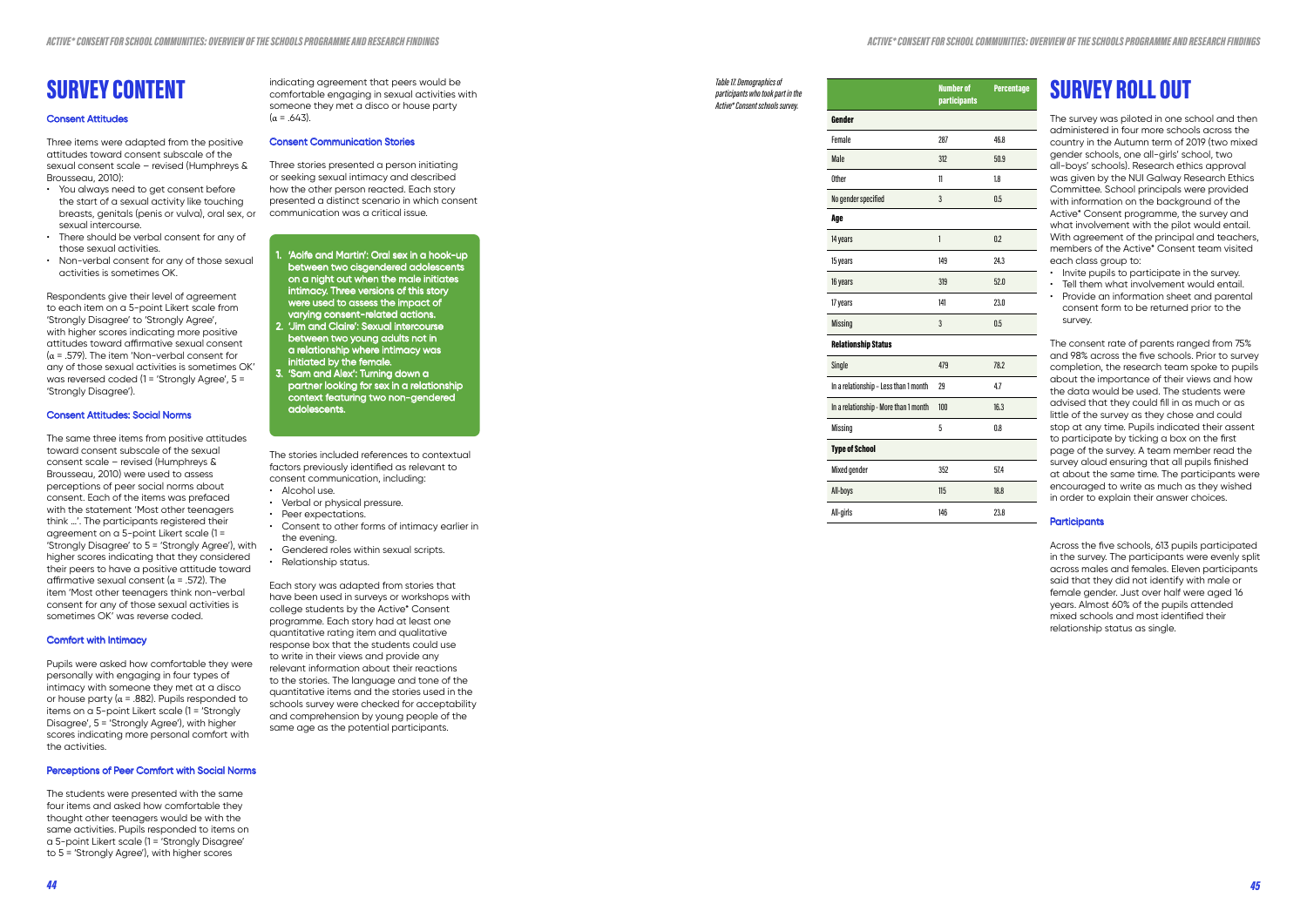

#### <span id="page-25-0"></span>RESEARCH FINDINGS: CONSENT ATTITUDES AND COMFORT WITH INTIMACY

#### Consent Attitudes: Personal Beliefs and Peer **Perceptions**

Statistical comparisons were made between genders using paired sample t-tests corrected for multiple comparisons using a post-hoc Bonferroni corrected alpha level (p = .0.004). Eleven of the school pupils who identified as non-binary gender were not included in the gender-based statistical analyses but were included in other analyses.

The vast majority of survey respondents (86%) agreed or strongly agreed that you always need to get consent before the start of a sexual activity (touching someone's breast or genitals, oral sex or sexual intercourse). However there was a gender difference in agreement (93% of females, 79% of males, and 82% of other students agreed that consent is always needed).

Six out of ten (62%) of the survey respondents agreed or strongly agreed that there should be verbal consent for any of these activities, with a smaller gender difference compared with responses to the previous item (67% of females, 58% of males, 55% of other students).

A similar percentage of students (60%) agreed that there should be non-verbal consent for any of the activities, with no gender difference (61% of females, 59% of males, and 40% of students). Significant numbers of the survey respondents chose the neutral option on these items, ranging from 12-28% across the three statements.

Fewer survey respondents agreed that 'most other teenagers' believed that consent was always needed. Just half (51%) of the students agreed or strongly agreed that other people their age believed that consent was always needed before the start of a sexual activity. There was little evidence of a gender difference in responses to this statement (54% of females, 50% of males, and 27% of other students agreed). While the percentage of non-binary students who agreed was lower, the size of this group of students was small.

The suggestion of a 'social norms gap' between personal agreement and beliefs about peers continued in responses to the statement that most other students think that there should always be verbal consent for sexual activities. Only 37% of the survey respondents agreed with this statement, with some evidence of a gender difference

*Figure 7. Percentage of male and*   $\Box$  Female

in responses as well (32% of females, 42% of males, and 27% of other students agreed). These ratings reflect a relatively low level of confidence that verbal consent is supported by peers.

Finally, 61% of the respondents agreed or strongly agreed that most other teenagers think that non-verbal consent is sometimes ok for any of the sexual activities that were described. There was no social norms gap on responses to this statement and the equivalent statement on personal beliefs. There was some evidence of a minor gender difference in beliefs about peers (67% of females, 57% of males, and 46% of other students agreed that most other teenagers think non-verbal consent is sometimes ok). A relatively large percentage of the survey respondents gave a neutral responses to the three social norms statements, ranging from 26% to 37%.





Mean N Std. **Deviation** There should be verbal consent for any of those sexual activities. 3.76 613 0.98 3.70 Most other teenagers think there should be verbal consent for any of those sexual activities. 3.15 610 0.94 3.27

*Figure 5. Percentage of male and female students who responded 'Agree' or 'Strongly Agree' to the item 'You always need to get consent before the start of a sexual activity like touching breast, genitals (penis or vulva), oral sex, or sexual intercourse'.*

**Male Female**  *Table 18. Mean agreement scores for* 

*personal attitude and social norm versions of the statement that 'You always need to get consent before the start of a sexual activity', t test by gender.*



*Table 19. Mean agreement scores for personal attitude and social norm versions of the statement 'There should be verbal consent for any of those sexual activities', t test by gender.*

*Table 20. Mean agreement scores for personal attitude and social norm versions of the statement 'Non-verbal consent for any of those sexual activities is sometimes ok', t test by* 

*gender.*

*Figure 6. Percentage of male and female students who responded 'Agree' or 'Strongly Agree' to the item 'There should be verbal consent for any of those sexual activities'.*



**Male** 

**Male** 

*female students who responded sexual activities is sometimes OK'.*

The mean agreement scores for the personal beliefs and peer perception versions of the three consent attitudes statements were compared by gender using independent t tests. There was a significant gender difference on agreement levels for the personal beliefs versions of the first two items (that consent is always required, p.005; that verbal consent is always required, p.001). There was one gender difference on perceptions of peers, with males having a higher mean score than females on the statement that most other teenagers think that verbal consent is always required (p.001).

#### Personal Comfort with Intimacy and Social Norms Perceptions of Comfort Levels

Consent applies across all forms of intimacy, but different expectations for verbal and nonverbal consent may be held depending on the type of intimacy involved. It is important to know whether personal comfort levels with different types of intimacy are consistent with expectations for what peers may expect. The survey participants were asked to indicate their level of comfort with four types of intimacy with someone they met at a house party (kissing, touching over clothes, touching under clothes, oral sex / sexual intercourse). This was intended to equate to a 'hook up' or casual encounter.

A large majority of the survey respondents indicate that they would be comfortable with kissing someone they met at a house party and expected other teenagers to feel the same way. Three of the four figures presented in Figure 8 are approximately 90%. The lowest figure in response to this item was in females' personal comfort levels, with 72% of females saying they were comfortable with kissing.

|      | <b>Males</b> Females |  |
|------|----------------------|--|
| 4.26 | 4.60**               |  |
| 3.40 | 3.37                 |  |

Mean N Std. **Deviation You always need** 4.41 613 0.82 4.26 4.60\*\* to get consent before the start of a sexual activity. Most other teenagers think you always need to get consent before the start of a sexual activity. 3.37 611 1.02 3.40 3.37

|      | <b>Males</b> Females |
|------|----------------------|
| 3.70 | $3.84**$             |
| 3.27 | 3.02                 |
|      | <b>Males</b> Females |
| 2.36 | 2.49                 |
| 2.38 | 2.29                 |

Mean N Std. Deviation  $M<sub>a</sub>$ Non-verbal consent for any of those sexual activities is sometimes OK. 2.43 610 0.93 2.36 2.49 Most other teenagers think non-verbal consent for any of those sexual activities is sometimes OK. 2.35 611 0.87 2.38 2.29

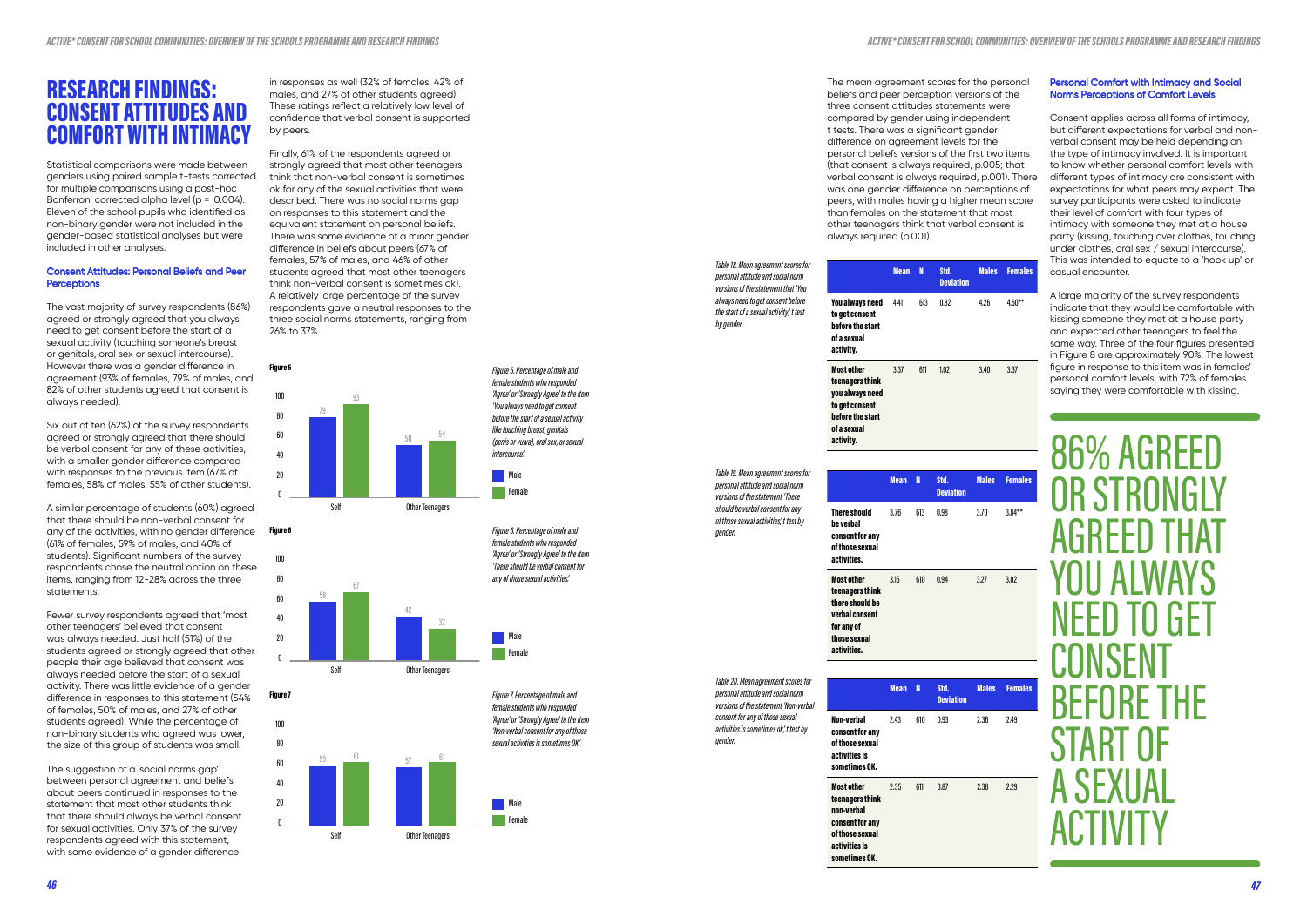Figure 11

<span id="page-26-0"></span>







*Figure 8. Percentage of males and females personally comfortable with kissing someone they had met at a house party, and who believed other teenagers were comfortable with it.*

*Figure 9. Percentage of males and females personally comfortable with touching over clothes someone they had met at a house party, and who believed other teenagers were comfortable with it.*

**Male Female** 

*Figure 10. Percentage of males and females personally comfortable with touching or masturbating genitals of someone they had met at a house party, and who believed other teenagers were comfortable with it.*

*Figure 11. Percentage of males and females personally comfortable with oral sex or sexual intercourse with someone they had met at a house party, and who believed other teenagers were comfortable with it.*







Relatively high comfort levels were maintained in response to the next intimacy behaviour of touching over clothes. Agreement levels were at approximately 75% for this item. The exception was for females' personal comfort levels. Less than half (41%) of female survey respondents responded that they were personally comfortable with touching over clothes.

#### RESEARCH FINDINGS: RESPONSES TO CONSENT STORIES AND OPEN-ENDED **QUESTIONS**

This trend continued in response to the item that referred to touching someone's genitals at a house party (e.g., fingering or masturbating). Three of the four figures in Figure 10 are between 42-55%. By comparison, 7% of female survey respondents said they were personally comfortable with this behaviour.

The final item refers to engaging in oral sex or sexual intercourse at a house party. Comfort levels were lower again in response to this item. A third of males were comfortable with this level of intimacy whereas the comparable percentage of females was 5%.

There was a disparity or social norm gap evident in females' responses to each form of intimacy, with personal comfort percentages up to 39% lower than perceived peer comfort. There was little evidence of a social norms gap among responses made by males across the four items. The final set of Tables displays the mean agreement level on each item across the survey respondents as a whole and by gender. There was a significant gender difference in personal comfort across each type of intimacy and a significant gender difference in ratings of peer comfort on two of the behaviours (touching genitals, oral sex / sexual intercourse). In each case the mean agreement level was higher for males than for females.

The survey respondents responded to two open-ended questions that were explicitly about consent communication as well as rating statements connected to consent stories and giving written responses to the stories. The ratings and comments provide the first comprehensive insight on how Irish teenagers think about consent communication and link consent principles to applied consent scenarios that feature communication issues. The findings are first presented as a model of the facilitators and barriers associated with consent communication, followed by a qualitative analysis of responses to the three stories included in the survey.

#### MODEL OF CONSENT **COMMUNICATION** FACILITATORS AND BARRIERS

The secondary school student survey asked the pupils to identify barriers and facilitators related to consent. The participants responded to two questions on consent communication (i.e., "What do you think stops people communicating about consent?"; "What do you think helps people communicating about consent"). A total of 582 students (female n=281, male n=297, non-binary n=4) completed the question on consent barriers, and 548 students completed the question regarding consent facilitators (female n=268, male n=269, non-binary n=9, gender not given n=2). The answers were typically not framed in directly personal terms, the respondents tapped into their understanding of what they saw as norms and shared beliefs about communication.

A qualitative content analysis was carried out on the responses to group the main facilitators and barriers to consent communication. The barriers and facilitators are described below, with a full description of the themes and subthemes presented at the end of this section.

*Table 21. Mean agreement scores for personal attitude and social norm versions of the statement that 'I would be comfortable kissing them', t test by gender.*

*Table 22. Mean agreement scores for personal attitude and social norm versions of the statement that 'I would be comfortable touching or feeling over their clothes', t test by gender.*

*Table 23. Mean agreement scores for personal attitude and social norm versions of the statement that 'I would be comfortable touching or feeling under their clothes', t test by gender.*

*Table 24. Mean agreement scores for personal attitude and social norm versions of the statement that 'I would be comfortable with further intimacy like oral/sexual intercourse', t test by gender*

|                                                                                  | <b>Mean</b> | N   | Std.<br><b>Deviation</b> | <b>Males</b> | <b>Females</b> |
|----------------------------------------------------------------------------------|-------------|-----|--------------------------|--------------|----------------|
| would be<br>comfortable<br>kissing them.                                         | 4.14        | 611 | 1.07                     | 4.39         | $3.88***$      |
| <b>Most other</b><br>teenagers<br>would be<br>comfortable<br>kissing them.       | 4.52        | 613 | 0.71                     | 4.51         | 4.54           |
|                                                                                  |             |     |                          |              |                |
|                                                                                  | <b>Mean</b> | N   | Std.<br><b>Deviation</b> | <b>Males</b> | <b>Females</b> |
| would be<br>comfortable<br>touching or<br>feeling over<br>t <b>heir clothes.</b> | 3.56        | 612 | 1.31                     | 4.06         | $3.02***$      |

|                                                                            | <b>Mean</b> | N   | Std.<br><b>Deviation</b> | <b>Males</b> | <b>Females</b> |
|----------------------------------------------------------------------------|-------------|-----|--------------------------|--------------|----------------|
| I would be<br>comfortable<br>kissing them.                                 | 4.14        | 611 | 1.07                     | 4.39         | $3.88***$      |
| <b>Most other</b><br>teenagers<br>would be<br>comfortable<br>kissing them. | 4.52        | 613 | 0.71                     | 4.51         | 4.54           |
|                                                                            |             |     |                          |              |                |
|                                                                            | <b>Mean</b> | N   | Std.                     | <b>Males</b> | <b>Females</b> |
|                                                                            |             |     | <b>Deviation</b>         |              |                |
| I would be<br>comfortable<br>touching or<br>feeling over<br>their clothes. | 3.56        | 612 | 1.31                     | 4.06         | $3.02***$      |

|                                                                                                             | <b>Mean</b> | N   | Std.<br><b>Deviation</b> | <b>Males</b> | <b>Females</b> |
|-------------------------------------------------------------------------------------------------------------|-------------|-----|--------------------------|--------------|----------------|
| I would be<br>comfortable<br>touching or<br>feeling under<br>their clothes.                                 | 2.73        | 612 | 1.37                     | 3.45         | $1.92***$      |
| <b>Most other</b><br>teenagers<br>would be<br>comfortable<br>touching or<br>feeling under<br>their clothes. | 3.46        | 613 | 1.01                     | 3.64         | $3.28***$      |
|                                                                                                             |             |     |                          |              |                |
|                                                                                                             | --          |     |                          | -- -         |                |



 $2.71***$ 

|                                                                                                                      | <b>Mean</b> | N   | Std.<br><b>Deviation</b> | <b>Mal</b> |
|----------------------------------------------------------------------------------------------------------------------|-------------|-----|--------------------------|------------|
| I would be<br>comfortable<br>with further<br>intimacy like<br>oral/sexual<br>intercourse.                            | 2.30        | 612 | 1.39                     | 3.02       |
| <b>Most other</b><br>teenagers<br>would be<br>comfortable<br>further<br>intimacy like<br>oral/sexual<br>intercourse. | 2.97        | 613 | 1.12                     | 3.20       |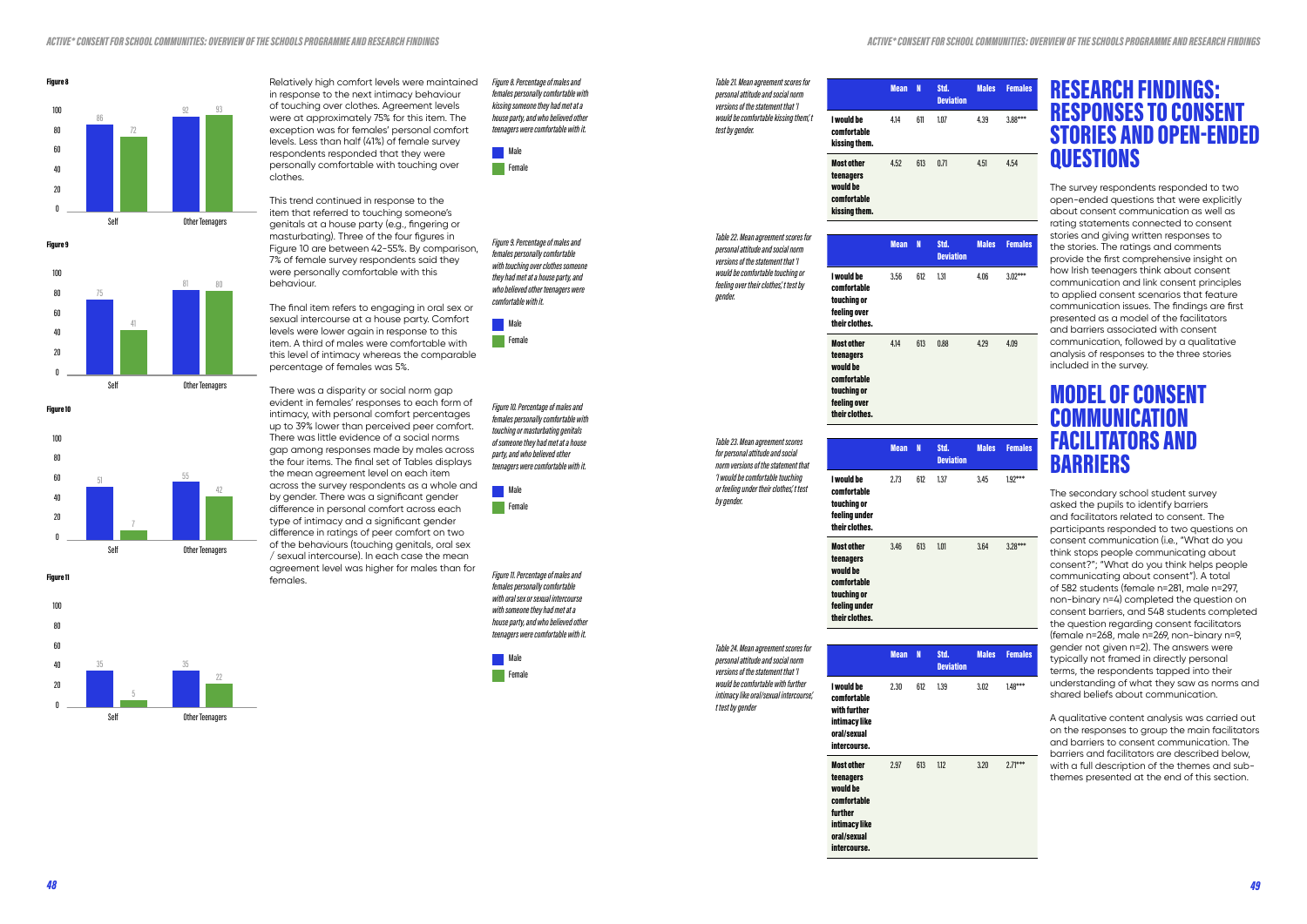

#### <span id="page-27-0"></span>BARRIERS TO CONSENT **COMMUNICATION**

Six main barriers were identified that might prevent people from communicating about consent, described in Table 25 and Figure 1. Being uncomfortable and being afraid were the two themes most frequently cited by students. Being uncomfortable was made up of smaller sub-categories that referred to feeling awkward (n=152), embarrassed (n=113), or experiencing discomfort (n=31).

| <b>Theme</b>                           | <b>Percentage of students</b> |
|----------------------------------------|-------------------------------|
| <b>Uncomfortable</b>                   | 47.1                          |
| Afraid                                 | 46.6                          |
| <b>Knowledge and skills</b>            | 20.3                          |
| <b>Pressure</b>                        | 11.7                          |
| <b>Getting caught up in the moment</b> | 8.9                           |
| <b>Social norms</b>                    | 4.8                           |
|                                        |                               |

| <b>Theme</b>                        | <b>Percentage of students</b> |
|-------------------------------------|-------------------------------|
| <b>Being judged</b>                 | 33.9                          |
| <b>Ruining the mood</b>             | 24.4                          |
| <b>Rejection</b>                    | 20.7                          |
| <b>Insecure, shy or nervous</b>     | 18.1                          |
| <b>Disappointing or offending</b>   | 12.9                          |
| <b>Violence, aggression or rape</b> | 3.3                           |

*Table 25. Percentage of students coded for the main barriers to consent communication.* 

*Figure 12. Word cloud of barriers* 

*identified in response to the question "What do you think stops people communicating about consent".*

*Figure 13. Word cloud of factors associated with the category of 'Afraid' as a barrier to communicating about consent.*

*Table 26. Percentage of students coded for 'Afraid' who were coded for subthemes..*

These unpleasant feelings of being 'uncomfortable' were matched by being afraid, which encompassed negative beliefs associated with consent communication. The comments associated with being afraid reflected an insecurity in communicating about consent. The students described negative consequences of open consent communication that could be anticipated, such as ruining the mood, disappointing, upsetting or offending the partner, being rejected or judged by their partner or peers. A small number of students noted fears about violence, anger, or rape as communication barriers. The breakdown of number of students who referred to different aspects of being afraid is referred to below.

Fear of disappointing the partner was often linked to wanting to say no but being concerned about the consequences. More females than males referred to this as a barrier to consent communication, while similar numbers of males and females identified concerns about rejection as a barrier. Female students' comments often referred to people being afraid of the impact on the relationship if the partner is turned down, including the concern that the partner might not want to be with the person anymore or would like them if they were told no. Although comments from male students reflected fears about losing a partner as well, they also stated that people might not ask for consent explicitly and would rather rely on nonverbal cues due to the fear of being turned down and awkwardness with talking.

Students commented on the fear of being judged. For example, people might be afraid of a partner's reaction if they did not want to do something or wanted to do something the other person is not comfortable with. Students also mentioned there could be a concern with being judged or getting slagged by peers for not wanting to have sex or for wanting to do it. This related to a perceived peer pressure to engage in intimacy, consisting of a pressure to be sexually active because of the perception that their peers are sexually active. This could be a barrier to open communication about personal preferences.

Many students remarked that communicating about consent could be awkward or lead to an uncomfortable situation. Students commented that people are easily embarrassed because they are unsure about what to say or do. Furthermore, consent and sex were identified by some students as a taboo topic in society. This could contribute to awkwardness about the topic, preventing people asking for consent but also limiting discussion of consent in non-sexual situations. Additionally, people might not know enough about consent or know how to approach consent communication with a partner.

Some students remarked that consent is not talked about enough in school RSE and that the societal constraints on talking about consent could contribute to discomfort and awkwardness in communicating. In this context, they recognised the need to further promote awareness, knowledge, and confidence to communicate consent. This was reflected in comments that people might not see it as important or relevant to communicate about consent.

People might assume that consent is ongoing because the partner agreed to something else or because sexual intimacy is perceived as the norm, if someone is in a relationship, or because the other person does not speak up themselves. Other comments referred to forgetting about consent because people get caught up in the moment. Furthermore, the students recognised that alcohol and drugs are barriers to consent and that being under the influence could interfere with judgment and clear communication of boundaries.

### ruining the mood disappointing or offending

### insecure shy or nervous violence agression or rape rejection being judged

caught up in the moment

#### knowledge and skills uncomfortable pressure social norms

afraid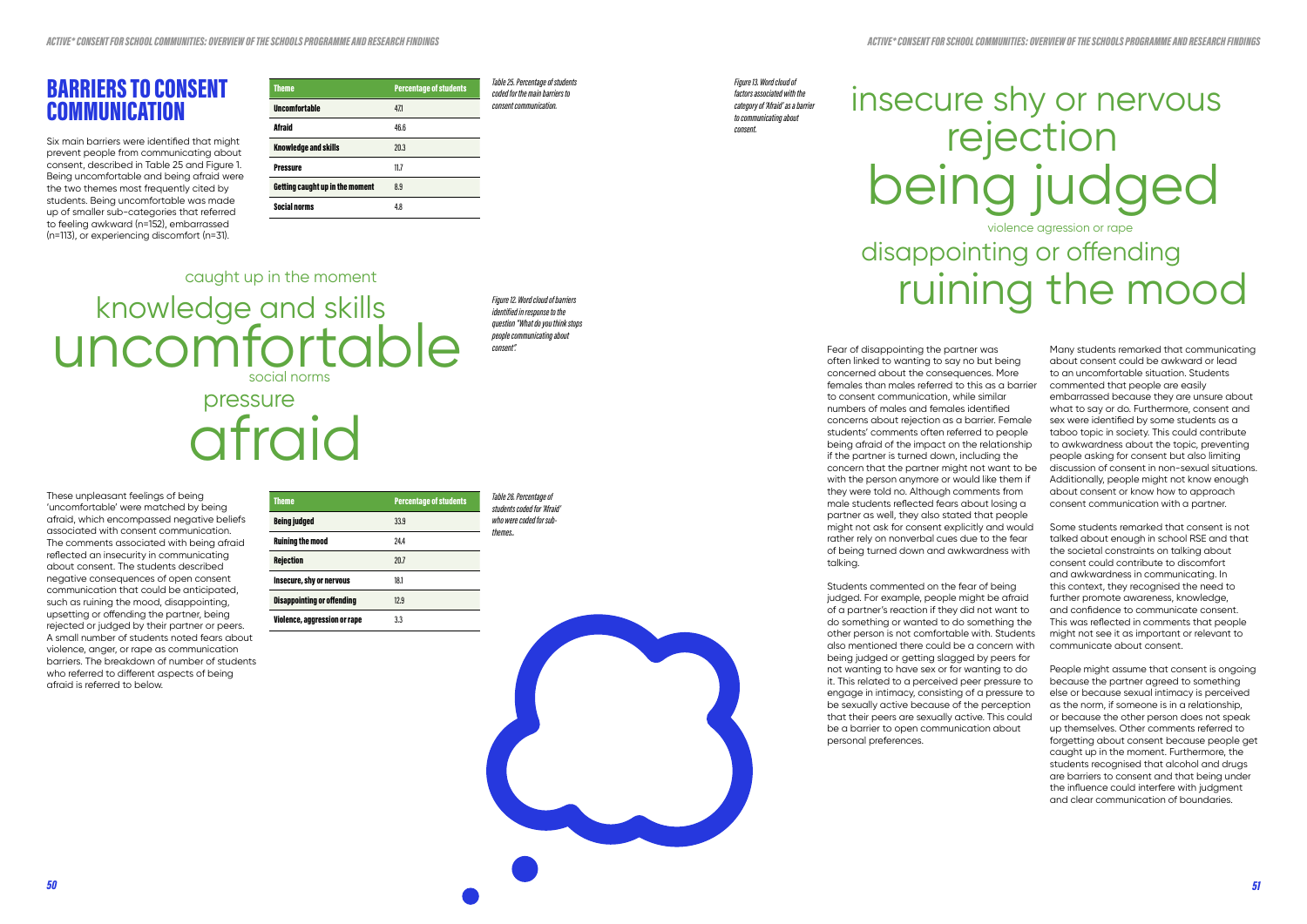*52 53*

#### FACILITATORS

Six key facilitators of consent communication were identified, with the number of pupils who referred to each one summarised below. Students reported that knowing the person or being in a relationship helps consent communication. It was widely acknowledged that trusting and being comfortable with the other person helps openness and honesty about what one is comfortable doing and discussing consent with the partner.

| <b>Theme</b>                   | <b>Percentage of students</b> |
|--------------------------------|-------------------------------|
| <b>Good relationship</b>       | 40.0                          |
| Confidence                     | 26.1                          |
| <b>Communication</b>           | 25.0                          |
| <b>Awareness and education</b> | 20.8                          |
| <b>Talking</b>                 | 17.3                          |
| <b>Talking to others</b>       | 5.8                           |

| <b>Sub-Theme</b>             | <b>Percentage of students</b> |
|------------------------------|-------------------------------|
| <b>Openness</b>              | 73.5                          |
| <b>Knowing the person</b>    | 36.1                          |
| <b>Feeling comfortable</b>   | 31.5                          |
| <b>Confidence in partner</b> | 16.4                          |
| <b>Honesty</b>               | 8.7                           |
| <b>Taking things slow</b>    | 7.8                           |
| <b>Respect</b>               | 3.7                           |
| <b>Privacy</b>               | 2.7                           |

*Table 27. Percentage of students coded for the main facilitators to consent communication.*

*Table 28. Percentage of students coded for 'Good relationship' theme who were coded for sub-themes.*

*Figure 14. Word cloud of key facilitators identified in response to the question "What do you think helps people communicating about consent".* *Figure 15. Word cloud of factors associated with the category of 'good relationship' as a barrier to communicating about consent.*

confidence talking awareness and education communication good relationship

talking to others

Students highlighted the unique role of schools. They stated, for example, that school is perceived as a safe place and that workshops, surveys, and classes on consent would be beneficial. They also referred to the importance of having the capacity to consent. For example, a number of students stated that not being impaired by alcohol would make it more likely that clear consent is obtained before engaging in sexual activity. Students also recognised the importance of confidence in using both active and passive consent communication.

Students stated that it would help to be on the same page with their partner, to take things slowly and to discuss consent and boundaries before engaging in any sexual activity. Furthermore, students referred to mutual respect as being important for good consent communication. Some students stated that talking to a partner about consent would be more likely if they knew the person would not talk to their friends about what was said or done, again underlining students' concern about their peers' opinions and reactions. The number of students who referred to each component of the 'Good relationship' is displayed in Table 28 and Figure 4.

#### opennesty<br>Opennesty<br>honesty respect confidence in partner knowing the person feeling comfortable privacy taking things slow

Moreover, students recognised that having knowledge, understanding and skills would facilitate communication, making consent more approachable and easier to address themselves. They stressed the importance of knowing more about what consent is, how to communicate consent with their partner, and the consequences that could follow if it is not obtained.

Apart from the benefit of immediate consent communication, students identified environmental factors that could help young people to engage in discussions about consent. Students stated that consent needs to be normalised in society and openly addressed, a process that should commence from early adolescence. Students highlighted that learning about consent in school could help reduce the social taboo around consent and prompt students to think more about the topic. They also referred to media and stated that active, positive consent should be shown in media as the norm. Representation in the media would prompt conversations on consent. Some students also stated that it would be helpful to have someone to ask and talk about consent, such as friends, a sibling, or parents.

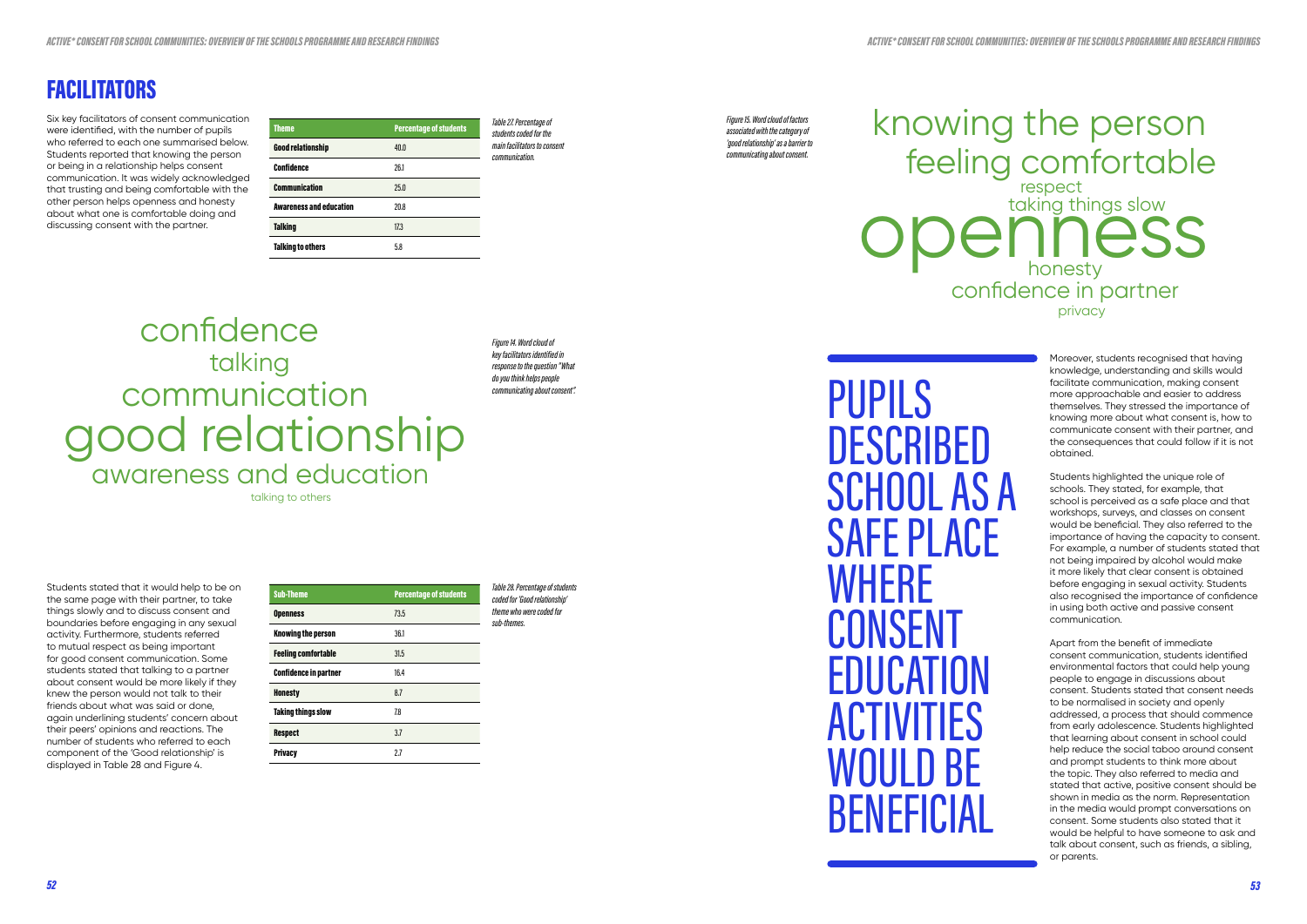Media as facilitator of talking about consent (e.g., YouTube porn)

People talking about the topic of consent or the importance consent

Talking to others: Having a support network and so

| Good relationship: Knowing the other person, being in a relationship, having a good relationship                                       |                                                                                                                                             | Table 29. Description of the<br>consent facilitator themes 'Good  |
|----------------------------------------------------------------------------------------------------------------------------------------|---------------------------------------------------------------------------------------------------------------------------------------------|-------------------------------------------------------------------|
| <b>Openness</b>                                                                                                                        | "Open, non-judgemental conversations" (SE64F)                                                                                               | relationship, 'Communication'<br>and 'Confidence', including sub- |
| Being open about consent, feelings, concerns helps with<br>consent communication                                                       | "If one person in the relationship opened up about it or asked the person they are with"<br>(SB18M)                                         | themes and examples.                                              |
| Knowing the person                                                                                                                     | "Having a healthy relationship" (SC161F)                                                                                                    |                                                                   |
| Having a good quality relationship with the other person                                                                               | "Knowing each other well. Talking about it" (SC126M)                                                                                        |                                                                   |
| helps, being in a relationship, being close, being friends, or<br>knowing the other person                                             | "If they know each other better, it would be easier to talk about consent. It would be more<br>difficult with somebody you just met" (SB2M) |                                                                   |
| <b>Feeling comfortable</b>                                                                                                             | "Feeling comfortable with the person you're being intimate with is important so that you                                                    |                                                                   |
| Being comfortable in the situation or with the person would                                                                            | don't feel pressured to do anything you don't want to" (SE68F)                                                                              |                                                                   |
| help communicating consent                                                                                                             | "Feeling comfortable and accepted by the person they're with" (SB32M)                                                                       |                                                                   |
| <b>Confidence in partner</b><br>Trust as foundation of communicating consent                                                           | "Trust with each other, if both people are going slow and no pressuring the other and going<br>too fast" (SE29F)                            |                                                                   |
| Honesty                                                                                                                                | "Being straight up" (SB36M)                                                                                                                 |                                                                   |
| Honesty helps with consent                                                                                                             | "Being open and honest with your partner" (SC12F)                                                                                           |                                                                   |
| <b>Taking things slow</b><br>Slowing things down as an aid to consent, taking a break<br>after kissing                                 | "To move slower and don't just rush into everything" (SE42M)                                                                                |                                                                   |
| Respect                                                                                                                                | "Mutual respect and concern for them" (SE132M)                                                                                              |                                                                   |
| Respecting the other person / mutual respect is helpful for<br>consent                                                                 | "Thinking about how you would feel as the other person, and respect their choice" (SA84F)                                                   |                                                                   |
| <b>Privacy</b>                                                                                                                         | "Keeping your personal life private from others to avoid pressure from friends" (SA68F)                                                     |                                                                   |
| If the partner would not tell their friends about what they did,<br>the importance of privacy and confidentiality                      | "If the other person keeps what happens private, they don't disclose anything to their<br>friends" (SA81F)                                  |                                                                   |
|                                                                                                                                        | "Talking about it privately" (SB23M)                                                                                                        |                                                                   |
| Confidence: Consent communication are supported by confidence and capacity                                                             |                                                                                                                                             |                                                                   |
| <b>Confidence</b>                                                                                                                      | "If they're comfortable with the person. Confidence" (SA80F)                                                                                |                                                                   |
| Having the confidence or not being afraid to talk about<br>consent would help                                                          | "Confidence and being comfortable in the relationship" (SDB11M)                                                                             |                                                                   |
| <b>Capacity to consent by being sober</b>                                                                                              | "Obviously if you are both sober, it helps" (SA143F)                                                                                        |                                                                   |
| Being sober contributes to consent communication                                                                                       | "Being sober, calm and just talk and make sure about everything" (SDB9M)                                                                    |                                                                   |
|                                                                                                                                        | Communication: Being on the same page with the partner, communication with the partner in general or about rules / boundaries               |                                                                   |
| Communication                                                                                                                          | "Having a more open relationship, expressing your concerns with your partner" (SE2M)                                                        |                                                                   |
| Talking about consent / boundaries with partner helps, talking<br>to your partner, being vocal, expressing concerns to your<br>partner | "Being patient, understanding, having a talk with your partner about what your boundaries<br>are" (SA126F)                                  |                                                                   |
| Being on the same page, agree on rules / boundaries                                                                                    | "If they feel the same way" (SDA9M)                                                                                                         |                                                                   |
| It is easier to communicate if both people are on the same<br>page either about sex or consent                                         | "Starting off a thing or relationship explaining boundaries" (SA139F)                                                                       |                                                                   |

#### Awareness

The need to achieve awareness and understanding about consent

#### Education

Using the school setting or consent education to promote awareness, through RSE, classes, surveys like this, or learn about consent

#### Talking: Normalising consent and open discussion

Normalise

Talking about / asking for consent should be normal

| n are supported by awareness and education |                                                                                                                                                                                                                 |  |  |  |
|--------------------------------------------|-----------------------------------------------------------------------------------------------------------------------------------------------------------------------------------------------------------------|--|--|--|
|                                            | "People need to be made more aware of how consent applies in different situations<br>and make it an approachable topic. People need to know when consent is/isn't given +<br>UNDERSTAND" (SC67F)                |  |  |  |
|                                            | "Raising awareness about consent helps people communicate" (SA106F)                                                                                                                                             |  |  |  |
|                                            | "Surveys like this, Laws on it, Asking Consent, Education on it" (SA1F)                                                                                                                                         |  |  |  |
| ning                                       | "Teaching students in secondary schools might make it a more approachable topic in<br>conversations with partners" (SB41M)                                                                                      |  |  |  |
|                                            | in relationships or society                                                                                                                                                                                     |  |  |  |
|                                            | "If you say it like it's not a big deal instead of just whispering it or something it makes<br>the topic a lot less daunting. You can make it a casual conversation to make people more<br>comfortable" (SE41F) |  |  |  |
|                                            | "If it was a topic that was made more normal and talked about more frequently then it<br>would come up in conversation and be discussed" (SB20M)                                                                |  |  |  |
| лiс                                        | "If someone starts the conversation first people find it easier to talk about it as people don't<br>want to bring that topic up first" (SA12F)                                                                  |  |  |  |
|                                            | "Like someone isn't afraid to talk about Start the conversation" (SC140M)                                                                                                                                       |  |  |  |
| , TV,                                      | "If people were to see ads around the place to make it more normalised it would be easier<br>to talk about" (SE181M)                                                                                            |  |  |  |
|                                            | "Social media can talk about it" (SC109M)                                                                                                                                                                       |  |  |  |
|                                            | "Raising awareness about consent helps people communicate" (SA106F)                                                                                                                                             |  |  |  |
| e of:                                      | "Greater awareness for issues surrounding consent. More conservations involving young<br>people" (SB38M)                                                                                                        |  |  |  |
|                                            | omeone you trust to talk to                                                                                                                                                                                     |  |  |  |
|                                            | "School, having someone in your life that can communicate, such as a parent or brother/<br>sister" (SE65M)                                                                                                      |  |  |  |

#### Someone / something that starts the conversation

It would help if someone / something else prompts the top

#### Media

#### Awareness

#### Talking to others

Someone trustworthy to talk to, such as friends or family

"Talking to someone who will understand and not slag you" (SC13M)

*Table 30. Description of the consent facilitator themes 'Awareness and education', 'Talking', and 'Talking to others', including sub-themes and examples.*

#### Awareness and education: Consent communication

Taken together, the categories and themes developed as a result of the qualitative analysis provide a unique model of consent communication. This model is set out below, grounded in relevant examples from the students.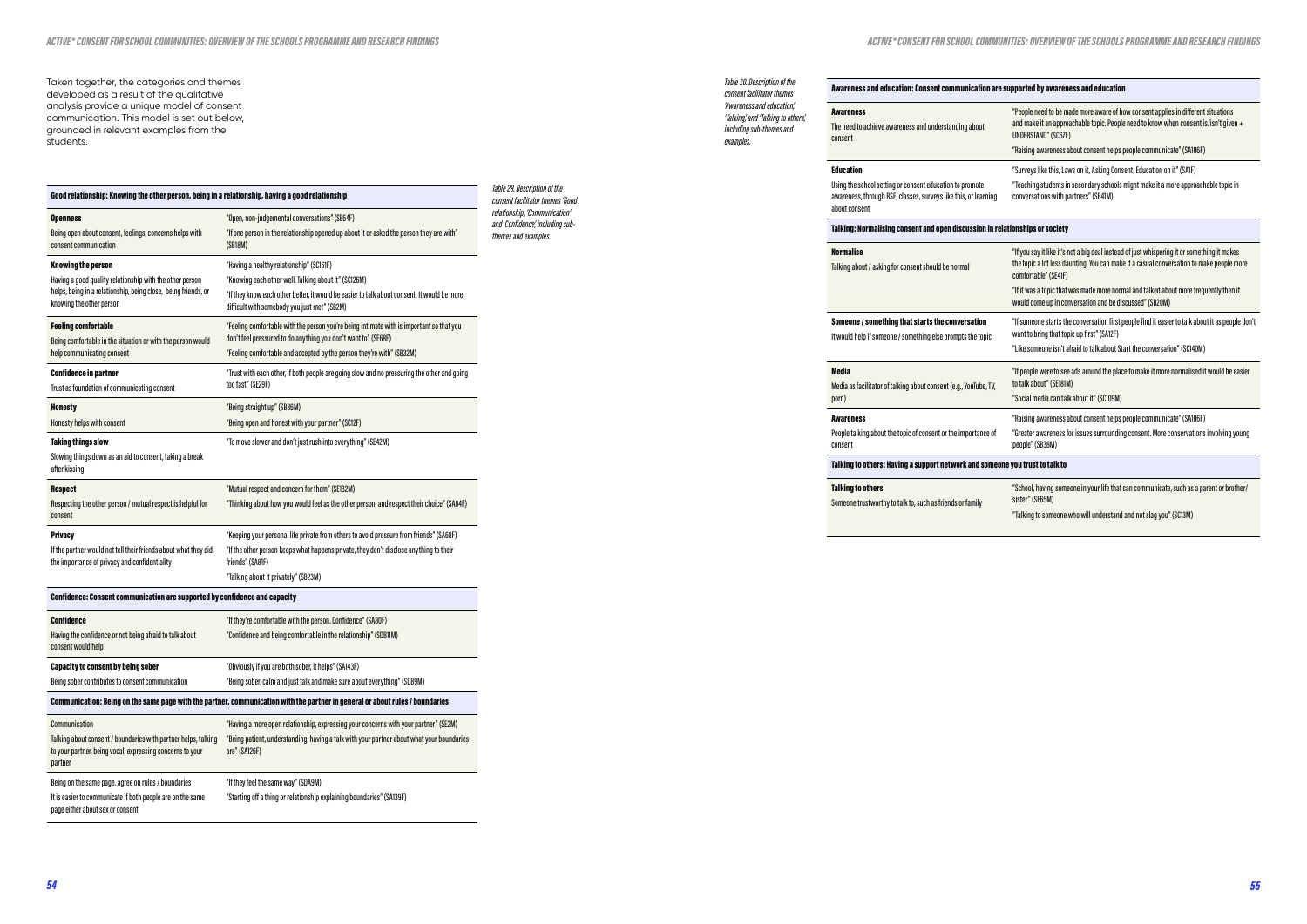Lack of knowledge or education as a reason that stops consent communication

A person might not see the need for consent communication, they do not need to ask, that the other person feels the sam consent carries forward

Peer pressure or peer norms influence the decision to ask for consent or saying no / yes

References to pressure in general or pressure on a person, someone feels that they have to do something or that they of say no

Getting caught up in the moment: The impact of the

Consent is a difficult, taboo topic which it makes it difficult t communicate about it

|                                                                                                                                                            | Uncomfortable: Perception of awkwardness or embarrassing feelings with the topic or situations, which can result in discomfort                                                                | Table 31. Description of the<br>consent barrier themes |
|------------------------------------------------------------------------------------------------------------------------------------------------------------|-----------------------------------------------------------------------------------------------------------------------------------------------------------------------------------------------|--------------------------------------------------------|
| <b>Awkwardness</b><br>References to consent as awkward, concerns about awkwardness                                                                         | 'Uncomfortable' and 'Afraid'.<br>"They don't want to make things awkward between the two people if someone says no"<br>including sub-themes and<br>(SE7M)                                     |                                                        |
| after saying no                                                                                                                                            | "They might think that the other may not want to talk about it or they might think it would<br>be awkward to talk about or it might be awkward after" (SA56F)                                 | examples.                                              |
| <b>Embarrassment</b>                                                                                                                                       | "Embarrassment. Fear of being considered a prude or a slut. Fear of retribution or eager of<br>the other party. Self-image" (SA145F)                                                          |                                                        |
| References to embarrassment of not wanting to do something, in<br>wanting to do something, or in asking                                                    | "Embarrassment, Nervous, Don't want to ruin the moment. They just go with it" (SB43M)                                                                                                         |                                                        |
| Lack of trust/comfort (not knowing the person)                                                                                                             | "They don't think they need to. Not knowing the other person well" (SB12M)                                                                                                                    |                                                        |
| Lack of trust or closeness in a relationship as barrier to consent                                                                                         | "Don't know the person well enough to say no" (SA29F)                                                                                                                                         |                                                        |
| Relying on non-verbal consent as a consequence<br>References to nonverbal consent as a barrier that people rely on                                         | "People like giving hints more than telling directly or saying the obvious, sometimes it<br>can be embarrassing to say it directly or it might feel awkward" (SB1M)                           |                                                        |
| nonverbal consent to avoid uncomfortable situations                                                                                                        | "In case it gets awkward when asking, they'll just show signals instead" (SA137F)                                                                                                             |                                                        |
| <b>Discomfort</b><br>People being uncomfortable asking for consent or afraid of an                                                                         | "People may become uncomfortable about talking about it. It depends on who you are<br>communicating to"(SA89F)                                                                                |                                                        |
| uncomfortable situation                                                                                                                                    |                                                                                                                                                                                               |                                                        |
| Afraid: Concerns and fears about consequences perceived to be related to asking for consent or speaking up                                                 |                                                                                                                                                                                               |                                                        |
| <b>Being judged</b>                                                                                                                                        | "You don't want to look stupid" (SB40M)                                                                                                                                                       |                                                        |
| The fear of being judged or slagged by the partner or peers stops<br>people communicating about consent                                                    | "They feel like people may slag/talk about it if they say no. It is generally "accepted" that if<br>you're in a relationship you want to have sex with the person, which isn't right" (SC99F) |                                                        |
|                                                                                                                                                            | "What their friends will think if they don't have sex. They might be embarrassed if it's with<br>a person you just met" (SC25F)                                                               |                                                        |
| <b>Ruin the mood</b>                                                                                                                                       | "Some people don't want to interrupt or ruin the moment" (SDB5M)                                                                                                                              |                                                        |
| People might be afraid of the consequences of talking about<br>consent, for ruining the moment, ruining or killing the mood, or<br>changing the atmosphere | "It may make a situation awkward and take away from the atmosphere" (SA93F)                                                                                                                   |                                                        |
| Rejection                                                                                                                                                  | "People don't talk about consent because they  are afraid of being told no" (SE112F)                                                                                                          |                                                        |
| People being afraid to be told no if they ask for consent or afraid                                                                                        | "People don't want to ruin the relationship, hurt their feelings or look uncool" (SA61F)                                                                                                      |                                                        |
| to say no if they are asked for consent                                                                                                                    | "I think the atmosphere might change with asking for consent.  causing second<br>thoughts about things like the outcomes which were not thought of before" (SB44M)                            |                                                        |
| Insecure, shy or nervous                                                                                                                                   | "They are too shy to ask" (SC36M)                                                                                                                                                             |                                                        |
| Insecurity in general about consent communication or that a<br>person might be scared, nervous or shy                                                      | "Because sometimes they are afraid to be talking about all these type of things to their<br>friends and families" (SE151F)                                                                    |                                                        |
| <b>Disappointing or offending</b>                                                                                                                          | "They are afraid of how the other person will react" (SE31M)                                                                                                                                  |                                                        |
| People might be afraid of the other person's reaction to consent                                                                                           | "Fear of upsetting the other person" (SA75F)                                                                                                                                                  |                                                        |
| communication, such as disappointment, offending or upsetting<br>the other person                                                                          | "If one person wants to do it and the other doesn't want to disappoint them/anger them"<br>(SA126F)                                                                                           |                                                        |
| Afraid of violence or aggression                                                                                                                           | "Being embarrassed, nervous or pressured or people being too sexually aggressive and<br>not caring- not a good buzz" (SB32M)                                                                  |                                                        |
| References to concerns about violence, anger or rape as a barrier<br>to say no                                                                             | "People are afraid that the situation they are in may get worse than it already is, physical<br>or aggressive" (SA131F)                                                                       |                                                        |
|                                                                                                                                                            | "Fear of bullying/threats/danger from the other person/friends" (SA68F)                                                                                                                       |                                                        |

#### Lack of knowledge

#### Lack of skills

Now knowing how, when, or how often to talk about consent impedes communication about it

#### Not seeing the need

#### Alcohol / drugs

References to drugs or alcohol as barriers to consent

#### Pressure: Feeling some kind of pressure to engage in

#### Peer pressure

|                    | communicate about consent due to knowledge, skills, recognition, or capacity                                                                                                                                                                                                         |
|--------------------|--------------------------------------------------------------------------------------------------------------------------------------------------------------------------------------------------------------------------------------------------------------------------------------|
|                    | "Uneducated about consent" (SA112F)                                                                                                                                                                                                                                                  |
| sent               | "Unawareness of the fact that they can say no and that is ok. People being embarrassed<br>to see them interested in having a sex being intimate" (SA68F)                                                                                                                             |
|                    | "Not sure what to ask and how to say no. Not sure when / how often to ask" (SE62F)                                                                                                                                                                                                   |
| nt                 | "Teenaged boys tend to think it's not necessary,  Some of my friends wouldn't know<br>how to communicate with sexual partners regarding consent" (SA13F)                                                                                                                             |
|                    | "It can be an awkward question. Unsure of what you need to ask and how you ask for it"<br>(SDA3M)                                                                                                                                                                                    |
|                    | "When they know the person they don't think they have to ask for consent" (SA108F)                                                                                                                                                                                                   |
| on, that<br>ne, or | "The other person assumes that they already have their consent" (SB61M)                                                                                                                                                                                                              |
|                    | "Being drunk" (SC150F)                                                                                                                                                                                                                                                               |
|                    | "Alcohol, peer pressure" (SC34F)                                                                                                                                                                                                                                                     |
|                    | in intimacy and negative influences on open consent communication                                                                                                                                                                                                                    |
| for                | "Inexperience. Some people get slagged off by their friends for not being sexually active<br>so therefore they give consent just to do what other teenagers do (sex)" (SE13M)                                                                                                        |
|                    | "If people are doing it in order to keep up to impress their friends" (SC11F)                                                                                                                                                                                                        |
| that               | "Feelings or how you feel towards a person can sometimes pressure you into being<br>intimate" (SA110F)                                                                                                                                                                               |
| cannot             | "You could be slightly intimidated by the person you're with. You might be seen as stuck<br>up. you may still like someone but not want to go as far as they do" (SA136F)                                                                                                            |
|                    | situation, eagerness or desire                                                                                                                                                                                                                                                       |
|                    | "They might be caught up in the moment or just trying to impress their partner" (SA60F)<br>"Being horny. Loosing focus" (SE158M)                                                                                                                                                     |
|                    | tal perceptions of consent communication                                                                                                                                                                                                                                             |
|                    | "It's a taboo and triggering for certain people" (SA130F)                                                                                                                                                                                                                            |
| ∶to                | "Social taboo, embarrassment" (SDB2M)                                                                                                                                                                                                                                                |
|                    | "They mightn't be comfortable doing so. Old views and opinions" (SDB10M)                                                                                                                                                                                                             |
|                    | "Pressure, social norms and expectations. People push themselves to be intimate<br>because they felt that their partners want to or that they should have sex by a certain<br>age. They can put pressure on themselves to do something they aren't necessarily ready<br>for" (SC30F) |

#### Feeling pressured

#### Caught up in the moment

Emotions and desire having an impact on decision-making

#### Social norms: Beliefs about other people's or societ

#### Taboo topic

#### Social norms

References to societal or social norms

*Table 32. Description of the consent barrier themes 'Knowledge and skills', 'Pressure', 'Getting caught up in the moment', and 'Social norms', including sub-themes, and examples.*

#### Knowledge and skills: Concern about the ability to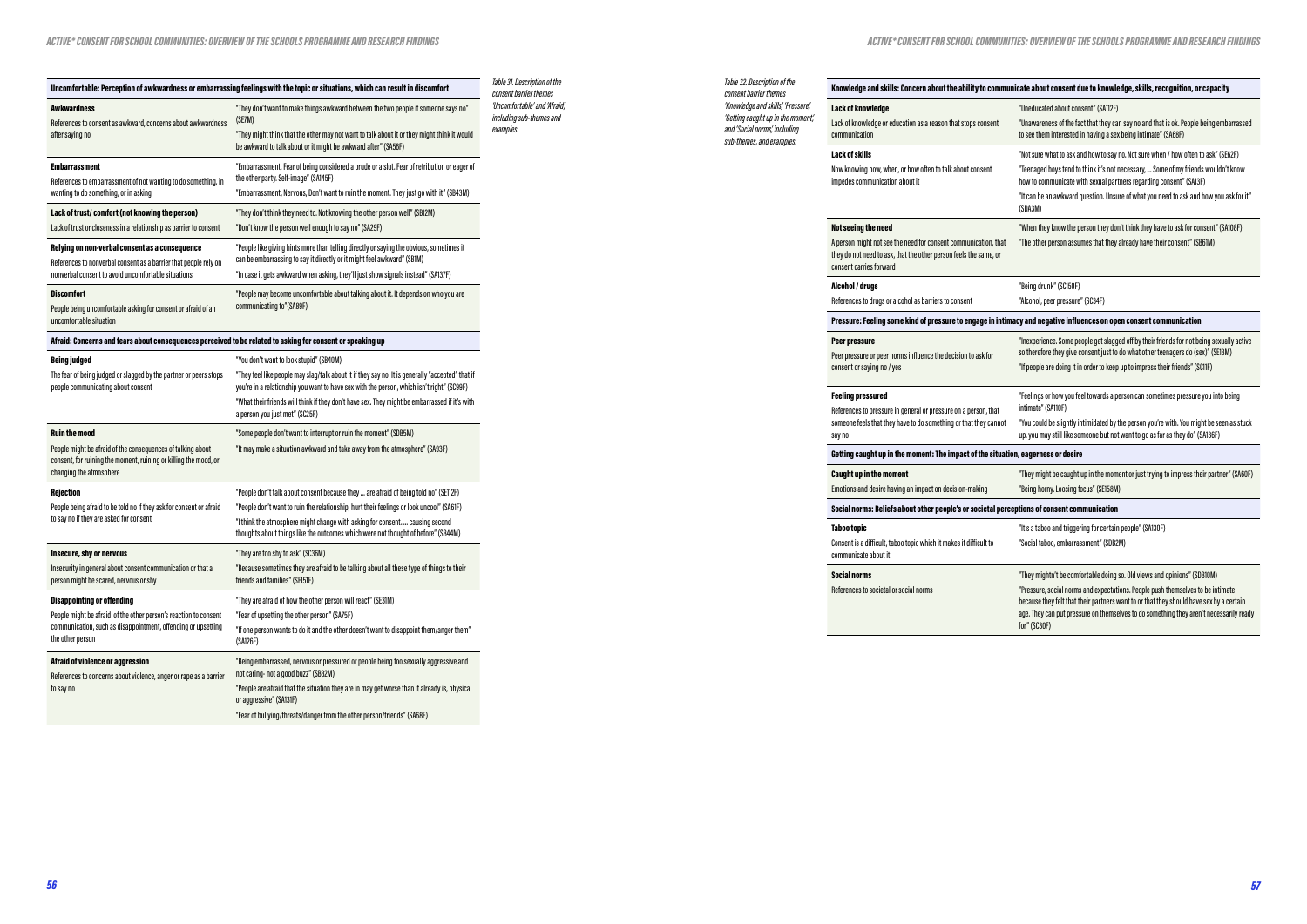Little attention has been given to date on understanding the process that underlies judgements of consent. This analysis of responses to consent stories explores how young people make judgements of consent and non-consent in the context of communication issues and dilemmas. It uses quantitative and qualitative analysis to explore the frequency of use and salience of the information cues presented across three stories. It also examines how information cues contained in the stories were combined and integrated.

The analysis gives us an insight into the distinctive narratives that emerged when young people were asked to make sense of consent issues. Both positive and negative implications arose from the findings, illustrating the strengths and capacity of young people to identify and critically analyse consent while raising concerns about the continued acceptance of scenarios where consent is not ongoing, mutual or freely given. These findings help to direct our future priorities and campaigns on awareness raising and education.

#### CONSENT COMMUNICATION STORIES: QUALITATIVE RESEARCH ANALYSIS

### THIS IS THE FIRST IN-DEPTH EXPLORATION OF CONSENT COMMUNICATION AMONG IRISH TEENAGERS

and the contract of the contract of the contract of the contract of the contract of the contract of the contract of



*ACTIVE\* CONSENT FOR SCHOOL COMMUNITIES: OVERVIEW OF THE SCHOOLS PROGRAMME AND RESEARCH FINDINGS*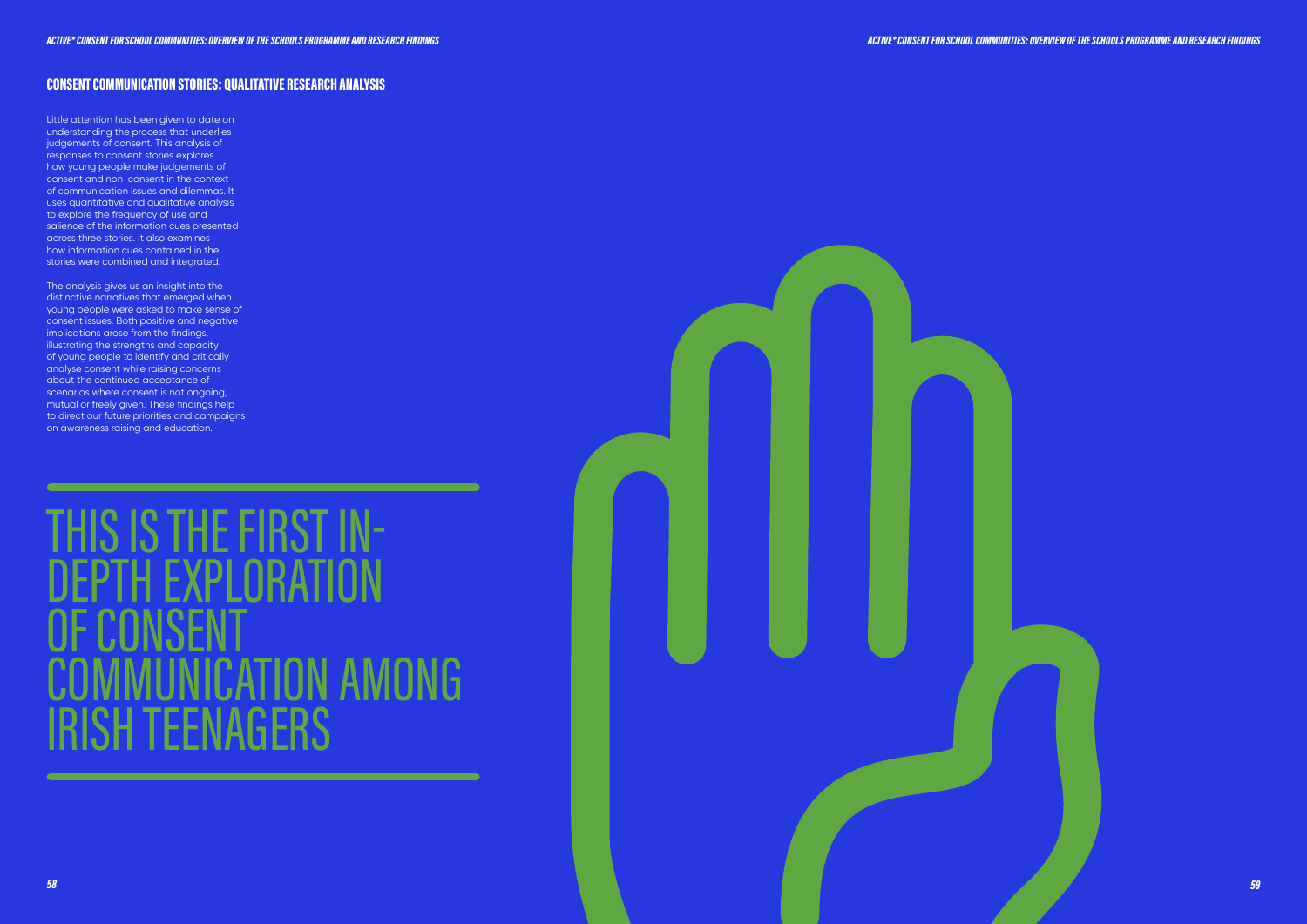#### <span id="page-32-0"></span>AOIFE AND MARTIN: HOW YOUNG PEOPLE DESCRIBE A SMILE AND A PUSH

Participants read one of three variations on a story about Aoife and Martin who had oral sex. The variations were presented to assess differences in how students responded to cues related to each of the story characters. In each version Martin was the initiator of oral sex. The first version is the baseline story (Story 1), in which Martin pushed Aoife's head down to give him oral sex and she smiled. Story 2 further emphasises Martin's behaviour. He gave Aoife's head a "firm push" and she smiled. Story 3 stated that Martin pushed Aoife's head down and she is not described as smiling.

Participants responded by giving a Likert agreement rating in response to the item "Aoife was consenting when she gave Martin

oral sex" (five-point scale from "'Strongly Disagree' to 'Strongly Agree'"). They were then invited to write a response to the statement 'Aoife was consenting when she gave Martin oral sex'.

Each story version was presented to students in particular schools. One consequence of this was an imbalance in the number of male and female students who responded to the stories. A majority of respondents to Story 1 and 3 were male. A majority of those who responded to Story 2 were female. Mean quantitative ratings of Aoife's consent were consistently higher among males across all three of the story versions, with a t test yielding a significant mean difference by gender for Story 1 and 3.

The young people were responsive to the different story versions, indicating an ability and sensitivity to recognise consent cues and form judgements relevant to a hook up scenario in a party environment. This was reflected in differences in the percentage of participants who agreed that Aoife gave consent. The percentage of young people who disagreed, were neutral, and who agreed that Aoife gave consent is presented below ('Strongly Disagree' and 'Disagree' are compiled into one category, as is 'Strongly Agree' and 'Agree').

All participants **Agree** Female participants Agree **Male participants** Agree

Taking Story 1 as a baseline, the majority of participants who read this story agreed that Aoife consented to oral sex (75%) and a minority disagreed (7%). This indicates a general acceptance that this story was acceptable as a consent scenario. While there was a lower rate of agreement (62%) and higher rate of disagreement (15%) in the ratings given on Story 2, this scenario too had majority support. The biggest difference was in ratings of Story 3, which was generally unacceptable as a consent scenario; 21% of participants who read this version agreed that Aoife gave consent and 58% disagreed.

The pattern of responses across story types highlights the importance attributed to Aoife smiling or not smiling. Most participants who read Story 1 or Story 2 were satisfied that Aoife's smile indicated her consent to giving Martin oral sex after he pushed her head down, taking into account the other cues available in the story. Although Aoife's smile could be interpreted differently – that she was in agreement, that she felt committed to intimacy, or felt coercion – it seemed to be taken by a majority to indicate that she was consenting. One-fifth of participants were prepared to make the same rating when Aoife was not smiling in Story 3.

There was comparatively little sensitivity to

differences in Martin's behaviour from the baseline story (i.e., comparing Story 1 and 2). A majority of participants agreed that Aoife consented despite him 'pushing' or 'firmly pushing' Aoife's head. This suggests lack of awareness that Martin might have physically coerced or pressured Aoife to give him oral sex.

Compared with the physical pressure exercised by Martin, Aoife's smile appears to have been more salient to the young people formulating consent judgements. This places the focus of judgement on Aoife having the responsibility to stop Martin rather than requiring him not to exert pressure or on the decision being mutual.

| <b>Alternative story endings</b>                                                                                                                                                                                                                                                            | <b>Number of participants, by gender</b>                                  |
|---------------------------------------------------------------------------------------------------------------------------------------------------------------------------------------------------------------------------------------------------------------------------------------------|---------------------------------------------------------------------------|
| STORY 1: Martin pushed Aoife's head, she smiled<br>He undid her jeans and began to finger Aoife, then undid his trousers and showed that he wanted Aoife to give him<br>oral sex by pushing her head down a bit.                                                                            | 189 people read Story 1:<br>38.7% female<br>57.5% male<br>3.8% non-binary |
| Aoife looked up, smiled at Martin and then gave him a blow job.                                                                                                                                                                                                                             | 1.6% did not specify                                                      |
| STORY 2: Martin pushed Aoife's head firmly, she smiled<br>He undid her jeans and began to finger Aoife. Then undid his trousers and showed that he wanted Aoife to give him<br>oral sex by pushing her head down firmly.<br>Aoife looked up, smiled at Martin and then gave him a blow job. | 208 people read Story 2:<br>69.7% female<br>29.3% male<br>1.0% non-binary |
| STORY 3: Martin pushed Aoife's head, she did not smile<br>Martin began to touch her intimately; he undid her jeans and began to finger Aoife, then undid his trousers and<br>pushed her head down.                                                                                          | 216 people read Story 3:<br>32.4% female<br>66.7% male                    |
| Then Aoife gave Martin a blowjob.                                                                                                                                                                                                                                                           | 1.0% non-binary                                                           |

|                 | Story1 | <b>Story 2</b> | <b>Story 3</b> |
|-----------------|--------|----------------|----------------|
| Agree           | 74.6   | 61.5           | 21.4           |
| Neutral         | 18.5   | 23.6           | 20.5           |
| <b>Disagree</b> | 6.9    | 14.9           | 58.1           |
| Agree           | 66.7   | 58.6           | 2.9            |
| Neutral         | 23.6   | 24.1           | 17.1           |
| Disagree        | 9.7    | 17.2           | 80.0           |
| Agree           | 81.3   | 68.9           | 30.8           |
| Neutral         | 14.0   | 23.0           | 22.4           |
| <b>Disagree</b> | 4.7    | 8.2            | 46.9           |

#### *Table 33. Alternative story endings for Aoife and Martin Story 1-3.*

*Table 34. Summary of quantitative rating responses to the statement 'Aoife was consenting when she gave Martin oral sex', for all participants* 

*and by gender.*

Aoife (aged 15) and Martin (aged 16) were both invited to Aoife's friend's house. The parents were away for the weekend with an older sister left in charge. Martin and Aoife had not met before. He was there with one of Aoife's friends. There was a group of friends altogether and each had almost a naggin of vodka during the evening.

Aoife and Martin started messing around, flirting and chatting. They went outside to be together and Martin started kissing Aoife. Then Martin started to touch Aoife under her top. Martin asked Aoife to go back inside with him to find a private space to be alone. She said OK.

She began to kiss him on the couch. Martin moved his hands onto Aoife's lower body. Then Martin took her by the hand and brought her to one of the bedrooms. Martin began to touch her intimately.

#### SHARED STORY CONTENT



*Figure 16. Percentage of survey respondents who agreed that Aoife consented to giving Martin oral sex,* 

*by gender.*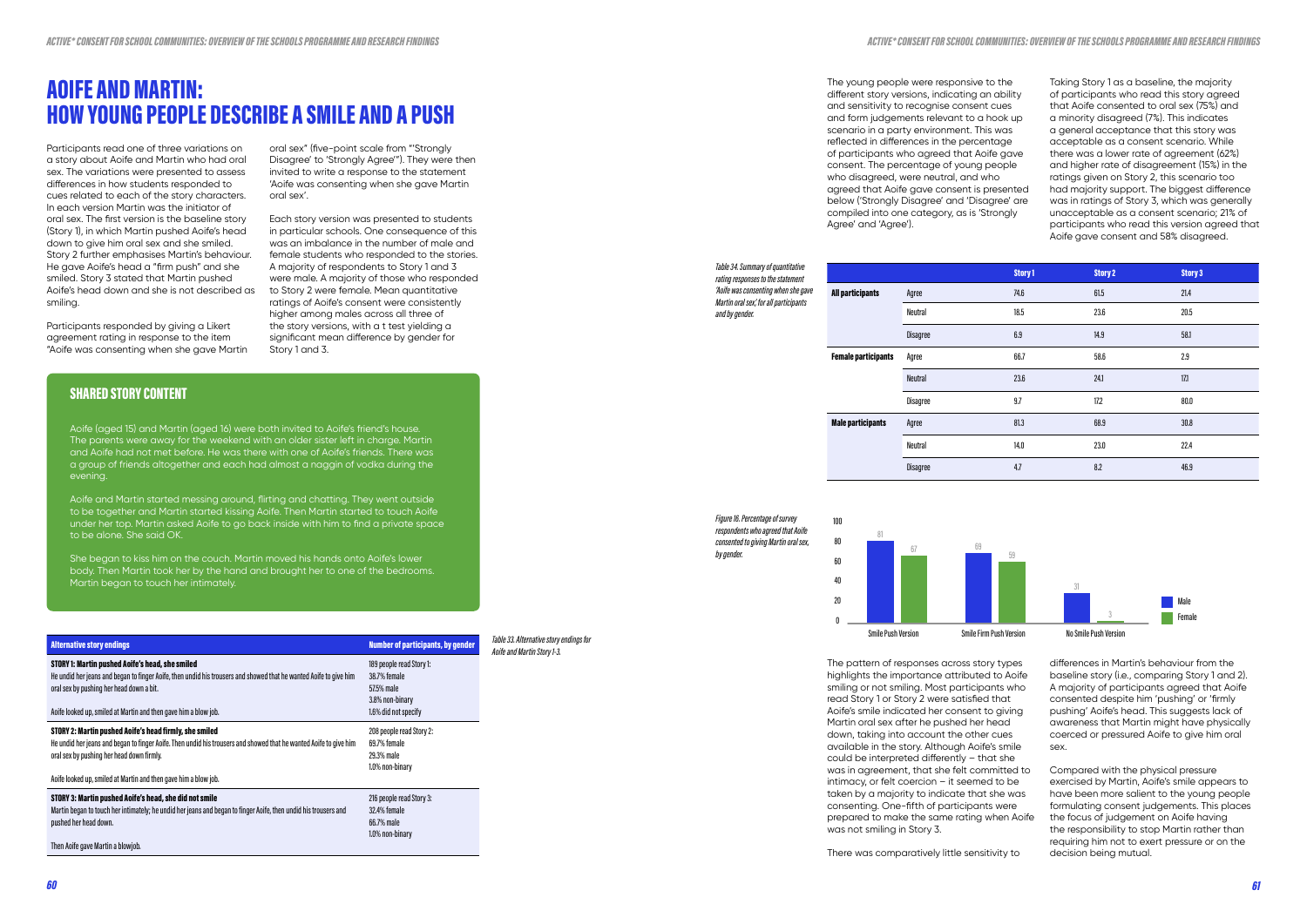*62 63*

A gender pattern was apparent in the quantitative ratings of Aoife's consent, and is particularly relevant given that there was some imbalance in the gender of participants who read each story. Across all three stories, a greater percentage of male participants rated Aoife as consenting, with a gender gap in the percentage of those who agreed of 15% for Story 1, 10% for story 2, and 28% for Story 3. This suggests a greater tolerance among male participants overall for Martin pushing Aoife's head, and less responsiveness to whether Aoife gave any verbal or non-verbal response to Martin's push. Four-fifths of males who read Story 1 rated Aoife as consenting compared

with two-thirds of females. A quarter of males who read Story 3 rated Aoife as consenting, compared with 3% of females.

Nonetheless there were similarities in ratings by gender as well. In response to Story 1, relatively few males (5%) or females (10%) disagreed that Aoife gave her consent to giving oral sex. In addition, significant numbers of male and female students gave a neutral rating of Aoife's consent in response to each story. It was relatively common for young people to be unsure or conflicted as to whether the story reflected a consent scenario.

#### AOIFE AND MARTIN QUALITATIVE CONTENT ANALYSIS

Six content categories were devised for a content analysis coding scheme of the written responses following a review of the content. The categories were reviewed by comparing interrater reliability across a sample of 20% of the responses. There was a concordance of 80% in coding. The categories were refined and the data set was coded by two of the researchers.

A majority of participants were either not coded to any category (e.g., if no written response was made or if the response could not be interpreted to refer to any category) or to one category. Approximately onethird of the participants were coded to two categories. The percentage of participants coded to three or more categories differed according to the story version that was read, with Story 1 attracting fewer complex written responses than Story 2 or 3. This suggests a greater level of processing arising from making sense of Martin's firm push and Aoife not giving any signal that could be interpreted as non-verbal consent.

The focus on Aoife as the main agent of responsibility in the story is apparent in the coding of written participant responses. Over 80% of participants referred to Aoife in discussing Story 1 and 2, and nearly twothirds referred to Aoife in response to Story 3. Martin's role in Story 1 was referenced by only one-fifth of respondents to Story 1, growing to one-third and nearly one-half of participants who responded to Story 2 and 3, respectively.

This difference indicates a higher level of interest in Martin's behaviour when the baseline story was complicated through higher levels of force and an absence of Aoife's response to being pushed. Similarly, compared with Story 1, higher percentages of participants responding to Story 2 and 3 were coded to the remaining categories (alcohol, verbal consent, age).

| <b>Content categories</b> | <b>Definition</b>                                                                                              | Table 35. Qualitative content<br>analysis categories for the |  |
|---------------------------|----------------------------------------------------------------------------------------------------------------|--------------------------------------------------------------|--|
| Aoife                     | Aoife is attributed causality in relation to<br>oral sex.                                                      | Aoife and Martin story.                                      |  |
| <b>Martin</b>             | Martin is attributed causality in relation to<br>oral sex.                                                     |                                                              |  |
| <b>Alcohol</b>            | Alcohol is referred to as an important factor in<br>relation to consent.                                       |                                                              |  |
| Age                       | Age is referenced as a factor in whether there<br>was consent.                                                 |                                                              |  |
| <b>Verbal</b>             | The need for verbal consent is described as<br>being important to consent.                                     |                                                              |  |
| <b>Multiple responses</b> | The number of consent categories that are<br>coded for each participant's qualitative<br>response (range 1-5). |                                                              |  |

| <b>Content categories</b>  | <b>Participants coded to the content category (%)</b>                            |                                                                                   |                                                                                   |  |
|----------------------------|----------------------------------------------------------------------------------|-----------------------------------------------------------------------------------|-----------------------------------------------------------------------------------|--|
|                            | Story 1                                                                          | Story 2                                                                           | <b>Story 3</b>                                                                    |  |
| Aoife                      | 85.7                                                                             | 82.7                                                                              | 63.4                                                                              |  |
| <b>Martin</b>              | 22.8                                                                             | 34.1                                                                              | 45.8                                                                              |  |
| <b>Alcohol</b>             | 21.2                                                                             | 28.4                                                                              | 30.1                                                                              |  |
| <b>Verbal consent</b>      | 6.9                                                                              | 15.9                                                                              | 12.5                                                                              |  |
| Age                        | 1.6                                                                              | 3.4                                                                               | 8.8                                                                               |  |
| <b>Multiple categories</b> | 0-1 categories: 63.0<br>2 categories: 31.7<br>3+ categories: 5.3                 | 0-1 categories: 49.0<br>2 categories: 33.2<br>3+ categories: 17.8                 | 0-1 categories: 52.3<br>2 categories: 29.2<br>3+ categories: 18.5                 |  |
| <b>Aoife's consent</b>     | Non-consensual: 9.0<br>Neutral: 13.2<br>Consensual: 52.4<br>Undeterminable: 25.4 | Non-consensual: 16.8<br>Neutral: 23.6<br>Consensual: 45.2<br>Undeterminable: 14.4 | Non-consensual: 52.3<br>Neutral: 11.1<br>Consensual: 17.6<br>Undeterminable: 19.0 |  |

*Table 36. Percentage of participants coded to each content analysis category.*

> The qualitative content analysis describes and analyses the written material that was coded to the content categories. This enables exploration of the meaning and focus of each category. The primary theme throughout the analysis is one of agency; how the dominant view among the young people in their descriptions and interpretations was that, particularly when she smiled, Aoife exercised independent decision-making and choice despite the circumstances in which she was portrayed – with her head pushed down or pushed firmly by Martin, having consumed alcohol, and being underage with regard to legal autonomy.

There was a relatively high level of acceptance and tolerance of these conditions before descriptions of non-consent were consistently made. The story variations enable us to assess how reductions in her autonomy were dealt with – against a baseline in which she smiled in response to having her head pushed down (Story 1), when the degree of force applied was increased (her head pushed down firmly in Story 2), and when her internal state was even less clearly discernible as she does not smile after her head is pushed down in Story 3. It was only in Story 3 that a clear majority of young people rated Aoife as nonconsenting, and even at that, over 40% of the respondents agreed that she had consented or were neutral in their rating.

# THE WRITTEN RESPONSES TENDED TO PORTRAY AOIFE WITH RESPONSIBILITY FOR ENSURING THAT CONSENT IS

AS THE MAIN PERSON PRESENT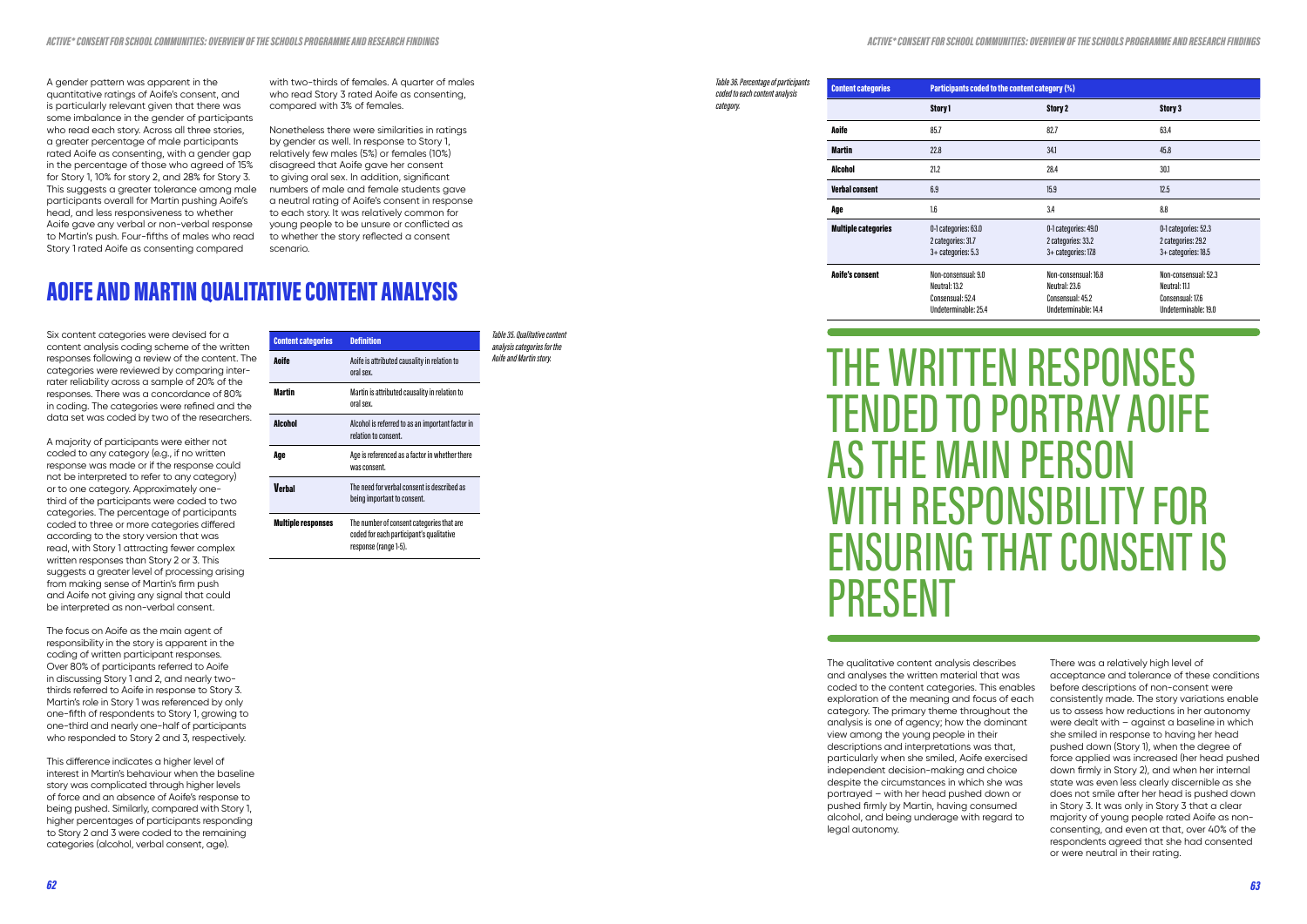

YOUNG

PEOPLE

"PRESSURE"

#### AOIFE

#### Aoife Did Not Consent

#### No consent

Explicit statements that Aoife did not consent were concentrated among young people who read Story 3 in which Aoife did not smile before performing oral sex. These statements were reflected in disagreement ratings on the rating task ("Aoife never verbally or non-verbally gave any sort of consent", SBB2M, Story 3, Rating: 2). Without Aoife's smile, Martin's actions were more likely to appear forceful, linked to unequivocal language, that she "had no option" (SBA17B, Story 3, Rating: 1) and "every time something is happening there should be a yes or no" (SC90M, Story 3, Rating: 2).

Consent to earlier forms of intimacy, such as kissing, did not mean she consented to oral sex, with Aoife positioned as having no autonomy: "He 'pushed her head down' -> she didn't do it willingly i.e. non-consensual" (SC67F, Story 3, Rating: 2). This participant highlights ongoing consent, contrasting Aoife's agreement to go to a bedroom with later loss of agency: "Just because Aoife said that it was ok to go to one of the bedrooms with Martin doesn't really mean she gave permission to take off her trousers or push her head down to give her a blowjob" (SC153F, Story 3, Rating: 1).

Statements identifying Aoife not consenting to oral sex were occasionally given by participants who read story versions where she smiled, but these tended to use more equivocal or uncertain language around agency. This is seen here in "may not have been" and the use of "comfortable" rather than 'consent': "Even though Aoife smiled and gave him a blowjob she may not have been very comfortable" (SA34F, Story 2, Rating: 2).

#### Pressure

Young people used "pressure" to explain Aoife's reason for acting in response to Martin's direction. She was seen as wanting to please Martin, not wanting to disappoint him, or that she was scared. Aoife was making a choice to pleasure Martin, but with reduced agency because his needs or demands were predominant. References to pressure were associated with quantitative ratings of disagreement or neutrality that Aoife was consenting. These examples show pressure arising from the anticipation

of an unpleasant outcome if she did not engage in oral sex; Martin is feared or Aoife may want to avoid harsh judgements:

- She could be scared and felt obliged to because he is a year older (SC151F, Story 3, Rating: 2)
- If she were to say no, then he could have called her a distasteful name and or have gotten more pushy about it (SC161F, Story 3, Rating: 2)

Other connotations to pressure involved Aoife lacking agency due to the situation ("no time to think", SB1M, Story 2, Rating: 2) or having a personality that made it hard for her to assert her preferences generally ("a shy person and doesn't say no to anyone", SA109F, Story 2, Rating: 1; "Aoife seemed to have been easily led", SA54F, Story 2, Rating: 2).

Not all instances of describing Aoife under pressure were associated with negative quantitative ratings. Neutral ratings were given in these examples despite there being to make Martin feel good or avoid displeasing him:

- Aoife may have just been trying to please Martin (SE47O, Story 1, Rating: 3)
- Aoife thought if she didn't give him a blowjob he would have been disappointed so she felt somewhat pressured to (SE48F, Story 1, Rating: 3)

#### Ongoing consent: She consented to a different action than oral sex

Some participants referred to Aoife's nonconsent indirectly, writing that she had agreed to a different action but not to oral sex. They referenced the ongoing nature of sexual consent by identifying what she did agree to do and that this did not extend to oral sex ("Aoife didn't give consent to have oral sex, she only agreed to go to a private place", SC31F, Story 3, Rating: 2).

#### Aoife Did Consent

#### Aoife gave permission or explicitly agreed to oral sex

Explicit reference to Aoife consenting to oral sex was conveyed through the use of terms like 'permission', 'agreement', or 'made the choice'. For these participants, Aoife had exercised free will ("Aoife gave him permission", SE104M, Story 1, Rating: 4; "She very clearly agreed", SE36M, Story 1, Rating: 4; "Aoife consented, she was flirty and touchy from the beginning", SA131M, Story 2, Rating: 5; "she was feeling him kissing him being intimate and made the choice to blowjob", SC138M, Story 3, Rating: 4).

#### Non-verbal consent: Aoife's smile

The smile emerged as a key non-verbal signal of consent to many of the young people who read Story 1 or 2. For some, the smile was a concrete, unequivocal sign of consent, that she was "happy to do it" (SE95F, Story 1, Rating: 4) or was "enjoying it" (SE29M, Story 1, Rating: 5): "She didn't have a problem with Martin's fingers up her. She's just returning the favour like, she gave him a smile that's free reign like" (SE177M, Story 1, Rating: 4).

Other references were more equivocal about Aoife's motivation, with references here to her being 'comfortable' or 'consenting' when Martin pushed her head down firmly:

- "She smiled at him which shows she was comfortable with doing so" (SA84F, Story 2, Rating: 4)
- "She smiled up at him before giving him the blowjob, meaning she gave consent" (SB4M, Story 2, Rating: 5)

A further extension to reservations about her smiling was demonstrated by qualifiers such as 'but' to show a hesitation with clarity of interpretation. The presence of a smile may have been sufficient to demonstrate non-verbal consent, but Martin's firm push and no verbal consent raised doubt about Aoife's willingness: "He pushed her head down but she did smile and not raise an issue with it leading me to believe it was agreed to but maybe not strongly" (SB42M, Story 2, Rating: 4).

#### Going to the bedroom

Aoife entering the bedroom with Martin could be cited as a signal of her willingness and intentionality by students who rated her as giving consent. These examples highlight Aoife choosing to go to a private place, going there "with him" (SE63F, Story 1, Rating: 4) or "for him": "She agreed to getting to a private space for him", SE155M, Story 1, Rating: 4). These comments link closely to a script in which going into a bedroom is an intentional signal of commitment to be intimate, that she would be "knowing what would happen" (SE148F, Story 1, Rating: 4) or "because what else happens in a bedroom" (SDC14M, Story 3, Rating: 4): "So she obviously knew she was going to have sex or suck his chop" (SB33M, Story 2, Rating: 5).

#### She did not say no or stop him

Moving on from interpreting Aoife's overt actions to drawing inferences from what she did not do, Aoife not saying no or not stopping Martin could signal that she willingly gave him oral sex. Attribution of responsibility to Aoife was conveyed through sentence forms based around 'did not'. This student who read the 'no

#### QUALITATIVE ANALYSIS OF THE CONTENT CATEGORIES

AOIFE'S

USED

REASON FOR

ACTING IN

RESPONSE

TO MARTIN'S

**TO FXPI A** 

DIRECTION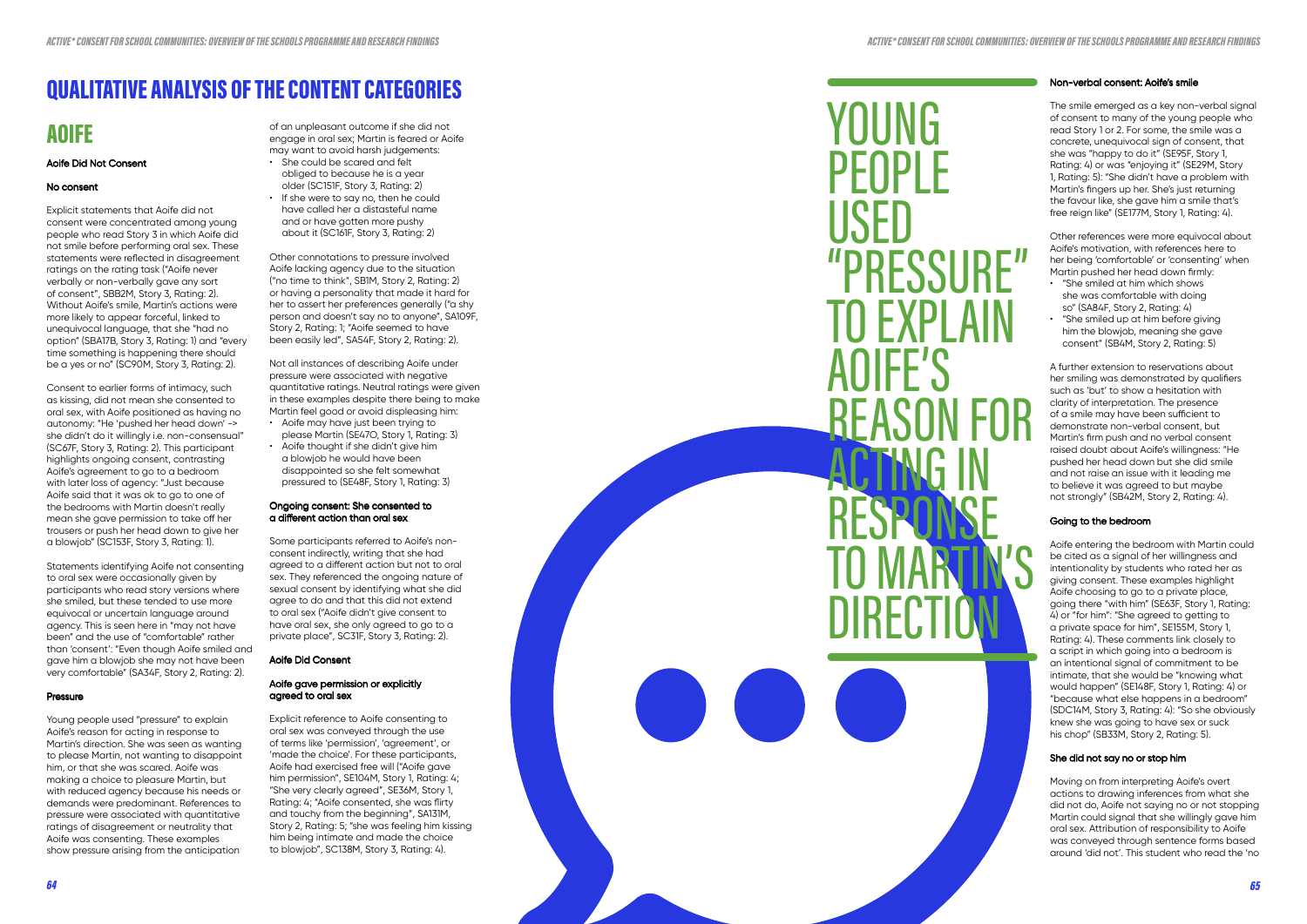smile' story saw Aoife not resisting along with Martin not forcing her, helping to account for rating Aoife as giving consent: "She doesn't ever try to pull away or stop" (SC71M, Story 3, Rating: 4). The use of 'did not' as a rationale for consent positions Aoife as passively consenting to oral sex. If she did not choose to stop then she agreed to it. 'Not' was paired with particular strategies, like not resisting, not saying no, not refusing, not struggling, not trying to stop him or pull away. For example:

- She did not refuse to do so and did not make a struggle (SE61M, Story 1, Rating: 4)
- She did not say no or try to stop Martin (SB50M, Story 2, Rating: 4)
- Aoife never indicated she wanted to stop (SDA13M, Story 3, Rating: 4)
- She let him do things to her and she never stopped him (SA71F, Story 2, Rating: 5).

#### Counterfactual thinking

Young people used several strategies to present counterfactuals of what Aoife could or should have done if she did not consent to oral sex ("Aoife wouldn't have gone inside with Martin if she didn't want to have oral sex with him. She also would have said 'stop' if she didn't want to", SB7M, Story 2, Rating: 3). From this perspective, her willingness could be inferred from Aoife not following one of these alternatives. Aoife is therefore in a position of responsibility for what happened, and this was associated with ratings of neutrality or that she consented.

'Could' was used to frame alternatives such as refusal, leaving, stopping, or saying no, as in these examples:

- She could have gotten up and walked away (SE37M, Story 1, Rating: 3)
- She could have said no (SE163M, Story 1, Rating: 4)
- She could of refused to do it (SC126M, Story 3, Rating: 3)
- She could have reacted differently to a subtle head push (SC12F, Story 3, Rating: 4)
- She could have stopped sucking his dong (SDB7M, Story 3, Rating: 5)

An alternative to 'could' was to describe Aoife as having had opportunities or chances to stop, suggesting that she must have consented because she did not take them ("Aoife had more than one chance to deny Martin's advances", SB46M, Story 2, Rating: 4; "She had many chances to stop him if she didn't want to do anything", SE172M, Story 1, Rating: 4).

An even stronger position was adopted through the use of 'should' terminology, presenting a prescription of behaviour against which Aoife's choice was compared. This was communicated in an 'if / should' or 'if / should not' sentence construction. If Aoife

was not willing then she should have acted differently. This was employed in a general sense ("If she didn't want to do this she should have indicated so", SE131M, Story 1, Rating: 5), or attached to a particular episode:

- If she did not want to get intimate she should have not have gone onto the couch and started kissing (SE69F, Story 1, Rating: 4)
- If she didn't want to she would have stopped him before he took off her jeans (SDA14M, Story 3, Rating: 4)
- If she didn't want to suck his dick she should have just said no and the fella would have left it, should have spoke up if she wasn't up for it (SE91M, Story 3, Rating: 4)

#### MARTIN

#### Martin was proactive

Martin was described as expressing agency. This was reflected in how his actions were portrayed. In this example strong language is used to show how Martin acts on Aoife, with no mutuality or sense of her intentions ("Martin went straight in and started to kiss her then touch her under her top. He then started to finger her", SE173M, Story 1, Rating: 4). Yet seeing him as active was not synonymous with Martin being controlling. These examples were given in response to Story 2, with varied interpretations offered from 'making her', to 'showing her' and 'suggesting to her'. These were reflected in the associated quantitative ratings of Aoife's consent:

- "Martin pushed [Aoife's] head down to make her give him a blowjob" (SA68F, Story 2, Rating: 2)
- "He just pushed her head down and showed her that he wanted oral sex" (SA83F, Story 2, Rating: 3)
- "Martin is just non-verballing suggesting he wants a blowjob" (SB2M, Story 2, Rating: 4)

#### Martin did not force Aoife

Martin's behaviour was most likely to be interpreted as benign among participants who read Story 1. Explicit references to Martin's push being acceptable was associated with quantitative ratings of 4 or 5. From this perspective, Martin's push did not mean that he had forced her at all: "Martin didn't seem to be forcing anything, all decisions were mutually approved. When Martin pushes Aoife's head down, Aoife gives him a smile, if she wanted she could have denied it. Martin did not force" (SE60M, Story 1, Rating: 5).

#### Martin was controlling

Identifying Martin as active to the point of being controlling was mostly associated with quantitative ratings of non-consent (e.g., "Martin was instigating the whole thing", SC25F, Story 3, Rating: 1; "He forced her to

give oral sex", SDB1M, Story 3, Rating: 2). The narrative of Martin in control prioritised his interests, expressing his agency over hers, "influencing her and possibly pressuring her" (SC3F, Story 3, Rating: 1). He "seemed to lead Aoife into sexual activity without properly communicating with her" (SC22M, Story 3, Rating: 2), "doing things to her without asking for consent" (SDA4M, Story 3, Rating: 3). The impact on Aoife was to remove her ability to freely choose ("she didn't get a chance to say no", SDA16M, Story 3, Rating: 1). Despite the negative implication for Aoife's autonomy, some participants who critiqued Martin rated Aoife's consent neutrally or with ratings of 4 or 5.

#### Martin should not have pushed or forced Aoife down on him

The description of Martin 'pushing' Aoife's head down elicited negative evaluation, with comparisons to an act of force or that it should not have happened ("Martin shouldn't have pushed her head down", SB45M, Story 1, Rating: 2). One variation was to soften the idea of 'force' through qualifiers such as "slightly" or "a bit". Such judgements were in response to the stories where Aoife smiled after having her head pushed down, and in these examples are linked to rating Aoife as non-consenting: • Martin was a bit pushy towards the

- end (SA13F, Story 2, Rating: 2)
- I feel that Martin slightly forced her (SE103M, Story 1, Rating: 2)

Martin was identified as forcing Aoife across different quantitative ratings. The examples of rating Aoife as consenting while acknowledging that Martin 'should not' have pushed her head down implies a separation between his behaviour and whether she nonetheless somehow consented to it. The language of these examples shows a recognition that Aoife's capacity to choose was removed, despite ratings that Aoife did consent:

- Martin should not have pushed her head down, he should have just let her do what she wanted (SB35M, Story 2, Rating: 4)
- The boy shouldn't of pushed her head down firmly as she should be able to control her speed etc and not forced to do more than she could do or want (SA24F, Story 2, Rating: 5)

The construction of 'slight force' was also used in connection with a rating of 4 or 5, with these examples offering justifications associated with Aoife (she did not say no) or Martin himself (he was drunk and horny):

• Martin did slightly force Aoife to give him a blow job by pushing her head down but Aoife never said no (SE182F, Story 1, Rating: 4)

• Martin was a bit forceful though. Most likely the drink and the horniness came over (SA104F, Story 2, Rating: 5)

#### Martin should have got verbal consent

Critiques of Martin's behaviour focused on how he did not ask Aoife whether she wanted to give him oral sex, or that he 'could' or 'should' have done so. References to verbal consent ranged across quantitative ratings from agreement to disagreement that Aoife had consented, and across the story types:

- It should be done more appropriately and more like a gentleman, he should have asked and let her go down with her own free will (SDC18M, Story 3, Rating: 2)
- Didn't ask Aoife about wanting to finger her or asking about Aoife wanted to him a blowjob (SC106M, Story 3, Rating: 2)
- Martin should also check in and ask if it's ok (SDA3M, Story 3, Rating: 3)
- Martin didn't ask her would she be ok with it but she went along with it (SA128F, Story 2, Rating: 4)

#### ALCOHOL

#### Contrasting views on drunkenness and consent

Aoife was stated to be 'under the influence' by many participants. Some young people who rated her as not giving consent made general statements about the impact of alcohol (e.g., "you'd be absolutely hammered after all the vodka", SDB10M, Story 3, Rating: 1). Others said specifically that Aoife could not give consent when under the influence ("she couldn't have given proper consent to Martin", SE35M, Story 1, Rating: 2). From this perspective she was not aware of her actions or what was going on (e.g., "Aoife … probably had no idea what was happening", SB22M, Story 2, Rating: 1).

Recognition of the impact of alcohol extended to young people who nonetheless gave neutral ratings of Aoife's consent (e.g., "she wasn't thinking clearly", SA12F, Story 2, Rating: 3). By contrast, references to Aoife's drinking by participants who rated her as consenting depicted her as 'under the influence' but not impaired ("she can still make decisions and decide if she wants to do it or not", SB13M, Story 2, Rating: 4). This acceptance of drinking was particularly evident in responses to the story where she smiled and her head was not firmly pushed down ("even if your drunk you can simply say no if she didn't want to do it", SE45F, Story 1, Rating: 5).

#### Martin should have done things differently because Aoife was drunk

A particular reference to Martin was made in relation to Aoife's drinking. He should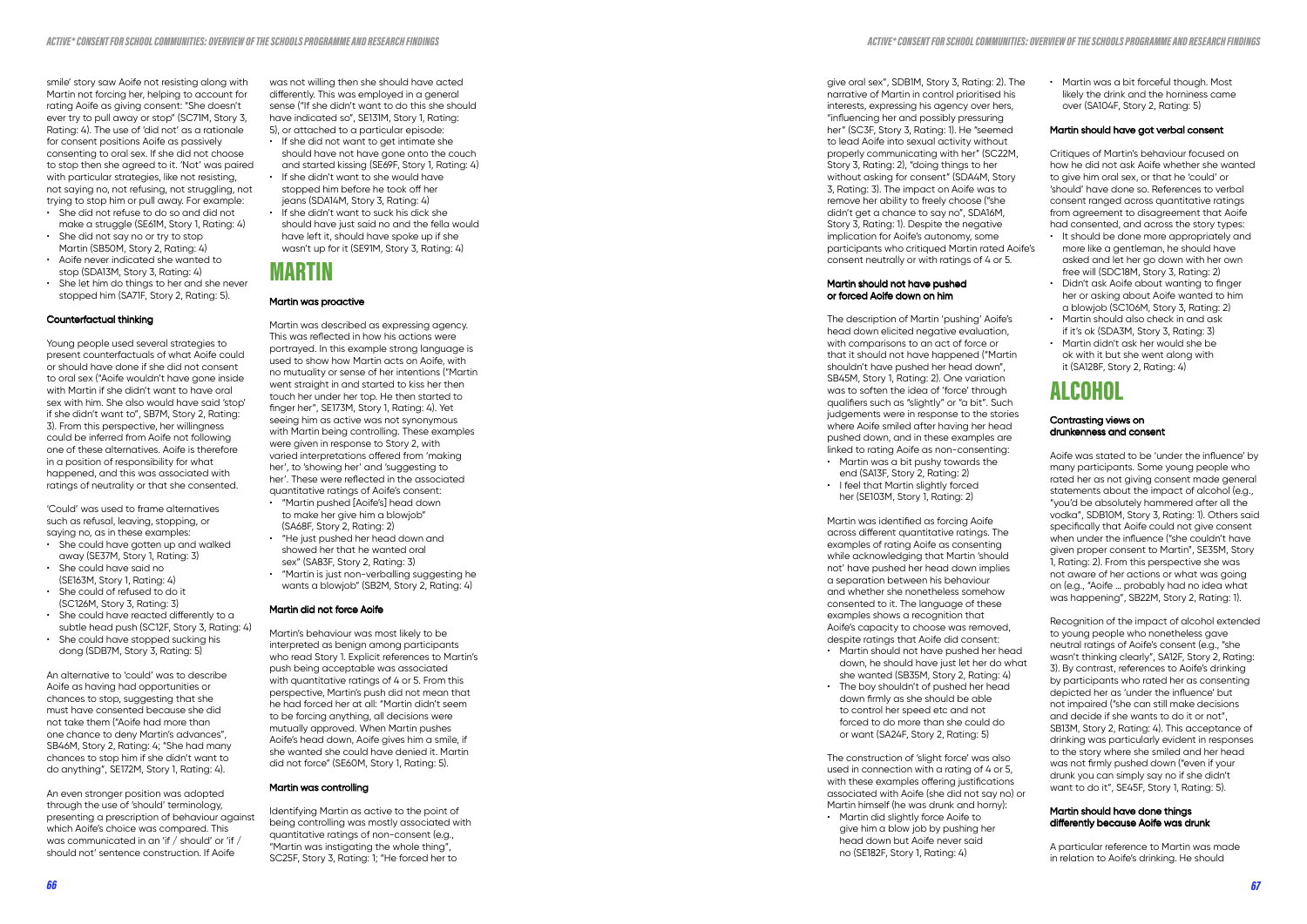have behaved differently because Aoife's decision-making was compromised. He may have exploited her because he went ahead with oral sex ("he took advantage of her because she had drink on her", SE27F, Story 3, Rating: 1). For this participant, that situation could have been alleviated by the use of verbal consent ("Martin should of asked her if she wanted to give him a blowjob", SA82F, Story 2, Rating: 4), but in the next example Aoife could not verbally consent: "Aoife was drunk so even if she said yes, Martin shouldn't have let her because she was drunk" (SC68F, Story 3, Rating: 2).

Alcohol impacted both Aoife and Martin and may have been impaired them The use of 'they' and both 'Martin and Aoife' highlighted alcohol intoxication as a shared explanation of their behaviour. Rather than one being in control and the other lacking control, intimacy may have taken place because they were 'under the influence' and 'not in the right state of mind'.

Participants who spoke about Martin and Aoife having taken alcohol tended to see drinking as impacting both of them. For some participants this was a moderate impact ("If alcohol wasn't involved the pair would have been more vocal with consent", SC10M, Story 3, Rating: 1; "the fact that they were both drunk made them have less control", SA134F, Story 2, Rating: 4). In other instances it had a significant shared impact, that they could not give consent, an interpretation associated with disagreement that Aoife gave consent ("even though she smile that doesn't count as consent", SE179O, Story 1, Rating: 2) or neutral Ratings ("they were both probably drunk so it wasn't proper consent", SB48M, Story 2, Rating: 3).

Alcohol could also be associated with uncertainty about the capacity for autonomous decisions – seen here in terms like 'may not' and 'less able' ("[they] are both 'less able' to consent", SC69M, Story 3, Rating: 2; "[they] may not have been in the right state of mind", SE73M, Story 1, Rating: 4). For some who saw Aoife as consenting, this suggested a question mark over whether alcohol impeded their judgement ("do they really know what's happening or are they pissed drunk?", SA139F, Story 2, Rating: 4; "it is a grey area", SE170M, Story 1, Rating: 4).

#### AGE

Age was typically referred to in one of two ways in relation to consent – either as a clear legal principle of competence to consent or as a contextual factor that impacted the dynamic of giving or receiving consent. It was straightforward for most of those who saw Aoife (or less commonly Martin) as below the

legal age of consent ("Aoife was under the age of consent so couldn't give consent", SC3M, Story 3, Rating: 1; "Aoife is under the legal age for sex (17) and therefore can't legally consent", SA68F, Story 2, Rating: 2).

For some participants the link between age and legal capacity was not clear. This could be linked to a neutral rating ("I'm not sure it is consent because they're both young and under the influence. They are also both under the age of consent", SE57F, Story 1, Rating: 3), or even to a rating that Aoife did give her consent ("age is a problem, even though it seems like she was giving consent. She is 15 years old", SB53M, Story 2, Rating: 4).

Using age as a contextual factor brought up other issues. Aoife may feel pressure as Martin was older ("she might feel pressure just because he's older", SA8F, Story 2, Rating: 2) or they may both be too young to make a decision about oral sex ("they were too young for this kind of intimacy", SDA10M, Story 3, Rating: 2).

#### VERBAL CONSENT

References to verbal consent were typically restricted to Story Types 2 and 3, highlighted when Martin pushed Aoife firmly or where she did not smile ("In future Martin should just go with verbal consent", SA7F, Story 2, Rating: 3; "[Aoife] never gave verbal consent", SDB1M, Story 3, Rating: 2). Lack of verbal consent in the story was usually referred to by young people who rated her as not giving consent, although it was occasionally linked to quantitative ratings that Aoife did consent.

A number of participants mentioned verbal consent to oral sex in particular, in terms of never saying 'yes', giving verbal consent or agreeing to oral sex. Nevertheless, explicit reference to verbal consent for oral sex could also be linked to ratings of Aoife as consenting. In this example a rating was given of consent, despite the value attributed to verbal consent as a guide to Aoife's intentionality: The act of looking up and smiling gives the impression to Martin that Aoife is consenting, but it was not verbal. We do not know what Aoife could have been thinking. Some people don't know how to say no verbal would have been better as she could be really clear about her feelings towards doing the act (SA42F, Story 2, Rating: 4).

Descriptions of Martin not seeking verbal consent (e.g., "he did not verbally ask her for consent", SC1F, Story 3, Rating: 1) extended to statements identifying that he did not achieve consent ("Martin did not get verbal consent from Aoife to continue", SC70F, Story 3, Rating: 2), and on to normative statements

("Martin should have asked Aoife", SB62M, Story 2, Rating: 3). Such sentiments were not always linked to quantitative ratings that Aoife was non-consenting ("Martin was doing things to her without asking for consent", SDA4M, Story 3, Rating: 3).

#### COMBINING CUES INTO RATINGS OF CONSENT

A rating reflects a summary or integration of the cues that captured the participant's attention and interpretive work. Nonconsenting judgements (i.e., a rating of 1-2 indicating disagreement that Aoife gave her consent), neutral judgements (i.e., a rating of 3), and consenting judgements (i.e., a rating of 4-5) were associated with the use of multiple cues in distinctive ways. Consenting judgements in particular were associated with a variety of strategies to combine information cues.

#### Non-consenting judgements

Giving a rating that Aoife did not consent to oral sex was typically reflected in the combination of multiple cues. This example shows how 'alcohol' and 'verbal consent' were aligned and complementary: "They were under the influence of alcohol so they were not thinking as clearly as they would sober and Aoife only said yes to finding a private place" (SA141F, Story 2, Rating: 2). The next example describes some dissonance between cues, but with strong disapproval of Martin outweighing Aoife being attributed a role in going to the bedroom: "Aoife's head was firmly pushed down to Martin's genitals without being asked but yet she allowed herself to go into a bedroom with him" (SA29F, Story 2, Rating: 2). In this example explicit reference is made to linking a rating to the judgement cues that supported it, identifying Aoife as lacking capacity to consent but giving her some responsibility for agreeing to give oral sex: "I chose go disagree as clearly a naggin is too much for a 15 year old, but at the same time she agreed so Martin isn't fully in the wrong" (SC28M, Story 3, Rating: 2).

Responses to the story version where Aoife did not smile and had her head pushed down employed multiple cues in a more polarised manner. For example, terms like "could not", "never", and "pressuring" are used here: "Aoife could not give consent because she was under the influence of alcohol. Aoife never explicitly gave consent, either verbally or non-verbally. Martin was influencing her and possibly pressuring her into being intimate with him. Aoife was under the age of consent so couldn't give consent" (SC3F, Story 3, Rating: 1).

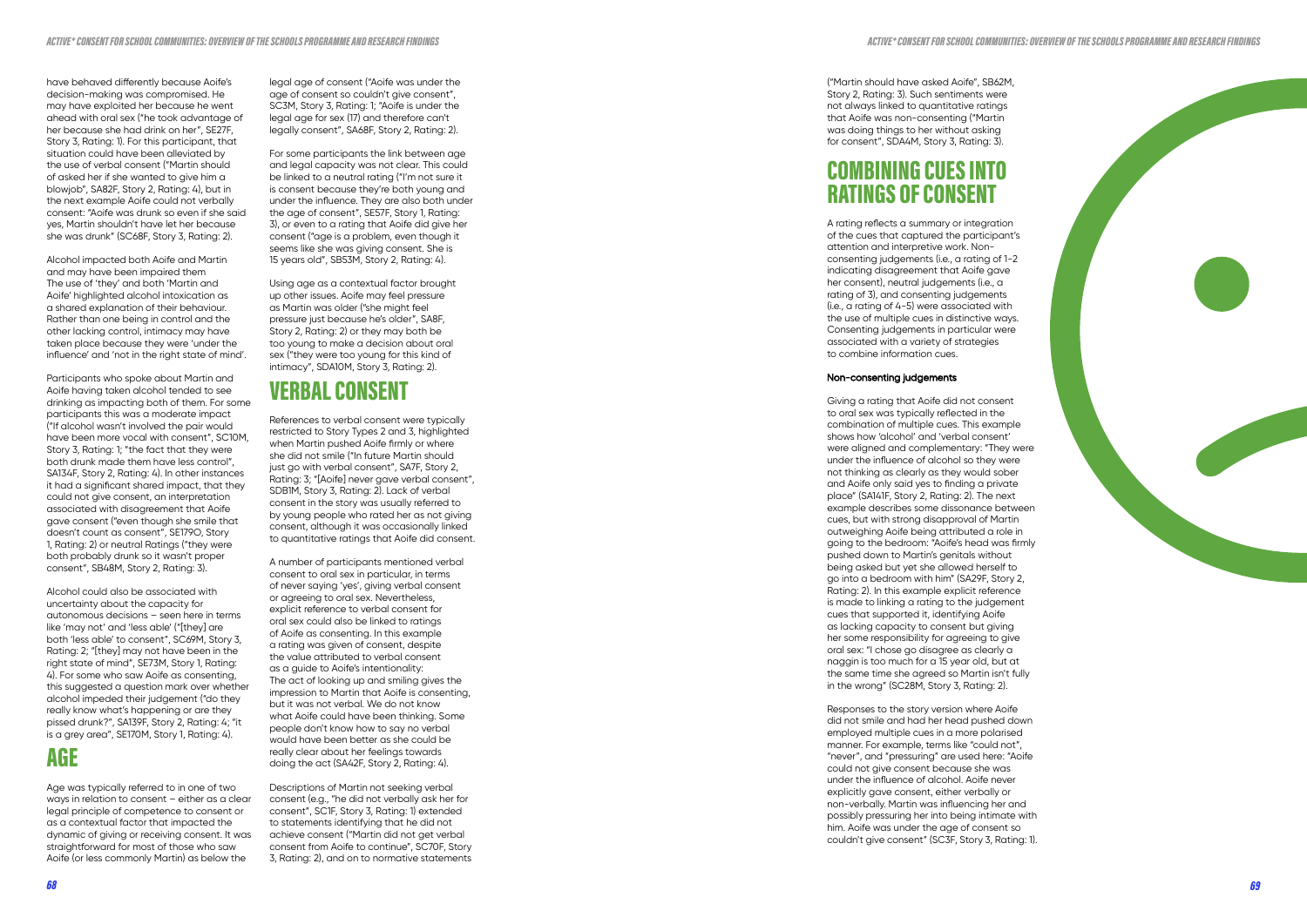#### Neutral judgements

Neutral ratings tended to be associated with incompatible observations and inferences. These information cues had different implications that participants did not reconcile. For example, one participant referred to Martin pushing Aoife's head down, perceiving it as inappropriate ( "Martin pushed her head down which means it wasn't consent", SDB3M, Story 3, Rating: 3), but went on to write "but Aoife didn't stop, so it was non-verbal consent").

Process descriptions of neutral ratings explicitly referred to having two noncompatible pieces of information. The neutral rating did not indicate lacking a view, being unclear, or undecided. This rating was actively chosen to address having two information cues that were equally valued. These cues could relate to both Martin and Aoife, for instance:

- Martin pushed her I believe. But she smiled and did it so I am neutral (SB3M, Story 2, Rating: 3)
- In other instances, participants were weighing up two pieces of information about Aoife:
- I chose neutral because she never gave him verbal consent but it may look like she did give him consent nonverbally (SA37F, Story 2, Rating: 3)

#### Consenting judgements

Young people who rated Aoife as consenting adopted a number of strategies in writing about their judgements. Some acknowledged Martin being in a position of power or control, yet still felt that Aoife willingly gave oral sex. Others identified his behaviour as nonproblematic and her responses as consenting.

In this example, misgivings are identified yet appear to be outweighed by other cues: "I think the smile showed enthusiasm. However she didn't physically say yes. Martin also seemed to have control over what was going on. Aoife said ok to going somewhere private" (SE70F, Story 1, Rating: 4). Here Martin not asking for verbal consent and firmly pushing her head were enough to outweigh Aoife's smile: "It was kind of consent but he didn't ask her and he pushed her head firmly but she did smile" (SA80F, Story 2, Rating: 4).

For other participants, Martin's actions and Aoife's responses could be constructed in ways that normalised his behaviour and retained a sense of her agency ("he was firm but she was comfortable", SB31M, Story 2, Rating: 5). This participant describes Martin unproblematically and references Aoife's smile in strongly evaluative terms: "Seemed grand as it's not like our lad Martin was sober and taking advantage of her. The field was

even. Also the cheeky smile meaned she knew well what was going on" (SE101M, Story 1, Rating: 4). For this participant, the intimacy could be assimilated to a normalising hook up script applicable to parties: "Martin initiated everything and they were both drunk, but things like this happen all the time at house parties … there's never any problems really" (SB32M, Story 2, Rating: 4).

A number of the consenting judgements that referenced multiple cues related back to Aoife specifically. Aoife going to a private space and not saying stop were frequently combined, especially in the context of her smiling. These cues combined into a consent rationale. This participant cites actions that Aoife took and others that she did not take: "Aoife did not resist or stop Martin or complain. She also smiled which meant she was happy to do it" (SB44M, Story 2, Rating: 5).

In this example an explicit relation is made between the rating and multiple information cues that point toward Aoife freely choosing to engage in oral sex: "I chose this answer because there wasn't anything that told me that she did not want to continue. When they began kissing she didn't pull away and when they continued there was no sign of not wanting to continue" (SB19M, Story 2, Rating: 5).



# ACKNOWLEDGED MARTIN BEING IN A POSITION OF POWER OR CONTROL, YET WILLINGLY GAVE ORAL SEX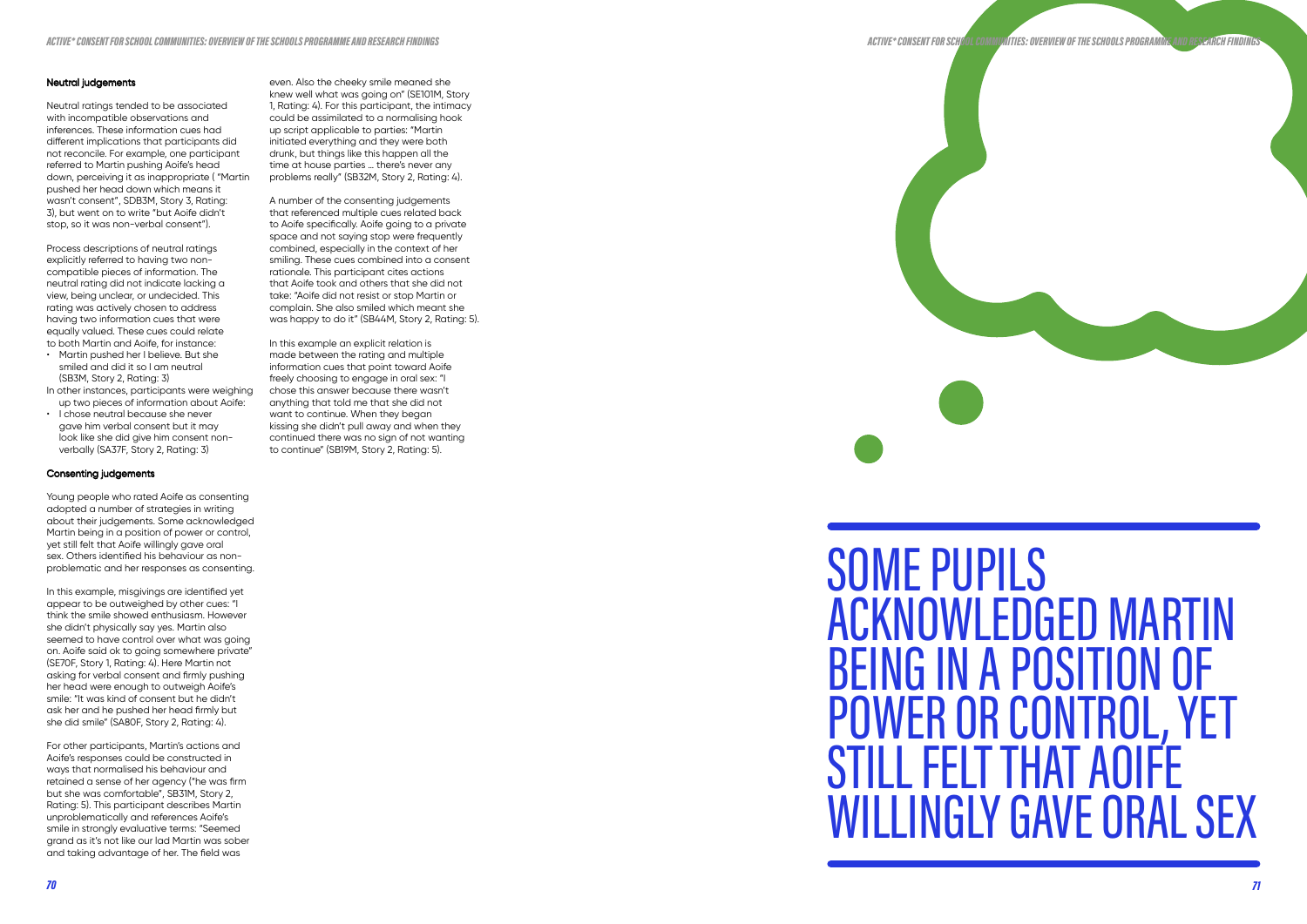*72 73*

<span id="page-38-0"></span>All of the young people read a consent communication story about Jim and Claire. They had kissed a few times previously but are not in a relationship. On this occasion they are part of a group of friends at a house party. Claire asks Jim to come up to her bedroom to help with something. She initiated kissing. He says he wants to go downstairs but she keeps moving forward, then they have sex. In this story the initiator is a young woman, and so this challenges the gender stereotype that men are always looking for sex and play the role of initiator in seeking sexual intimacy.

The participants responded to five statements about this story on a Likert scale from 'Strongly Disagree' to 'Strongly Agree'. The percentages of young people who gave ratings of disagreement, neutrality, and agreement with each of the statements are presented below ('Strongly Disagree' and 'Disagree' are compiled into one category, as is 'Strongly Agree' and 'Agree').

Overall, the young people who read the story broadly agreed that Jim did not consent to sex, he did not want to have sex with Claire. that her behaviour was unacceptable, and his friends might not understand if did not have sex with her. This is a positive finding as it demonstrates recognition that Jim had sex with Claire when the conditions for consent were not present – he gave indications that he was not comfortable with it and sex took place after Claire had verbally pressured Jim.

 $100$ 80 60

40  $20$ 

|                                                                     |                 | <b>All participants</b> | <b>Females</b> | <b>Males</b> |
|---------------------------------------------------------------------|-----------------|-------------------------|----------------|--------------|
| <b>Jim consented to sex</b>                                         | Agree           | 14.8                    | 9.3            | 19.4         |
| with Claire                                                         | <b>Neutral</b>  | 24.6                    | 18.8           | 30.3         |
|                                                                     | <b>Disagree</b> | 60.6                    | 72.0           | 50.7         |
| At the end, Jim<br>wanted to have sex                               | Agree           | 12.6                    | 6.6            | 18.0         |
| with Claire                                                         | <b>Neutral</b>  | 19.4                    | 13.2           | 26.0         |
|                                                                     | Disagree        | 68.0                    | 80.1           | 55.9         |
| At the end, Jim was<br>willing to have sex<br>with Claire           | Agree           | 43.3                    | 38.6           | 47.9         |
|                                                                     | <b>Neutral</b>  | 25.8                    | 23.3           | 28.6         |
|                                                                     |                 | 30.9                    | 37.9           | 23.5         |
| <b>Claire's behaviour</b><br>was unacceptable                       | Agree           | 64.9                    | 80.1           | 52.1         |
|                                                                     | <b>Neutral</b>  | 20.4                    | 11.5           | 28.6         |
|                                                                     | Disagree        | 14.7                    | 8.4            | 19.3         |
| Jim's friends might<br>not understand it if<br>he told them that he | Agree           | 70.8                    | 72.1           | 69.9         |
|                                                                     | <b>Neutral</b>  | 18.3                    | 15.3           | 20.5         |
| didn't want to have<br>sex with Claire                              |                 | 11.0                    | 12.9           | 9.6          |

*Figure 17. Percentage of students who agreed that Jim consent to sex and that Jim's friends might not understand if he did not want to have sex with Claire.* **Male Female** 

*Table 38. Summary of quantitative ratings made, percentage of all participants and by gender.*

Jim (19) and Claire (19) were part of a group of friends who had got to know each other well. The group usually hung out together each week. Jim and Claire had kissed a few times, and usually enjoyed each other's company, but he didn't want to get more involved.

There were a few nights out after the end of term. On the last night the group were pre-drinking beer and spirits in someone's house. Then they went out to two pubs, having a few drinks in each one. The group came back to the house around midnight. They were in the living room watching stuff on YouTube, chatting and messing, and had a few more cans each.

Around 1AM Claire called Jim out of the room to ask him for help with something. She brought him upstairs to a bedroom. She started kissing him. He responded. After 20 minutes Jim said he wanted to go back downstairs. Claire kept moving ahead with intimacy, touching him and saying she wanted sex with him. Claire took out a condom and put it on Jim. Jim was in two minds about it. He didn't really want to do it but he had sex with Claire.

#### SHARED STORY CONTENT

100 80 60

40

19

20<br>م

70





*Figure 18. Percentage of students who agreed that Jim was willing to have sex with Claire, that he wanted to do it, and that Claire's behaviour was unacceptable.*



There were three main qualifications to a positive interpretation of the ratings made of the follow up statements:

• There were notable differences in the

- ratings given by males and females.
- Many participants gave a neutral rating in response to the statements.
- A number of participants thought Jim could have been willing but not consenting.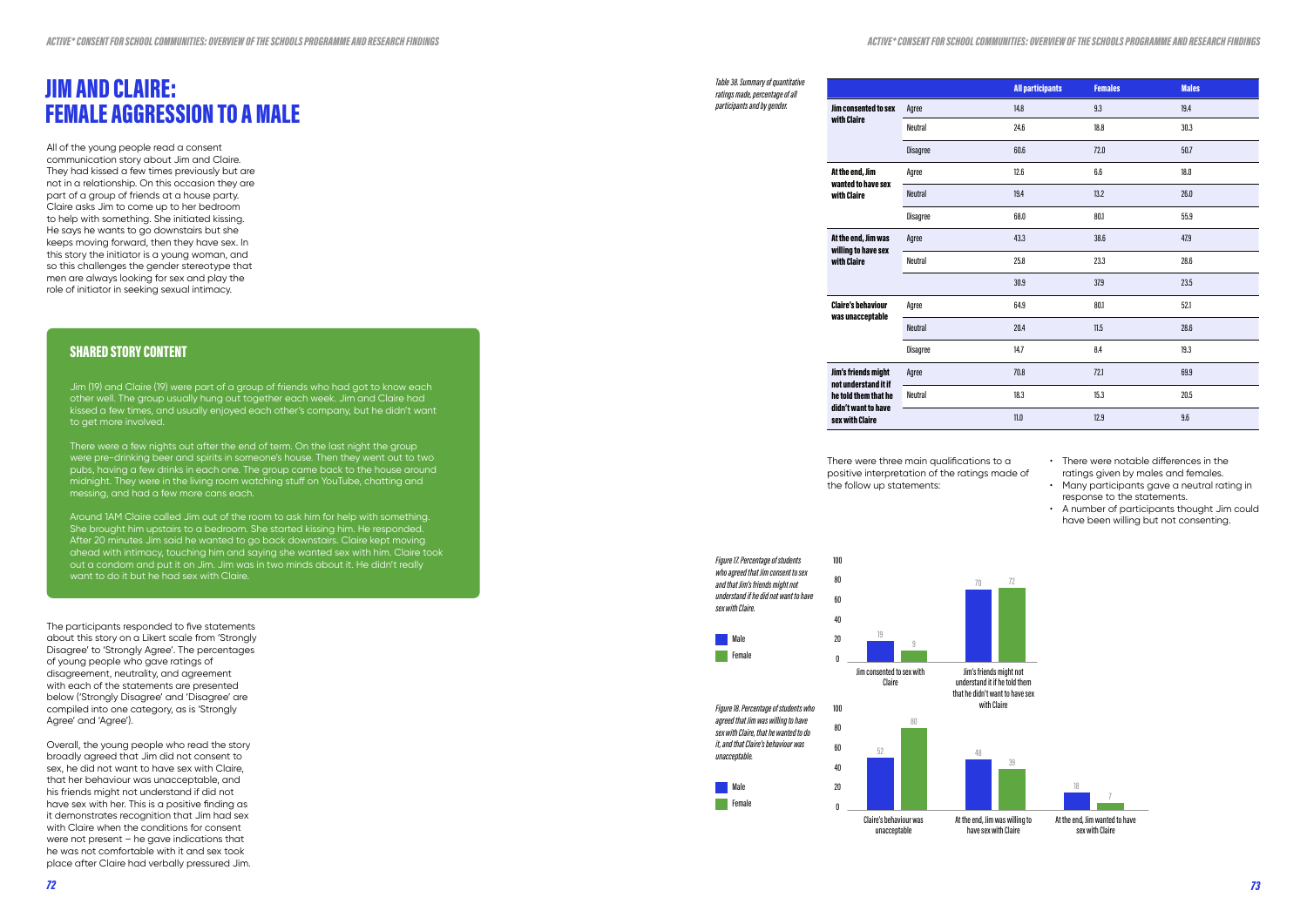#### Females were more aware of Jim not consenting

Female participants showed a consensus of 70% or more agreement in ratings of four of the five statements – all except whether Jim was willing to have sex with Claire. There was more diversity among the male students, with approximately 50% of males in agreement on four statements and strong agreement on one statement.

Gender-based patterns in ratings were reflected in gaps between male and female students in the ratings that they made. A majority of the male students disagreed that he consented or wanted sex and agreed that Claire behaved unacceptably. Yet this represents less consensus than the female students displayed. There was a gap between males and females of 15-25% in the rate of disagreement with three statements – whether Jim consented, if he wanted to have sex, and whether he was willing. There was a gap of 30% between males and females in the percentage agreement with the statement that Claire's behaviour was unacceptable.

The consequence of this gender gap was that one-fifth of the male participants agreed that Jim consented to sex (9% of females), 48% agreed that he was willing to have sex (39% of females), and 19% disagreed that Claire's behaviour was unacceptable (8% of females).

#### Significant numbers of neutral ratings

Young people who chose neutral ratings may not have agreed that Jim consented to sex but they did not disagree either. Overall, between one-fifth and onequarter of the participants made neutral ratings in response to the five statements (a range from 18-26%). For example, one quarter of the participants were neutral with respect to whether Jim consented to sex or whether he was willing to have sex.

It was more common for males to choose neutral ratings. Nearly one-third of the males were neutral as to whether Jim gave consent to sex (along with 19% who said he was consenting). One-quarter or more were neutral as to whether Jim wanted to have sex, was willing to do so, and whether Claire's behaviour was unacceptable. This represented a difference of up to 17% between males and females in the selection of a neutral option.

#### JIM AND CLAIRE QUALITATIVE CONTENT **ANALYSIS**

#### Willingness as a grey area of consent

The ratings made of the statement 'At the end, Jim was willing to have sex with Claire' were distinctive and suggested that Jim could be seen as willing but not consenting, a grey area of consent with significant implications.

Responses to this item had the greatest variation, particularly among females. This is seen in ratings of whether Jim wanted to have sex and if he was willing to do it. Only 7% of female students agreed that Jim wanted to have sex and 80% disagreed. Ratings of his willingness to have sex were much more diverse. The proportion of female students who agreed that Jim was willing was significant (39%) and was as large as the proportion of females who as disagreed that he was willing (38%). In addition, nearly one-quarter of the females were neutral as to Jim's willingness.

While notable, the contrast in male students' ratings of Jim wanting to have sex and being willing to do it was less pronounced. Approximately one-quarter of male students disagreed that he was willing to do it, onequarter were neutral as to his willingness, and nearly half agreed that he was willing. In comparison, a clear majority of males disagreed that Jim wanted to have sex, one-quarter gave a neutral rating, and one-fifth agreed that he wanted to.

The variation in responses to the statement about Jim's willingness suggests different understandings across the students of the term 'willing' – that he could be willing but under duress, willing but with misgivings, or fully willing to engage. For many students, Jim could be willing to have sex while not consenting to it. Willingness in this case could have a more relational or social basis than being an expression of personal preference. He assented to please Claire, avoid conflict, to save face, or due to social pressure. In these instances not wanting or consenting to it seems like a clear depiction of Jim having no control, yet by being willing he nonetheless seems to exercise agency, raising doubts over whether his non-consent would be seen as having a significant impact on him.

Eight content analysis categories were designed following a review of the written responses participants made to the question 'Please write in any thoughts or ideas about how consent applied here for Jim and Claire'. These categories allow the responses to be coded and explored further. The categories were first used to code a sample of responses and assessed through a measure of inter-rater reliability. The categories were then applied to all the written responses to this story. The percentage of participants who referred to each category is presented below, providing an insight on patterns of information use and how participants made sense of the story.

|                              | <b>All participants</b> | <b>Female participants</b> | <b>Male participants</b> |
|------------------------------|-------------------------|----------------------------|--------------------------|
| <b>Claire</b>                | 43.7                    | 58.2                       | 31.7                     |
| Jim did not consent          | 30.5                    | 38.3                       | 23.7                     |
| Jim did consent              | 22.2                    | 21.3                       | 23.4                     |
| Jim should have spoken up    | 10.4                    | 13.2                       | 8.3                      |
| Jim was uncertain or unclear | 8.5                     | 7.7                        | 9.3                      |
| <b>Alcohol</b>               | 10.9                    | 14.6                       | 8.0                      |
| Peer pressure                | 6.4                     | 10.8                       | 2.2                      |
| Role reversal                | 6.0                     | 5.6                        | 6.7                      |
|                              |                         |                            |                          |

*Table 39. Percentage of participants coded to each content analysis category.*

> Despite the relatively low percentage of students who rated Jim as consenting to sex, the content categories show considerable discussion of his motivations, behaviour, and actions. A total of 60% of participants were coded to one of the four categories that refer directly to Jim and 6% were coded to more than one of these categories. Less than half of the participants had their written responses coded for 'Claire'. Given Claire's active role as an initiator, it is surprising that she was not referred to more often, but it reflects a similar pattern to references made to Martin in the previous story.

There was some evidence of gender-specific patterns in the topics that participants described in their written comments, with more females being coded for 'Claire' and for 'Jim did not consent'. Taken together with gender differences in quantitative ratings, despite sharing Jim's gender identity, male participants were less likely than females to empathise with his experience.

The content categories reflected the quantitative ratings of consent that were made. Over 70% of the participants coded to 'Claire', 'Jim did not consent', 'Alcohol', 'Peer pressure', and 'Role reversal' gave a quantitative rating of disagreement that Jim consented to sex. By comparison, only 30% of participants coded for 'Jim did consent', 44% of those coded for 'Jim was uncertain or unclear', and 44% of those coded for 'He should have spoken up' disagreed that Jim consented to sex.

The written comments linked to the content categories are explored below, using a qualitative content analysis approach to review each category as a theme.

#### JIM DID CONSENT

This category explores how participants reviewed the story and decided that Jim did consent to sex with Claire. The key point for these participants was that he had sex with her, which indicated a willingness to engage. Different interpretations were provided of his motivation to do so. Some saw him as actively wanting to have sex while others described more passive states – that he allowed sex to take place either by (a) choosing to go along with it, or (b) by not stopping Claire.

#### He wanted to do it

Jim could be seen as having control over what happened to him and wanting to have sex. He did not have to have sex with Claire if he did not want to, so by extension he must have wanted to do it ("Lol … if he didn't want to he wouldn't have done it", SE17O, no rating). Any expression of discomfort did not reflect his 'real' intentions; his actions in having sex with Claire were a better guide to his true motives. These two participants started with the same phase "If he really didn't want to", with one finishing by writing "all he had to do was say no" (SA49F, Rating: 3) and the other that "he would have put more effort into stopping her" (SE23F Rating: 4).

Some participants saw Jim as having the ability to stop what happened at any time, that he did not have to have sex, and "he could have easily gotten up and left" (SA51F, Rating: 4). Several participants identified Jim as having an equal role or even being the initiator by 'leading Claire on' ("He was obviously horny or just wanted to be able to say that he wasn't a virgin and so he had sex. I don't think he should have, it's unfair to lead someone on like that and he did so willingly" (SA7F, Rating: 4).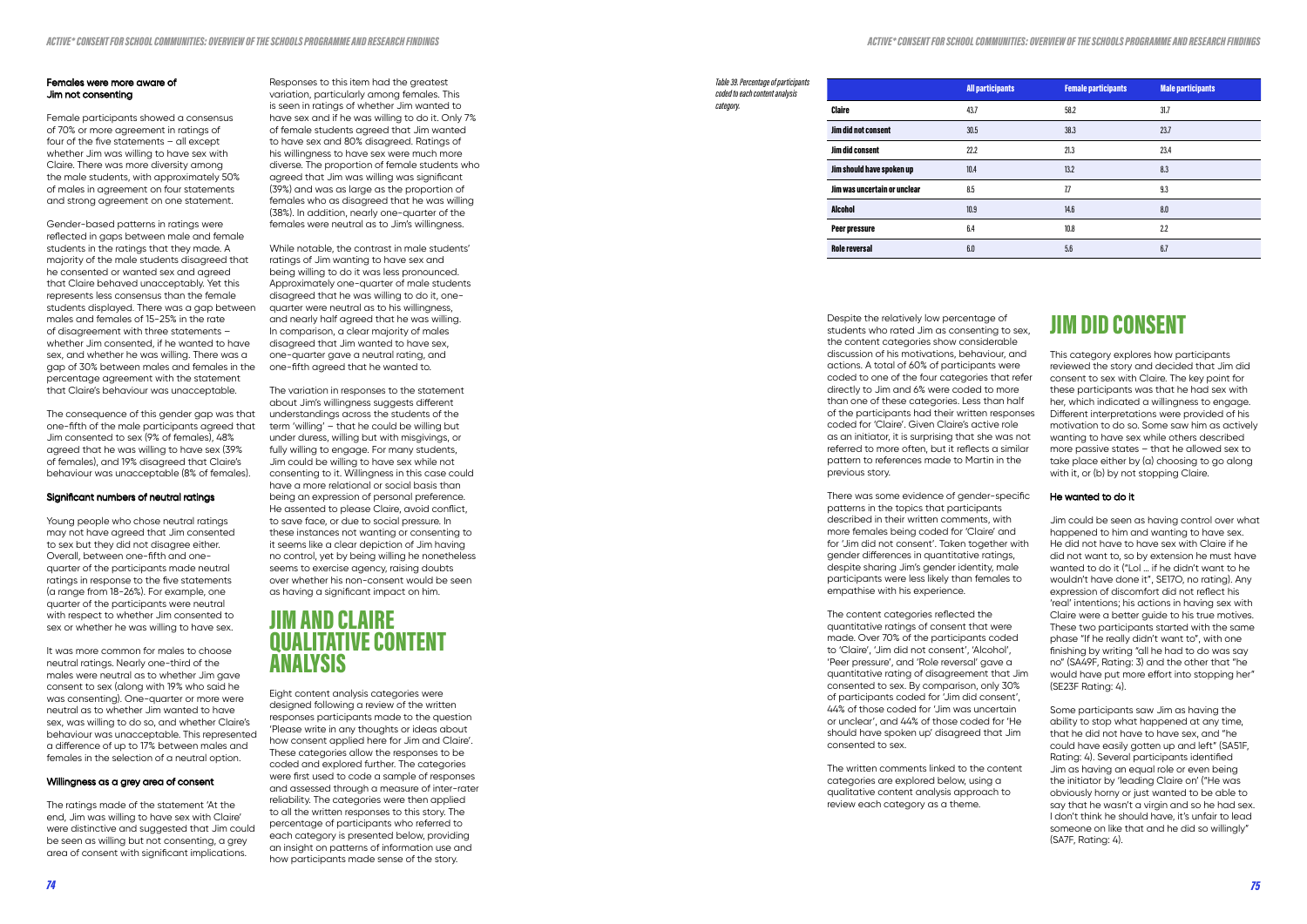While the following participants gave a quantitative rating that Jim did not consent to sex with Claire, the use of 'could' and 'should' language identified that he had options open to him:

- He should have stopped Claire and voiced his feelings about it (SC158F, Rating: 2)
- Jim could of said 'no' directly and walked downstairs" (SE44F, Rating: 2)
- He shouldn't have kissed her if he didn't want to have sex with her. he shouldn't have gone upstairs if you didn't want to have sex (SA133F, Rating: 1)

#### He went along with it

The next level of agreement identified in the qualitative responses shows Jim deciding to go along with having sex with Claire through passive consent rather than making an active, autonomous decision. It was easier for him to agree to have sex than to leave ("he still went along with it", SC130M, Rating: 5; "he just gave in", SA12F, Rating: 2).

- Maybe Jim was just horny so he let Claire suck his dick and just said he might as well let her bang him (SB33M, Rating: 5)
- James didn't want to at first but he decided that it's sex and it benefits him (SE176M, Rating: 1)

Jim's actions provided sufficient evidence for these participants to infer that he was consenting because he did have sex ("Jim followed through with the act so he did consent", SC13M, Rating: 4). He got to a particular point of intimacy and after that "it was easier to go along with it then to say no" (SA27F, Rating: 4).

For these students it was not simply acquiescence to Claire's intentions, Jim also got something from it:

#### He did not stop it

Another indicator that Jim was consenting was that he did not put up a sufficient barrier to having sex ("he didn't want sex but didn't stop it", SE31M, Rating: 2). This was reflected in the use of 'did not' to position Jim as not having told Claire to stop repeatedly ("he only protested once and made no move to stop her", SC28M, Rating: 3). This is illustrated in the next example that features multiple negative terms concerning Jim: "He didn't say that he didn't want to. Even if he didn't want to, he didn't do anything to stop it" (SA79F, Rating: 3).

This interpretation implies that it was Jim's responsibility to stop what happened, that he "didn't correct or deny the situation" (SC78M, Rating: 3). In this example it would have been easy to stop Claire yet he did not, and while it was not right for her to act as she did Jim was responsible because he 'let it happen': "Jim

could have easily gotten Claire off him but he decided to let it happen. It's still not ok but he could have stopped it" (SE130M, Rating: 2).

#### HE SHOULD HAVE SPOKEN UP

This category describes what Jim should have done or was supposed to do to communicate his non-consent verbally. He was seen as having the autonomy and capacity to be more verbal, but failed to exercise these capabilities. The implication was that he freely chose to have sex with Claire. He was identified as not being verbal in communicating what he wanted ("Jim didn't say yes or no to having sex with Claire", SDA4M, Rating: 1). Some young people inferred his wanting to go downstairs as indirect verbal non-consent ("Jim said he wanted to go back downstairs which showed he didn't want to have sex with Claire", SA118F, Rating: 3), but this was not sufficient for others ("He should of said a second time that he didn't want to go further with Claire", SB11M, Rating: 2).

Further examples referred to what Jim 'should' have said (e.g., "Jim should have told her straight out that he didn't want to have sex with her" SDB16M, Rating: 2; "Jim should've tried harder to say no", SDB2M, Rating: 3). They convey the sense that Jim failed to do something and was found lacking:

- Jim should have spoken up and spoke his mind, he should feel in control of his own sex life (SE128F, Rating: 2)
- Jim should have been more confident to say to Claire that he didn't want to participate (SE105F, Rating: 4)

He is presented here as having the option to say no, he could easily have said no, both forcefully and clearly: "Jim should have pushed her away and said 'no sorry I'm not comfortable' (SA59F, Rating: 3). He "could always say 'no'" (SE105M, Rating: 4), if he really did not want sex then "all he had to do was say no" (SA49F, Rating: 3) yet he did not and so suggested he was consenting ("If he really didn't want to, he would have said no", SA64F, Rating: 4). He had sex "when he didn't have to" (SA138F, Rating: 3).

Appealing to a gender stereotype about males being assertive and in control, this participant wrote that "Claire would have stopped if Jim had given her a firm no" (SA50F, Rating: 4), a turn of phrase used by several others, for example "if he was more stern about it" (SA106F, Rating: 1) or "he could have been firmer with Claire" (SA40F, Rating: 4). In not doing so, Jim was being unclear in expressing his preferences, which could explain or justify Claire's behaviour – "Maybe Claire just thought he was playing hard to

get" (SE26M, Rating: 3), "He did not tell her right away that he did not want it, he led her on" (SC154M, Rating: 2).

#### JIM WAS UNCERTAIN OR UNCLEAR

The next theme explores how Jim's consent was described as uncertain or ambivalent in the written comments. Uncertainty was identified through particular terms, for instance here we see participants writing that "Jim was neutral about him and Claire having sex" (SE5O, Rating: 2) or that "technically he gave consent" (SA146F, Rating: 3).

Jim's uncertainty was also conveyed when participants described consent cues that were hard to reconcile. Here the participant weighs up two information cues that appear incongruent: "Jim didn't give Claire consent, but on the other hand he only tried to stop her once" (SA3, Rating: 2), while in this example the consent cue itself is seen as open to interpretation: "There was no yes or no said all that was said is that he wanted to go downstairs" (SE65M, Rating: 4). This participant rated Jim as not consenting, but nonetheless described him as being willing to have sex: "Jim didn't want to have sex with Claire but he was willing to" (SE156F, Rating: 1).

Some participants used quantitative terminology to attribute uncertainty to Jim. Rather than the participants being unsure about Jim's consent, they concluded that Jim himself was uncertain or unclear: "Jim wasn't 100% about it" (SBB4M, Rating: 3), "he half consented, but he didn't not verbally consent" (SB12M, Rating: 3), "I think he gave half consent" (SA57F, Rating: 3), "he was having second thoughts about having sex with Claire but it wasn't a full no" (SE105M, Rating: 4).

Jim's action in having sex while saying that he wanted to leave could be resolved by focusing on his behaviour to guide their interpretation. Each example here opens with Jim not wanting to have sex or not consenting, yet moves on to say that in the end he wanted to have sex or was at least willing to do so, reflected in ratings of 3 or 4 on whether Jim consented:

- Jim did not consent but he still had sex with Claire, which means deep down he actually wanted it (SB44M, Rating: 3)
- He didn't want to but didn't act on it, he still had sex with Claire (SC134M, Rating: 3)
- Jim didn't really want to have sex but in the end he was asked and consented (SE136M, Rating: 4)

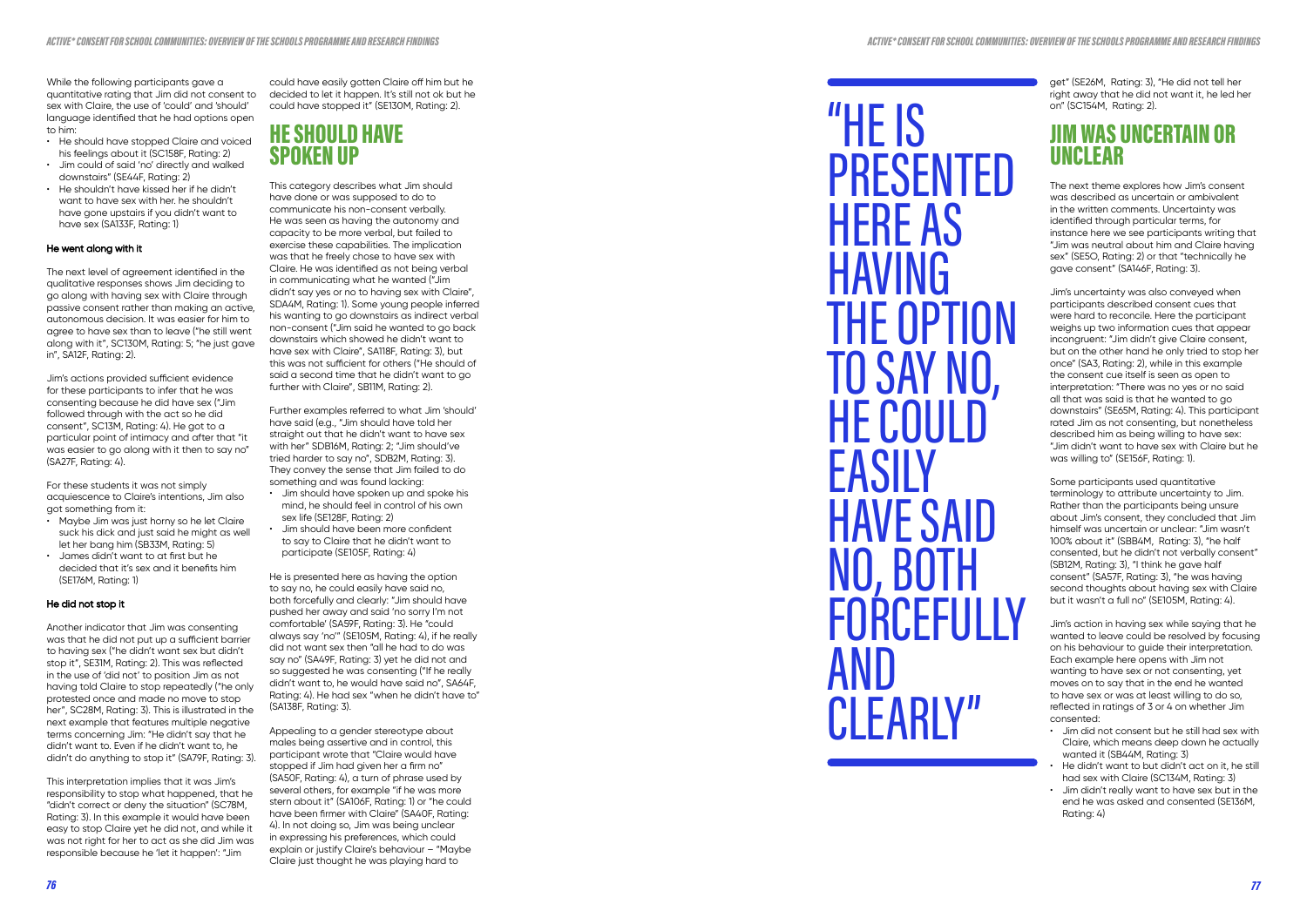Identifying Jim as not consenting was important for these participants because of the importance of acknowledging that the idea of men always wanting sex was a false stereotype:

- Because he is a man it's viewed that they always want sex (SC2F, Rating: 1)
- Just because he's a boy does not mean he always wants sex (SC20F, Rating: 2)
- By extension, the need for consent was the same regardless of the gender identity of the partner:
- Consent is the same for both boys and girls (SC29F, Rating: 1)
- Consent is a mutual thing and it's ok for boys to say no too (SA15F, Rating: 1)

#### CLAIRE'S ROLE

This category explores the young people's perceptions of Claire's actions, which ranged from viewing her behaviour as acceptable to descriptions of rape. A small number of participants described her actions as fully acceptable, consistent with the view that Jim was consenting because he stayed in the room and had sex with her. It was more typical to frame her behaviour negatively.

One option was to describe her actions in relational terms as a failure of communication, an insensitivity to Jim's signals or preferences. Alternatively, it could be a conscious decision by Claire to force or push Jim to have sex. In either case, Claire was in a dominant position of power and control, but her actions were viewed from a non-legal perspective and in some examples further qualified by terms like 'kind of' or 'a bit'. Other participants referred to Claire's actions as an assault. They used the term 'rape', and while the legal definition of rape does not match what happened in the story, its use conveyed the judgement that it was profoundly wrong for Claire to have sex with Jim without his consent.

#### Misperception

Although some participants described Claire as assaulting Jim, others viewed Claire as making a mistake, misunderstanding the situation or even that she had no responsibility for what happened ("no one was really at fault", SA116F, Rating: 3). For this participant, Claire did not have enough information about Jim's intentions ("Jim didn't give consent but didn't make it known") and so her behaviour was understandable ("Claire probably thought there was nothing wrong", SC71M, Rating: 2).

There was some ambiguity even among participants who saw Claire's behaviour as understandable. This participant wrote that "Claire may have had no idea of Jim not wanting to have sex", but that "Claire

#### JIM DID NOT CONSENT

Descriptions of Jim not consenting identified him as having given ample signals of nonconsent to sex with Claire. His language or actions were singled out as clear showing his non-consent and references were made to Claire sexually assaulting or raping him. This participant describes several factors pointing to non-consent, evoking a vision for consent that requires full agreement: "Consent should be wholehearted as Jim did not really want sex and mentioned going downstairs, they should not have gone ahead with it as there was no consent" (SE49F, Rating: 1).

The use of terms such as 'never', 'made it clear', and 'clearly' portray Jim as being unequivocal in his non-consent. This is a different image than that presented by participants who saw him as uncertain or consenting. Jim not saying 'yes' and wanting to go downstairs were clear signals of nonconsent for these young people:

- Jim never said he wanted to (SB47M, Rating: 1)
- Jim never said 'yes' to sex and never agreed to Claire putting on the condom (SE37M, Rating: 2)
- Jim made it clear he wanted to go back downstairs (SB20M, Rating: 2)

Wanting to go downstairs was "his way of saying no to Claire" (SE1O, 2). If he consented to kissing, it did not mean that agreement carried over to sex ("Jim responded when Claire began to kiss him, so he gave consent to kissing but asked to go downstairs", SA126F, Rating: 2). Here the participants infer that Jim "felt pushed" (SE1M, Rating: 2), that he "did it under pressure" (SE81M, Rating: 2), or "he was vulnerable and she took advantage of him" (SA114F, Rating: 3).

References to Jim not consenting extended to seeing Claire as raping him, that "this could be considered rape since Jim was drunk and clearly resisting" (SBA7M, Rating: 1) or "he was forced he got raped by a girl" (SC138M, Rating: 2). Comments coded to this theme explored both personal and social reasons that led Jim to have sex when he did not consent to do so.

For this participant, Jim was concerned about personal consequences, he was "probably intimidated by Claire or worried about what might happen if he refused" (SA26F, Rating: 1), while in this case Jim's concern is about relational consequences: "It may have been he didn't want to reject her or didn't know how to say no" (SA76F, Rating: 2). The following example cites both personal and social reasons: "He continued as he may of been aroused or afraid of being shamed by her or her friends" (SE106F, Rating: 1).

should have made sure to ask Jim though" (SC141F, Rating: 3). While these participants saw her behaviour as open to question it was ultimately acceptable ("Claire was not in the wrong as she did not push him too hard", SE73M, Rating: 3; "Claire was not behaving correctly but she didn't force him into anything", SC12F, Rating: 4). She should not have behaved in this way but would not have had sex if she believed Jim was nonconsenting ("she wouldn't have done it if he didn't want to really do it", SE56F, Rating: 4).

#### Communication failure

Viewing Claire's actions as a failure of communication included seeing her as insensitive to what she was being told ("Claire didn't really listen to Jim when he said he wanted to go downstairs", SA31F, Rating: 2), even though Jim's signals about consent "should indicate to Claire he doesn't want to have sex" (SB11M, Rating: 2) and she "should've got the hint" (SA59F, Rating: 3). Whereas she "should have listened and stopped" (SA88F, Rating: 3), Claire was lacking in empathy and "didn't think of the other person" (SC109M, Rating: 3). She didn't "check if he was

comfortable with it" (SC145F, Rating: 1) or "ask for Jim's consent" (SBC5M, Rating: 2). Claire's assumptions extended to thinking "that he was willing just because he was a male" (SC31F, Rating: 2).

The solution was for Claire to communicate with Jim and talk to him about what he wanted:

- Claire should have gotten verbal consent from Jim and stopped when he asked her to (SE62F, Rating: 1)
- There should have been a conversation about boundaries … Jim would have expressed that he only wanted to kiss her (SC30F, Rating: 2)
- Because they weren't in a relationship, it is Claire's responsibility to ask for consent considering she was the one who wanted sex (SC155F, Rating: 2)

This participant offered perspectives on both people in the story, and while critical of Claire he wrote that her behaviour did not have serious consequences for Jim: "Claire didn't care about consent, she's a bitch. Jim didn't consent but he didn't mind" (SBB3M, Rating: 2).

# THE PUPILS FELT THAT MALES EXPERIENCE A SOCIAL PRESSURE TO HAVE SEX, BUT ALSO VIEWED COERCION AS

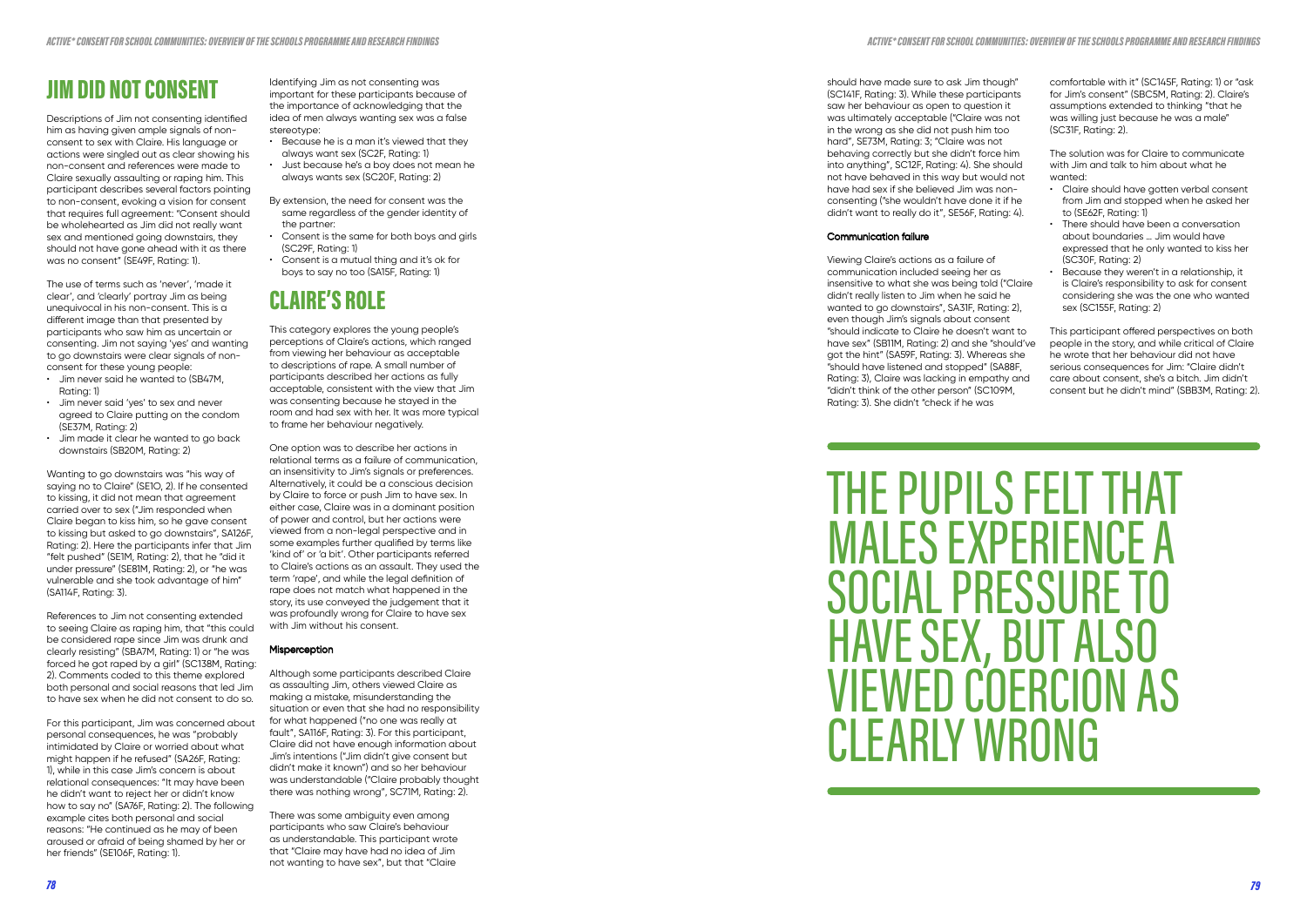#### Force, pressure, and rape

Claire's actions were typically seen as unacceptable, with her behaviour interpreted as forcing, pressuring, or as a sexual assault on Jim. She assumed a controlling position ("Claire had all the power in this situation", SC9M, Rating: 20, "Claire was the dominant one"; SB14M, Rating: 2) and then abused this power:

- Claire's behaviour was atrocious … She could've respected his wants and should've stopped (SA57F, Rating: 3)
- Jim wanted to go back downstairs which Claire should've allowed straight away instead of continuing and persuading him when he wasn't ready (SE123F, Rating: 2)

This perspective identified Claire as forcing herself on Jim ("he had no choice. Claire was demanding", SE12F, Rating: 2), for instance she "ignored the fact that Jim wanted to go back downstairs. She also put a condom on Jim rather than him putting it on himself" (SE38M, Rating: 2).

Nevertheless, different interpretations were offered in making sense of her actions.

Some participants used qualifiers to invoke force or pressure while allowing some ambiguity. She "kind of pushed herself onto Jim" (SE92M, Rating: 2), or "kind of forced Jim to have sex although he was willing in the end" (SBC1M, Rating: 3). A distance was placed between Claire and the consequences of her actions ("She was a bit forceful but he could have said no at any point", SB35M, Rating: 4). As a result, it was possible to hold back from identifying Claire as assaulting Jim ("I think Claire was being very rape-y, but did not rape Jim. … Claire was being very aggressive", SB10M, Rating: 3).

Other young people did state that Claire assaulted Jim and typically identified it as rape. Some of the statements that referred to her raping him provided reasons for choosing that term. Her actions were described as rape because Jim had no agency or free choice. This was reflected in statements such as "he didn't give consent" (SB132F, Rating: 1), "Jim told her he didn't want to but she didn't listen" (SC50F, Rating: 1), "he didn't want to it and didn't put the condom on his self" (SA23F, Rating: 1), "he didn't want anything more than kissing. She forced herself on top of him which was completely disgusting" (SA131F, Rating: 1), "Jim made it clear he wanted to go back downstairs" (SB20M, Rating: 2), and "Claire pushed Jim to have sex even though Jim didn't want to" (SB39M, Rating: 1).

#### ROLE REVERSAL

Reversing the gender roles in the situation was a powerful means to understand the significance of what happened to Jim. Role reversal removed the strong gender expectation that men want sex and can assert their will at any point in a situation. This participant contrasted the view of Jim's male peer group with that of a female group of friends: "I don't think Jim's friends would believe that he didn't want to have sex. Unfair as it would be rape the other way around" (SC96F, Rating: 2). The impact of being forced to do something was minimised when a male is victimised by a female: "When men are the victims it is brushed off. If the story was the other way around the reaction from friends would be very different" (SC143M, Rating: 2).

Some participants described the impact of a reversal of gender roles as producing a 'different' perspective ("a different story if Jim was pushing Claire", SE60M, Rating: 2; "if it was the other way around it would be different", SC104M, Rating: 1). The evaluation associated with this form of language was that it would produce "more concern" (SC94F, Rating: 2).

'Concern' is a relatively mild turn of phrase compared with participants who favoured comparisons with 'murder' and 'war' ("there would be murder. He'd be afraid if somebody came upstairs and caught them", SC80M, No Rating; "there would be war but because Claire pushed Jim, nobody would care or listen to Jim", SB32M, Rating: 3). Other role reversal comparisons invoked legal language, highlighting links to assault or rape ("if Jim had acted this way to Claire he would be in court", SC97M, Rating: 1; "Jim would be in prison", SC98M, Rating: 1). In keeping with this, explicit references to rape were also made:

- If it was the opposite way around it'd be rape! (SBC18M, Rating: 1)
- This would be classified as rape and Jim's life would be destroyed (SE118M, Rating: 2)
- She would probably call rape (SE57F, Rating: 1)

This participant saw the situation faced by males affected by assault as very difficult, with Jim experiencing a serious sexual assault but struggling to be believed:

• Huge double standard for men and women in rape culture. Claire essentially raped Jim but because he is a man less people would be inclined to take him seriously. This is the most serious of the three stories because he explicitly said he wanted to stop (SC66F, Rating: 2)

#### **ALCOHOL**

The use of alcohol could represent relevant background information that informed how the story was interpreted:

- The context could be of a drunken mistake between the two of them ("she was drunk and he was drunk", SC119F, Rating: 3; "both of them were drunk which may have clouded their judgement", SE127M, Rating: 1).
- The impact of alcohol use might be specific to Jim, including not being competent to give consent ("prevented him from speaking up about not wanting to have sex with her", SE100F 2; "in my opinion, this could be considered rape since Jim was drunk and clearly resisting", SDA7M, Rating: 1).
- It may mean that Claire could not give consent and Jim had responsibility ("[he] should not of had sex with Claire as he knew she had been drinking all night", SA29F, Rating: 2; "Jim should have left and not continued as Claire was most likely too intoxicated", SB42M, Rating: 4).

Usually alcohol was used in making sense of Claire's behaviour. In this example the participant gave a quantitative rating that Jim did not consent, yet alcohol helped to explain Claire's action ("most likely didn't realise she pressured him", SA91F, Rating: 2). These participants acknowledged that her behaviour was not right, using terms such as 'inappropriate', 'unacceptable', or 'no excuse', yet saw alcohol as providing a reason why it happened:

- Claire continued which in my opinion is a bit unacceptable though she was drunk (SE74M, Rating: 2)
- Claire may not have been thinking straight. However, that is no excuse for pressuring someone to have sex with you (SA34F, Rating: 1)
- Understandable as she was drunk but it is no excuse as a form of consent (SB43M, Rating: 2)

This example shows alcohol as a contextual factor that contributed with Jim's actions to lead to a judgement that Jim definitely did not give his consent: "Alcohol involved (not freely given), not mutual as Jim wanted to go back out of the room. Jim had not consented to sex, not consented to kissing (not ongoing)" (SC37F, Rating: 1).

#### PEER PRESSURE

This theme identifies peer expectations as a motivating factor for Jim to comply with Claire's request for sex. Comments coded to this theme express empathy and understanding for Jim. They were associated with quantitative ratings of disagreement or neutrality that Jim consented to sex. He was in the difficult position of being judged, either by male peers who expected him to have sex if he could or by Claire who demanded sex ("Jim felt pressured by Claire to have sex and would have felt judged by his friends if he didn't", SE68F, Rating: 1).

Embracing the stereotype that men want sex and take any opportunity to do it, Jim's friends "would not believe that he didn't want to have sex" (SB17M, Rating: 2) and would laughed at him ("laughed at if he said he didn't want to but she did", SE13M, Rating: 2). This could take the form of 'slagging' or ridiculing Jim's character and choices ("sadly Jim's friends as we know would have slagged him for not having sex", SE128F, Rating: 2). Jim would have pre-empted peer judgements and factored them into his decision to have sex ("Jim was a little bit peer pressure into it by his own thoughts, because he might have felt his friends would laugh at him", SA59F, Rating: 3).

Walking away from sex would invoke "stigma" and being "called a pussy" (SC161F, Rating: 2). This highlighted the gendered nature of peer judgement for a male ("this is a tricky situation as if Jim doesn't do it people will question his masculinity", SE161M, Rating: 2; "it is a lot harder for someone to believe that a man doesn't want sex", SE41F, Rating: 1). This reflected wider gender norms and roles, for instance it would be difficult for Jim to talk openly about what happened and his reaction to it ("they may not understand as guys don't really talk about their feelings a lot to each other", SA12F, Rating: 2).

These comments suggest significant social pressure arising for a male who turns down sex, providing an insight into why Jim may be willing to have sex when he did not want to do so. However there was also encouragement from some participants for Jim not to care what his friends believed ("Jim … shouldn't care if his friends think different of him if he doesn't want to have sex", SC14F, Rating: 2).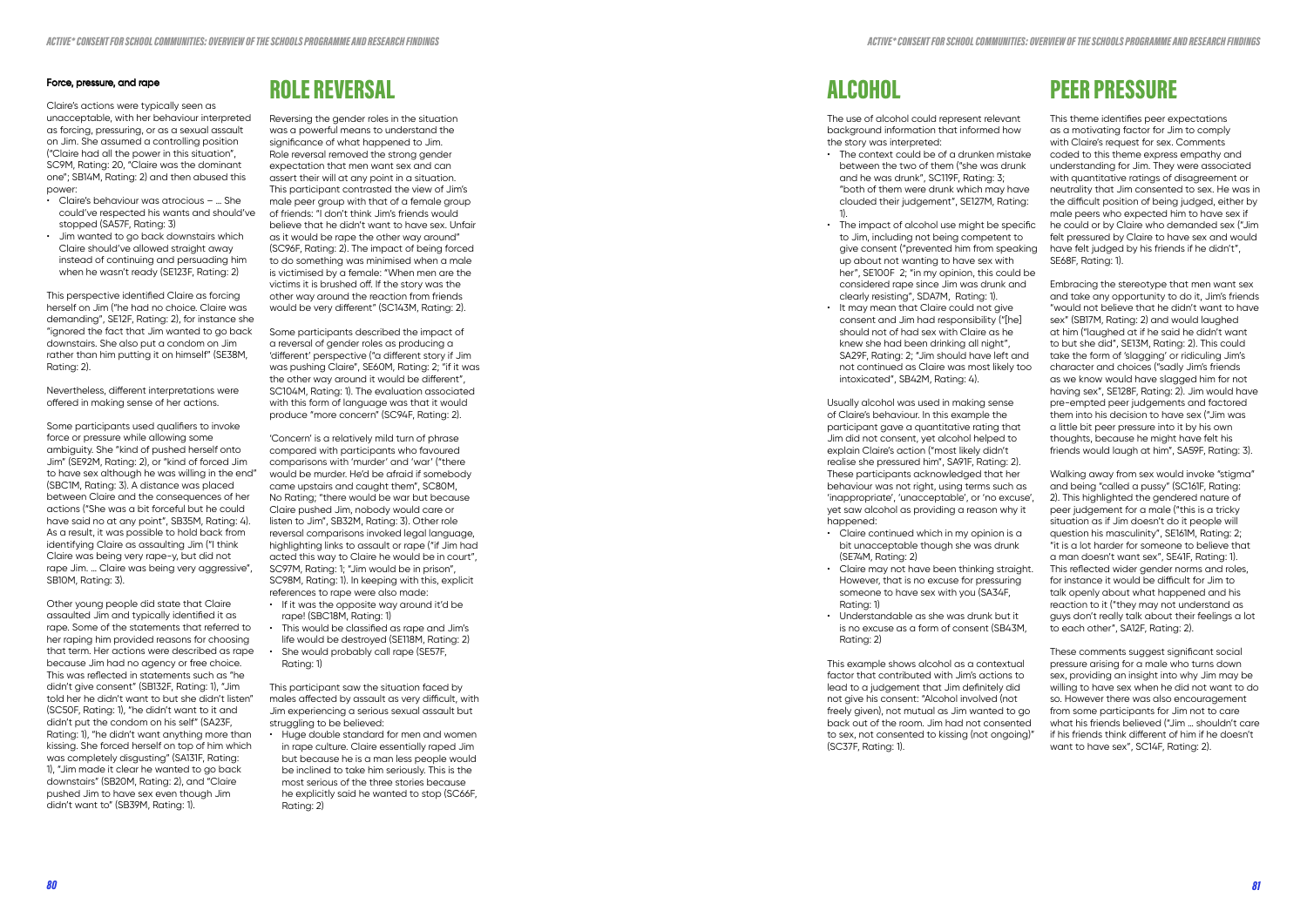#### <span id="page-43-0"></span>SAM AND ALEX: ONGOING AND MUTUAL CONSENT

The story about Sam and Alex was read by 214 of the young people who completed the schools survey. It was included in one version of the survey to study reactions to one partner saying 'no' to sexual activity in the context of a gender-neutral description that suggests a transgender or non-binary identity. A total of 70 females, 142 males, and two non-binary survey respondents gave their responses to this story.

Compared with the two previous stories, which explore perceptions of whether the initiator action taken by Martin and Claire was acceptable, the main focus in this story was on how the survey respondents viewed consent communication as being ongoing and mutual.

In the story, Sam and Alex are members in a LGBTQI group and have been going out

together for three months. They had sex for the first time the week before. The consent communication scenario concerns Alex saying "no, I don't want to" when Sam wants sex. Sam is confused and feels rejected. Alex finds it hard to explain that it would be better to go slower. There seems to be a negative impact on the relationship as a result of this scenario.

Sam (17) is outgoing, enjoys meeting new people, and is active in a local LGBTQI group. Alex (17) joined the group 6 months ago and 'came out' for the first time. For the past 3 months, they have been 'going out together'.

The participants rated six statements using a 5-point Likert scale from "'Strongly Disagree' to 'Strongly Agree'". The statements asked participants to respond to Sam and Alex's reactions in the story and give their views on social norms concerning sex in a relationship and talking about consent. The survey participants were also asked to write down their responses to two open-ended items ('Please share your thoughts on Sam's reaction when Alex said "no, I don't want to", 'What could have made the situation better?').

|                                                                         |                 | <b>All participants</b> | <b>Females</b> | <b>Males</b> |
|-------------------------------------------------------------------------|-----------------|-------------------------|----------------|--------------|
| It was okay for Alex<br>to say "No, I don't<br>want to"                 | Agree           | 98.1                    | 100.0          | 97.2         |
|                                                                         | Neutral         | 1.9                     | 0.0            | 2.8          |
|                                                                         | <b>Disagree</b> | 0.0                     | 0.0            | 0.0          |
| People need to talk<br>about consent,<br>even when in a<br>relationship | Agree           | 91.6                    | 98.6           | 88.7         |
|                                                                         | <b>Neutral</b>  | 7.0                     | 1.3            | 9.2          |
|                                                                         | <b>Disagree</b> | 1.4                     | 0.0            | 2.1          |

It was OK for them to be having sex as they were in a relationship It was not OK for Sam to assume Alex would be in to sex just because they had done it before

|                 | <b>All participants</b> | <b>Females</b> | <b>Males</b> |
|-----------------|-------------------------|----------------|--------------|
| Agree           | 77.1                    | 67.1           | 82.4         |
| Neutral         | 20.1                    | 27.1           | 16.2         |
| <b>Disagree</b> | 2.8                     | 5.2            | 1.4          |
| Agree           | 65.4                    | 82.9           | 57.0         |
| Neutral         | 24.3                    | 11.4           | 31.0         |
| Disagree        | 10.3                    | 5.7            | 12.0         |

*Table 41. Percentage of survey respondents who gave their agreement to consent communication statements: High consensus responses, by gender.*

A week ago at a friend's house party, they found a private room. When they were alone Sam asked Alex to 'have sex'. Afterwards they shared how they were feeling and they both said it had been great.

The following week they found themselves alone again. Sam said "I want to do it again", and started to unzip Alex's jeans. Alex said "No, I don't want to". Sam was confused and then worried "What's wrong? You were into it last time… What have I done?... Did I do something wrong?...Don't you want me anymore?"

Alex didn't know how to explain that it just didn't feel right this time, and that going a bit slower might help. Sam went home, but the next day when they saw each other at school the atmosphere between them was not the same.

#### SHARED STORY CONTENT *Table 42. Percentage of*

*survey respondents who gave their agreement to consent communication statements: Moderate consensus statements, by gender.*

Two of the statements received majority agreement from the pupils. These were two complementary statements that it was OK for Sam and Alex to be having sex in a relationship (77% agreed) and that it was not OK for Sam to assume Alex would be into sex just because they did it before (65%).

There were some gender differences in response to these two items. More females (83%) than males (57%) agreed that it was not OK for Sam to assume Alex would be into sex, whereas more males (82%) than females (67%) said it was OK for them to be having sex as they were in a relationship.

Females who did not agree it was OK to have sex in a relationship tended to select the 'neutral' rating option, and males who did not agree that Sam should not have assumed Alex wanted sex tended to select the 'neutral' option.

Two items received minority levels of agreement. Forty per-cent of participants agreed that Sam was right to be worried when Alex does not want sex. A large percentage chose the 'neutral' option (40%) and 21% disagreed that Sam was right to be worried. The background to this item was that Sam was worried in the story due to concerns about rejection and changes in the relationship. Overall, this pattern of ratings reflects diverse views on how to react if a partner says they do not want to have intimacy in a relationship context. More males (47%) than females (26%) agreed that Sam was right to be worried about what Alex's refusal might mean.

One-quarter of the participants (27%) agreed that Sam and Alex will get together again. A majority (60%) chose the 'neutral' option and 14% disagreed that they will get together again. There were no gender differences in ratings of this statement.

The agreement pattern suggests that many pupils saw this incident having a significant impact on Sam and Alex's relationship, with most of the pupils reporting uncertainty whether the situation will be successfully resolved. The open-ended written responses to questions showed an overriding tendency to say that the resolution lies in having open communication based on respect and an empathic valuing of the other person's perspective.

The ratings show that the young people who took part in the story supported the right to say 'no' to sex and the need to talk about consent in a relationship context. Nearly everyone (98%) agreed that it was okay for Alex to say "no, I don't want to" in response to Sam wanting sex. More than nine out of ten (92%) respondents agreed that people need to talk about consent. There was a small gender difference in ratings of this statement, with 98% of females in agreement compared with 89% of males.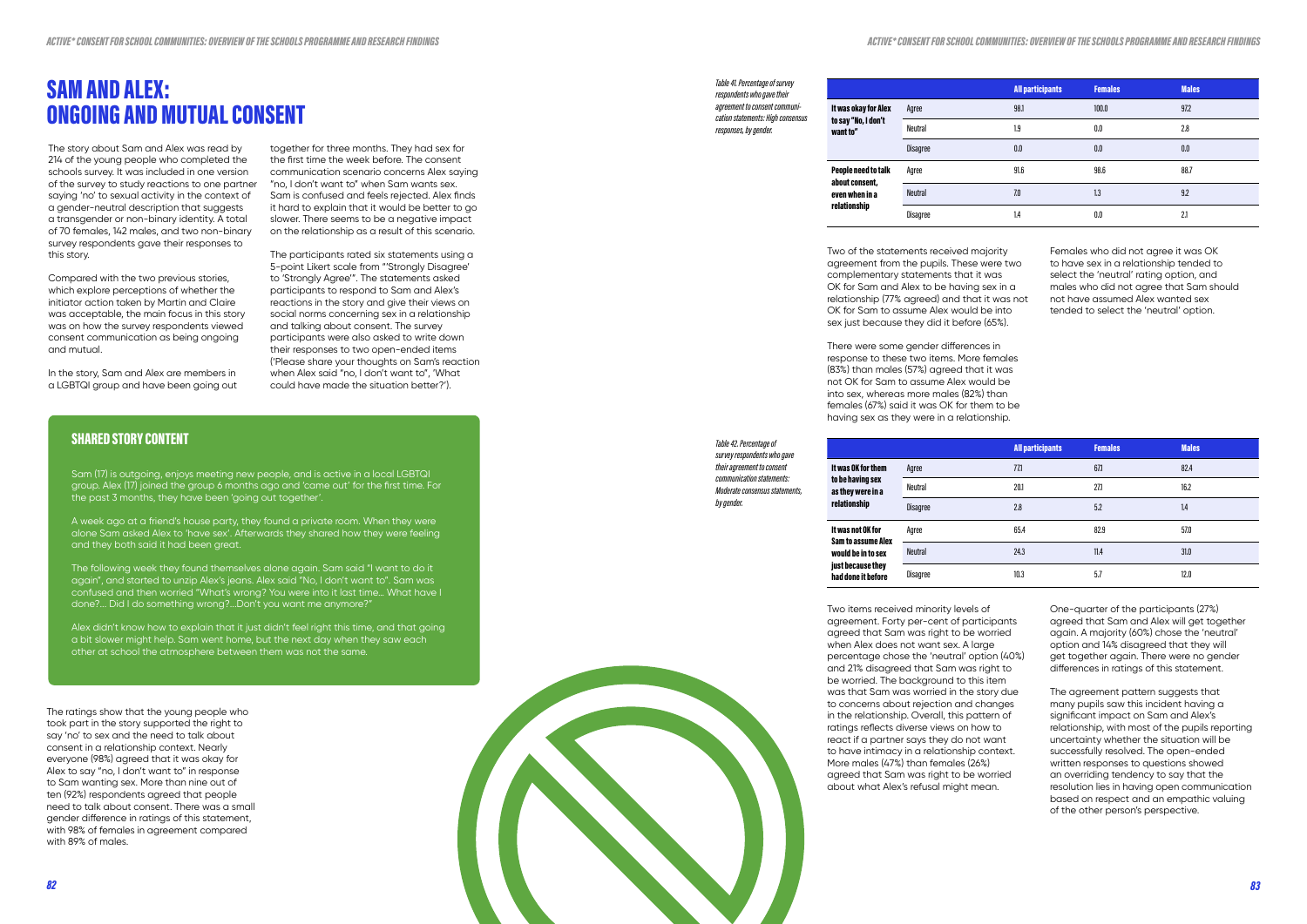Taken together, the quantitative responses to the six statements show a positive trend to recognising that turning down a partner's request for sex is valid and that having different views on sex in a relationship is best resolved by talking about consent. There were some signs of traditional gendered perspectives in the responses, with a greater tendency among males to assume that relationships involve sex and that one partner may expect to have access to sex.

#### SAM AND ALEX QUALITATIVE CONTENT ANALYSIS

The survey respondents were invited to write responses to two open-ended items ('Please share your thoughts on Sam's reaction when Alex said "no, I don't want to"', 'What could have made the situation better?'). The responses were reviewed and qualitative content categories devised in order to group the responses. A sample was coded first to assess inter-rater reliability. Next, all of the

responses to 'Please share your thoughts on Sam's reaction when Alex said "no, I don't want to"' were coded to five categories. Responses to the item 'What could have made the situation better?' were coded into four categories.

Gender differences were identified in the percentage of survey respondents who were coded to the categories used to group responses to 'What could have made the situation better?'. Overall, 79% of females were coded to one of the categories that refer to how talking about consent makes the situation better, compared with 58% of males. Nearly a quarter of females were coded to more than one of these categories, while only 3% of males were coded to more than one of them. This pattern shows a clear gender difference, with females being much more likely to identify open consent communication as a positive response when two people have different expectations or preferences for sexual activity.

There was a gender difference in the use

of the category 'Sam talking about it', with more females (40%) referring to Sam being the active person talking to Alex compared with males (17%). A gender difference in 'Alex talking about It' was also apparent, as 36% of females were coded to this category that referenced Alex being the active person in talking compared with 15% of males.

The final category with a gender difference was 'Sam being more understanding', which references Sam being more empathic and accepting. The percentage of females coded to this category (40%) was double that of males (21%). Similar percentages of males (29%) and females (27%) were coded to 'Both talking about it', which included references to Sam and Alex being active in speaking about sex and consent.

Half of the females (51%) and nearly onethird of males (31%) were coded to 'Sam was confused', which included observations acknowledging and exploring Sam's reaction when Alex said they did not want to have sex. There was also a gender difference in the percentage of pupils coded to 'Sam should have acted differently', with 40% of females and 15% of males giving examples of what they should have done or stating their behaviour should have been different.

A similar percentage of males (29%) and females (23%) were coded to 'Judging Sam', which included mostly negative evaluations and judgements of whether Sam behaved correctly. Finally, relatively small percentages of the pupils were coded to 'Alex can say what they want' and 'Alex did not want to have sex', both of which highlighted that Sam should not have assumed that sex would happen.

|                                   |                 | <b>All participants</b> | <b>Females</b> | <b>Males</b> |
|-----------------------------------|-----------------|-------------------------|----------------|--------------|
| Sam is right to be<br>worried     | Agree           | 39.7                    | 25.7           | 47.2         |
|                                   | Neutral         | 39.7                    | 47.1           | 35.9         |
|                                   | <b>Disagree</b> | 20.6                    | 27.1           | 16.9         |
| They will get togeth-<br>er again | Agree           | 26.6                    | 27.1           | 26.8         |
|                                   | <b>Neutral</b>  | 59.8                    | 60.0           | 59.9         |
|                                   | Disagree        | 13.6                    | 12.9           | 13.4         |

|                                     | <b>All participants</b> | <b>Females</b> | <b>Males</b> |
|-------------------------------------|-------------------------|----------------|--------------|
| Sam was confused                    | 37.5                    | 51.4           | 31.3         |
| <b>Judging Sam</b>                  | 26.4                    | 22.9           | 28.5         |
| Sam should have reacted differently | 23.1                    | 40.0           | 15.3         |
| Alex can say what they want         | 12.0                    | 10.0           | 13.2         |
| Alex did not want to have sex       | 6.9                     | 4.3            | 8.3          |

| <b>All participants</b> | <b>Males</b>                                   |
|-------------------------|------------------------------------------------|
| 28.2                    | 29.2                                           |
| 27.3                    | 20.8                                           |
| 24.5                    | 16.7                                           |
| 21.3                    | 14.6                                           |
|                         | <b>Females</b><br>27.1<br>41.4<br>40.0<br>35.7 |

*Table 43. Percentage of survey respondents who gave their agreement to consent communication statements: Low consensus statements, by gender.*

*Table 44. Percentage of students coded to content analysis categories for the item 'Please share your thoughts on Sam's reaction when Alex said "no, I don't want to"'.*

*Table 45. Percentage of students coded to content analysis categories for the item 'What could have made the situation better?'.*



# THAN FEMALE PUPILS MAY BE EXPECTED IN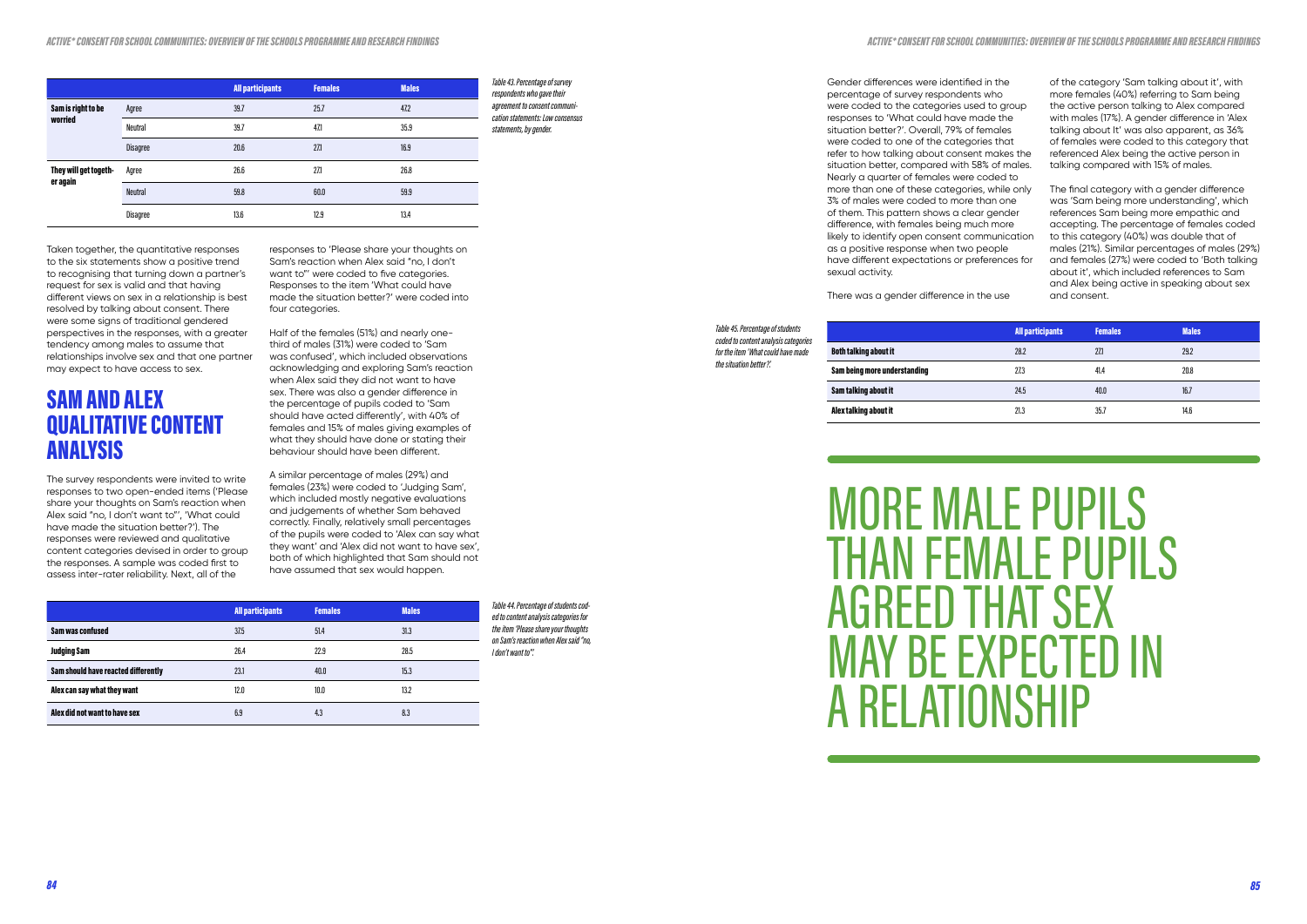#### GENDER IDENTITY

The story referred to both Sam and Alex as having come out and being members of a LGBTQI group. The language in the story was gender-neutral. No personal pronouns were attributed to Sam or Alex, and their names could refer to either gender or to them having a transgender identity.

The use of personal pronouns shows that the young people saw Sam and Alex as being two gay males. There were 585 references to 'he', 88 to 'they' and 12 references to 'she'. Nearly all of the references to 'they' were in reference to 'both Sam and Alex' rather than as a gender neutral personal pronoun. This finding indicates a tendency among the young people to attribute a traditional gender category to story characters who are portrayed using gender neutral language, and may mean that they had a strong expectation for traditional gender identities or limited knowledge of transgender identity.

The written responses do provide some examples of different personal pronouns. While A number of the young people expressed a male survey respondent identifies both story characters as male in this example: "He must have been confused as Alex said he loved it last time" (SDB9M), in this case another male respondent refers to Alex as female: "Sam should have accepted Alex's statement and left her alone" (SC33M). In contrast, this male describes Alex as being male or female: "If Sam didn't start to unzip Alex's pants before he/she said yes to sex" (SDA8M). Here a male identifies Sam in a gender neutral way: "I think that Sam was worried that they had done something wrong and that Alex was uncomfortable" (SC162M). In this example, a male respondent refers to Alex in genderneutral terms: "While it does make sense in the moment, if he keeps up this attitude of 'they must hate me'" (SDA7M).

The content analysis categories are described below to explore how the survey respondents made sense of the story and reacted to the situation when Sam assumed Alex would want sex again. The responses show a clear recognition that consent is an ongoing process and should not be assumed from one occasion to another. The categories developed after each written response are combined to represent how the students reacted to Sam and are followed by how Alex is represented.



- used several times:<br>• He should have be more calm and understanding (SC55F)
- Asking why calmly may have made Alex more comfortable to talk about (SC37F)

The written responses show a progression from identifying how Sam would have felt after Alex said 'no' to sex to statements about what Sam should have done in this situation. Under the category 'Sam was confused', some participants identified with the reaction Sam had when Alex said 'no' to sex ("I understand why he was shocked", SC114F; "It's only natural to be shocked by Alex saying no", SC106M). They went on to describe why Sam would have been confused, highlighting that Alex had consented last time ("it was OK beforehand but now he didn't want to"; SDC2M; "Alex said he loved it last time", SDB9M). This would have left Sam confused about what happened ("He obviously likes Alex and for Sam to be rejected he felt dejected and disappointed", SC105F) and left thinking about what it meant: "It's worrying to hear it's you and your partner have had sex before and then the other person decides they don't want to, it would make the other person overthink and question themselves" (SC92M).

> perhaps Alex just did not want to have sex that night:

judgements about how Sam had behaved, which were gathered under the 'Judging Sam' category. Sam had "reacted over the top" (SDC7M), "reacted in an immature way" (SDC16M), and Sam "shouldn't have freaked out like that" (SDB12M). His reaction was "a bit over dramatic" given that it was a clear cut situation where Alex had indicated a preference not to have sex: "because when a person says no, it's no" (SDA8M).

These comments extended into viewing Sam's behaviour as having disrespected Alex and acted in a controlling way: "It was very pressuring, it was kind of like guilt tripping" (SC95M). For another survey respondent, "it wasn't right for him/her to assume that it was what Alex wanted "(SC2F). While most of the judgement statements about Sam portrayed him as having acted improperly, some of the young people judged Sam's behaviour as acceptable ("his reaction was ok", SDC13M; "he had a right to be worried', SC96F; "it was an initial reaction which I think is fair", SC37M).

Responses grouped under the categories 'Sam should have reacted differently' and 'Sam being more understanding' emphasised that it would have been better for Sam to be more accepting and respectful of Alex.

These responses use 'should have' to show this:<br>• He should have accepted how Alex felt

- (SDC18M)
- He should have waited and respected the fact that Alex wasn't into it, and asked later as emotional care is good for relationships (SC69M)

Other responses contrasted Sam's reaction with a better response of being patient and understanding, with the term 'calm' being

The use of 'should have' is contrasted with examples that cite what Sam 'should not have' done. For example, "Sam shouldn't have rushed" (SDC2M) and "Sam should not of said 'I want to do it again' and just assume" (SC82M). The term 'if' was employed to identify parts of the story that pupils did not agree with and that showed a lack of understanding from Sam:

- If Sam didn't start to unzip Alex's pants before he/she said yes to sex (SDA8M)
- If Sam didn't go ahead and unzipped Alex's jeans, and thought just because they did it once, doesn't mean he wants to do it again (SC151F)
- If Sam didn't overreact (SDB3M)
	- If Sam was more understanding about it (SDA4M)

For some of the participants, 'understanding' was an important goal in making sense of a consent situation. In this case, it meant that Sam needed to have achieved an understanding before reacting, based on the realisation that consent is ongoing, Alex may have been more uncertain than Sam, and

- For Sam to understand that just because he done it once might not mean he will be the same next time (SC43M)
- Sam could have understood that Alex may want to take things slow, consider he's only been "out" for 6 months and been with Sam for 3 of those (SC152F)
- If Sam was to understand that it wasn't him and Alex just didn't feel like having sex that night (SC42M)

Once Sam had an understanding then this should follow on to an acceptance of the other person's preferences:

- That Sam accepted his answer and continue with what they were both comfortable with (SC70F)
- Sam to just accept it (SDA3M)
- Sam should have accepted Alex's statement and left her alone (SC33M)
- If Sam really cared about Alex he would of been okay about this (SC12F)

Acceptance was a statement of respect for the other person, a value that underpinned the response from several of the survey respondents:

- If Sam respected her decision and talked to her immediately after instead of Sam making it awkward (SC73M)
- Sam could have been more kind towards Alex (SC114F)



# OPENNESS, EMPATHY, AND TALKING AS KEY TO IMPROVING CONSENT

- 
- 

- 
- 
- 
- 
-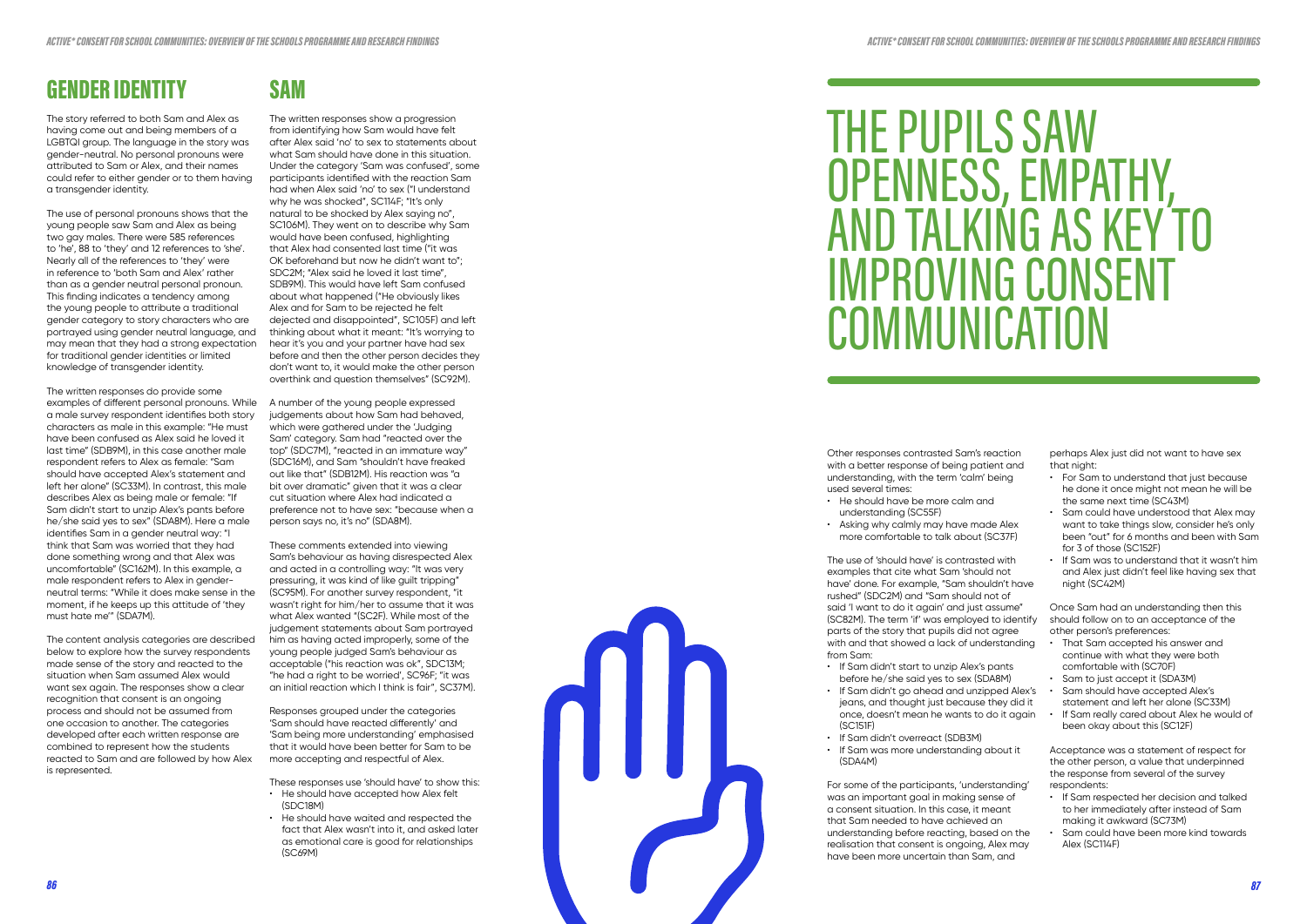Empathy represented another underpinning for the preferred response from Sam, which would have allowed for taking on Alex's perspective:

The primary strategy that Sam should have used in this situation was to talk to Alex. Sam should have asked Alex about what they wanted to do that evening before being forward and trying to unzip Alex's jeans. These examples use 'if' to present a better situation where Sam would have communicated first:<br>• If Sam had asked Alex instead before

- Sam could've handled the situation better and understood where Alex was coming from (SC135M)
- Sam should have respected Alex's decision and laughed it off but still inquired on the reason for him turning him down (SDB1M)

- assuming (SC44M)
- If Sam had asked Alex if he wanted before touching him (SC155M)
- If Sam had asked Alex did he want to have sex instead of assuming that he wanted to just because he wanted to the last week (SC6F)

The importance of verbal consent was referred to both explicitly and implicitly: Sam asking Alex from the start like the first time, seeing if he wants to or not (SC21F)

- If Sam asked for consent (SDB11M)
- More communication from Sam's end on the idea of consent (SC2F)

Talking was also the solution when Alex reacted to say 'no' to sex:

Sam should have said 'it's ok' and then expressed his confusion in a calmer way (SC93F)

Sam could have stopped what he was doing and ask Alex to talk about it (SDC17M)

Sam talking to Alex in a sensitive manner would also help in achieving communication after the event: "Sam should not ask too much into it, if someone doesn't want then they don't want to. Sam should not make him feel guilty, but comfortable" (SC159F).

#### ALEX

Most of the written responses focused on Sam, in discussing the behaviour in the incident, what should have been done instead, and what Sam could do now. The content analysis categories that referred to Alex largely elaborated on the idea that they had the right to say no but also highlighted how it may have helped the relationship if Alex had talked more to Sam about their preferences and feelings.

Responses under the category 'Alex did not want to have sex' typically made sense of Alex's reaction by saying they did not want to have sex at that time ("just didn't want to", SC149F; "it was probably just Alex not wanting it, SC132M). It could have been a specific issue that day ("may not have been in the mood and that's grand", SDA3M; "he might not feel well", SC70F).

> Some of the respondents gave suggestions as to what Alex could have said when talking to Sam. The suggestions highlighted that Alex saying that not wanting sex was specific to the situation, rather than involving Alex's feelings about Sam as a person:

Alex deciding not to have sex that evening may not mean something significant in the context of a relationship: "Just because Alex didn't want to have sex doesn't mean Alex wasn't attracted to Sam anymore" (SDA2M). However it could signify that Alex had experienced regret after sex the previous week and wanted to take it slower as a result: "Alex might have felt they rushed into sex and mightn't want to do it again for a while" (SC30F).

The young people were clear that if Alex did not want to have sex then they should not do it. These responses were grouped under the category 'Alex can say what they want'. There were references to Alex's right to say no as a principle that applies no matter what ("a right to say no if you don't want it", SC104M; "Alex has the right to say no", SDA4M; "Alex is fully entitled to say no", SC71M; "If he said the answer is no, no means no", SC100M). This respondent backed up Alex's right to say no but said it would have been helpful to clarify for Sam what the reason was: "He has every right to say he doesn't want to, but he could've been clearer on why he didn't" (SC118F).

'Alex talking about it' was the main response specific to Alex that came out from the question about what would have made the situation better. This category focused on suggestions from the young people for Alex to explain what their feelings were and why they did not want to have sex ("Alex could have explained clearly and respectfully", SC3F). The term 'if' was used to present a situation where Alex went beyond 'no' to put the decision in context:

- If Alex could have explained why he didn't want to do it again (SC156M)
- If Alex explained their feelings and thoughts about what they mean to say (SC161F)

There was a sense in which Alex saying 'no' was respected but nonetheless an expectation that within a relationship there was a need to clarify and elaborate on the reasons why: "If Alex could have explained how they were feeling more clearly" (SC142M). This extended to attribution of some responsibility to Alex for explaining and for the change in the relationship:

- If Alex explained to Sam, maybe the atmosphere wouldn't of changed (SC108M)
- Alex could have explained why he didn't want to, seeing as they were in a relationship (SC99F)
- Alex could have said he wanted to go slow before Sam asked (SC92M)
- Alex could've said it a bit better then 'no I don't want to' as that makes it sound a bit bad (SC15F)

- He could have explained it was nothing with Sam, he just didn't feel like doing it that night (SC46F)
- Alex reassuring Sam that it wasn't his fault he just didn't want it (SC132M)
- If Alex had said 'maybe another time, but I don't feel like it right now' (SC87M)
- If Alex told him something like 'I'm just not feeling it right now', maybe Sam would have been less worried (SDC13M)

#### BOTH TALKING ABOUT IT

The category 'Both talking about it' referenced Sam and Alex working together to enhance their communication about sex and consent. This would enable them to have a clearer understanding of mutual expectations ("they both could've had a conversation about how they are honestly feeling" SC53F). Having more open communication would have helped with the situation that arose and other situations ("Communication would have improved the situation", SC3F; "if both of them were more open with each other", SC72M; "talking about it to each other. not getting paranoid and worried", SC123M).

Some respondents referred specifically to the situation in the story. They referenced the views that each person had a part to play, with Sam asking what Alex was comfortable with and Alex talking more to Sam more about the reasons for not having sex:

- Alex telling Sam what's wrong and Sam asking for permission (SC163M)
- If Alex explained why he didn't want to have sex, and if Sam could of reacted different and asked Alex if he's okay and that they don't have to do it (SC158F)
- If Sam had asked Alex if he wanted to do it in the first place. If Alex explained why he didn't want to do it more (SC7F)
- 
- 
- 
- 
- 
- 
- 

- 
- 
- 
- 
- Some respondents spoke about the direction of the conversations that Sam and Alex could have to establish clear consent communication for the future:
- If they could ask each other for consent and they could talk about what is allowed and what is not allowed (SDA11M)
- Talk about consent and how sexually active they want to be (SC14F)
- Sam could have accepted his 'no' without question and then had a conversation with Alex about consent, and how they both feel. It would have been healthier +less stress put on Alex (SC67F)
- They should have talked about it and set boundaries from the start. This way they would know what is okay and what's not (SC28M)

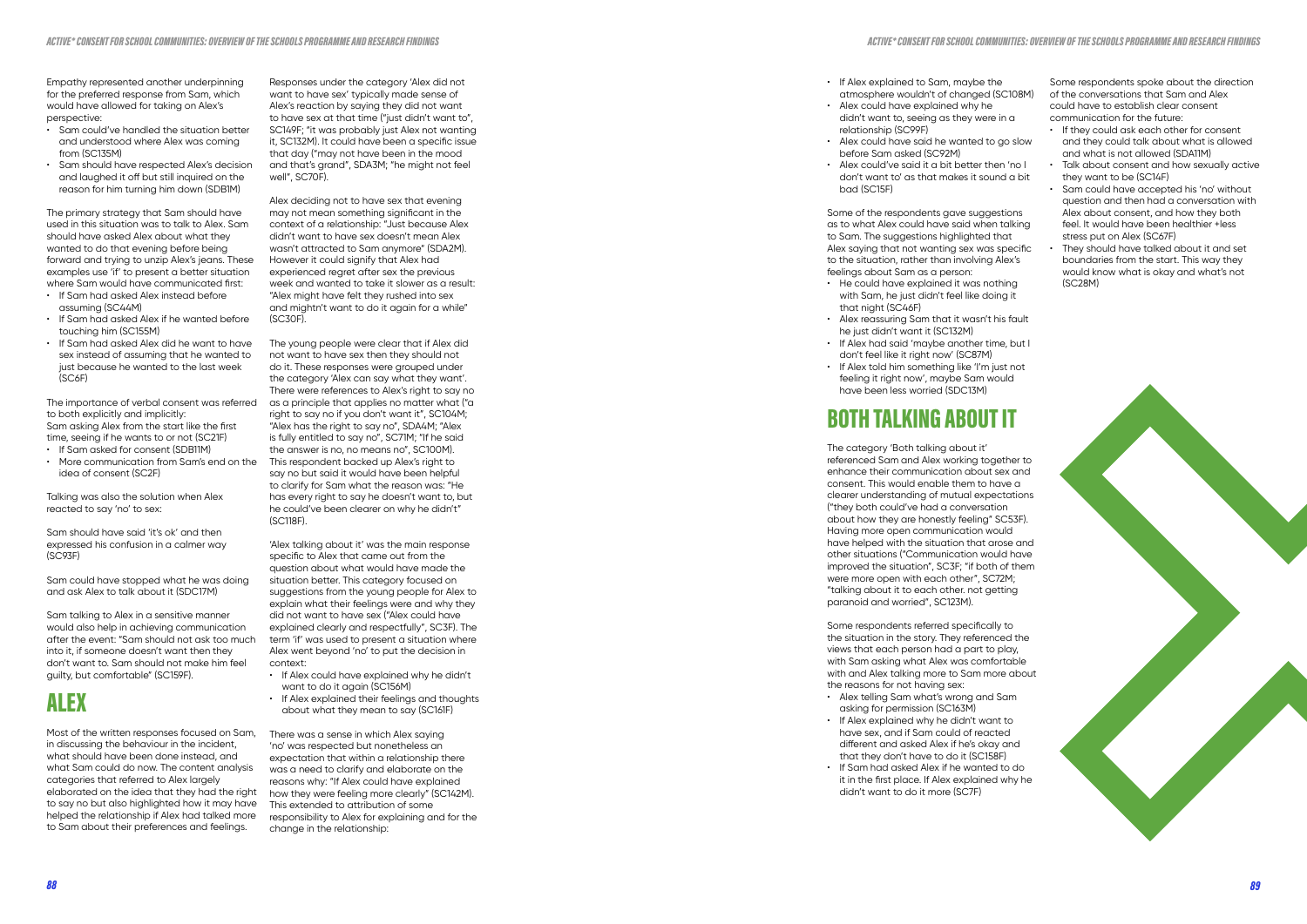# <span id="page-47-0"></span>*THE ACTIVE\* CONSENT SCHOOLS PROGRAMME AND RESEARCH FINDINGS: CONCLUSIONS AND NEXT STEPS*

This report sets out the research underpinning The resources are framed in how the newly launched Active\* Consent schools programme. These new resources for schools are provided by the Active\* Consent programme using a multi-disciplinary approach involving psychology, youth development, sexual health promotion, and the use of theatre and drama as pedagogy.

The programme will be available for schools through direct engagement with the Active\* Consent programme as well as through the online learning hub that the programme is developing during 2021-22 in collaboration with the Department of Justice and the Department of Further & Higher Education, Research, Innovation & Science. The funding and support made available through Lifes2good Foundation, Rethink Ireland, and NUI Galway have enabled the Active\* Consent programme to realise the ambition of a research-based, highly engaging and relevant consent education package for 15- 17 year-olds that complements the existing programming for young adults available in colleges throughout Ireland.

contemporary Irish teenagers engage with learning. As a result, knowledge derived through research with their peers is emphasised when working with pupils on both the achievement of positive consent communication and the right to be free of harassment, pressure, and harm in the exploration of intimacy and sexual behaviour. *ACTIVE\* CONSENT FOR SCHOOL COMMUNITIES: OVERVIEW OF THE SCHOOLS PROGRAMME AND RESEARCH FINDINGS*

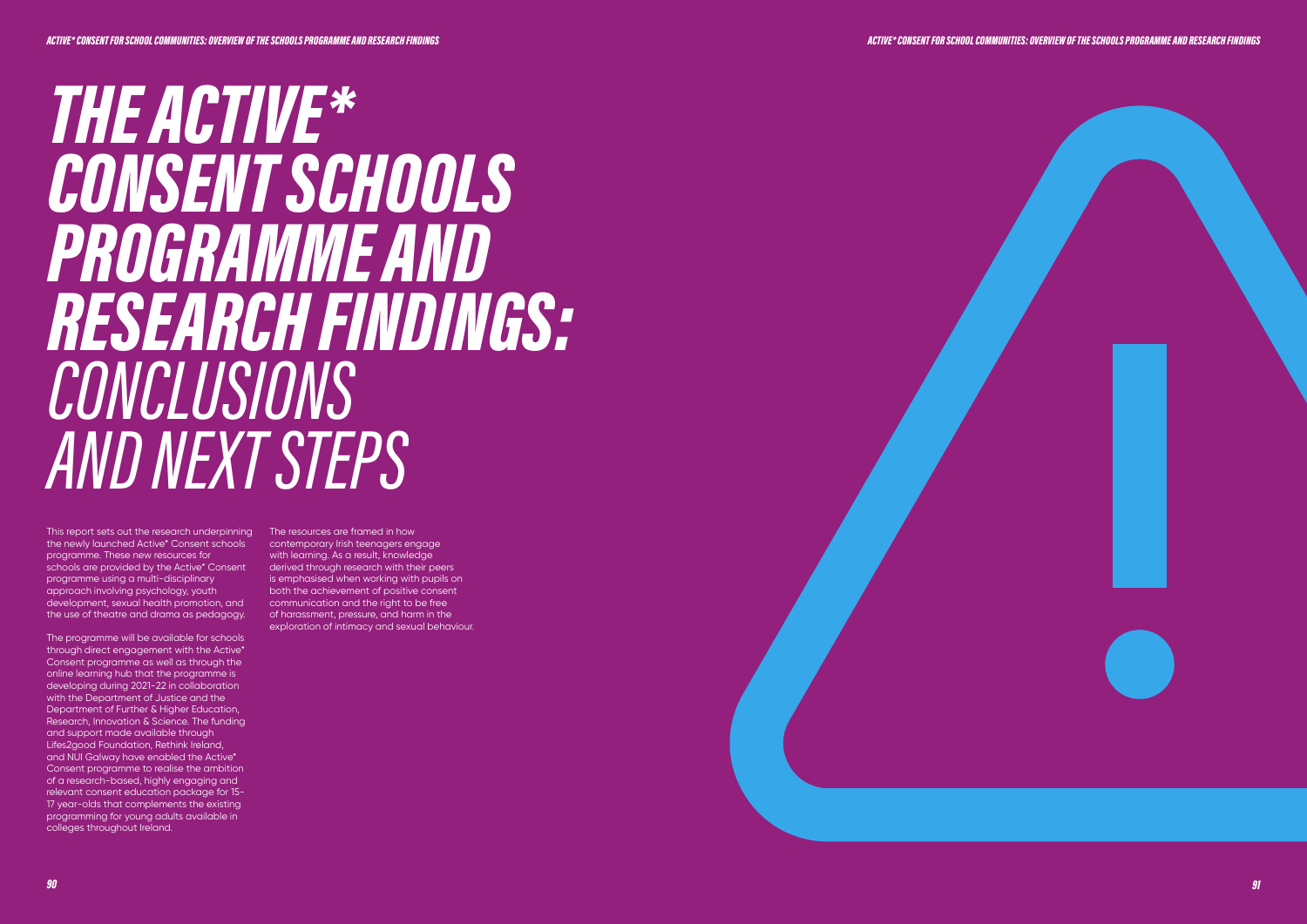<span id="page-48-0"></span>

The programme highlights clear information and supports; an approach that extends to the provision of supports to the parents, guardians and teachers who, alongside young people, comprise the school community. The programme resources are complementary and integrated, yet remain engaging and diverse through the use of multiple modes of delivery. These range from in-class discussions to self-directed online learning to viewing dilemmas and positive role models enacted through drama in a group setting.

This research includes an evaluation of the consent workshop for Transition Year and Fifth Year students, which is further supported by teacher training and awareness-raising for parents and guardians. This is the first part of the programme, made available immediately in Autumn 2021, which will be followed by two complementary resources to strengthen young people's learning and skills acquisition: How I Learned About Consent, a theatrical film on consent for teenagers, and Sex on Our Screens, an eLearning Sexual Media Resource for Schools that addresses topics such as pornography, sexual scripts and body image.

The Active\* Consent schools programme is supported by research with young people and by youth working with the research team as collaborators in the development of the programme resources. The research survey conducted to inform the programme provides the first in-depth exploration of consent communication among Irish teenagers.

The survey findings have fed directly into the development of the programme resources; for example, by including in the consent workshop several of the stories that had been researched in the survey. In addition, the survey findings stand alone as an important insight into how young people in Ireland think and feel about consent, what consent

principles they endorse, and how well the principles translate into reactions to stories that explore negative, controlling behaviours and dilemmas for consent communication.

#### WHAT WE KNOW ABOUT YOUNG PEOPLE AND CONSENT

Despite the increasing acknowledgement of the need for holistic sex education programmes in schools to support adolescents with consent education, much work is required before this ambition is fulfilled. Although the scope and depth of research on consent and college students has grown considerably in the past decade, there remains a small number of studies on how teenagers understand and apply principles of consent.

Establishing a stronger knowledge base is a prerequisite for researchers and practitioners who wish to design consent education programmes that are acceptable to young people and which are effective in supporting their needs. The schools survey described in this report provides important lessons for the Active\* Consent programme and for the wider community.

There is a strong positive base among young people on consent in respect of understanding consent and applying important principles. These strengths comprise a critical resource. The existing knowledge and skills that young people have should be acknowledged in communicating with them about consent and supported further through consent education.

The vast majority of young people who took part in the survey supported the need for consent before sexual activity and overwhelmingly critiqued clear examples

of non-consent that they read about. The young people readily accepted that saying 'no' to sex was valid in a relationship and that consent on a previous occasion did not mean that consent should be assumed in the future.

Many of the people who responded to the survey referenced clear principles that guided them in their judgements. These principles were linked to their knowledge of sexual assault, how power and pressure can be used in sexual activity, the impact of alcohol on the ability to give consent, and the age of consent.

Communication, talking, and establishing a base of trust were readily identified as helping consent to be achieved between two people. Talking and having a mutual understanding were also suggested as ways to improve communication and how differences in expectations between two people may be overcome.

A number of 'grey areas' surrounding consent were identified as well. The principles of consent did not necessarily translate directly to how participants responded to realistic consent stories. These grey areas should be an important focus of discussion with young people.

Most young people felt that a smile was sufficient to communicate consent in a hookup scenario where alcohol was involved. Many students felt that someone could be willing to have sex despite not consenting to it or wanting to do it. This highlights the need for education and resources to emphasise the role of alcohol on consent communication in more depth for young people.

While the right to say 'no' was strongly supported, many students said that the person who says 'no' in a relationship context should also provide an explanation for why they do not want sex. Views on the impact that alcohol has on decision-making varied between survey respondents, with many people not remarking on it at all.

A number of young people chose 'neutral' ratings in their ratings of statements and in their written responses. While this meant that there the percentage of respondents who agreed with a controversial issue was typically low, it also had the implication that many people did not actively challenge or clearly define a situation as unacceptable.

Several of the findings from the research suggested beliefs and expectations that should be challenged in consent education programming with young people. Many of the young people seemed to base their judgement of whether consent was present

### "THE VAST **MAIORITY** OF YOUNG PEOPLE WHO TOOK PART IN THE **SURVEY SUPPORTED** THE NEED FOR **CONSENT** BEFORE SEXIIAI ACTIVITY"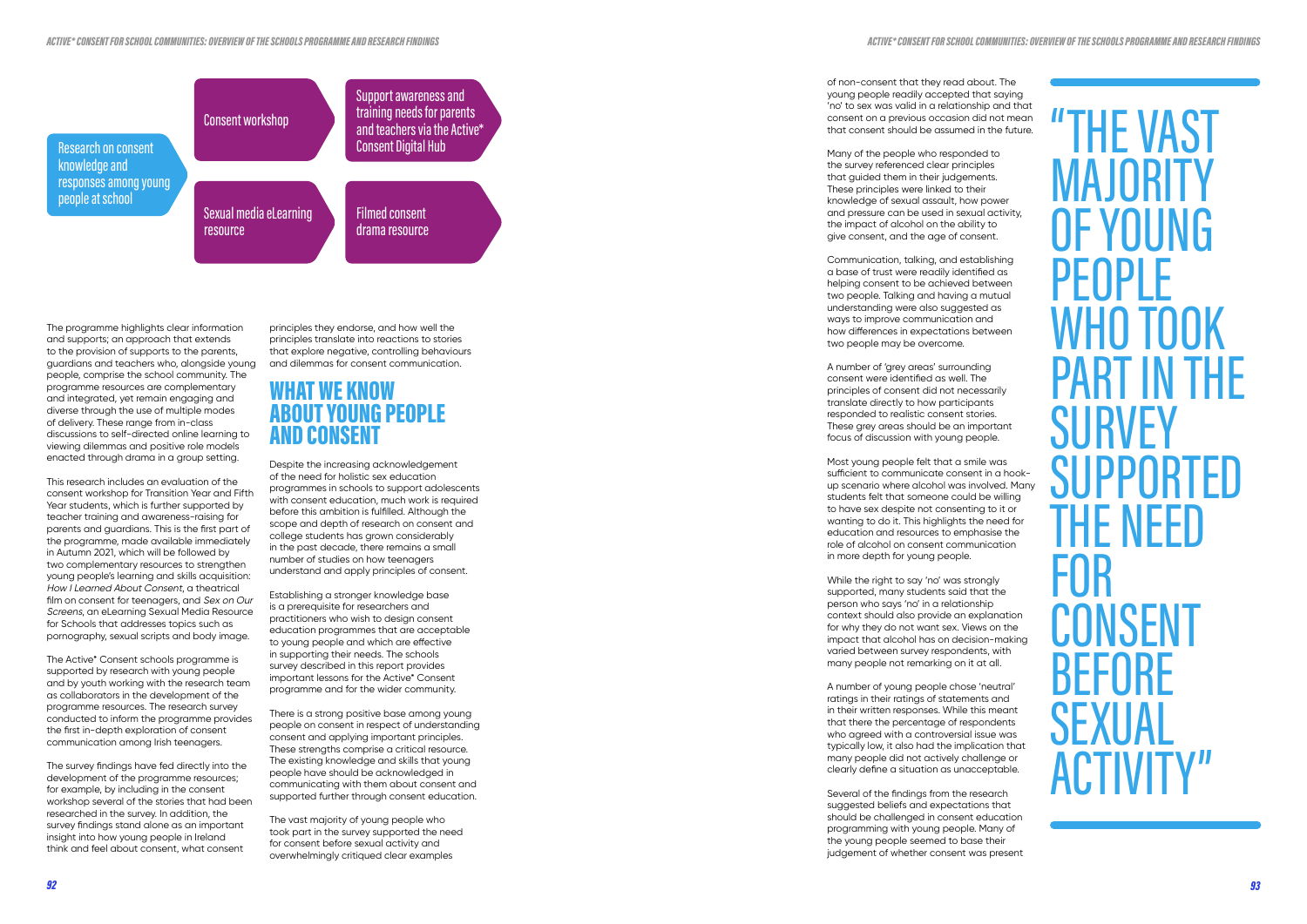<span id="page-49-0"></span>on the behaviour of the person whose consent was in question. There was less focus on the actions of the initiator. If the person carried out a sexual act, this could be taken to mean that they wanted to do it or were willing to engage in it. Once someone had engaged in a sexual act, there was a tendency for some of the survey respondents to use wording like 'could of', 'should have', or 'would have' to describe alternative behaviours that the person would have employed if they were truly non-consenting.

A clear 'no' or absence of any consent signal was required before some of the young people regarded an action as nonconsenting. While the students were very attentive to the presence of a 'no', other strategies to convey non-consent such as indirect comments or body language were often not viewed as strong signals.

There were considerable gender differences in the survey findings. While it was acknowledged that a male has the right to say no to sex, this was made problematic because of the general expectation that his peers would not understand this reaction and may mock him for turning down sex. There was also an expectation that a male is more able than a female to leave a situation if he does not consent.

The second gender difference was in how survey participants responded to questions on general principles of consent, openness to casual sexual encounters, and in how the stories were viewed. Male respondents were more likely to agree it is acceptable to assume an active or even controlling position in a sexual encounter, such as pushing someone's head down firmly or persuading someone to have sex. More males than females were open to causal encounters, which could set up different expectations for consent and a gender difference in how sexual encounters are viewed or interpreted. Nevertheless, many of the males who took part in the study provided a strong endorsement of active, positive consent and were critical of scenarios where this did not occur. In turn, some females were accepting of positions that are not compatible with an approach of positive and active consent.

The survey respondents identified a number of barriers to consent. This sets up an opposing motivation that could work against the positive principles and beliefs that are held on a personal level. The barriers frequently included uncertainty over having the knowledge and skills required for consent, but for the most part highlighted social concerns. Uncertainty over what peers believe or an assumption that verbal consent would be awkward

highlight the importance of teenagers' confidence and the perception that they are part of a wider community of consent that works in practice as well as in principle.

who delivered the workshop felt wellsupported and found it to be effective and highly worthwhile as a strategy for consent education. The workshop manual and PowerPoint resources provided a clear scaffolding and support for the delivery. The Active\* Consent programme has a range of training and professional development options that teachers can access. These range from half-day training on the workshop through to a full 10-ECTS professional development module on consent validated through NUI Galway.

Taken together, the findings provide important insights and a step forward in our knowledge of how Irish teenagers understand consent and apply that understanding in a real-world context. The findings ground the Active\* Consent schools programme resources in the language, reality, and positive aspirations of young people. Consistent with the research-driven ethos that has guided Active\* Consent since 2014, the findings have shaped the programme goals, content, and approach to delivery.

#### NEXT STEPS FOR THE ACTIVE\* CONSENT SCHOOLS PROGRAMME

Overall, the results of the schools consent workshop pilot were highly encouraging. The strategy used demonstrated the advantage of taking a positive and holistic approach to support the school community to engage with research-based consent programming.

This report has highlighted the impact achieved by the Active\* Consent workshop for schools. It showed that the consent workshop was evaluated positively as an acceptable and effective strategy for engaging young people aged 15-17 on consent, with a particular focus on knowledge and skills for consent communication.

The vast majority of the pupils who took part in the workshop found it relevant and would recommend it to a friend. The comparison of pre- and postworkshop ratings to items reflective of consent knowledge, skills, attitudes, and peer perceptions showed significant improvements as a result of taking part.

In response to the impact of Covid-19, a flexible mode of delivery was built into the workshop design, with options to deliver the workshop ranging from in-class to remote or online. The workshop can be delivered by professionals in the area or by teachers who have been trained. The evaluation found no difference in post-workshop scores or in acceptability ratings to be dependent on delivery mode or facilitator type. The workshop was similarly effective when delivered by teachers and through an online platform.

By preference, the workshop is best suited to an in-class mode of delivery, as this allows teachers to have a clearer sense of comfort levels and responses. This form of delivery also promotes more faceto-face discussion between peers.

In terms of sustainability, the scalability of the workshop depends on having teachers trained to deliver it. The piloting of training with teachers was positive. Those teachers

It is important that consent education is part of a holistic approach to sexual health education, and moreover that it contributes to a whole-of-school strategy toward culture change. It is an important ideal that not only should young people be supported to be more open in consent communication, but that teachers, parents or guardians should also be more open in communicating about consent with young people.

The achievement of this goal involves having the knowledge and skills to do so, and the prompt provided by the introduction of a research-based consent education programme at school level was described as helpful by parents and guardians who took part in the awareness-raising seminar. The seminar was offered online as part of the workshop piloting process, and showed:

- A high degree of support from the families for consent education to take place in the schools.
- Satisfaction with the seminar as a strategy to keep them informed about school developments as well as to enhance parental knowledge of the topic.
- A personal connection made between the workshop taking place and the intention to speak with teenage children at home about the topic of consent.

The Active\* Consent schools workshop, awareness and training resources are now available for schools to engage with for the new academic year 2021- 22. The schools programme also includes two further resources which will become available in Autumn 2021 and at the beginning of 2022. Both of these are based on an extensive research base as well.

The theatrical film on consent for teenagers will be available as a resource that builds on the learning achieved through the consent workshop. How I Learned About Consent draws on the findings from the Active\* Consent schools survey and workshop piloting, as well as having an independent base of research derived from rolling out a drama-based approach to consent education with college students.

The eLearning resource Sex on Our Screens is being piloted from September 2021 and will be available from the start of 2022. The final resource content and associated teaching / classroom materials will be informed by the piloting process, while the resource itself is based on a number of research studies with young adults and parents. This research identified how pornography impacts on learning about sex and consent. It also explored needs and preferences for information, education, and skills for critical thinking and communication about the sexual media that young people tend to be exposed to from adolescence onwards.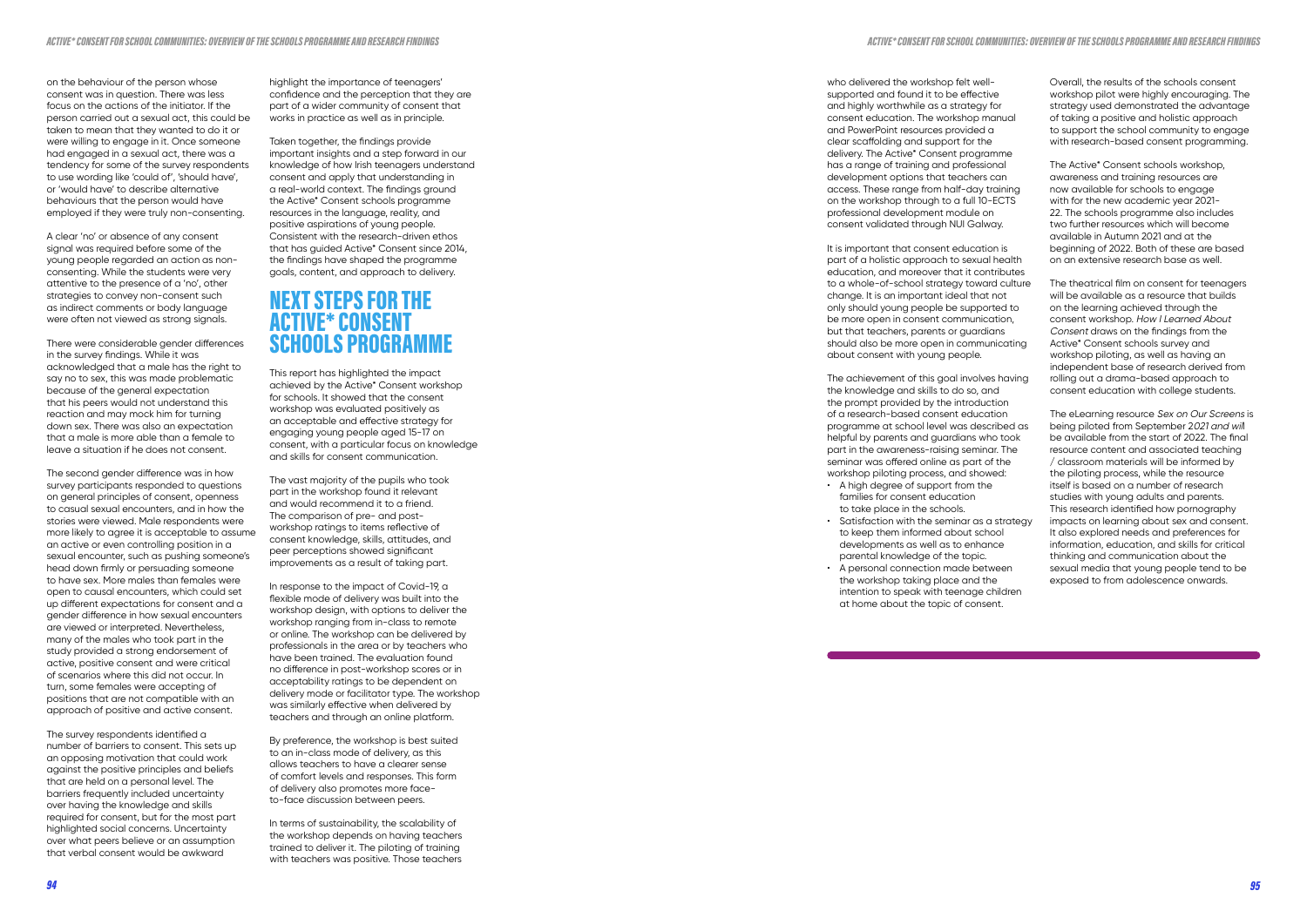#### <span id="page-50-0"></span>REFERENCES

- Aggleton, P., Cover, R., Leahy, D., Marshall, D., & Rasmussen, M. Lou. (2018). Youth, sexuality and sexual citizenship. Routledge.
- Allen, L. (2005). 'Say everything': Exploring young people's suggestions for improving sexuality education. Sex Education, 5(4), 389–404. https://doi.org/10.1080/14681810500278493
- Allen, L. (2008). "They think you shouldn't be having sex anyway": Young people's suggestions for improving sexuality education content. Sexualities, 11(5), 573–594. https:// doi.org/10.1177/1363460708089425
- Ashcraft, A. M., & Murray, P. J. (2017). Talking to parents about adolescent sexuality. Pediatric Clinics of North America, 64(2), 305. https:// dx.doi.org/10.1016%2Fj.pcl.2016.11.002
- Baldwin-White, A. (2019). "When a girl says no, you should be persistent until she says yes": College students and their beliefs about consent. Journal of Interpersonal Violence. https://doi.org/10.1177%2F0886260519875552
- Bauer, M., Hämmerli, S., & Leeners, B. (2020). Unmet needs in sex education—what adolescents aim to understand about sexuality of the other sex. Journal of Adolescent Health, 67(2), 245-252. https://doi. org/10.1016/j.jadohealth.2020.02.015
- Beres, M. A., Herold, E., & Maitland, S. B. (2004). Sexual consent behaviors in same-sex relationships. Archives of Sexual Behavior, 33, 475–486.
- Beres, M. A. (2014). Rethinking the concept of consent for anti-sexual violence activism and education. Feminism & Psychology, 24(3), 373-389. https://doi.org/10.1177/0959353514539652
- Burke, L., O'Higgins, S., McIvor, C., Dawson, K., O'Donovan, R., & MacNeela, P. (2020). The Active\* Consent/union of students in Ireland sexual experiences survey 2020: Sexual violence and harassment experiences in a national survey of higher education institutions. National University of Ireland. Galway. https://www.drugsandalcohol. ie/32244/1/Sexual-Experiences-Survey-2020.pdf
- Byrnes, E. & MacNeela, P. (2017). The SHAG report: Sexual health and attitudes, Galway. School of Psychology and Institute for Lifecourse & Society (ILAS), National University of Ireland, Galway; Community Engaged Research in Action (CORA). http://www. nuigalway.ie/media/studentservices/SHAG\_ Report\_2017.pdf
- Conlon, C. (2019). Research about supporting parents communicating with children aged 4–9 years about relationships, sexuality and growing up. Health Service Executive. http:// hdl.handle.net/10147/623525

Criminal Law (Sexual Offences) Act 2017. s. 48.9.1 (Ireland). Retrieved from http://www. irishstatutebook.ie/eli/2017/act/2/enacted/ en/pdf

- Curtis, J. N., & Burnett, S. (2017). Affirmative consent: What do college student leaders think about "yes means yes" as the standard for sexual behavior?. American Journal of Sexuality Education, 12(3), 201-214. https:// doi.org/10.1080/15546128.2017.1328322
- Dawson, K., Nic Gabhainn, S., & MacNeela, P. (2019a). Dissatisfaction with school sex education is not associated with using pornography for sexual information. Porn Studies, 6(2), 245-257. https://doi.org/10.1080 /23268743.2018.1525307
- Dawson, K., Nic Gabhainn, S., & MacNeela, P. (2019b). Porn Report. National University of Ireland, Galway. http://www.nuigalway. ie/media/smartconsent/PornReport-PrintReady-A5.pdf
- Dawson, K., Nic Gabhainn, S., & MacNeela, P. (2020). Toward a model of porn literacy: Core concepts, rationales, and approaches. The Journal of Sex Research, 57(1), 1-15. https:// doi.org/10.1080/00224499.2018.1556238
- Dawson, K., Nic Gabhainn, S., & MacNeela, P. (2021a). Development of a measure to assess what young heterosexual adults report learning about sex from pornography. [Manuscript in press]. Archives of Sexual Behaviour.
- Dawson, K., Nic Gabhainn, S., & MacNeela, P. (2021b). Parents beliefs about the impact of pornography on their adolescent children. [Manuscript in preparation]. School of Psychology, National University of Ireland, Galway.
- D'eath, M., O'Higgins, S., Tierney, L., Noone, C., Burke, L., MacNeela, P. (2020). Research evaluation of the Manuela sexual violence prevention programme for secondary school students. School of Psychology and Institute for Lifecourse & Society (ILAS), National University of Ireland, Galway. https:// www.tusla.ie/uploads/content/Manuela\_ Programme\_Full\_Evaluation\_Report\_Final\_ May\_2020-2.pdf
- Department of Education. (2009). Lesbian, Gay and Bisexual Students in Post-Primary Schools: Guidance for Principals and School Leaders. Department of Education: Gay & Lesbian Equality Network. https:// www.ilga-europe.org/sites/default/files/ lesbian\_gay\_and\_bisexual\_students\_in\_postprimary\_schools\_guidance\_for\_principals\_ and\_school\_leaders.pdf
- Department of Education. (2013). Looking at Social, Personal and Health Education: Teaching and Learning in Post-Primary Schools. Department of Education; Evaluation Support and Research Unit, Inspectorate. https://assets.gov.ie/25284/ 6d006de035c8437f9e8de363343941e6.pdf
- Department of Education. (2019). Safe, respectful, supportive and positive: Ending sexual violence and harassment in Irish higher education institutions. Department of Education and Skills. https://www. education.ie/en/Publications/Education-Reports/framework-for-consent-in-highereducation-institutions.pdf
- Drouin, M., Jozkowski, K. N., Davis, J., & Newsham, G. (2018). How does alcohol consumption affect perceptions of one's own and a drinking partner's ability to consent to sexual activity? The Journal of Sex Research, 56(6), 740–753. https://doi.org/10.1080/00224 499.2018.1509290
- Duffy, M., Feeney, M., & Lodge, A. (2020, September). 'Let's talk about Sex, Baby'..... second-level students, parents/guardians, teachers and principals talk about the relationships and sexuality programme [paper presentation]. Annual Conference of the Educational Studies Association of Ireland, Dublin, Ireland.
- Fantasia, H. C. (2011). Really not even a decision any more: Late adolescent narratives of implied sexual consent. Journal of Forensic Nursing, 7(3), 120-129. https://doi.org/10.1111/ j.1939-3938.2011.01108.x
- Fisher, C. M., Kerr, L., Ezer, P., Kneip Pelster, A. D., Coleman, J. D., & Tibbits, M. (2020). Adolescent perspectives on addressing teenage pregnancy and sexually transmitted infections in the classroom and beyond. Sex Education, 20(1), 90-100. https://doi.org/10.1 080/14681811.2019.1618257
- Gavey, N., Calder-Dawe, O., Taylor, K., Le Grice, J., Thorburn, B., Manuela, S., Dudley, M., Panditharatne, S., Ross, R., & Carr, A. (2021). Shifting the line: Boys talk on gender, sexism and online ethics. https://www. shiftingtheline.ac.nz/
- Goldfarb, E. S., & Lieberman, L. D. (2021). Three decades of research: The case for comprehensive sex education. Journal of Adolescent Health, 68(1), 13–27. https://doi. org/10.1016/j.jadohealth.2020.07.036
- Griner, S. B., Kline, N., Monroy, E., & Thompson, E. L. (2021). Sexual consent communication among sexual and gender minority college students. The Journal of Sex Research, 58(4), 462-468. https://doi.org/10.1080/00224499.2 021.1882929
- Groggel, A., Burdick, M., & Barraza, A. (2021). She left the party: College students' meanings of sexual consent. Violence Against Women, 27(6-7), 766-789. https://doi. org/10.1177%2F1077801220911462
- Hickman, S. E., & Muehlenhard, C. L. (1999). "By the semi-mystical appearance of a condom": How young women and men communicate sexual consent in heterosexual situations. Journal of Sex Research, 36(3), 258-272.

Hills, P. J., Pleva, M., Seib, E., & Cole, T. (2021). Understanding how university students use perceptions of consent, wantedness, and pleasure in labeling rape. Archives of Sexual Behavior, 50(1), 247-262. https://doi. org/10.1007/s10508-020-01772-1

Hirsch, J. S., Khan, S. R., Wamboldt, A., & Mellins, C. A. (2019). Social dimensions of sexual consent among cisgender heterosexual college students: Insights from ethnographic research. Journal of Adolescent Health, 64(1), 26-35. https://doi.org/10.1016/j. jadohealth.2018.06.011

Holmström, C., Plantin, L., & Elmerstig, E. (2020). Complexities of sexual consent: Young people's reasoning in a Swedish context. Psychology & Sexuality, 11(4), 342-357. https:// doi.org/10.1080/19419899.2020.1769163

Humphreys, T. P. (2004). Understanding sexual consent: An empirical investigation of the normative script for young heterosexual adults. In M. Cowling & P. Reynolds (Eds.), Making sense of sexual consent (pp. 209- 225). Routledge.

Humphreys, T. P., & Brousseau, M. M. (2010). The sexual consent scale–revised: Development, reliability, and preliminary validity. Journal of Sex Research, 47(5), 420-428. https://doi. org/10.1080/00224490903151358

IBM Corp. (2019). IBM SPSS Statistics for Windows (Version 26) [Computer software]. Armonk, NY: IBM Corp. Retrieved from https:// www.ibm.com/analytics/spss-statisticssoftware

International Planned Parenthood Federation. (2010). IPPF framework for comprehensive sexuality education. IPPF, London. https:// www.ippf.org/sites/default/files/ippf\_ framework\_for\_comprehensive\_sexuality\_ education.pdf

Javidi, H., Maheux, A. J., Widman, L., Kamke, K., Choukas-Bradley, S., & Peterson, Z. D. (2020). Understanding adolescents' attitudes toward affirmative consent. The Journal of Sex Research, 57(9), 1100-1107. https://doi.org/10.1 080/00224499.2019.1711009

Jozkowski, K. N., & Peterson, Z. D. (2013). College students and sexual consent: Unique insights. Journal of Sex Research, 50(6), 517-523. https://doi.org/10.1080/00224499.2012.700 739

Jozkowski, K. N., & Satinsky, S. A. (2013). A gender discrepancy analysis of heterosexual sexual behaviors in two university samples. Journal of Community Health, 38(6), 1157-1165. https://doi.org/10.1007/s10900-013-9728-3

Jozkowski, K. N., & Humphreys, T. P. (2014). Sexual consent on college campuses: Implications for sexual assault prevention education. Health Education Monograph, 31(2), 30-36.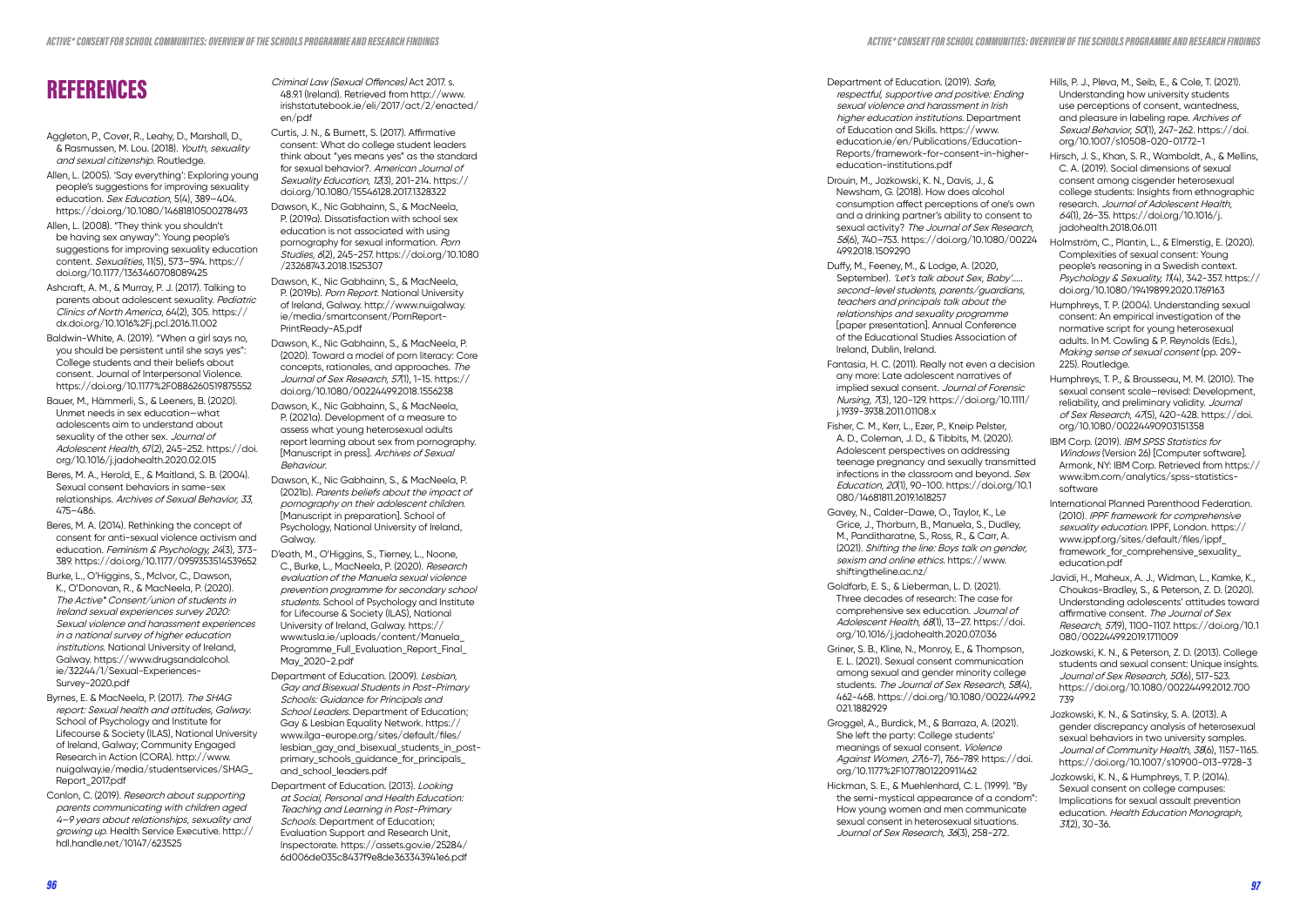- Jozkowski, K. N., & Peterson, Z. D. (2014). Assessing the validity and reliability of the perceptions of the consent to sex scale. The Journal of Sex Research, 51(6), 632-645. https://doi.org/10.10 80/00224499.2012.757282
- Jozkowski, K. N., Marcantonio, T. L., & Hunt, M. E. (2017). College students' sexual consent communication and perceptions of sexual double standards: A qualitative investigation. Perspectives on Sexual and Reproductive Health, 49(4), 237–244. https://doi. org/10.1363/psrh.12041
- Jozkowski, K. N., Manning, J., & Hunt, M. (2018). Sexual consent in and out of the bedroom: Disjunctive views of heterosexual college students. Women's Studies in Communication, 41(2), 117-139. https://doi.org. /10.1080/07491409.2018.1470121
- Kaszynska, P., & Crossick, G. (2016). Understanding the value of arts and culture: Project report. The Arts & Humanities Research Council. https://ualresearchonline. arts.ac.uk/id/eprint/15973/
- Keating, S., Morgan, M., & Collins, B. (2018). Relationships and sexuality education (rse) in primary and post-primary Irish schools. National Council for Curriculum and Assessment. https://ncca.ie/media/3782/ relationships-and-sexuality-education-rsein-primary-and-post-primary-irish-schoolsa-research-paper.pdf
- Kitzinger, C., & Frith, H. (1999). Just say no? The use of conversation analysis in developing a feminist perspective on sexual refusal. Discourse & Society, 10(3), 293-316. https:// doi.org/10.1177%2F0957926599010003002
- Költő, A., Gavin, A., Molcho, M., Kelly, C., Walker, L., & Nic Gabhainn, S. (2020). The Irish Health Behaviour in School-aged Children (HBSC) Study 2018. Department of Health & Galway Health Promotion Research Centre, National University of Ireland, Galway. https://assets. gov.ie/46026/7fa9176e0c5440b0a39fad5 4911a6872.pdf
- MacNeela, P., Conway, T., Kavanagh, S., Kennedy, L. A., & McCaffrey, J. (2014). Young people, alcohol, and sex: what's consent got to do with it? Exploring how attitudes to alcohol impact on judgements about consent to sexual activity: A qualitative study of university students. Rape Crisis Network Ireland (RCNI). http://hdl.handle. net/10147/315328
- MacNeela, P., Breen, J., Byrnes, E., O'Higgins, S., Seery, C., & Silke, C. (2017). Development, implementation, and evaluation of the smart consent workshop on sexual consent for third level students. School of Psychology and Institute for Lifecourse & Society (ILAS), National University of Ireland, Galway; Community Engaged Research in Action (CORA). http://www6.nuigalway.ie/media/ studentservices/SMART-Consent-Workshop-Report-WEB.pdf
- MacNeela, P., O'Hiaains, S., McIvor, C., Seery, C., Dawson, K., & Delaney, N. (2018). Are consent workshops sustainable and feasible in third level institutions?: Evidence from implementing and extending the SMART consent workshop. School of Psychology, National University of Ireland, Galway. http:// www.nuigalway.ie/media/smartconsent/ SMART-Consent-Report-2018-web-.pdf
- McIvor, C., O'Higgins, S., McGrath, S., Black, A., Burke, L., D'Eath, M., Connolly, R., Dawson, K., & MacNeela, P. (2020). Active\* consent toolkit: Developing a consent strategy for your higher education institution. National University of Ireland, Galway. https://www. nuigalway.ie/media/smartconsent/Toolkit-Updated-Spring-2021.pdf
- McNamara, E., Murphy, D., Murray, A., Smyth, E., Watson, D. (2020). Growing up in Ireland national longitudinal study: The lives of 17/18 year olds. Department of Children and Youth Affairs. https://www.esri.ie/system/files/ publications/BKMNEXT397.pdf
- Muehlenhard, C. L., Humphreys, T. P., Jozkowski, K. N., & Peterson, Z. D. (2016). The complexities of sexual consent among college students: A conceptual and empirical review. Journal of Sex Research, 53(4-5), 457-487. https://doi.or g/10.1080/00224499.2016.1146651
- Marcantonio, T., Jozkowski, K. N., & Wiersma-Mosley, J. (2018). The influence of partner status and sexual behavior on college women's consent communication and feelings. Journal of Sex & Marital Therapy, <sup>44</sup>(8), 776-786. https://doi.org/10.1080/00926 23X.2018.1474410
- Munro, B. E., Selman, J., Esmail, S., & Ponzetti Jr, J. J. (2007). Are we there yet?: Using theatre in sexual education: a combinationaion of academic and theatre groups. The International Journal of Diversity in Organisations, Communities & Nations,<br>7(3), 132-138. doi:10.18848/1447-9532/CGP/ v07i03/39376
- National Council for Curriculum and Assessment. (2019). Report on the review of relationships and sexuality education (RSE) in primary and postprimary schools. National Council for Curriculum and Assessment. https://ncca.ie/media/4319/report-onthe-review-of-relationships-and-sexualityeducation-rse-in-primary-and-postprimary-schools.pdf
- Nolan, A. (2018). Spotlight: School-based relationships and sexuality education (rse): Lessons for policy and practice. House of the Oireachtas, Dublin. https:// data.oireachtas.ie/ie/oireachtas/ libraryResearch/2018/2018-09-25\_spotlightschool-based-relationships-and-sexualityeducation-rse-lessons-for-policy-andpractice\_en.pdf
- O'Byrne, R., Hansen, S., & Rapley, M. (2008). If a girl doesn't say 'no'…": young men, rape and claims of 'insufficient knowledge. Journal of Community & Applied Social Psychology, 18(3), 168-193. https://doi.org/10.1002/ casp.922
- Ofsted. (2021, June 10). Review of sexual abuse in schools and colleges. Ofsted, UK government. https://www.gov.uk/ government/publications/review-of-sexualabuse-in-schools-and-colleges/review-ofsexual-abuse-in-schools-and-colleges
- Orchowski, L. M., Oesterle, D. W., Moreno, O., Yusufov, M., Berkowitz, A., Abbey, A., Barnett, N.P., & Borsari, B. (2020). A qualitative analysis of sexual consent among heavy-drinking college men. Journal of Interpersonal Violence. https://doi. org/10.1177%2F0886260520958658
- Padilla-Walker, L. M., McLean, R., Ogles, B., & Pollard, B. (2020). How do parents teach "no means no"? An exploration of how sexual consent beliefs are socialized during adolescence. The Journal of Sex Research, 57(9), 1122-1133. https://doi.org/10.1080/0022 4499.2020.1792397
- Pound, P., Langford, R., & Campbell, R. (2016). What do young people think about their school-based sex and relationship education? A qualitative synthesis of young people's views and experiences. BMJ Open, 6(9), 1-14. https://doi.org/10.1136/ bmjopen-2016-011329
- Righi, M. K., Bogen, K. W., Kuo, C., & Orchowski, L. M. (2021). A qualitative analysis of beliefs about sexual consent among high school students. Journal of Interpersonal Violence, 36(15-16), https://doi. org/10.1177%2F0886260519842855.
- Robinson, K. H., Smith, E., & Davies, C. (2017). Responsibilities, tensions and ways forward: Parents' perspectives on children's sexuality education. Sex Education, 17(3), 333-347. https://doi.org/10.1080/14681811.2017.1301904
- Scott, R. H., Smith, C., Formby, E., Hadley, A., Hallgarten, L., Hoyle, A., Marston, C., McKee, A., & Tourountsis, D. (2020). What and how: Doing good research with young people, digital intimacies, and relationships and sex education. Sex Education, 20(6), 675-691. https://doi.org/10.1080/14681811.2020.1732337
- Silke, C., MacNeela, P., O'Hiaains, S. (2017). Do sexual consent workshops promote positive attitudes toward consent? The Journal of Sexual Medicine, 14(5), E302. https://doi. org/10.1016/j.jsxm.2017.04.695
- Stone, N., Ingham, R., & Gibbins, K. (2012). 'Where do babies come from?': Barriers to early sexuality communication between parents and young children. Sex Education, 13(2), 228-240. https://doi.org/10.1080/146818 11.2012.737776

The Government of the United Kingdom. (2014). A call to end violence against women and girls: Action plan 2014. UK Home Office. https://assets.publishing.service.gov.uk/ government/uploads/system/uploads/ attachment\_data/file/287758/VAWG\_ Action\_Plan.pdf

United Nations Educational, Scientific and Cultural Organisation. (2018). International technical guidance on sexuality education: An evidence- informed approach. UNESCO; UNAIDS; The United Nations Population Fund; The United Nations Children's Fund; UN Women; The World Health Organisation. https://www.unfpa.org/sites/default/files/ pub-pdf/ITGSE.pdf

Walsh, M. (2021). 'Storm and stress': An exploration of sexual harassment amongst adolescents. Rape Crisis Network Ireland. https://www.rcni.ie/wp-content/uploads/ RCNI-Storm-and-Stress-FINAL.pdf

Ward, R. M., Matthews, M. R., Weiner, J., Hogan, K. M., & Popson, H. C. (2012). Alcohol and sexual consent scale: Development and validation. American Journal of Health Behavior, 36(6), 746-756. https://doi. org/10.5993/AJHB.36.6.3

Willis, M., & Jozkowski, K. N. (2018). Barriers to the success of affirmative consent initiatives: An application of the social ecological model. American Journal of Sexuality Education, 13(3), 324-336. https://doi.org/10.1080/155461 28.2018.1443300

Willis, M., Jozkowski, K. N., & Read, J. (2018). Sexual consent in K–12 sex education: An analysis of current health education standards in the United States. Sex Education, 19(2), 226-236. https://doi.org/10.1 080/14681811.2018.1510769

World Health Organization. (2010). Standards for sexuality education in Europe: A framework for policy makers, educational and health authorities and specialists. WHO Regional Office for Europe; Federal Centre for Health Education. https://www.bzga-whocc. de/fileadmin/user\_upload/WHO\_BZgA\_ Standards\_English.pdf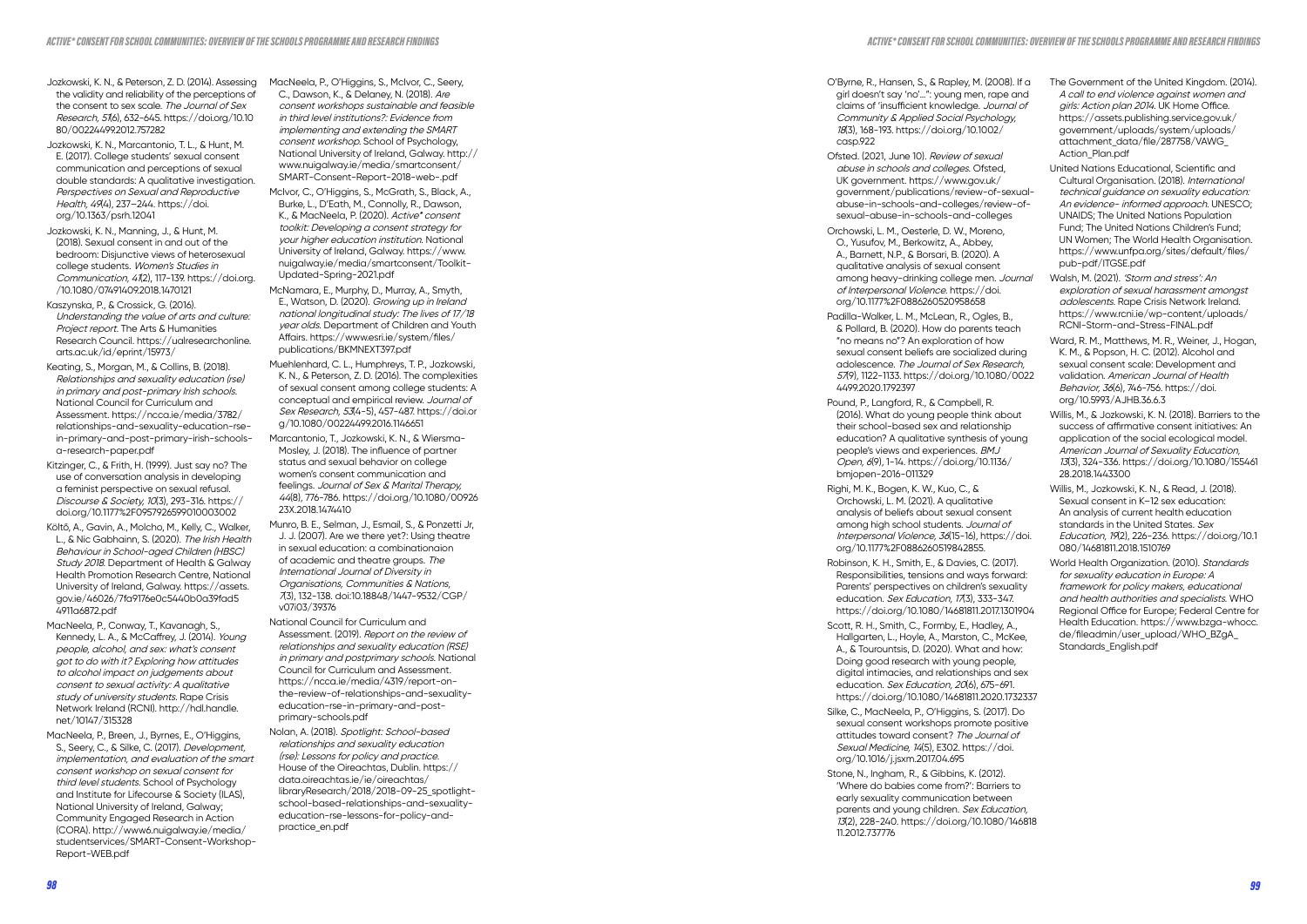www.darraghneely.com Design: www.darraghneely.com Design: